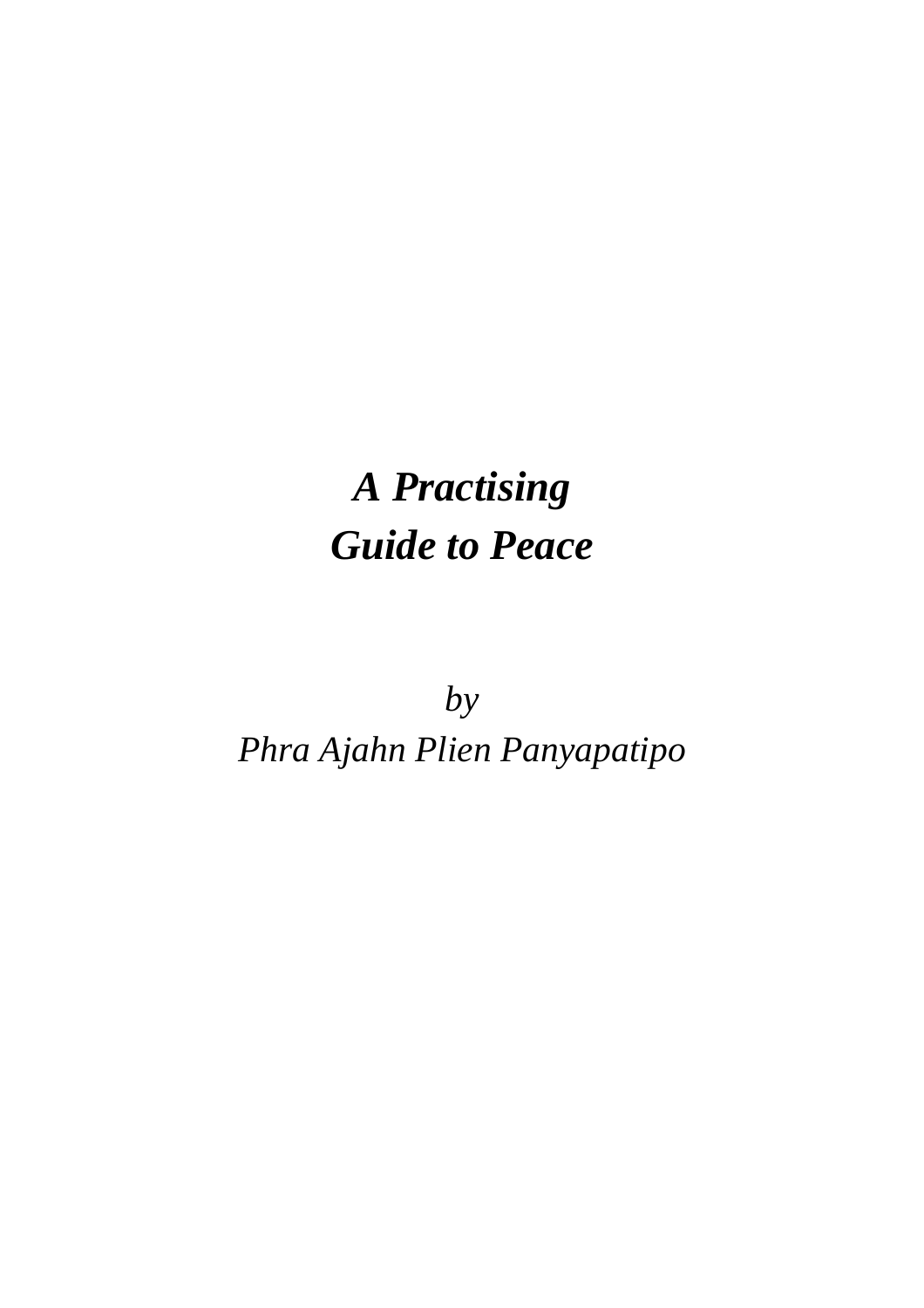## **Preface**

Many Buddhists have traveled over the years from near and far to come and see me and discuss how to practice meditation to find peace. They all asked whether I had a book to guide them in their practice, and if so, could they have one. When I said there was none, they asked if I would like to write one to give to those interested, for it would be very useful. When it became clear that there was a demand for such a book, I decided to write one according to my wisdom and ability. This is the result. It is a forest monk's explanation of meditation practice to fulfill the good intentions of Buddhists, who have been waiting a long time for it. Many meritorious and faithful Buddhists have donated towards the expenses of producing this book, and for distributing it to those interested in Dhamma practice. I hope this book will show you how to practice *Kammatthanna* meditation, so that you will succeed in finding peace according to your own faith and ability. I hope you will find it useful.

I would like to bless those who helped to make this book a success – may you have happiness, long life, good complexion, and strength always.

> Phra Ajahn Plien Panyapatipo Wat Aranyavivek (Ban Pong) Tambol Indakhil Ampue Mae Taeng Chiengmai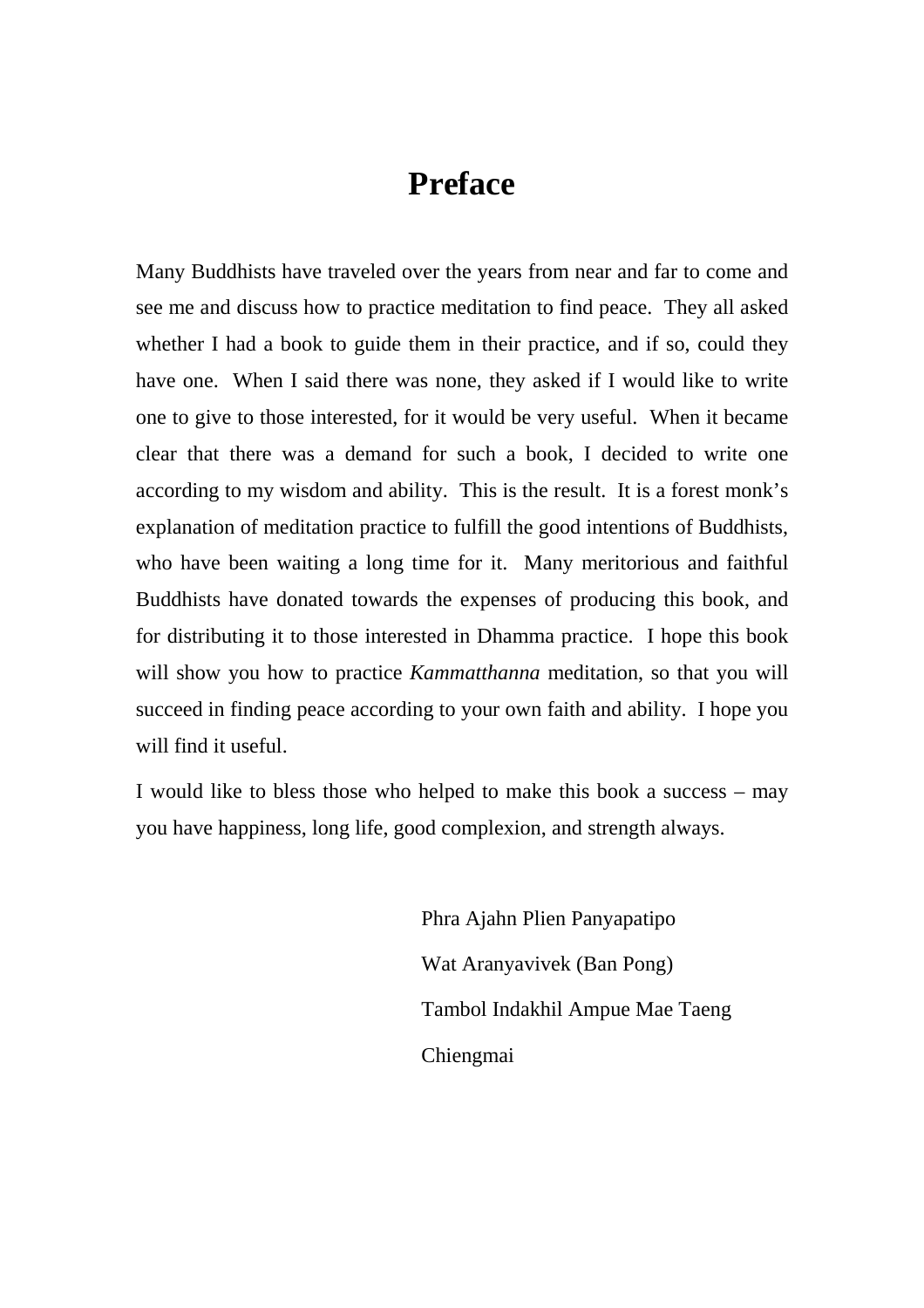## **A Practicing Guide to Peace**

**\_\_\_\_\_\_\_\_\_\_\_\_\_\_\_\_\_\_\_\_\_\_\_\_\_\_\_\_\_\_\_** 

Now is the time to practice for peace. It is the start of meditation to find peace within oneself. This delicate, cool, calm happiness is what we are all looking for everywhere. Not many find it, but wise and learned ones may achieve it. This is the kind of happiness that we all seek day and night, and wish to have for ourselves.

 On this occasion I'm going to lead you in meditation. There are two methods: the first is **"Concentration develops Wisdom"**, and the second is **"Wisdom develops Concentration"**. But we don't need to worry about both methods just yet; if we try the first and it does not work, then we'll try the other method. The important thing is that whichever you choose you must do seriously to be successful. The genuine thing has to come from earnest striving, as you'll see for yourself. The result will depend on your effort. The more often you do it, the more you will develop.

To begin, you must find time to meditate. Even though you have to work everyday, I think you'll be able to find a little time to meditate. Most of us are very busy, and have to work for a living, but we should be able to find some time to do the "Concentration Meditation" (*Samadhi Bhavana*). It can be 2-, 3-, 4-, or 5 o'clock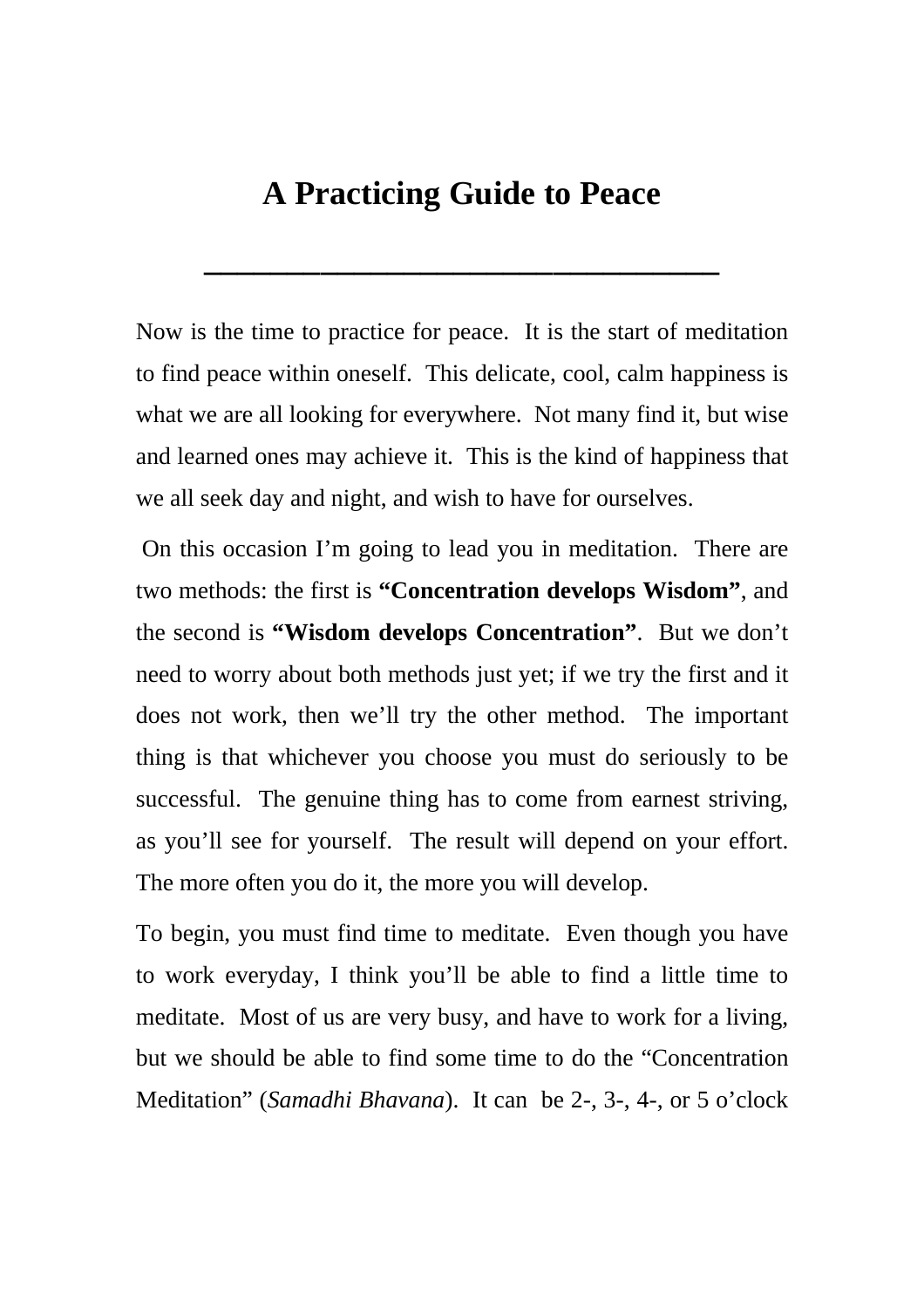in the morning, or in the early evening, or during the day. Whenever the occasion allows it, you should try to do it, because *Dhamma* is timeless (*Akaliko*). Peace can be seen here and now.

After we have finished most of our work, look around (left and right) to be sure there is nothing else that needs to be done. Now is the time to sit and meditate to find peace and happiness, without having to worry about anything else. Go into your bedroom, or meditation room where you keep the images of the Buddha, and then sit with your hands palm-to-palm in front of your heart. Now pay sincere respect to the Triple Gem. At the first bow, think of the qualities of the Buddha. At the second bow, think of the *Dhamma*, that leads those who follow its teaching and practice to release from suffering. At the third bow, think of the Noble *Sangha*, who are the disciples of the Buddha and follow his teaching until released from suffering. Some other people like to light incense and candles to pay respect to the Buddha, and then arrange a place for sitting.

Before meditating, you should do the Morning and Evening Chanting, depending on whether you are going to meditate in the morning or evening. Some prefer to do a short morning or evening chanting instead. After that, to spread your Divine Attitudes, good will, compassion, appreciation, and equanimity to all beings, chant: *Aham sukhito homi, etc….*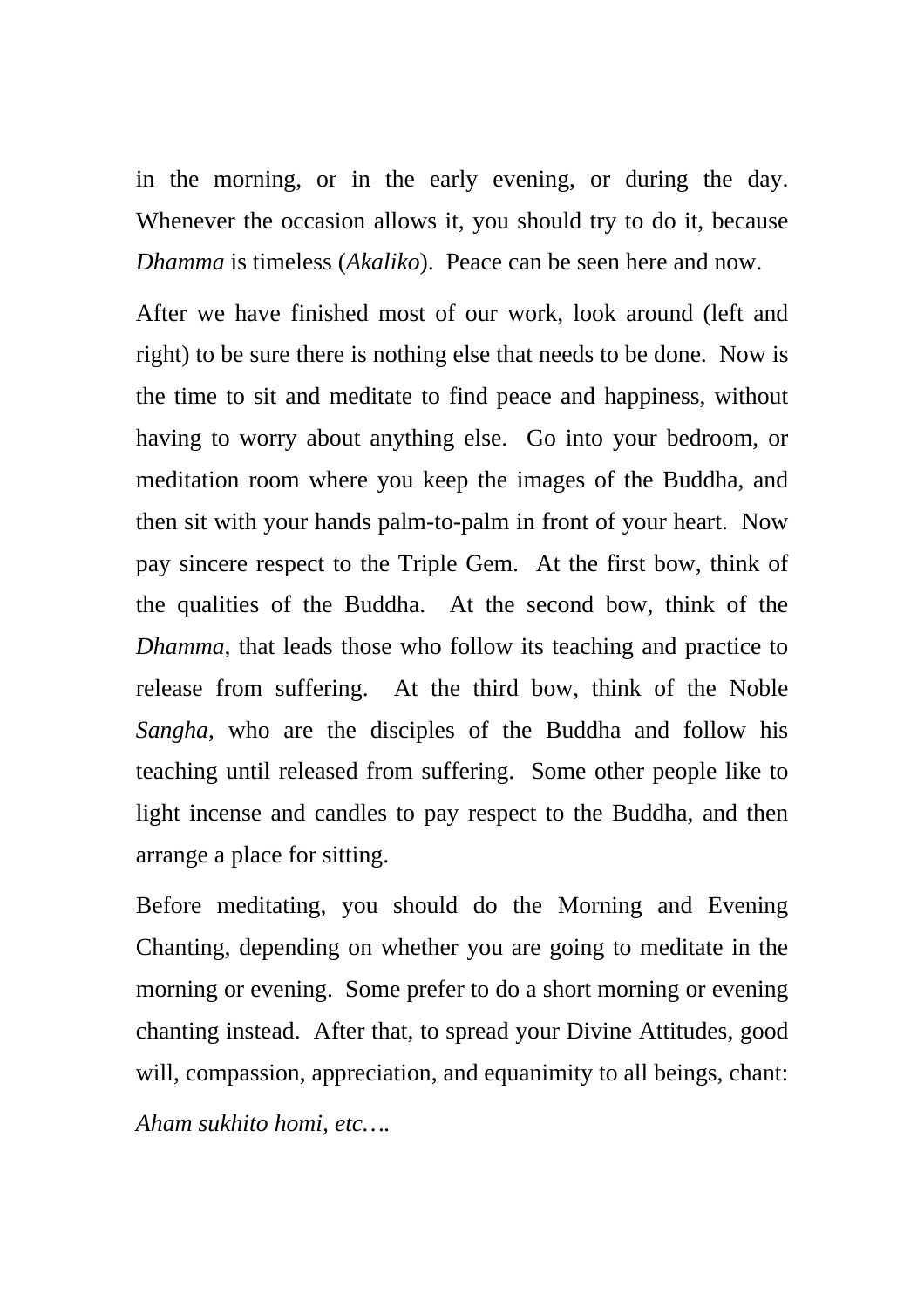For those who do not want to do morning or evening chanting, nor chant the Sublime Attitudes, at least chant the following (three times):

*Araham sammasambuddho bhagava* 

*Buddham bhagavantam abhivademi* 

(BOW DOWN)

*Svakkhato bhagavata dhammo* 

*Dhammam namassami* 

(BOW DOWN)

*Supatipanno bhagavato savaka-sangho* 

*Sangham namami* 

(BOW DOWN)

And then chant *Namo tassa* …. three times before starting to meditate.

Try not to sit right in front of the image of the Buddha, but sit a little to one side or the other, wherever you feel comfortable. Sit facing east, north, or south, but no west.

If there is no special meditation room in your house or office, find a suitable place anywhere for sitting meditation. In this case there is no need to light candles or incense. Bow three times to pay respect to the Triple Gem, and then do some brief chanting suitable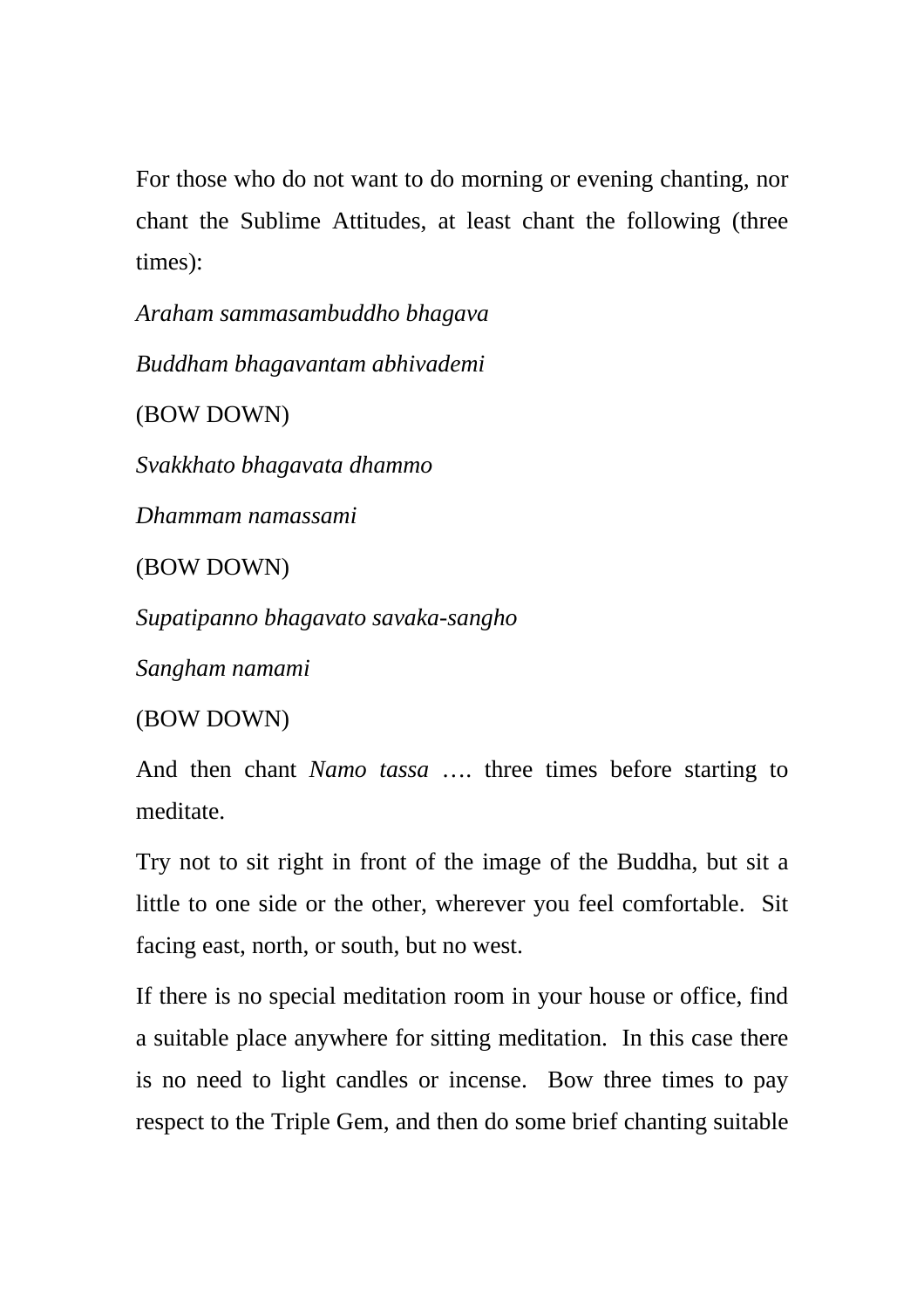for the time available. Don't worry about choosing a particular time to meditate – but don't waste time.

Now we earnestly set the mind for sitting meditation. Sit crosslegged with the right leg on the left leg, the hands flat on the lap with the right on top of the left, and the back straight. If your clothes or belt feel too tight, loosen them. If you are not used to sitting cross-legged, sit with both legs to one side, with the right hand on top of the left as before. This posture is to help control the mind. Keep your back straight, and be determined to concentrate and develop mindful meditation. Move your body right and left, and make sure you feel comfortable. Close your eyes, relax, breathe naturally, and keep your mind still. Do not think about the past or future, things you have to do, your belongings, property, jewelry, car, boat, husband, wife, children, grandchildren, or any forthcoming event such as an impending birth or death, or the country's turmoil. Don't let these things bother your mind. Even if you are a monk or nun, let go of study, and business concerns, both yours and others; don't let them enter your mind.

Now, let us find a subject for meditation (*Kammatthana*) that suits your temperament and habit (*Carita*). This can be very difficult for those who do not know their temperament. Even monks or novices, who are supposed to know how to seek peace and happiness, have difficulty with their practice. Some travel into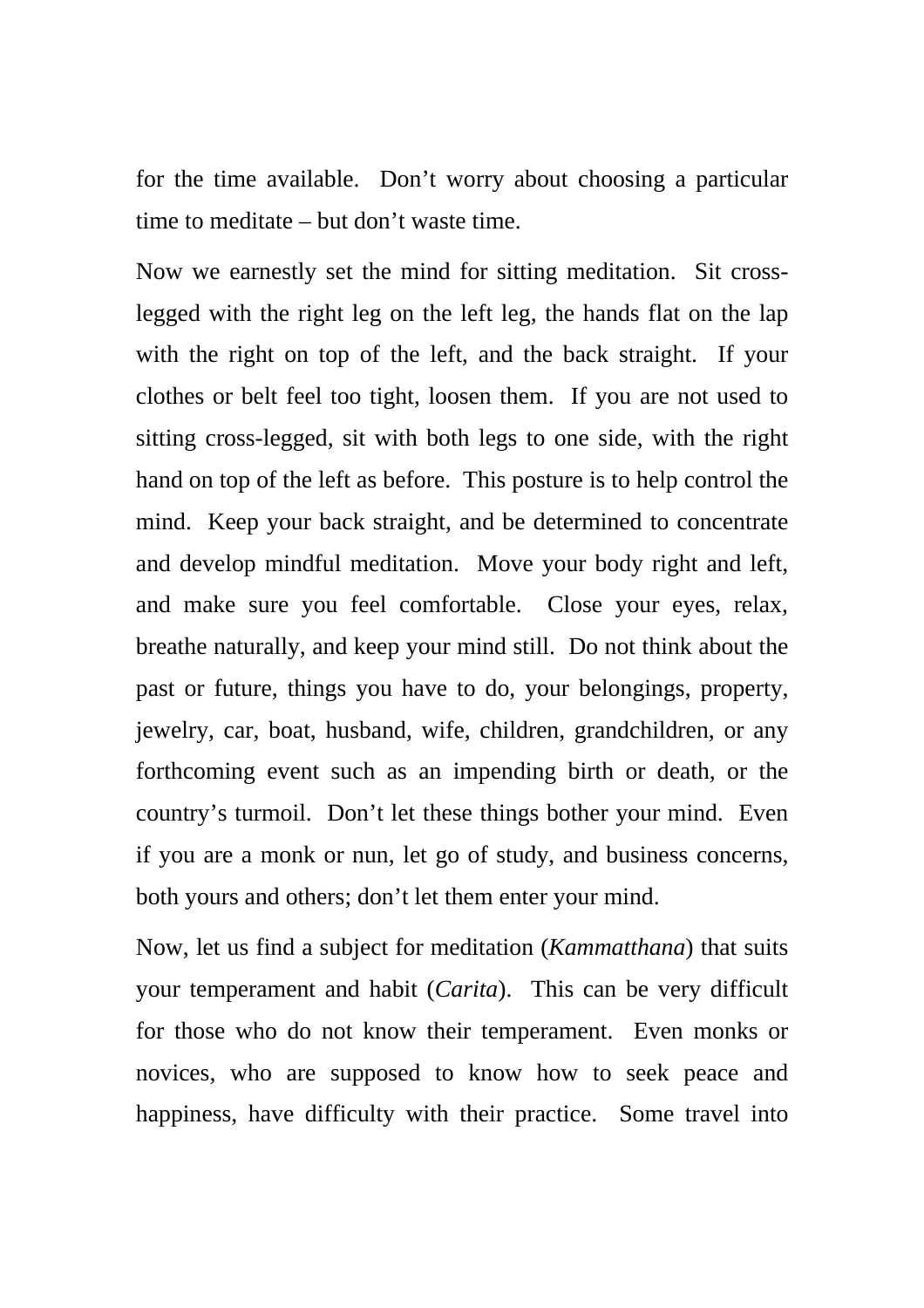forests, stay in caves, go to the tops of mountains, live in deep trackless forests with no one around, and simply look for solitude and nature. Some are confronted by ferocious animals such as tigers, leopards, and wild elephants. Some even lose their lives to such animals, but even so they remain unafraid, because they are looking for peace and the way to stop heat and anxiety in their minds. They seek peace be traveling t a forest, caves, or the countryside, whatever suits their temperament best, or wherever they think they can practice meditation for peace most easily. Any time and any place can serve the purpose for meditating for peace and happiness, day or night, for the *Dhamma* is worldwide. Whoever has wisdom will easily find peace and happiness, but it is hard for those that are not so clever. But if one does not choose a subject for meditating to suit one's temperament, it will delay progress in practice.

After you are sitting properly, pay attention to your breath going in and out. Think *"Budh"* with the in breath and *"dho"* with the out breath. Note that the contact point of the breath will be strong at the nostrils at the tip of the nose. Keep your mind concentrated on the breath, and do not let it wander. Relax, as if you were breathing in the open air. Don't force or hypnotise your mind too much, but let it be comfortable. We are heading to where peace and happiness will be; so do not worry about anything else. Try to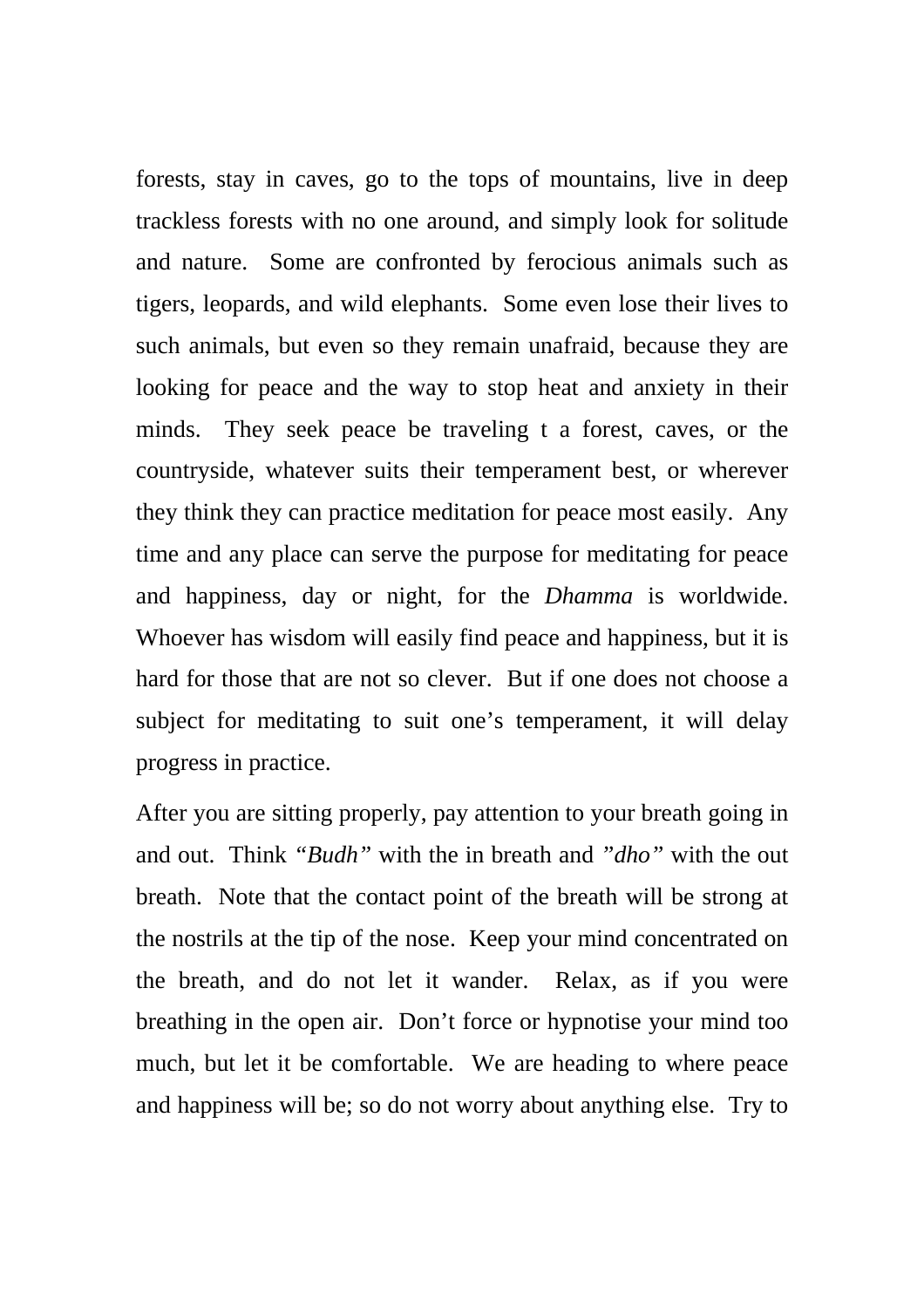keep your mind aware of the breath until the breath and *"Budhho"* are combined into a single stream.

Your breathing will start to become lighter. Keep your mind focused on the breath and know how light it becomes. Do not send your mind to sense-objects *(Arammana)* outside, but maintain your mind with the breath all the time. Only when you know your mind is staying with the breath can you let go of the word *"Buddho"*. The breath will become lighter and more delicate, and the mind will be aware of the delicacy of the breath. When you reach the point where the mind stays firmly with the breath, the mind will become calm and the breath even lighter and finer until it seems to vanish. At this stage the body will feel very light, as if we had no body at all. Feelings *(Vedana)* of aches and pains will disappear, and we can sit as long as we want to. Next, we can let go of the thinking of the breath, and just watch the lightness and emptiness of the body with happiness. The mind will watch with peace. We should concentrate our mind in peace like this for fifteen or twenty minutes, and then withdraw the mind to outside sense-objects *(Arammana)*. We call this kind of concentration of the mind Momentary Concentration *(Khanikasamashi)*.

If you have tries practicing meditation along these lines but could not concentrate, not even once, with your mind often wandering away to sense-objects, then you did not choose a meditation object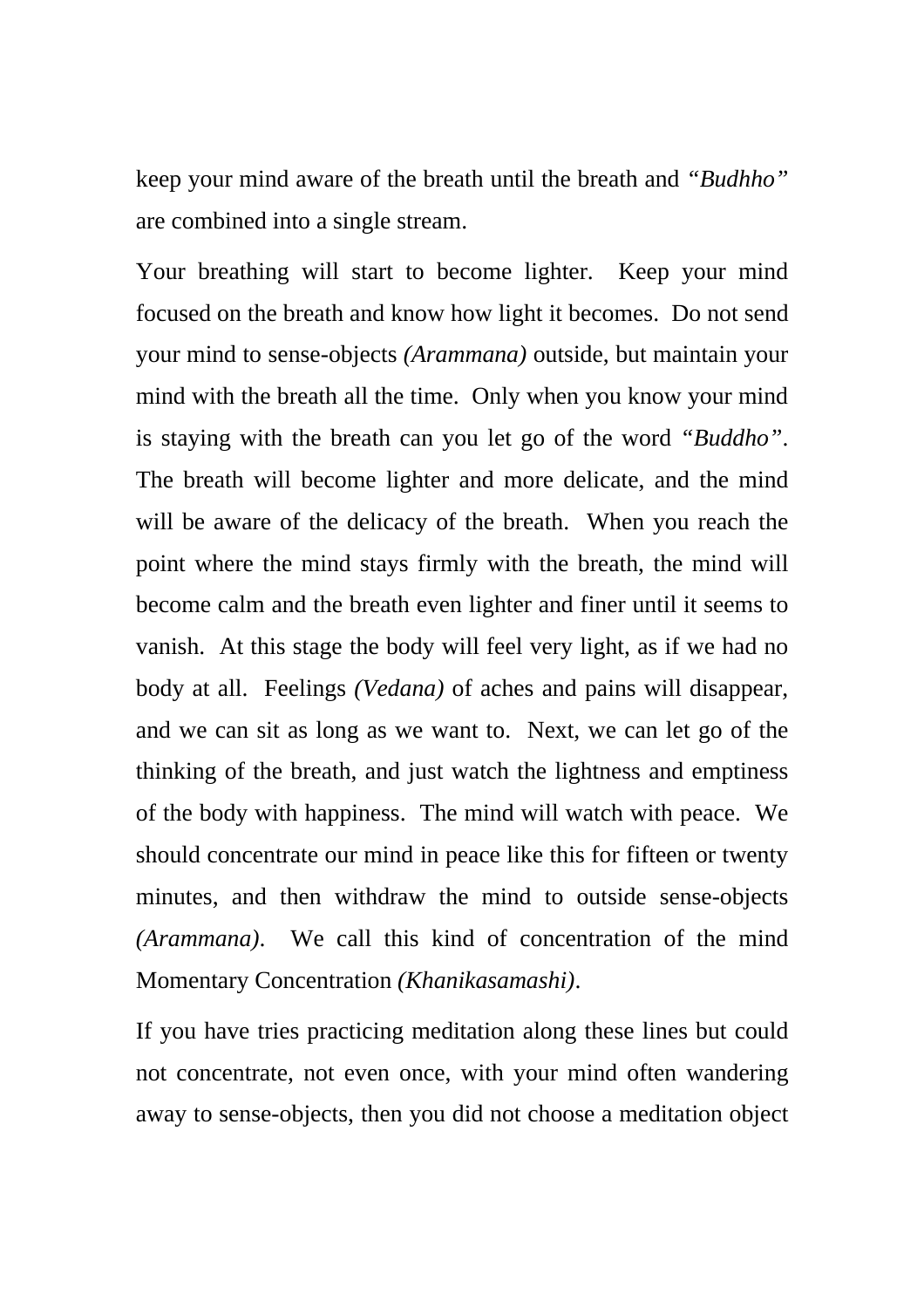suitable to your temperament or habits. Let's look for another method – contemplation of death along with the breath. Note the wind at the tip of the nose. If the wind comes in (in-breath) but does not go out, I will die. Similarly, if the wind goes out (outbreath) but does not come in, I'll die. Think this repeatedly, as a way to centre the mind with the breath and with meditation on death. This should prevent the mind from straying outside.

But perhaps your mind still goes outside and persists in thinking about this and that, and won't concentrate on the meditation object. This is simply the nature of the mind. Since it was born, it has been thinking of good things, bad things, all day and all night. Some people think too much until they become insane because of their own thoughts. Why is this? Why does the mind formulate thoughts, ideas, and fantasies *(Sankhara)* all the time? It causes restlessness, suffering, and anxiety, and leaves no time to see things clearly. Why? The answer is because defilement *(Kilesa)* and desire *(Tanha)* control us. They command our hearts all the time, for life after life. When we are in the Round of Rebirth *(Samsara)*, which is now, the present life, *Kilesa* and *Tanha* are the commanders of our minds all the time. And so we Buddhists always complain that we are full of suffering. No one ever mentions that they have had enough, or are full, or are comfortable.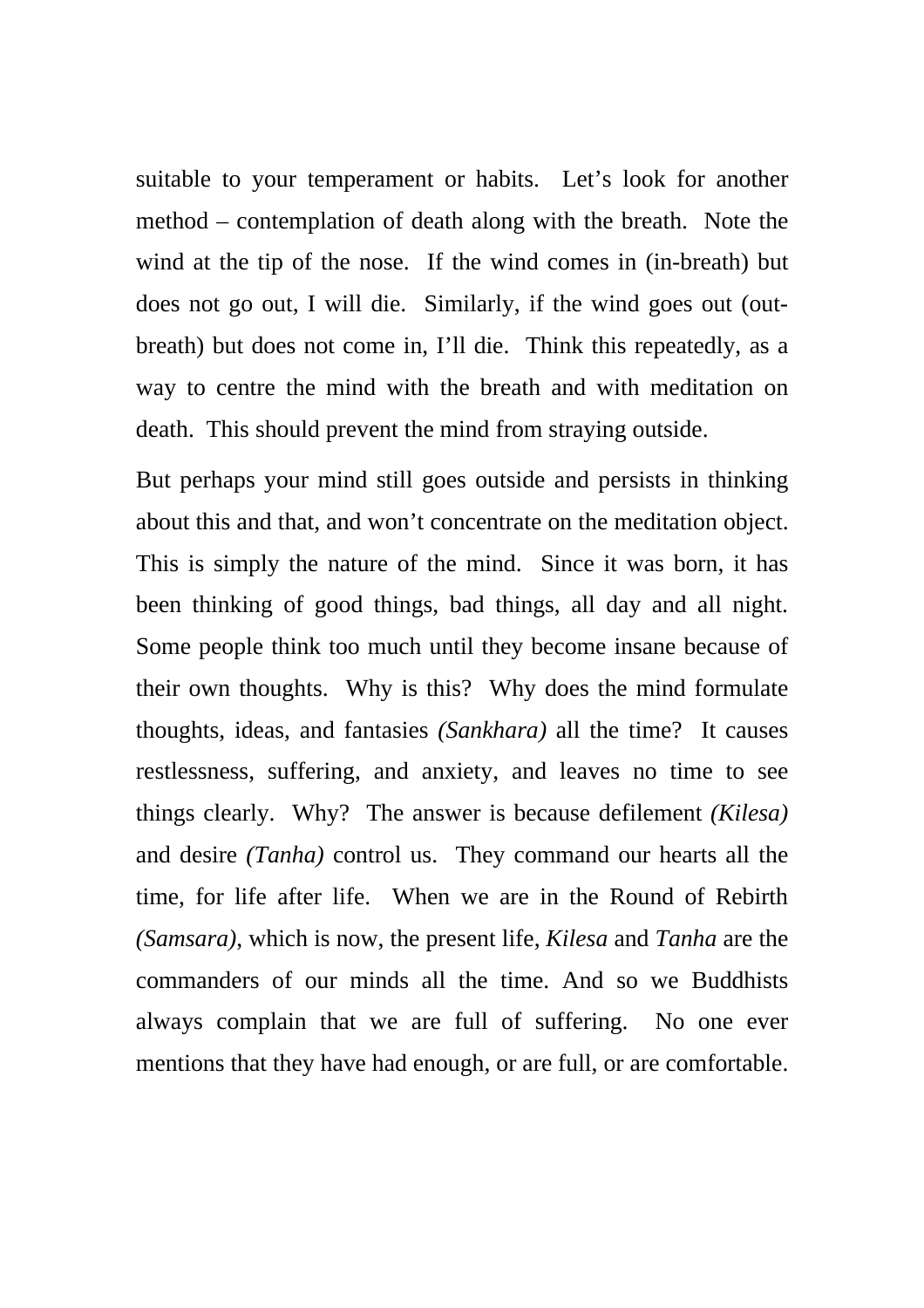But this is how the wise person finds the way to release suffering and be happy.

So, if your mind is still not at peace, let's use your wisdom to ask the mind, what is it thinking of? To whom does the thinking belong? When we die, can we bring that thought with us? No – when we die, those thoughts will not come with us. This contemplation will make the mind let go of what it was thinking of, and bring the mind back to the meditation subject. It is the breathing in and out and the contemplation of death that make our minds concentrate solely on the meditation subject *(Dhamma – Kammatthana)*. Think of death with every breath, until the breath will become lighter and lighter and we feel relaxed and comfortable. Use the mind to watch the breath, and the breath will become lighter and finer until we cannot detect any wind at the nose. The body will be light, and the feelings *(Vedana)* of aches and pains will subside. Now we can let go of the notions of breath and death, and instead pay attention to the lightness and emptiness of the body. The mind will be calm and peaceful, as if we were not breathing. When Buddhist practitioners reach this stage they often feel frightened that they may die, because they appear to not be breathing. In fact, we are still breathing but it is so fine and spread so evenly through the body that this creates the feelings of lightness and emptiness. Our minds, although still occupied be a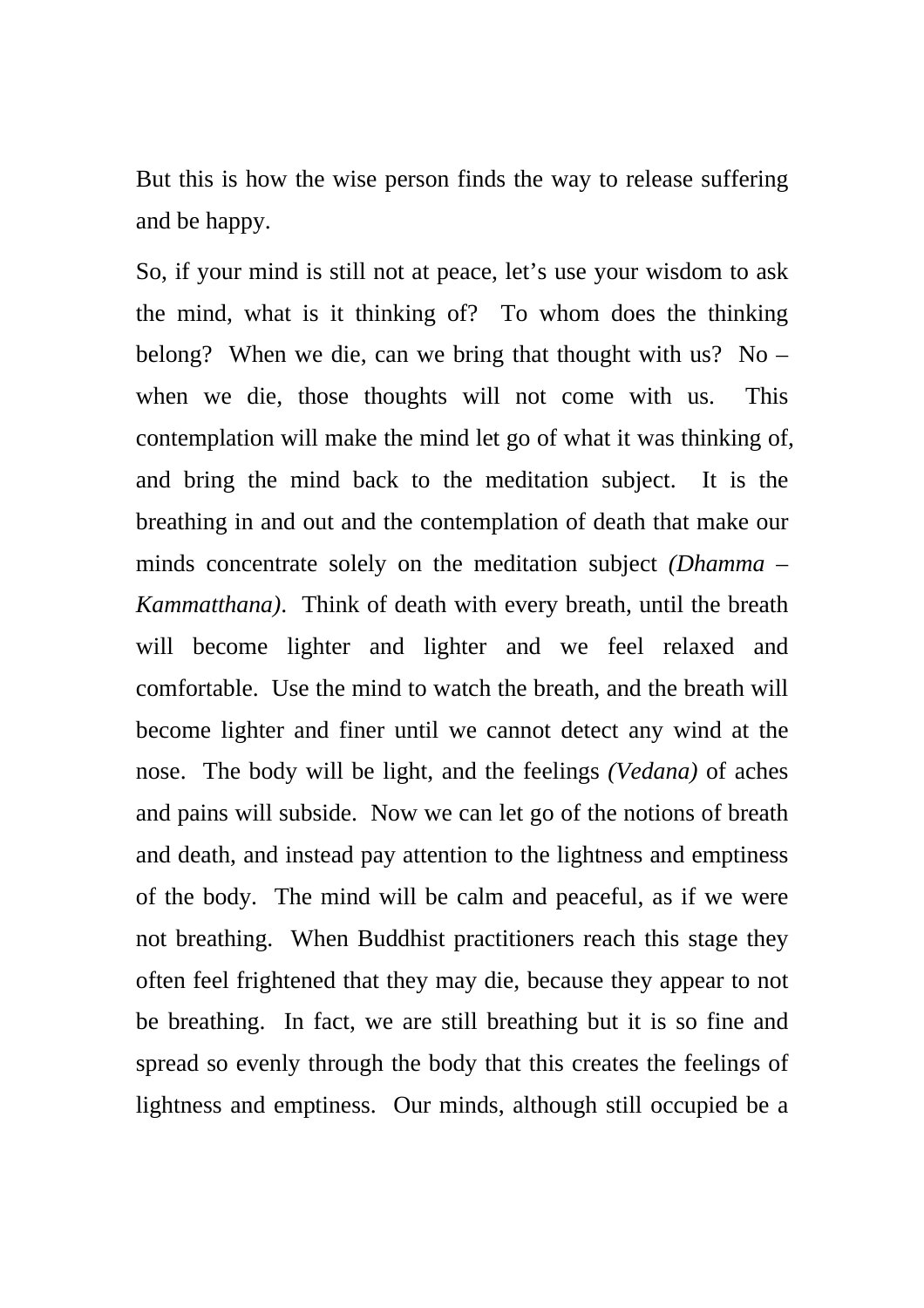few fine hindrances *(Nivarana)*, will be still with *Arammana* for fifteen to twenty five minutes. Then it will return to normal. We call this calmness Momentary Concentration *(Khanikasamadhi)*.

Again, I would like to reassure you at this stage that most people who practice until the breath becomes very fine, so much so that it can't be felt, become afraid that they may die. They suddenly withdraw the mind from concentration, which delays their progress in meditation. So please do not be afraid when you reach this level, for it will eventually lead you to a higher peace.

Both the above methods lead only to Momentary Concentration *(Khanikasamadhi)*. If you seriously practice with these methods for several months, but never once find that peace, then the meditation subject you chose is not the right one, and does not agree with your temperament. Let's try the third method, *Kammatthana*.

Sit properly and prepare for meditation as described above. Think of the moral conduct *(Sila)* that you have been doing, and which we are concentrating on. This is called recollection of morality *(Silanussati)* or contemplation of one's own morals. Good conduct will make our mind joyful and happy. This will make our mind calm and easy to settle down. This is another *Kammatthana* method.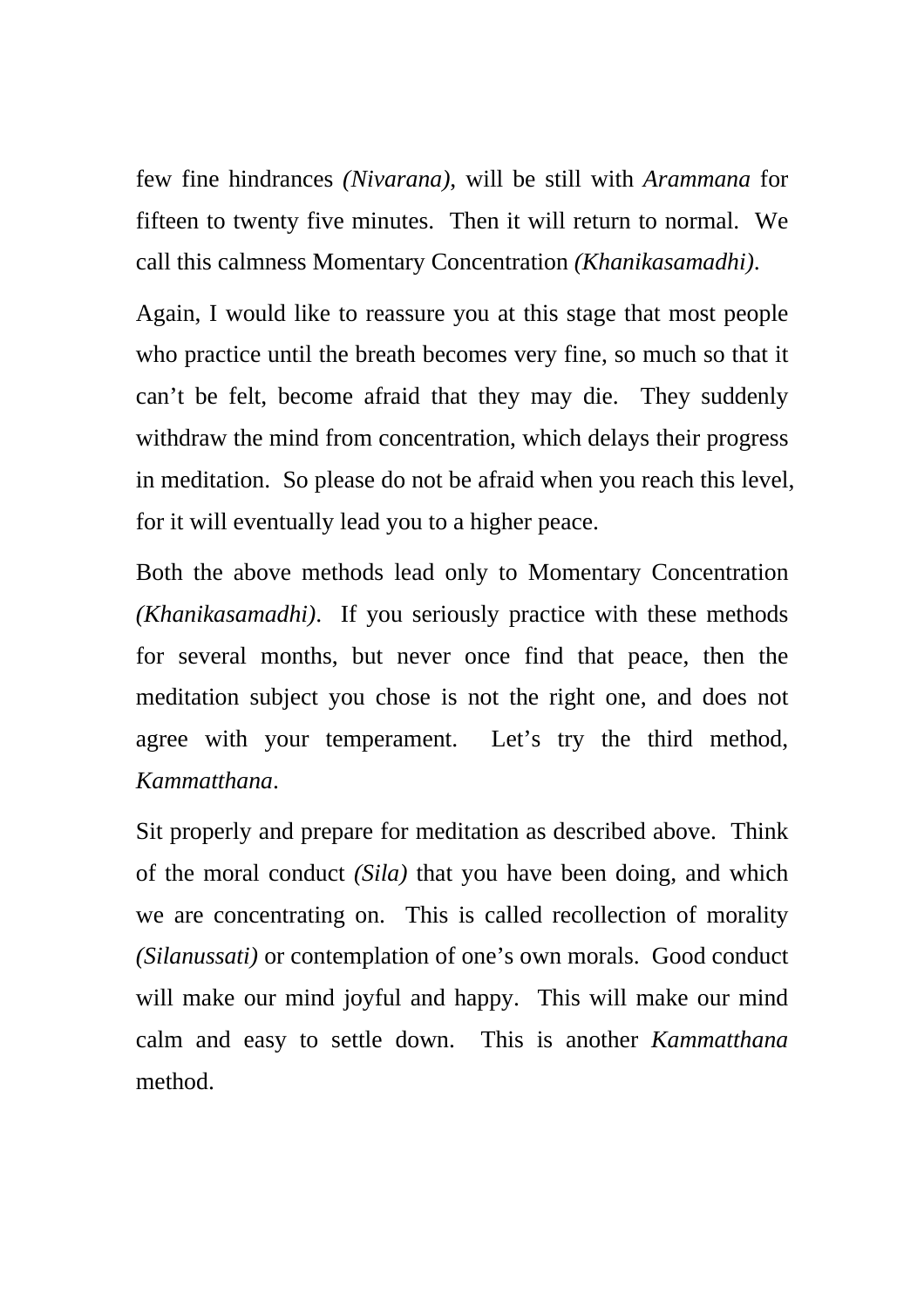The fourth method also involves sitting properly and preparing for meditation as above. Now, think of all the good merit that you have earned for yourself many times. Thinking of these freely give us joy and happiness, and can lead the mind to concentration. This technique is called the recollection of liberality *(Caganussati)*, and will suit the temperaments or habits of some of us. The concentration that occurs at this level is momentary concentration only *(Khanikasamadhi)*. The mind will stay calm for a while, and then return to outside sense-object *(Arammana)* as before. The mind cannot reach deeper stillness than this, as it does when we use mindfulness of breathing *(Anapanasati Kammatthana)* as a subject for meditation.

If, after trying several methods, the mind is still neither calm nor peaceful, it may be that we are not being serious. If we do not make a real effort, we will not attain peace. But do not give up or become discouraged in your efforts. Some people may complain that there is no peace in Buddhism. Don't believe them. To do so is to look down on, to belittle, the teachings of the wise men, of whom the Buddha was one. He discovered the truth that brings supreme peace, and Buddhist practitioners who follow his footsteps also find peace and happiness. So if we earnestly try, we shall achieve peace one day for sure.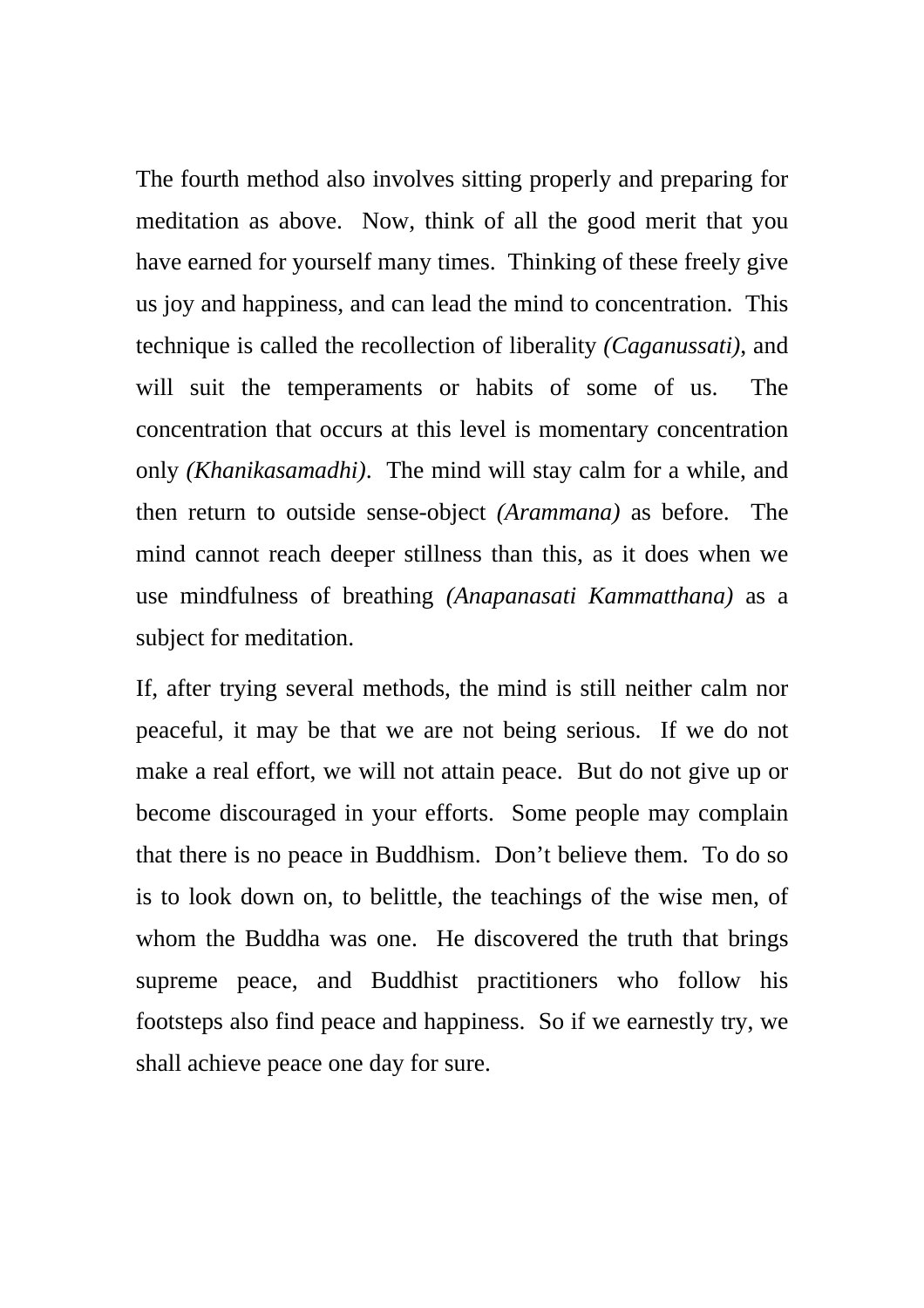If the mind still doesn't settle down, however, there are several *Dhamma-Kammatthana* that you can use as principal subjects of meditation:

- 1. *Anussati* (constant mindfulness) ten exercises
- 2. *Asubba* (corpses at different stages of decay) ten exercises
- 3. *Kasina* (meditation devices) ten exercises
- 4. *Brahmavihara* (sublime states of mind) four exercises
- 5. *Arupakammathana* (formless spheres as a subject of meditation) – four exercises
- 6. *Aharepattikulasanna kammathana* (perception of the loathsomeness of food as a subject of meditation) – one exercise.
- 7. *Catudhaturavatthana* (analysis of the four elements) one exercise

They are forty mental exercises or meditation subjects listed in the *Visuddhi Magga* scripture. Buddhists, both men and women, can choose any of these to help develop meditation to make the mind concentrated and peaceful. Forty should be plenty to chose from, particularly for those who had the meditation habit in a past life. But the beginner, who is just starting to practice in this life, should try to meditate for only five to ten or fifteen minutes per day, depending on the opportunity. Meditation training in this life will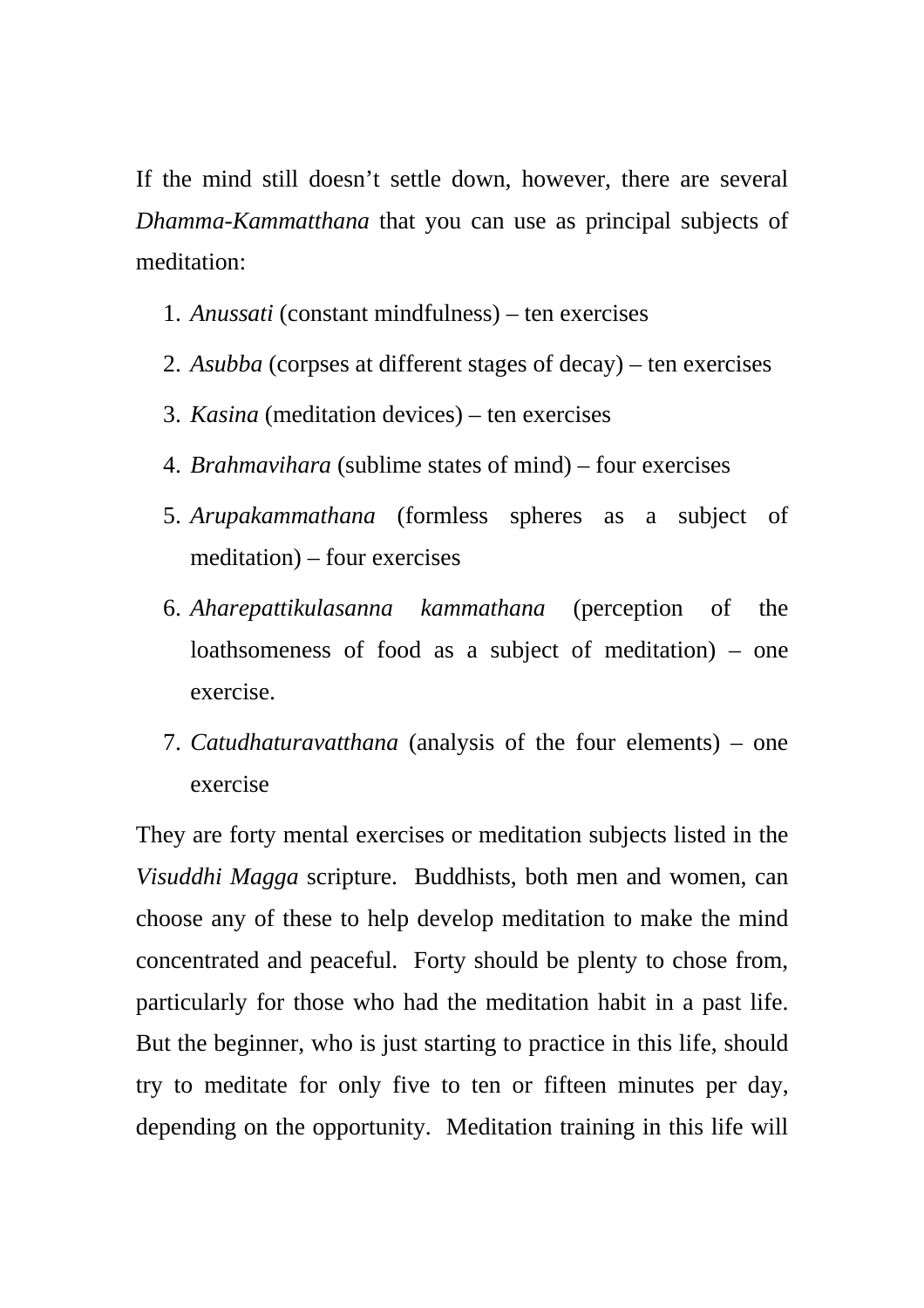become a habit in the next life  $-$  if we are born again, we shall have ability and wisdom to develop, see peace more easily, and to withdraw oneself from suffering as our noble teacher did.

What to do is the mind still doesn't settle down, even after concentrating on *Kammatthana*, but persists in wandering outside and being disturbed by annoying *Sanna arammana* (perception of sense-objects)? When we are sitting in meditation, let us notice what occurs that makes our mind attach itself to *Sankhara* (mental formulation) both inside and outside. Is it a person, object, or world affair? Sometimes the mind becomes stuck on hindrances *(Nivarana Dhamma)* which prevent the mind from settling. We should try and work out the cause, the kind of hindrances, or your type of temperament. When we know the cause, we can correct things and make progress in developing concentration, calmness and peace.

Before going further, I'd like to talk about the intrinsic (or inherent) nature of the personality or temperament of individuals. All people have different characters, for previously we did different good deeds and so received different *Kamma* (volitional action).

There are six types of temperament (*carita*):

1. *Raga-carita* - a propensity to all beautiful subjects;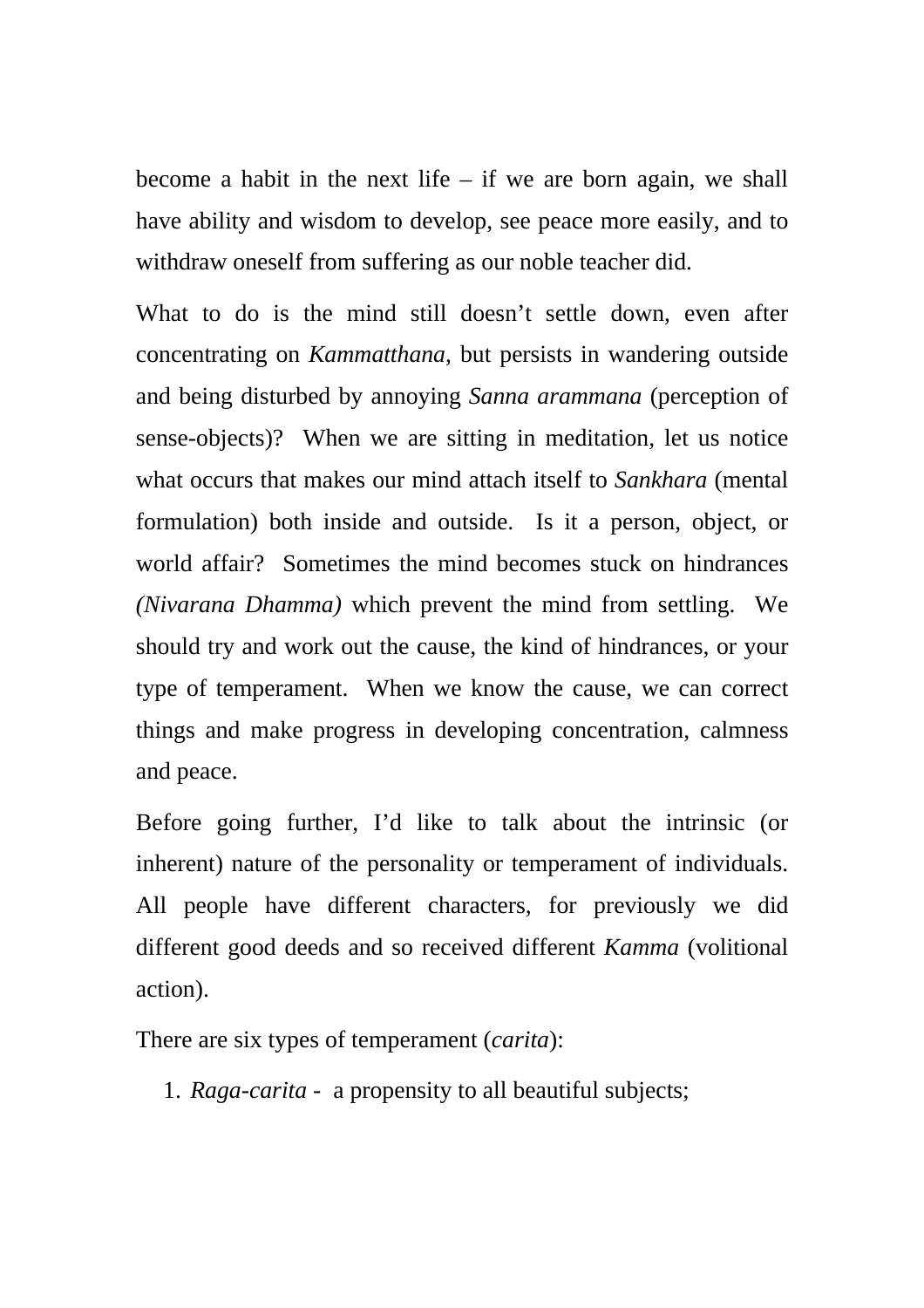- 2. *Dosa-carita* a propensity to irritation and anger, a hating temperament;
- 3. *Moha-carita* a propensity to delusion; a deluded temperament;
- 4. *Vitakka-carita* a propensity to excessive thought and worry; a speculative temperament;
- 5. *Saddha-carita* a propensity to gullibility and snap judgments; a trusting temperament;
- 6. *Buddhi-carita* a propensity to curiosity and intelligence.

From these six types of temperament, try to look at yourself and see which type you are. Then you can use that to correct and improve your meditation. If you do not know what your propensity is, you may not be able to achieve peace through your meditation.

There are *Dhamma* methods for curing each type of temperament, just as cold suppresses warmth. I'll explain the characteristics of all six temperaments, and the *Dhamma* methods to counter them. You will then be able to improve your meditation practice as your ability allows.

1. A *Raga-carita* person tends to have passions for all beautiful subjects. The things that belong to them, whether living or nonliving, have to look nice. If they do not, these people become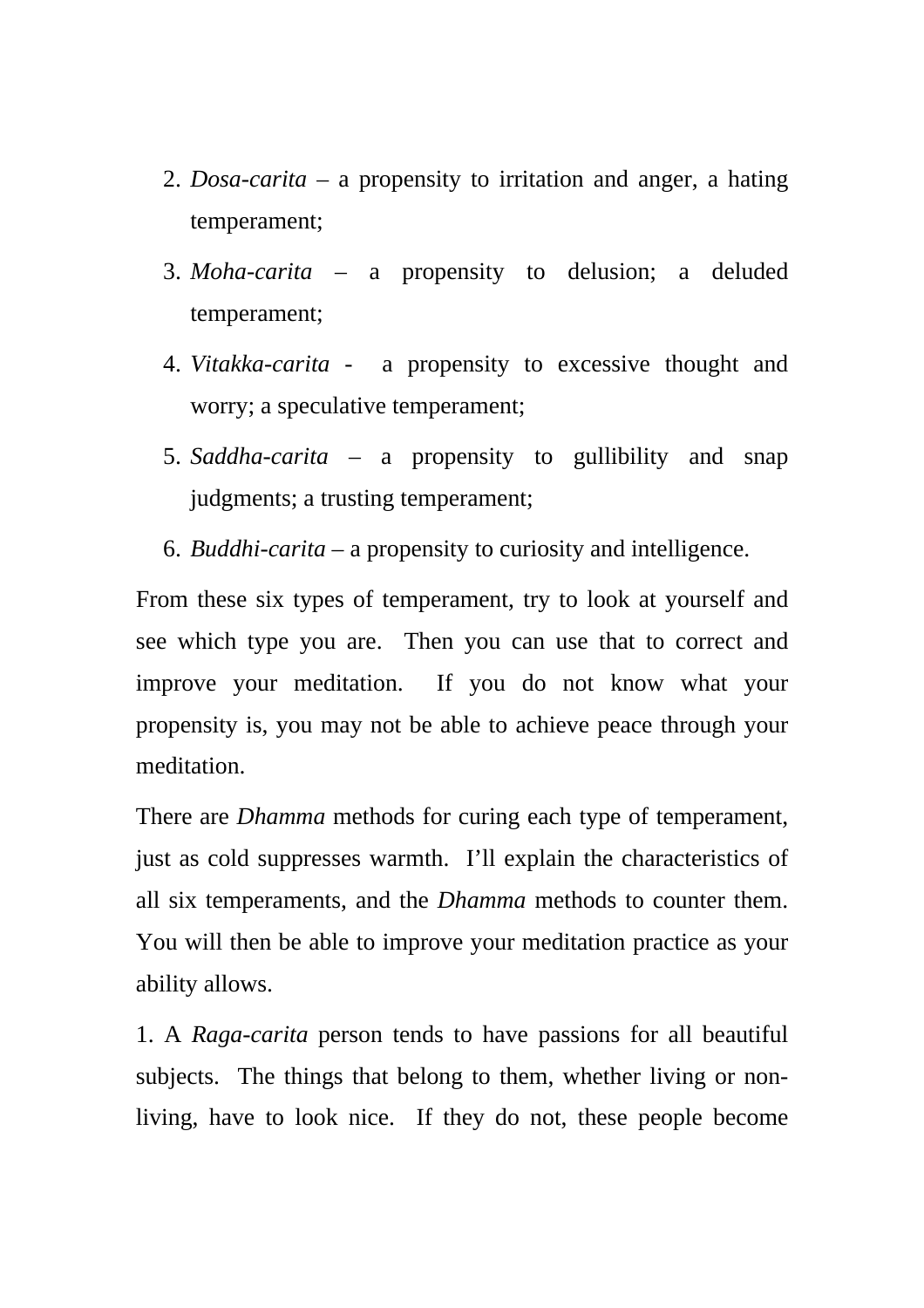upset, annoyed, and worried, and have no peace in their hearts. Most people fall into this category, and it is a difficult one to relinquish, for everyone loves nice pretty things. Even so, there is a *Dhamma* method for curing this passion. It is called *Asubba Kammathana* (using a corpse at different stages of decay as a subject of meditation). In this method, one reflects on the reality of the body by seeing your body and the bodies of others as filthy, smelly, and repulsive, with sweat and scurf all over the outside, and excretions pouring out of the nine openings of the body (e.g. urine, faeces, saliva, etc.). Although we try to clean the body several times a day, the filth still shows. People and animals are the same. This is the truth, and this *Dhamma* can cure *Raga-carita*. Keep reflecting constantly and patiently in this way, and the mind will let go of *Raga-carita* and gain reason. Afterwards, the mind will be easy, calm, and peaceful.

2. *Dosa-carita*. These type of people tend towards anger or irritation. When they hear someone say something that is not so nice, they become angry. If they hear someone abuse or scold them, they become worse, show an angry face and act accordingly – grabbing whatever weapon is within reach to try and destroy the person who made them so angry. This kind of anger is not so difficult to cure, sometimes it takes three to five years to cure. It is hard to let go of this anger, and such people find it difficult to calm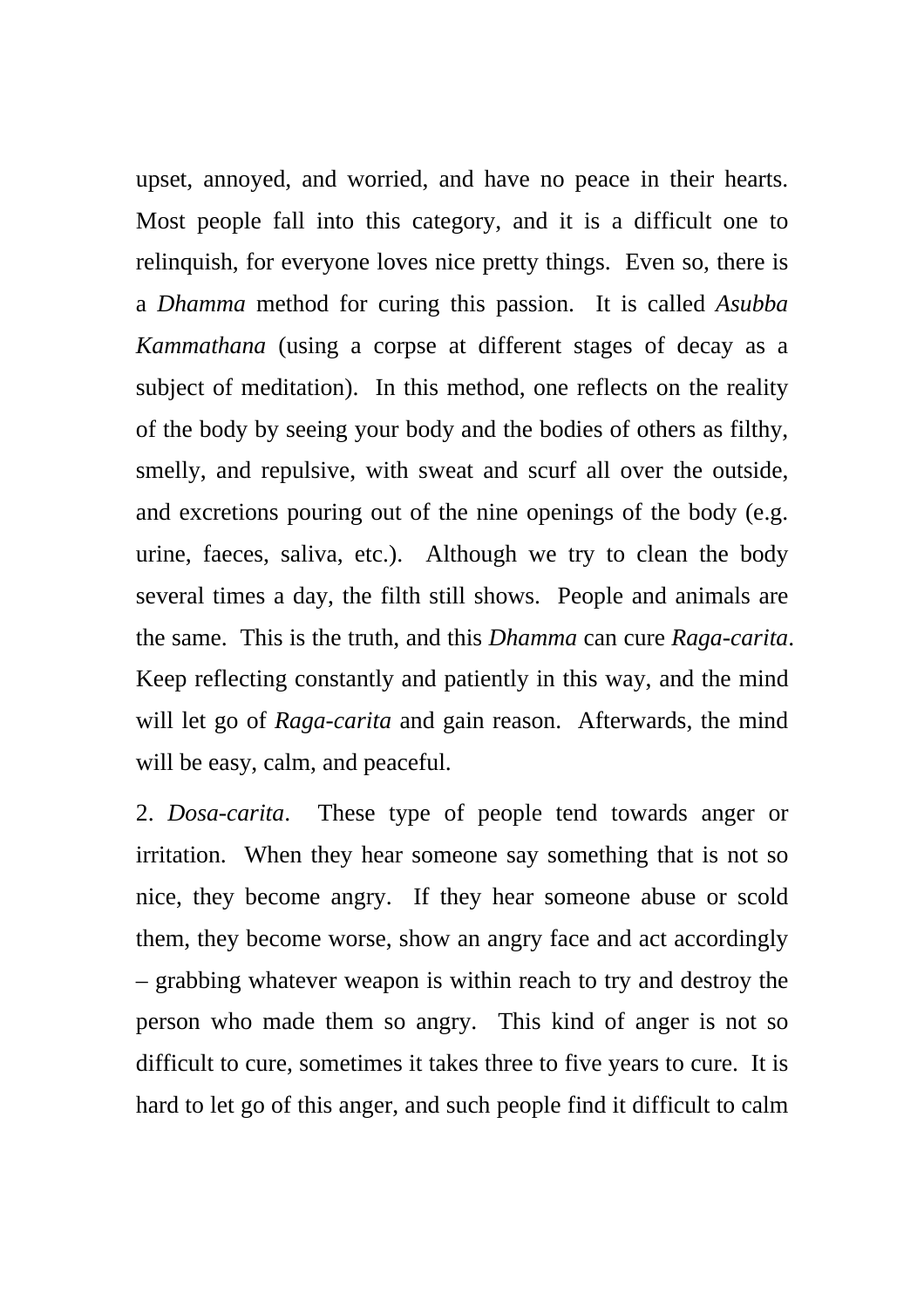and pacify their minds. Nevertheless, there is a *Dhamma* method that can stop or end this anger, and make the person cool and relaxed. It is not beyond people's ability to overcome such anger, but they must be very patient. The *Dhamma* that can suppress or stop this anger is called *Metta-Brahmabihara*, or, the Four Sublime States of mind (1: *Metta* – loving kindness; 2: *Karuna* – compassion; 3: *Mudita* - sympathetic joy; and 4: *Ubekkha* – equanimity). With this *Dhamma*, one can eventually find peace and happiness with diligent practice and patience. To try and stop this anger, contemplate and say to yourself that all beings are born to share both suffering and happiness in this world together. Everyone wishes for happiness, and no one wants to suffer or be unsatisfied, so why be oppressive or angry towards others?

If one is still angry, consider another kind of Loving Kindness (*Metta*). Try and recollect the one that we first loved and with whom we were born to share suffering and pain (*Dukkha*) and happiness and joy (*Sukkha*). Our mind is not angry with that person; on the contrary, we feel happy and joyful.

Now let us consider the person whom we neither love nor hate. This person was born to share the same world as us. Each one looks after themselves when living. Our mind is not angry with that person, instead, we feel neutral and happy.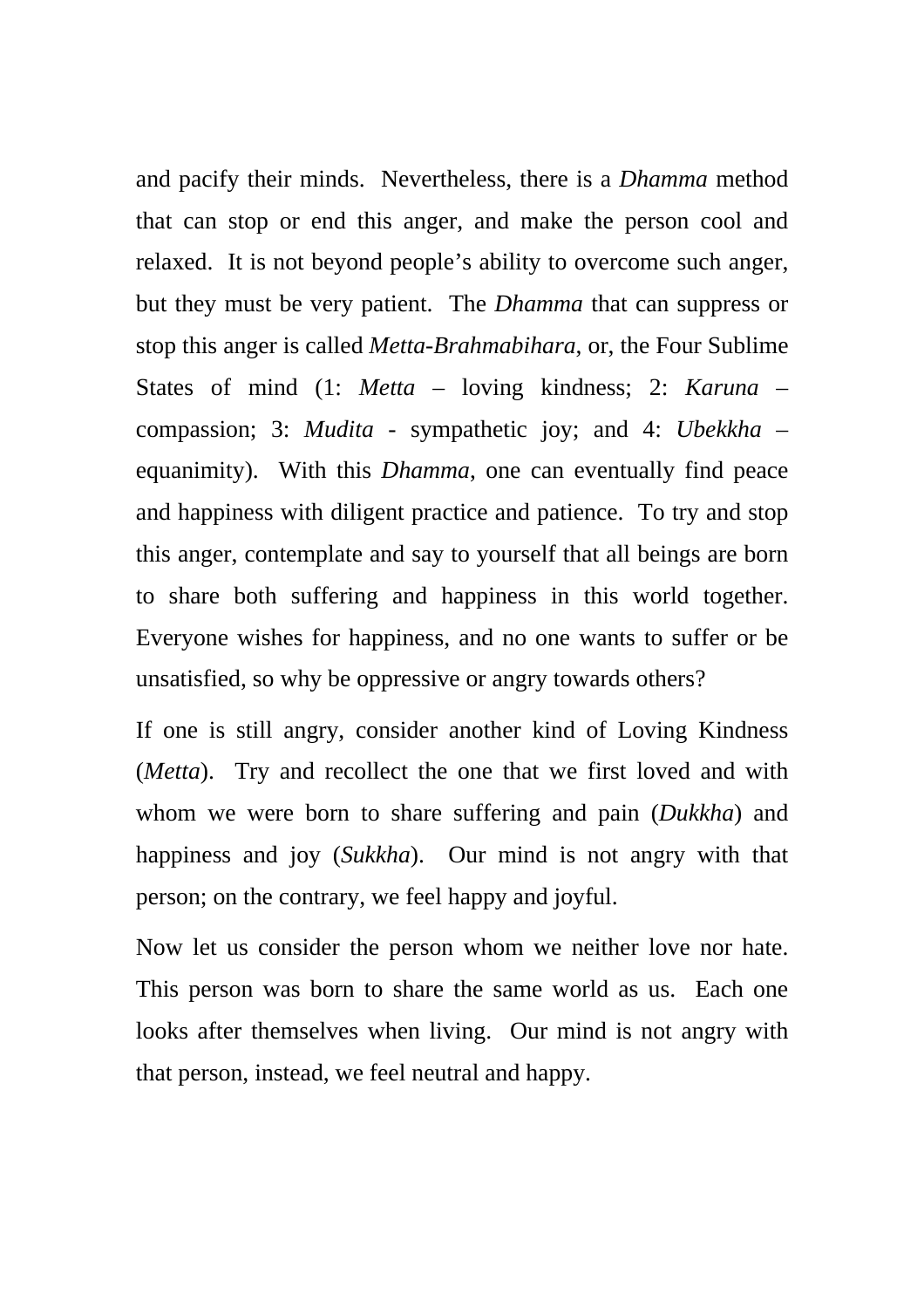Now let us spread Loving Kindness to the person who scolds, abuses, or oppresses us. That makes us very angry, and we lose all desire to see the face or hear the voice of that person again, not one single word. This is kind of vindictive feeling toward that person. Instead, let us realize that we both share suffering and happiness, so please don't abuse, scold, or oppress me. Live your own way and be happy, and may your life be long, rich, may you achieve high status in your position, and look after yourself with happiness.

If, after giving thought of Loving Kindness to someone we are angry with, the anger does not disappear, we have to start again. We again give Loving Kindness to the person we love, then again to the person we neither love nor hate, and then again to the person we are still angry with. Do this contemplation over and over again, from the one we love to the one we hate until you feel in your heart that you have spread Loving kindness to all those people equally. Then we can say that you have let go of your anger. But if you practice like this, and give Loving Kindness to that person several times as outlined above and yet still have anger in your heart so that you feel sick and tired of it and can't let it go no matter how hard you try, then you should be called a fool, with no wisdom to improve yourself.

Let us think of another way to rid oneself of anger. Tell yourself you are not a bad person, so why can't you let go of this anger?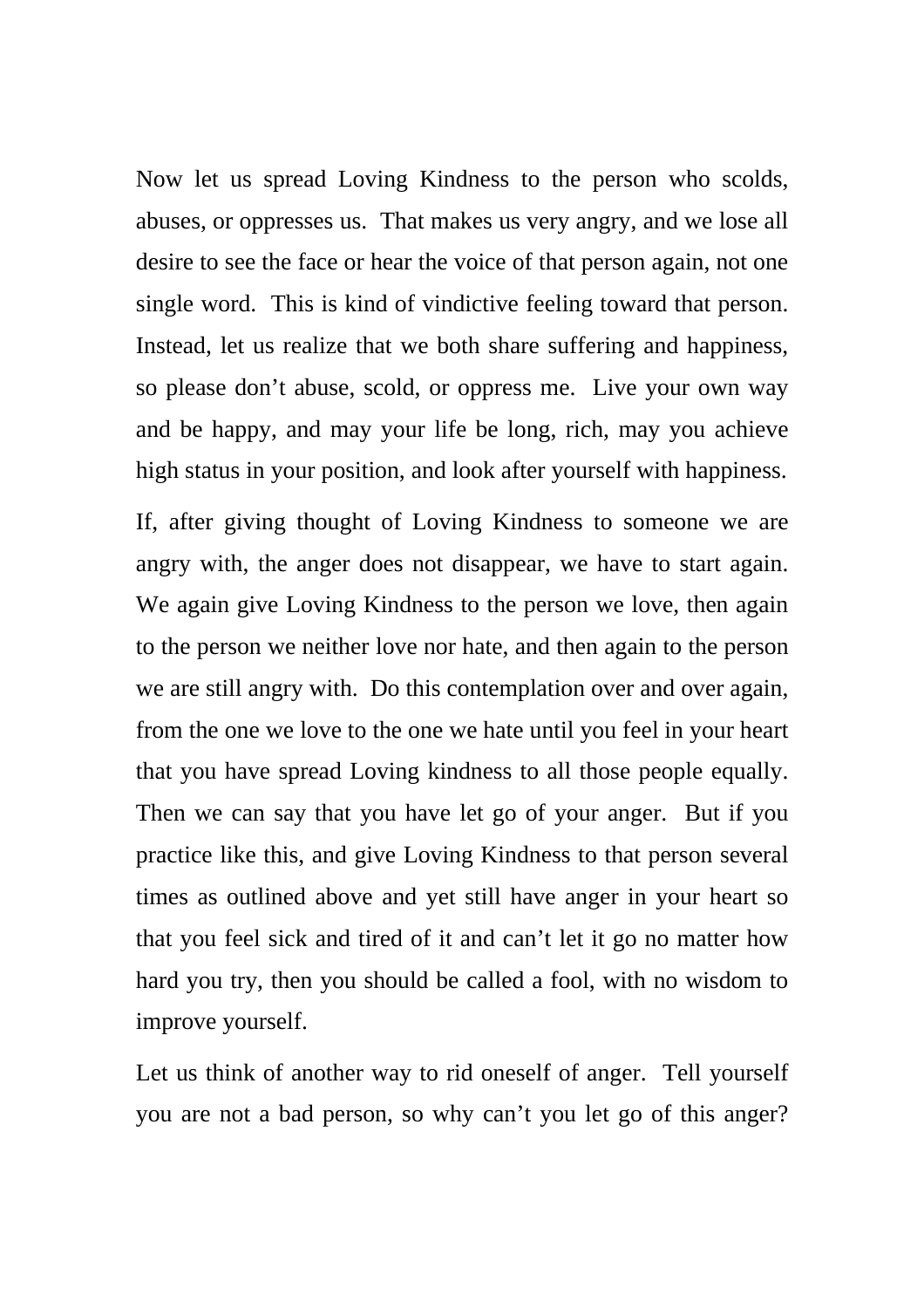No one likes anger, for it is bad and causes the mind to be sad and unhappy. The angry person is likely to bring unhappiness and turmoil down on him or her self. Suppose we hold a grudge against someone for three to five years. How do you feel? We feel unhappy, anxious, and perturbed. We torture ourselves for all those years. Are we not a fool? The wise person never admires anger, it is bad and useless. One who is angry has their hearts full of grief and sorrow.

If you contemplate as just mentioned but are still angry, then let us consider a new method. When we hear someone speak sarcastically, why do we feel so annoyed? If someone says that we are a dog or pig or monkey, we become angry. Let us consider those unpleasant words. They said we are a dog or pig etc., but we are not, we are still human – we don't turn into those animals like they said. Indeed, if we believe them, are we not foolish? We have no wisdom, we are deluded. If we consider this way, and do not believe the content of those words anymore, then we will certainly not be angry with that person anymore. Instead, we will be happy and cheerful all the time. When we hear what other people say, we will let go and not be annoyed.

This is the *Dhamma* that we use for curing or extinguishing anger in our hearts. Then we can sit easily in meditation to develop calmness and peace.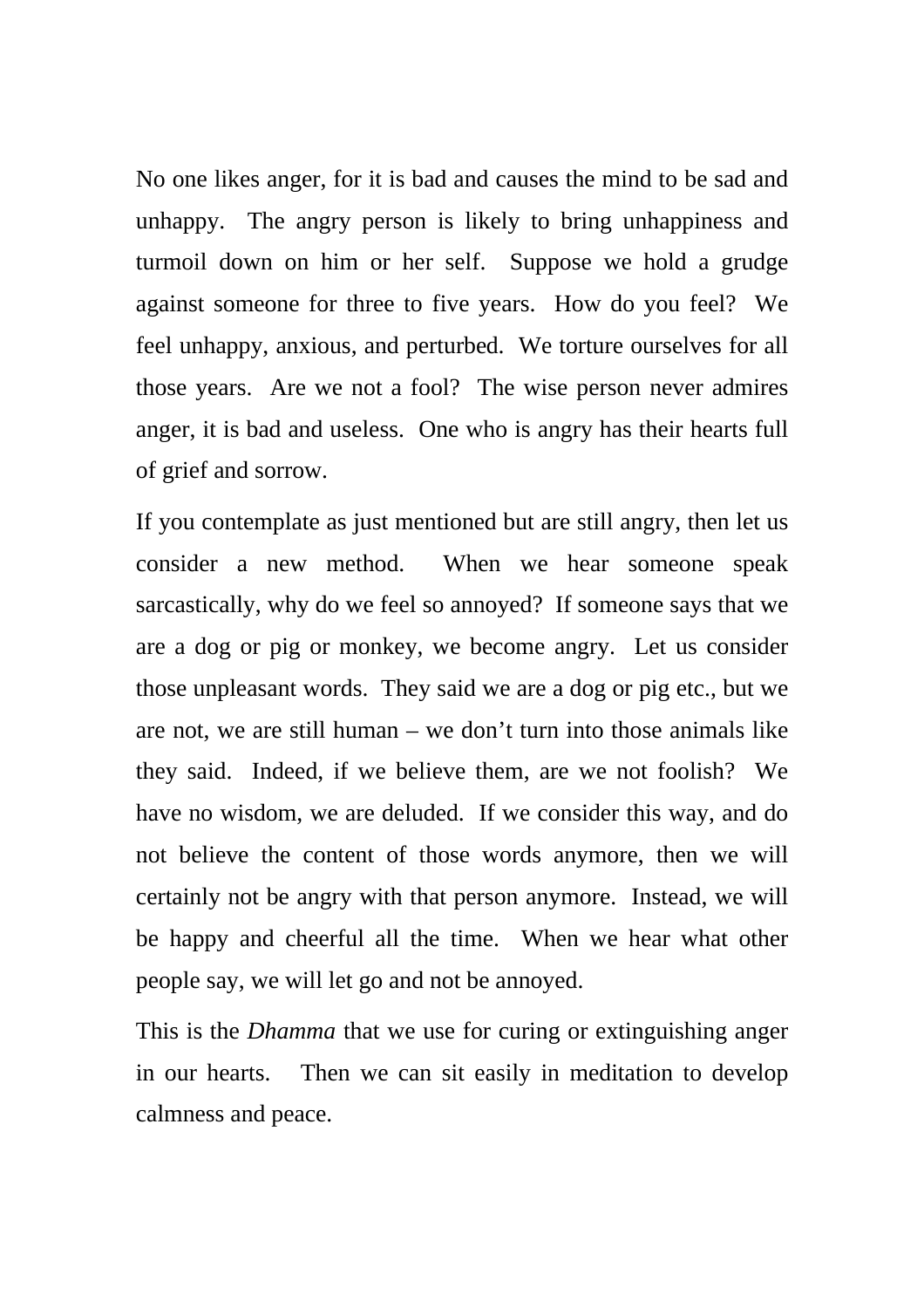*3. Moha-carita*. This is the temperament of a person who tends to misunderstand or be deluded, like living in a dark world. They know nothing about *Sankhara* (compound things) either inside or outside the body. They are easily led, to do either good or bad, because they lack wisdom. They never think to look for reasons why they should or should not act, and do not seem to have much knowledge. The way to teach such a person how to meditate is very important; if the teacher leads them the wrong way, the result will be tragic. This type of person is already misguided, and wrong teaching will lead them astray into complete darkness, so that they will never have a chance to find peace. The teacher must lead them to the right method of practice.

A person of the *Moha-carita* type is quite difficult to teach, because of their natural lack of understanding. The only way they will learn is to find a very intelligent teacher who is full of wisdom, has a strong, firm mind, and practices well themselves. The teacher must be respected be Buddhist monks, nuns, and lay people. When *Moha-carita* people sit to meditate, before settling down completely, they should ask the teacher to advise and explain the most suitable meditation subject (*Dhamma-Kammatthana*) for further practice, so as to attain the maximum final benefit. If they are lay Buddhists and cannot live with or near their teacher, they must visit their teacher frequently and listen to *Dhamma* talks.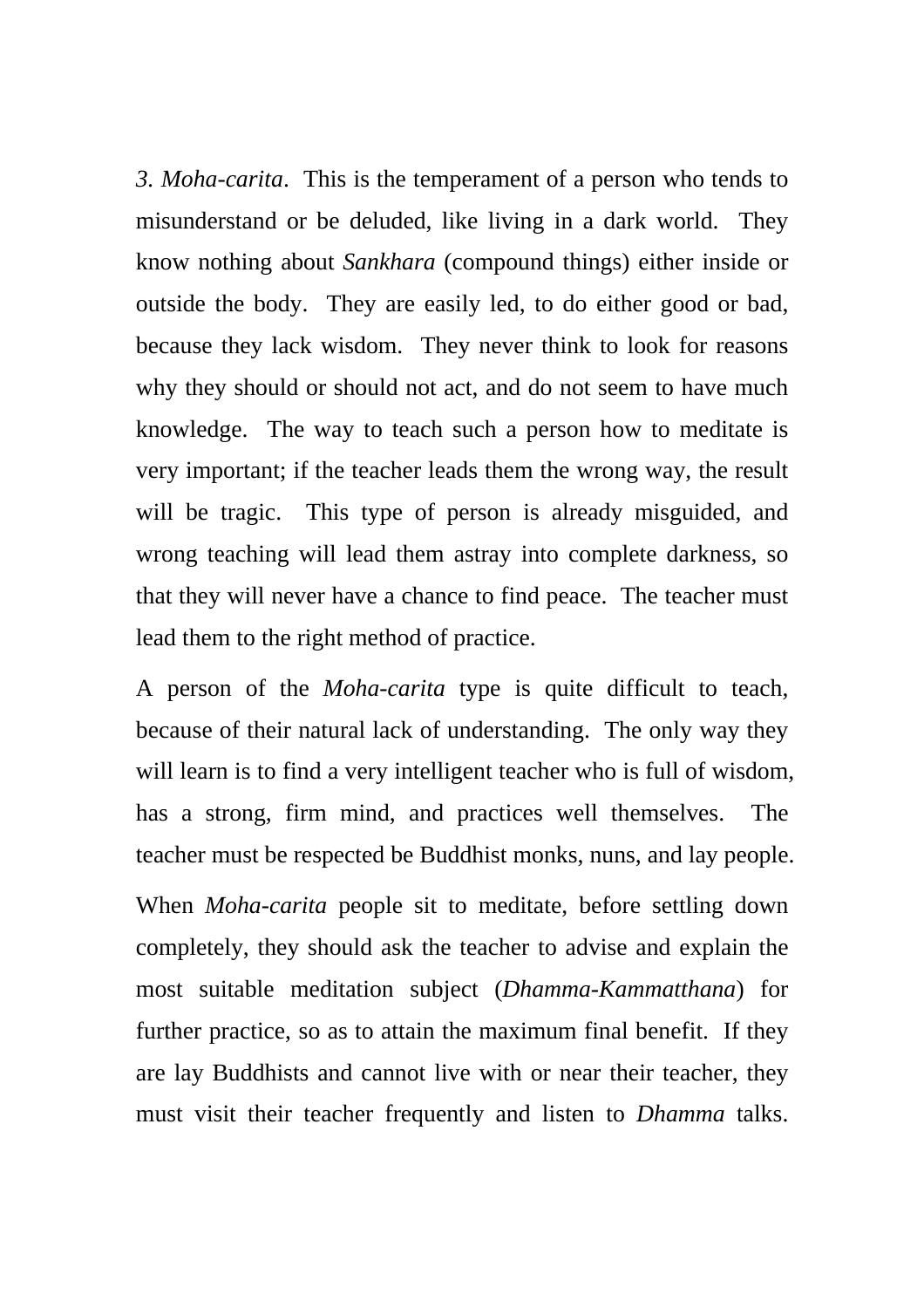They should also have conversations about the *Dhamma* whenever the opportunity arises, obtain their teacher's advice, and take it home to help their practice.

When we receive the right teaching and learn the right method from an experienced teacher, and follow his guidance, we will find peace and happiness after diligent practice. This is the way for *Moha-carita* people to follow.

4. *Vitakka-carita*. The character of those with the *Vitakka-carita* tendency is one of excessive thought during their practice. They never know for certain which *Dhamma-Kammatthana* they should use to develop their meditation. Such a person thinks and thinks, but are never be able to make any decision. This wastes much time – days and nights pass without any progress.

But, there is a way to cure this. One must try and make a decision about which *Dhamma-Kammatthana* to use, e.g. *Buddhanussati* (contemplation of the Buddha's virtue), *Dhammanussati* (contemplation of the *Dhamma's* virtue), *Sanghanussati* (contemplation of the *Sangha's* virtue), *Silanussati* (recollection of morality), *Caganussati* (recollection of liberality), or *Morananussati* (mindfulness of death), all with breathing in and out. Any of these methods, if they agreed with your character, would bring you to concentration. But choose only one of these subjects initially, do not use several. If, after practicing for several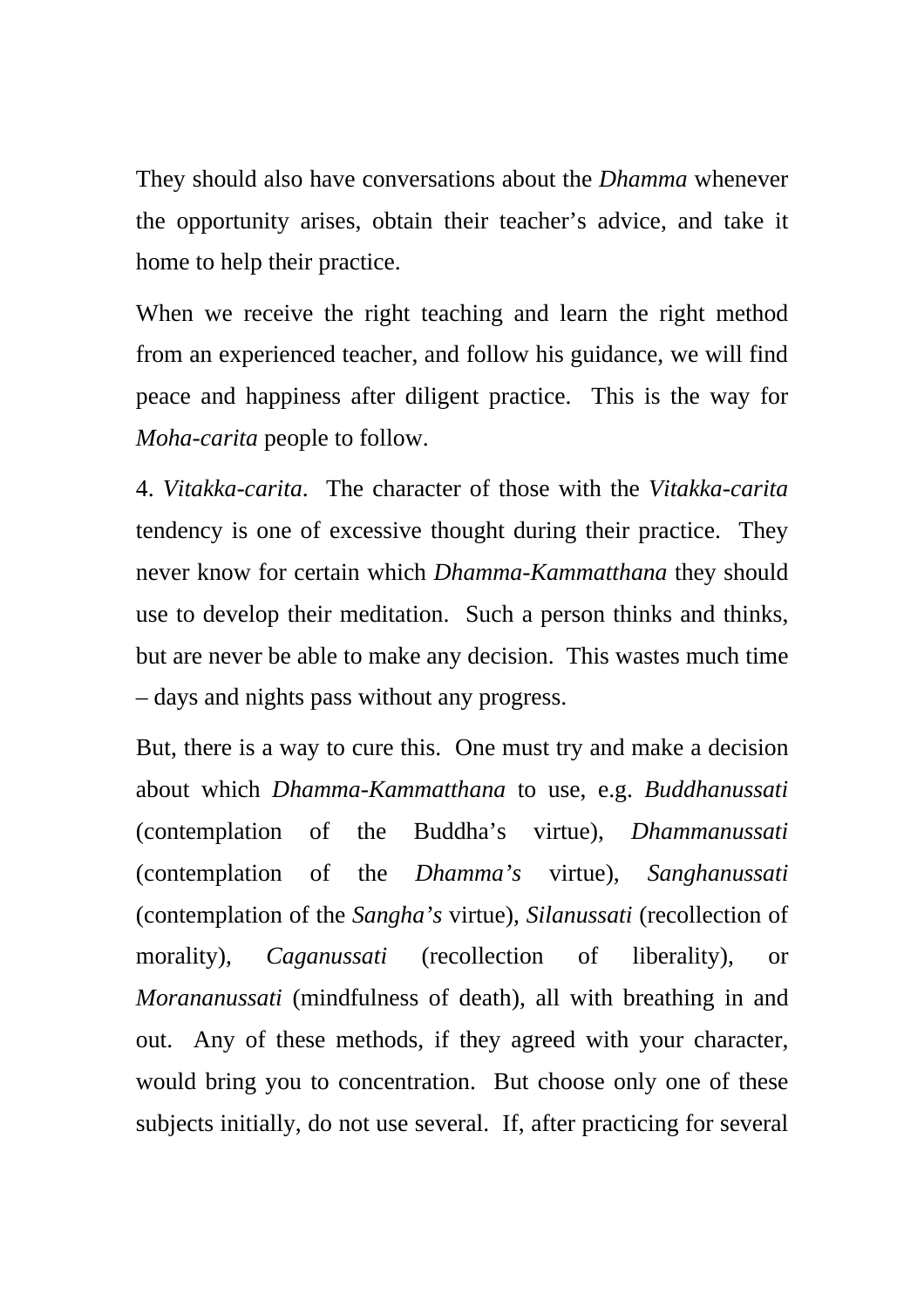months, your mind is still not settled and peaceful, you can choose another method and try again. Do this until you find the method that allows your meditation practice to progress. Then, use that one continually to develop your meditation practice. The main thing is to make up your mind  $-$  it is very important to cure this skeptical tendency.

5. *Saddha-carita* – the devout or trusting temperament. This is characteristic of the person who has faith as their temperament, and tends to easily believe the stories and rumors they hear. They believe anything, right or wrong, good or bad, true or false. These people find difficulty in meditating, because when they hear that any teacher is good, they immediately believe so. They believe without reason, without looking for cause and effect. You should observe yourself and find out whether you fall into this category – if so, you'd better correct yourself immediately.

You should believe in the Triple Gem – *Buddha, Dhamma*, and *Sangha*. Believe in your heart that the Buddha has compassion (*Karuna*) for all beings, and was patient and enduring in his search for the essence of Truth until he saw it clearly with his own wisdom. Then he brought his discovery to both religious and lay people, and taught the people to understand the *Dhamma* clearly so as to find peace within themselves. These are the noble qualities of the Buddha that we should bear in mind.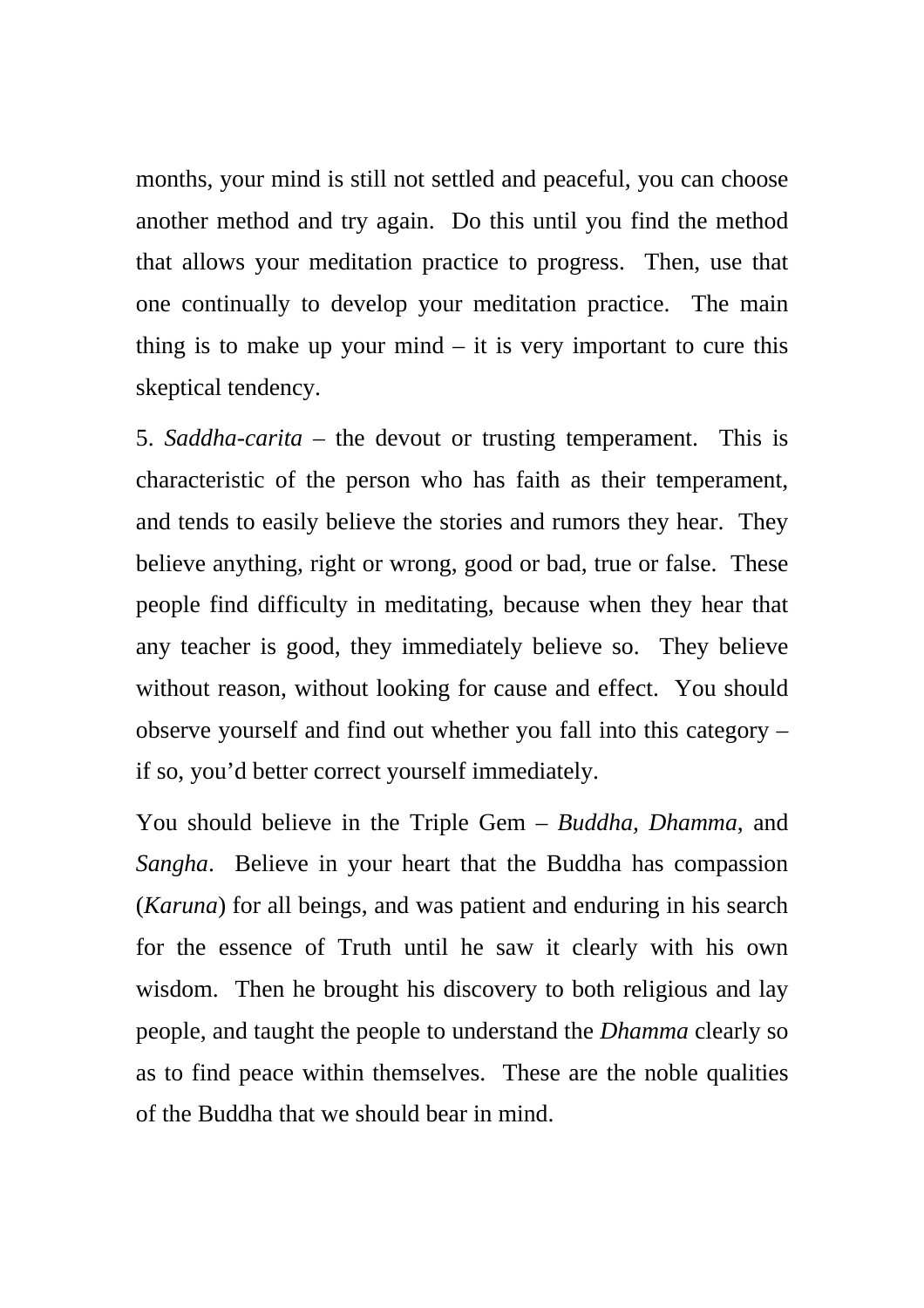Now I shall talk about the noble qualities of the *Dhamma*, which is the teaching of the Buddha. The *Dhamma* is full of knowledge which is essential for people to follow and practice. If they follow the teachings, they will recover from defilement and disease which have been sitting like an evil ghost in their hearts for hundreds or millions of years, and they will be at peace. The supreme qualities of the *Dhamma* can lead those who follow and practice them to removal of suffering and dissatisfaction. This is the precious quality of the teaching of the Buddha. Let us set our minds to believe this.

Now, about *Sangha*. The Noble *Sangha* have existed since the Buddha's time. They listened to the *Dhamma* from the Buddha. They are the Blessed One's disciples who practiced well, straightforwardly, and methodically until they clearly saw the truth. They let go of all desire, and cut off all defilements – existence (*Bhava*), birth (*Jati*), and the Round of Rebirth (*Vattasamsara*) from their minds. They are free from all suffering and followed the Buddha. Those Noble *Sangha* remembered the *Dhamma* that they practiced, and taught people continuously until the present day. This is why we should consider those *Sangha*'s noble qualities as one of the Gems to respect in our minds.

Belief in the Triple Gem – the *Buddha*, *Dhamma*, and *Sangha* – for the above reasons will guide those with *Saddha-carita* to the right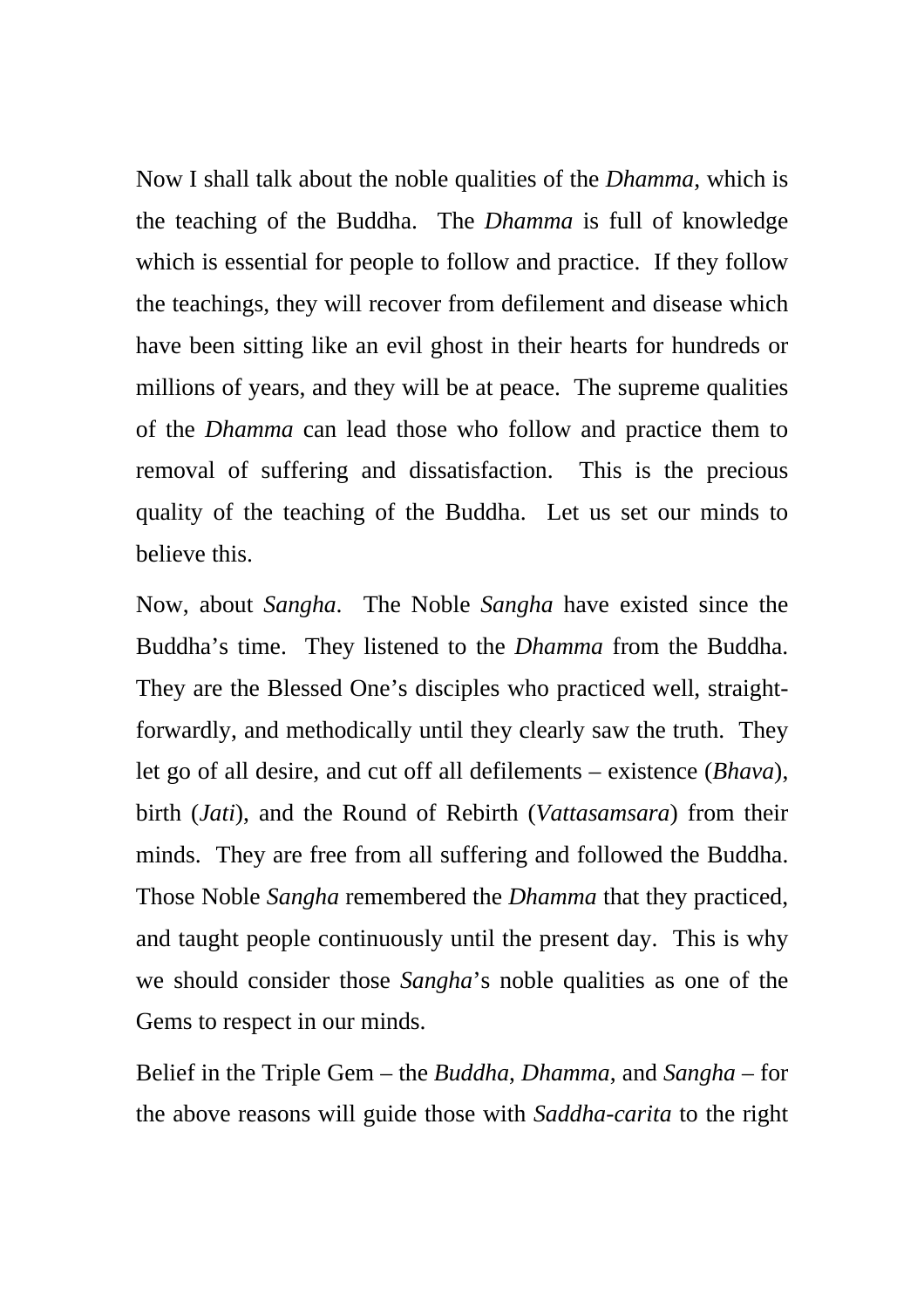way. It will prevent their going astray, misunderstanding, or following rumors or good luck charms outside the Buddhism. When we follow the right way, when we practice meditation, we shall find peace. So, firm belief in the Buddha, *Dhamma*, and *Sangha* is the *Dhamma-Kammatthana* for those with *Saddhacarita*.

6. *Buddhi-carita*. People who have *Buddhi-carita* temperament are generally intelligent, moderately well educated, and have heard a lot. They are prepared to try any meditation position – standing, walking, sitting or lying down. But they don't really know how to do it, what to think about, which way to go, and how. How to practice, which *Dhamma* of the Buddha should they use in order to find happiness in this world and the next? Most wise people say that the next world, and the attainment of *Nibbhana* are of supreme, incomparable happiness, and they would like to attain it. The *Buddhi-carita* always think along these lines, but they can't peace or happiness in themselves. They study worldly knowledge and the *Dhamma* also, and think that they know more than their masters, but cannot find any firm facts to base themselves on.

For these people there is a way to correct themselves. They have to change their thinking, to consider the *Dhamma* in a different way, and to consider the Three Characteristics (*Tilakkana*), which are the impermanence, state of suffering, and non-self of all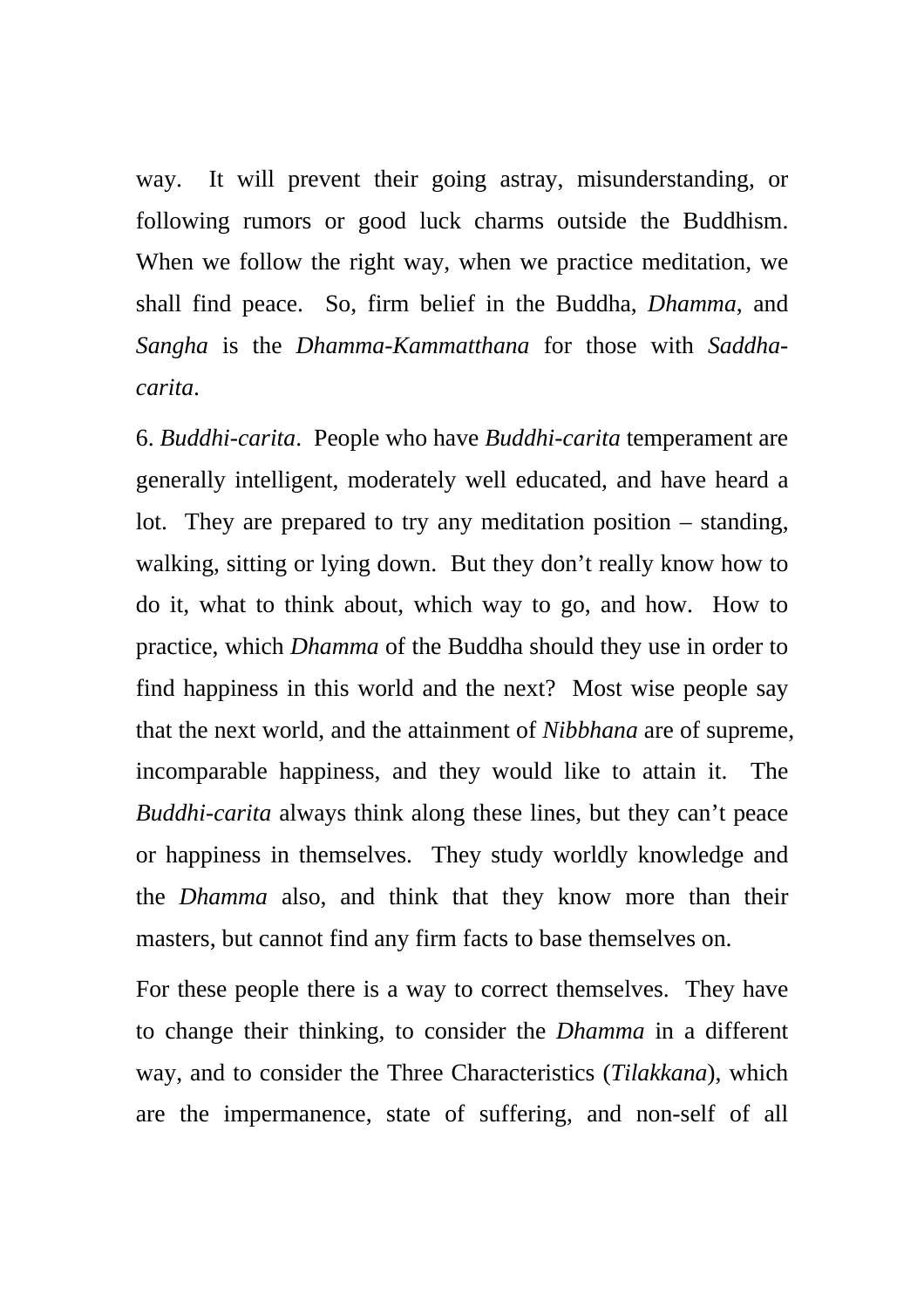compound things (*Sankhara Dhamma*). This is the *Dhamma* method for those with *Buddhi-carita* to keep in mind when meditating or contemplating.

The beginning of consideration is to see all *Sankhara Dhamma* both inside and outside beings and non-beings. Anything that appears or arises will be subject to change, e.g. when we build a house or other building, a car, boat or airplane, all will become old, shabby, and worn out. And these are inanimate things. Now look at living beings, both ourselves and other animals. All of them change, are impermanent. We used to be young and small, and we longed to stay like that, but grew  $up - we$  cannot go back to being young, but instead grow old, deaf, wrinkled, with poor eyesight, missing teeth. Sitting down and standing up become painful, breathing becomes difficult and eventually slows, lightens and disappears, when presumably we die. It happens to everyone.

Next, we contemplate the suffering of all beings. When everything is impermanent, this causes change and the three feelings (*Vedana*) – pleasure, pain, or indifference. Suffering affects all beings.

Because the body has physical form, it and all its organs are subject to disease. We have eyes, and so we suffer eye disease. We have ears, and so we suffer ear disease. The nose suffers nose disease, the liver, liver disease, the kidney, kidney disease, the lungs, lung disease, the stomach, intestines, and so on. All the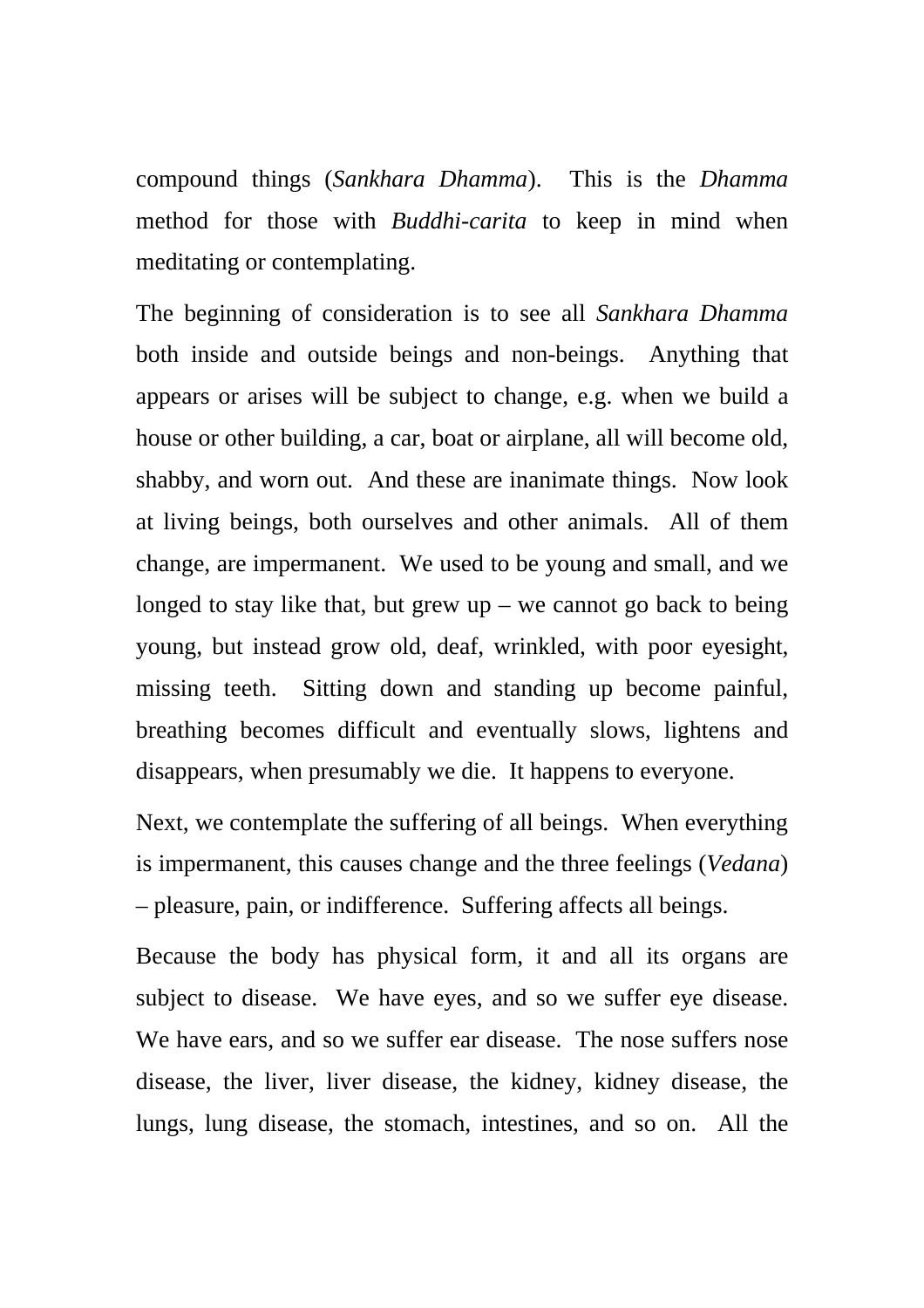organs in our body suffer all kinds of diseases. Because of this, we can say that compound things bring suffering. It can be hard to bear. But there are times when we feel happy, and sometimes we feel neither happiness nor suffering. So the wise person admits that compound things, including the body, can cause suffering. Let us observe and get to know and understand suffering.

Now, consider the impermanence of compound things (*Sankhara Dhamma*). All beings and non-beings go on in the same way, there is no difference between them. And because they are impermanent, they cause suffering. All beings, human and animal, wish to have a permanent body, feelings, perceptions, volitional mental activities, and consciousness (the Five Aggregates – *Rupa, Vedana, Sanna, Sankhara*, and *Vinnana*). But these Aggregates do not do as we wish, but change all the time as we age. We tell our body not to become sick, but it does, sometimes seriously, and then we treat it with medicine it sometimes gets no better. It's as if our body does not listen to us – especially when we tell it not to die. For these reasons, we can say that all things are non-self, or outside our control.

People with the *Buddhi-carita* propensity should consider the above to develop their meditation practice to achieve peace and happiness.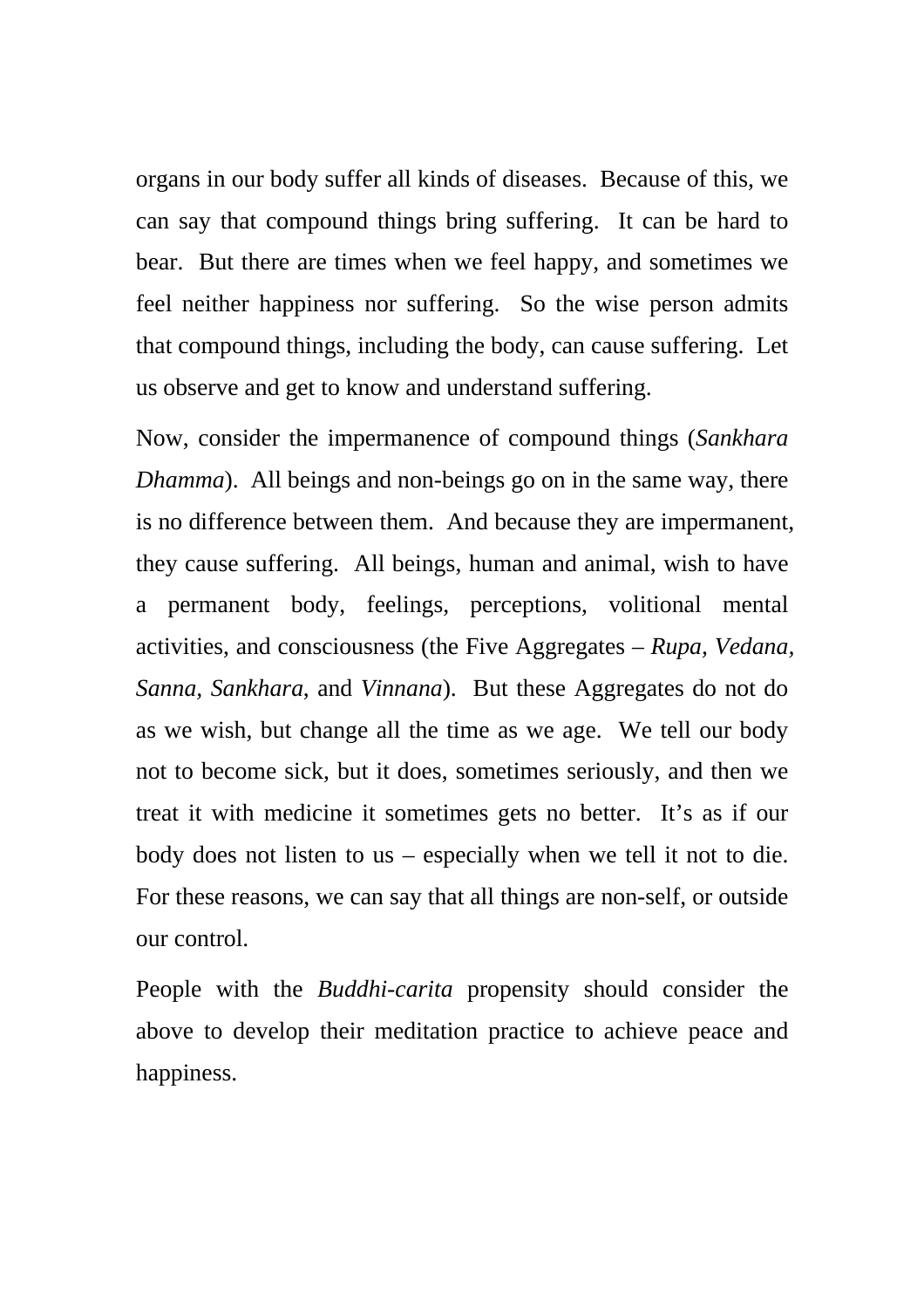These six propensities occur in almost everyone born in this world. Some have mixed propensities: *Raga-carita* – beautiful subjects plus *Dosa-carita* – irritation and anger;

*Dosa-carita* – irritation and anger plus *Moha-caita* – delusion;

*Moha-carita* – delusion, plus *Saddha-carita* – gullibility and snap judgments;

*Saddha-carita* – gullibility and snap judgments plus *Vitakka-carita* – excessive thought or worry; and

*Vittaka-carita* – excessive thought and worry plus *Buddhi-carita* – curiosity and intelligence.

When we look at a number of people, the majority have *Mohacarita* – delusion, a deluded temperament. It makes people unsure of what kind of temperament they have, so that they cannot correct themselves. This is one of the problems that make it difficult for people to find peace during meditation.

Now, observe yourself so as to find your temperament, and then you will know which method you should use in order to obtain peace and calmness without delay during meditation. It is very important to understand our propensities before we meditate. Some *Dhamma* act as obstacles to our practice; they are like a thick cover over our eyes and prevent us from seeing and from finding peace of mind. These *Dhamma* cause worry, anxiety,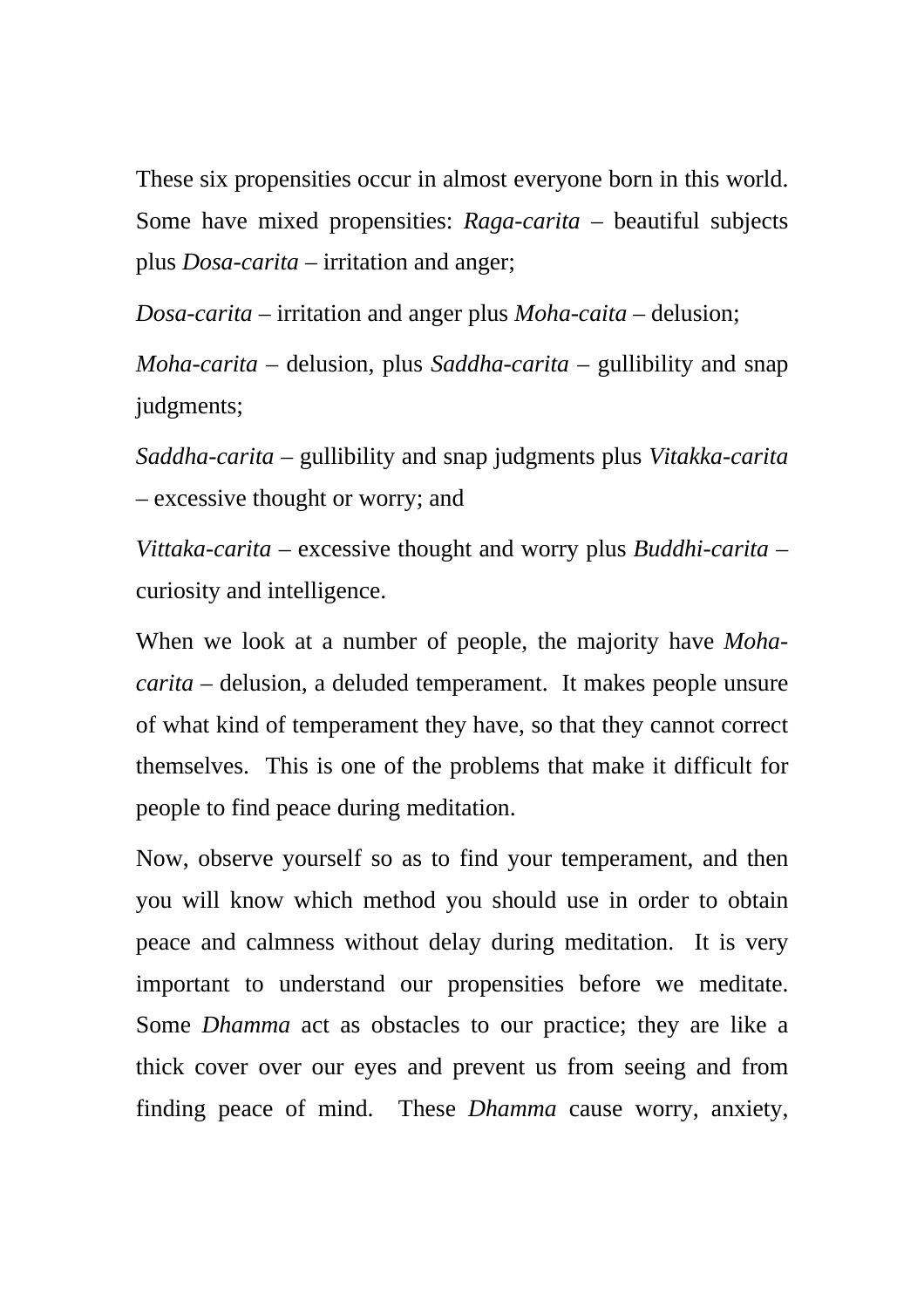sadness, and depression – some people cannot even eat or sleep as they think about them more and more, and become exhausted and weary because of such obstacles. These obstacles are like a thick cloud covering the sun, moon, or stars, preventing them from giving out their bright light.

The Five Hindrances are all like this. They destroy peace, and prevent us from doing good deeds. The Hindrances pester the mind and prevent it from settling down meditation. So, let those of us who still cannot find peace for meditation learn about the Five Hindrances (*Nivarana Dhamma*), which are:

- *1. Kamachanda Nivarana*
- *2. Byapada Nivarana*
- *3. Thinamiddha Nivarana*
- *4. Uddhacea-Kukkucca Nivarana*
- *5. Vicikiccha Nivarana*

1. *Kamachanda Nivarana* – sensual inclinations, attraction to sensual objects. This is the hard one to let go. Everyone wants love and happiness, both desire and sensuality (*Kilesakama*) and sensual objects (*Vatthukama*). These occupy them day and night, except during sleeping. But some even encounter *Nivarana Dhamma* during sleep be dreaming of desire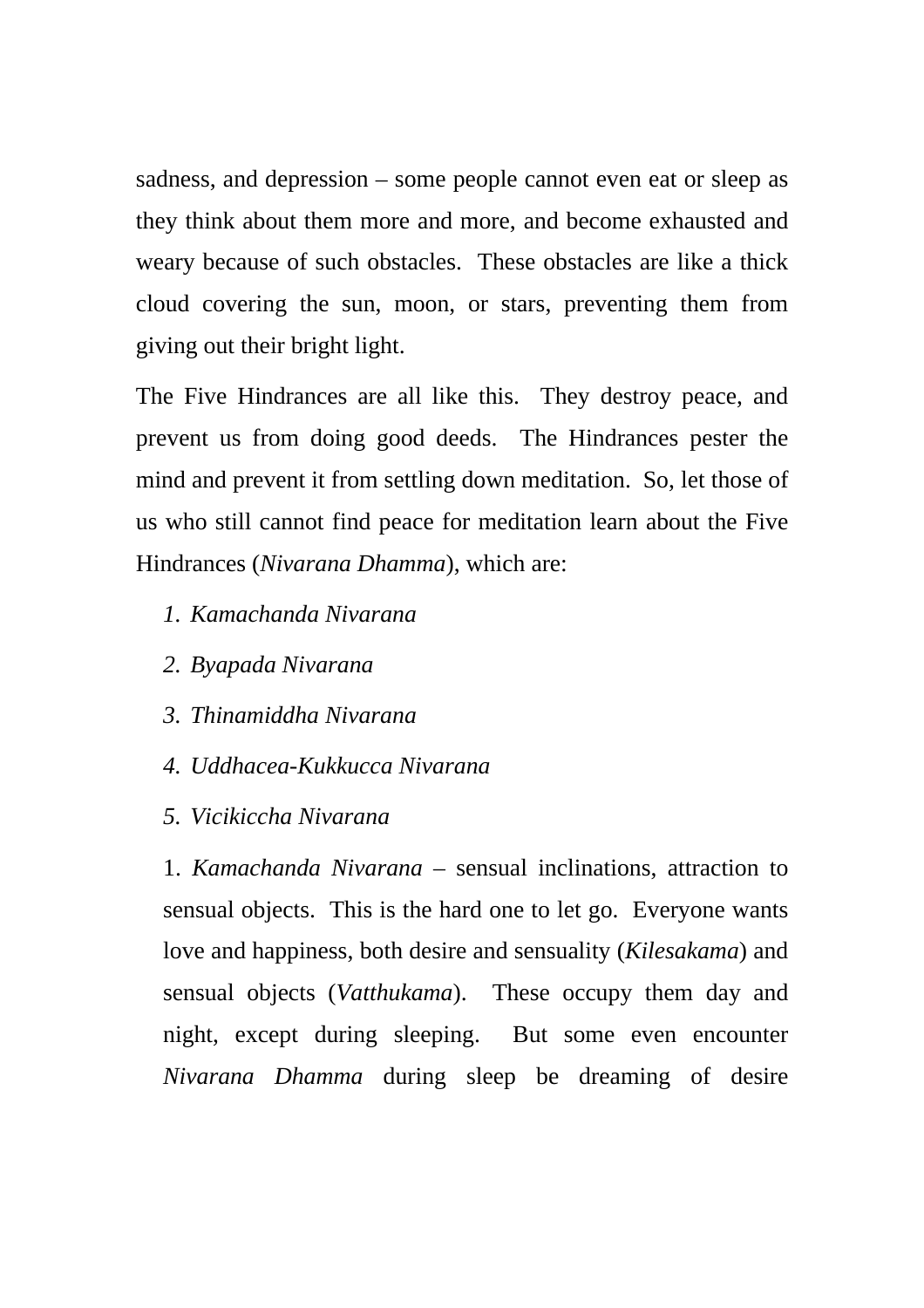(*Kilesakama*) and objects (*Vatthukama*) which arise from outside.

Now I shall briefly explain the characteristics of *Kilesakama*. Those who are attached to it ling for, and fall for the appeal of, form, sound, smells, tastes, and touch, especially those of the opposite sex. The mind is attracted to that sensual figure, and tries to find a way to fulfill its desire. The form of the opposite sex is a major hindrance to peaceful meditation, especially for those who are unmarried. But even some people who have a family are still not satisfied with their partner and long for further sensual gratification. This can be a problem. Then, those that do not have a happy family life may worry about their sons, daughters, grandchildren, etc. – for example, they worry about who their children will marry, or if their children are studying abroad, how well they are doing, are they good students, how do they live, etc. Parents' worries are neverending, and make it very hard to meditate peacefully.

Now, I shall explain *Vatthukama*. These are objects such as our house or shop, and belongings such as jewelry, animals, lands, car, boat, etc. They are very useful in this world of living, we expend effort to acquire them, and then we worry in case we lose them, or that they age and wear out. These worries prevent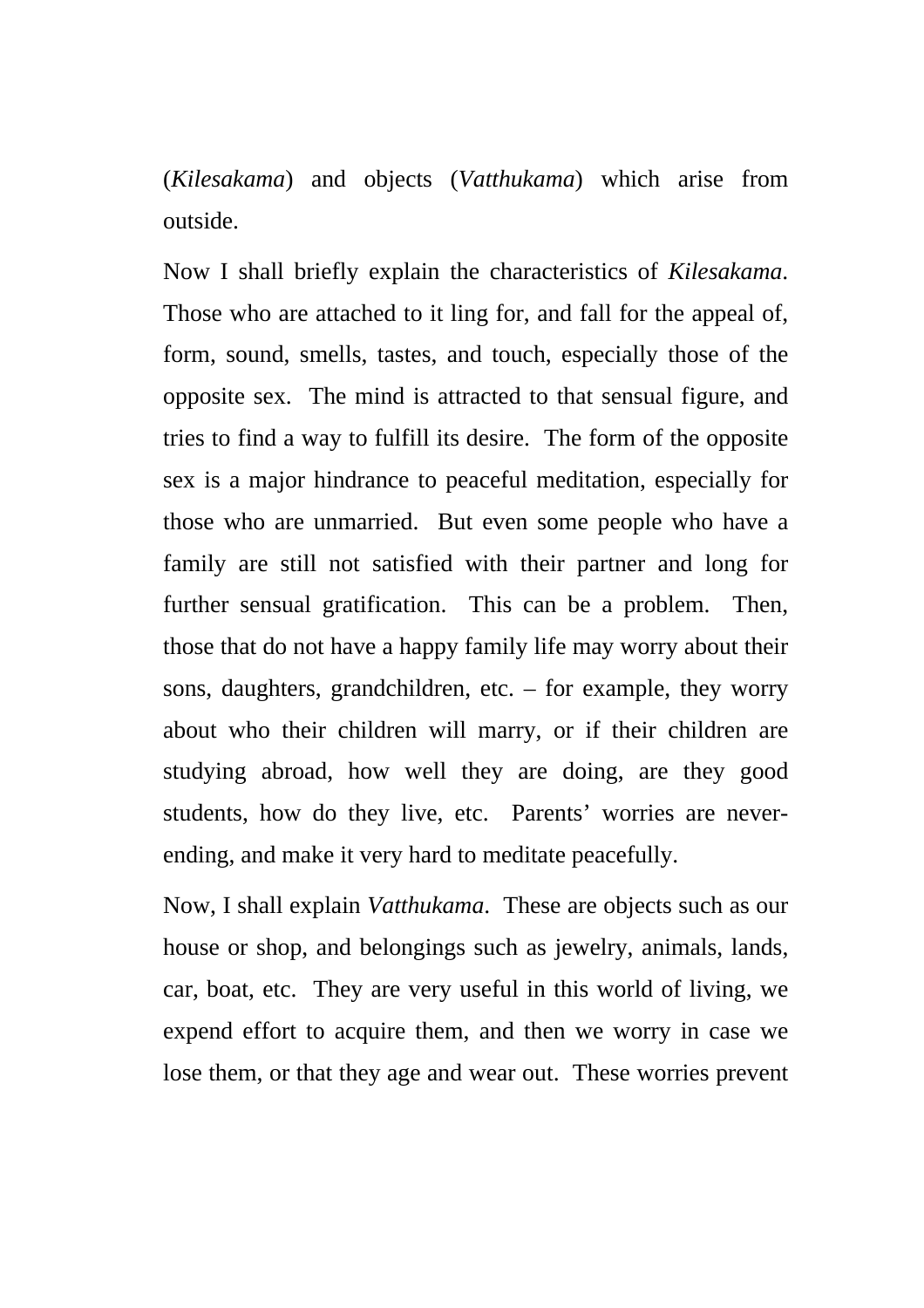peaceful meditation, and that is why the Buddha included them in *Kamachanda* (sensual desire).

Now, I'll explain about the most important *Kamachanda Nivarana*, which is ourselves. These are diseases and illnesses, whether mild or serious. These very much occupy the mind and prevent meditation. Those who are very ill worry that they may die, others worry if they are going to recover. One should try to recover from disease or illness, or at least let them subside before trying to seriously meditate.

Some young people think that meditation is only for old people. They say they are too young, or when they feel unwell they say they are too sick to meditate. Some old people blame their old age and aches and pains and say they cannot meditate, they are just too old. Everyone finds all sorts of excuses. Some blame mosquitoes and worry about malaria, some say it is too hot, others that it is too cold, and yet others think it is too noisy. After sitting for a while, some feel aches and pains in the legs, back, waist, tummy, etc. They feel uncomfortable, unhappy, and confused, and want to stand up. It is hard to meditate peacefully when you feel like this. The Buddha listed *Kamachanda Nivarana* as number one among the hindrances. It is the one that is hardest to relinquish.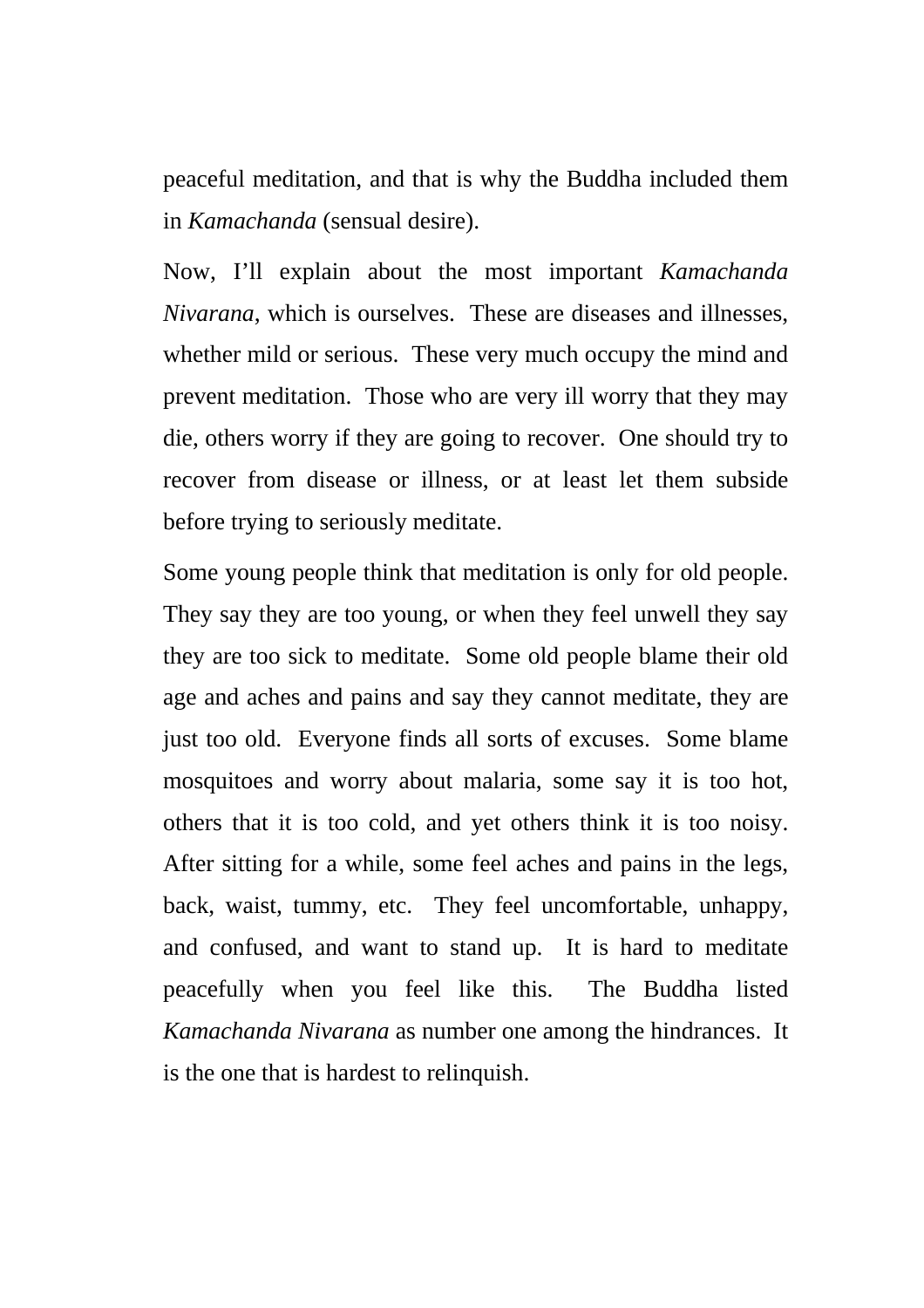We can exemplify a person with *Kamachanda Nivarana* in their mind by the following thought experiment. Put a glass of clear and colorless water on the table in front of us. Now pour into it some yellow color, then red color, then green, then black. After they are mixed together we can't say what the color is  $-$  it is neither red, nor yellow, nor green, nor black. What color is it? It is muddy and cloudy color, and useless for painting anything. No one likes it and no one wants it. It is the same with sensual desire – when it occupies one's mind, it makes that mind completely dark and confused. One worries about sense-objects (*Sanna-Arammana*) of the kinds mentioned before, which prevent one doing good.

Even monks and novices don't understand the Five Hindrances. They became ordained, follow the code of conduct, undertake ascetic travel, live in forests away from villages, or in caves or empty houses, anywhere that is peaceful. But when they want to meditate to find peace, they cannot, because infatuation with the perception of sensual objects blocks their mind. They still look for worldly things to have and use and enjoy, without considering whether they are suitable for ordained people. Thus, hindrances arising from external objects can destroy the peace of monks, nuns, and novices. But there is also inner and deeper worry that is worse because it is destructive. So new monks and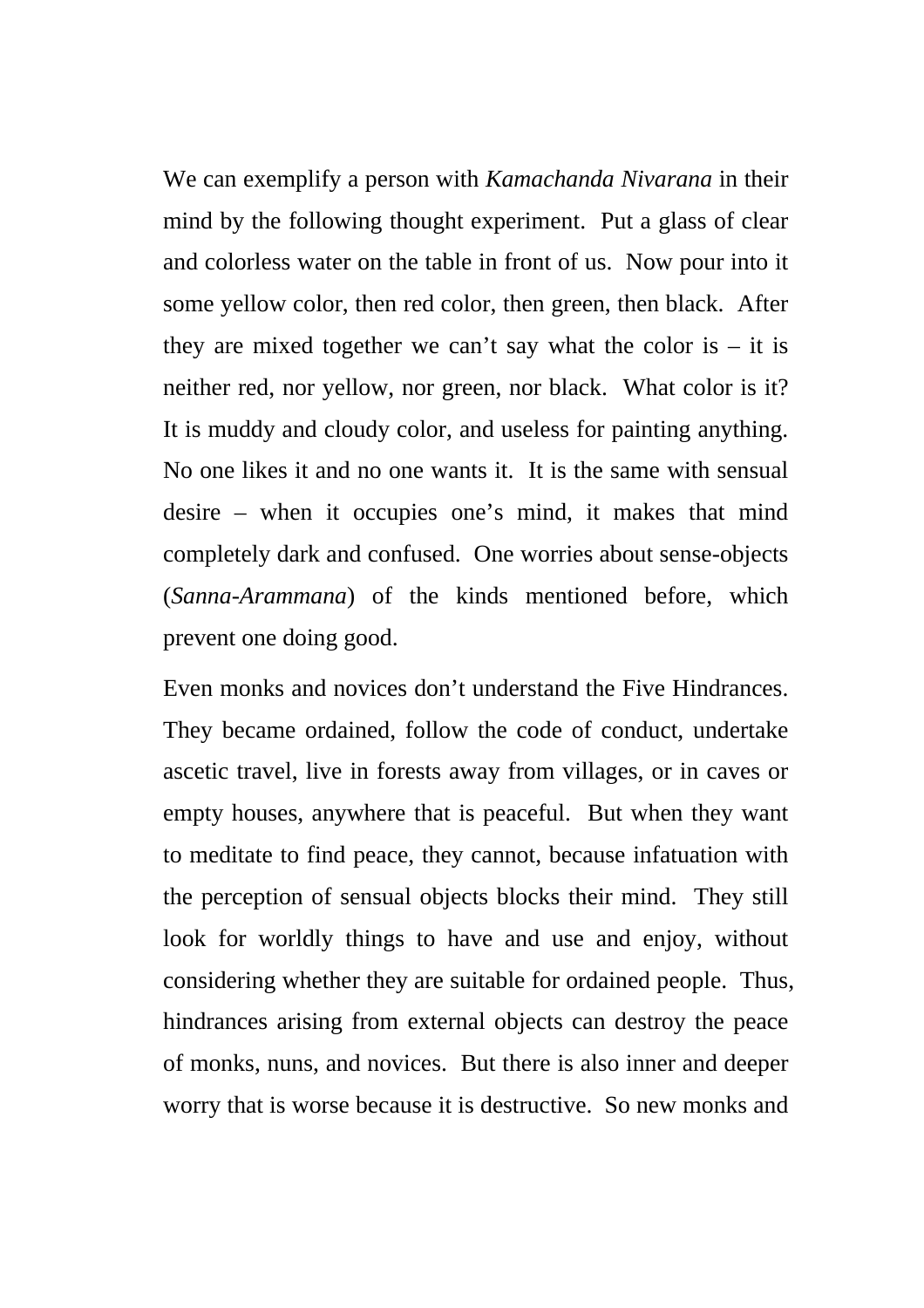novices who are just starting to develop their meditation have great difficulty. They have to start to understand the characteristics and power of *Kamachanda Nivarana*. This hindrance may occur in a person's mind, such as when sitting for a long time and concentrating on a meditation subject. Feelings (*Vedana*) arise, such as aching legs, back pain, or headache, or we feel itchy, or stuffy, or generally uncomfortable. The mind becomes distracted with these feeling, goes to the leg, back, head, and ends disturbed and in turmoil and thinking that the body will be destroyed or broken. With that thought, one gets up and leaves meditation. The symptoms are caused by *Kamachanda Nivarana* that occupy a person's mind.

This *Kamachanda Nivarana* is a very significant obstacle, but there is *Dhamma*-method we can use to let go of this hindrance. It is not beyond the ability of one who is patient and tries to correct oneself at every opportunity. It is a very important method. Now I shall explain it.

When we sit in meditation and concentrate on a meditation subject, our minds may think and attach itself to sensual defilements (*Kilesakama*) and sensual objects (*Vatthukama*), either with or without soul. Try to resist this, do not think about them, do not let them come into your mind. This is perception of objects of consciousness (*Sanna-Arammana*), the Tempter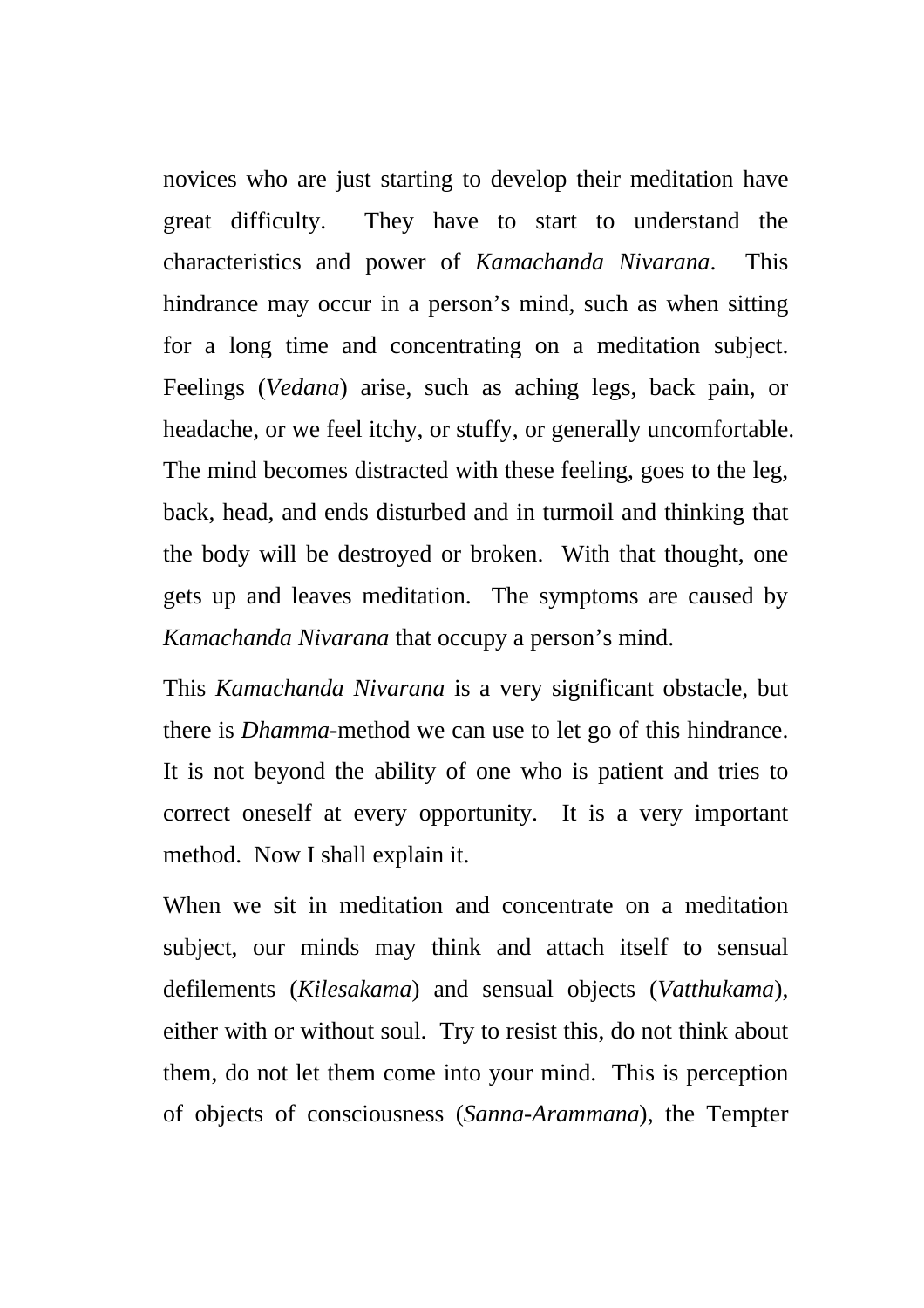(*Mara)* of defilement (*Kilesa-mara*) and Tempter of Kamaformation (*Sankhara-mara*). Leave them outside. If we let go of them we shall easily find peace. If we cannot let go of them, we shall be disturbed and confused as usual. Let us observe our minds. What is it that the mind attaches itself to? And, where is it? The thing that the mind attaches to is an object of consciousness (*Arammana*) of sensuality as defilement (*Kilesakama*) or a sensual object (*Vatthukama*). Sensual objects are such things as property, money, silver, gold, jewelry, etc. – also animals. They are all our belongings, with or without soul. Now think carefully – when we die, we have to part with all these. We cannot take anything with us when we die. So, why do we become attached to these things? If we answer this question with wisdom, we shall conclude that we have to give up ourselves and let go of all these valuable objects. Bring the mind back to the meditation subject that we are concentrating on, and our minds will find peace and calmness easily. This is one method to enable us to let go of outside objects. But suppose our minds are still attached to our body, or form. It is very common for all beings, including animals, to love and be concerned about their own bodies – they all feel the same.

There is a way to separate the mind from the body. The body is a corporeal, visible object (*Rupa-Dhamma*). Feelings (*Vedana*),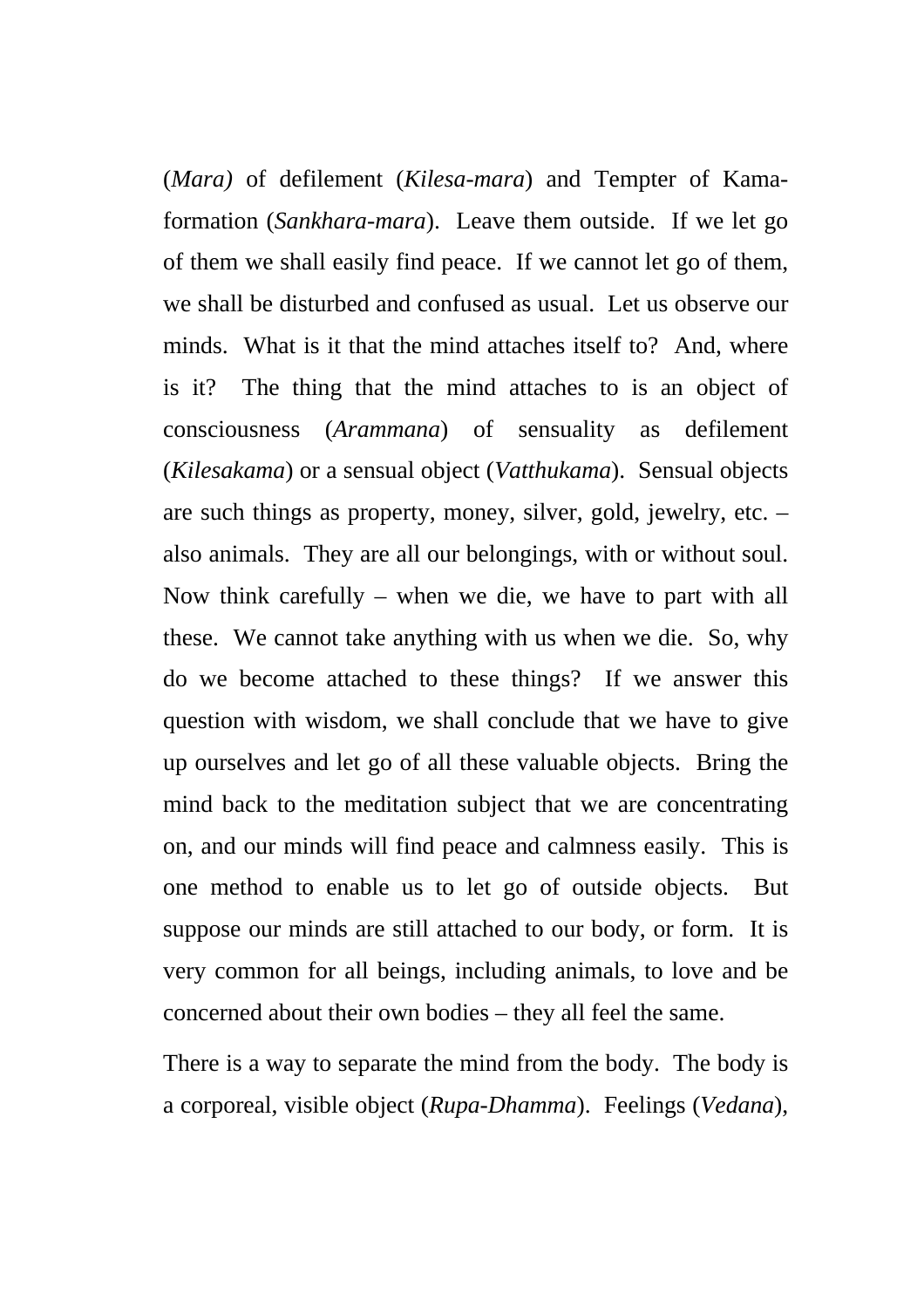mental formulations and volitional activities (*Sankhara*), and consciousness (*Vinnana*) are mental factors (*Nama-Dhamma*). The body and mental factors are different, but occur together. We can liken the body to a building or house that we live in, and our mind to the person who lives inside the building. They live together every day and night.

So, if we ask how to separate the body from the mind, I can explain it like this. As I said, the body is like a house that we live in. At the beginning it is new and strong, but as the years pass, the sun and rain wear it down, the roof starts to leak, the foundations rot, the walls deteriorate, and the house grows old and shabby. We repair it, but eventually when strong winds blow it down or fire burns it, the old house cannot be repaired anymore. Those who lived in the house have to build another one with what they have available. And so our mind lives in our body as we live in our house. If our body becomes sick we go and see the doctor. If it becomes worse we have to stay in hospital, and if it becomes very serious and can't be cured no matter where we go, it becomes hopeless. Then the mind wants to leave the body and be born in a new existence or condition (*Bhava*). The body stops breathing, lies there and decays, and is buried or cremated.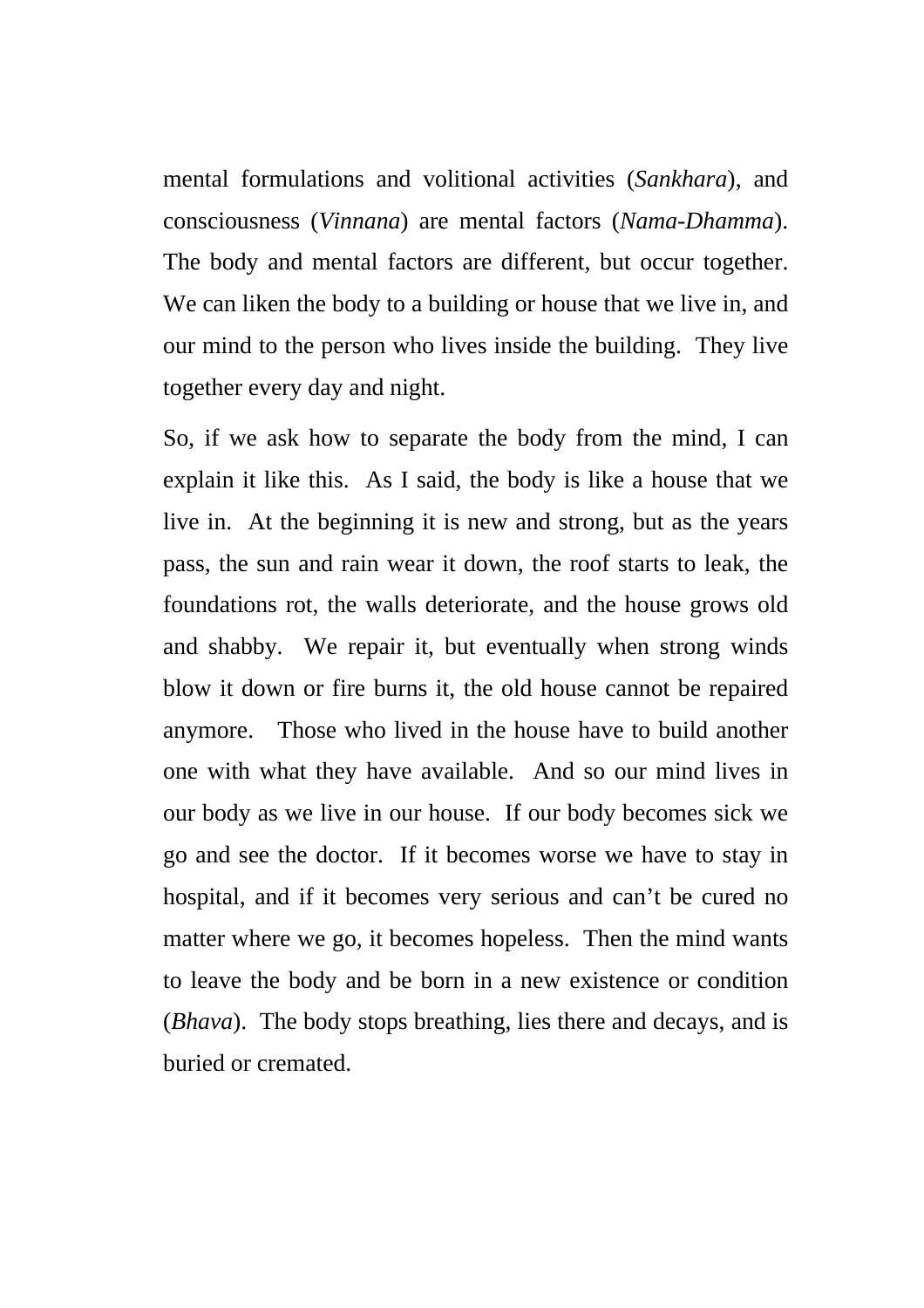Now that we understand this, when we sit in meditation and start to feel aches and pains, we should not think about them, but instead try and ignore them, pay no attention to them, leave them alone. If the mind wants to attach itself to that pain area, we must use our mindfulness, wisdom, and patience and not stand up before the time we have set for meditating is completed. We must be brave and not surrender to the feeling, no matter how painful. Just let it be. We must be firm and continue our progress in meditation until the time is up. Then we can get up and change our position.

We must be true and fight against mistakes, and then we can let goof feelings (*Vedana*). When we do this, the mind will concentrate on the meditation subject (*Dhamma-Kammatthana*) that we are using. This will make the mind calm and peaceful, and enable it to concentrate easily. When we find the right *Dhamma*-method to correct our practice, we should try to remember it well. Then when next we meditate and our mind wanders off and attaches itself to something, we can use that *Dhamma*-method to overcome the problem and resume peaceful meditation. But successful meditation also depends on your ability. Be patient, keep trying, and don't be discouraged. If you are not heedless, have patience, and try and let go. You will succeed, as many have done before.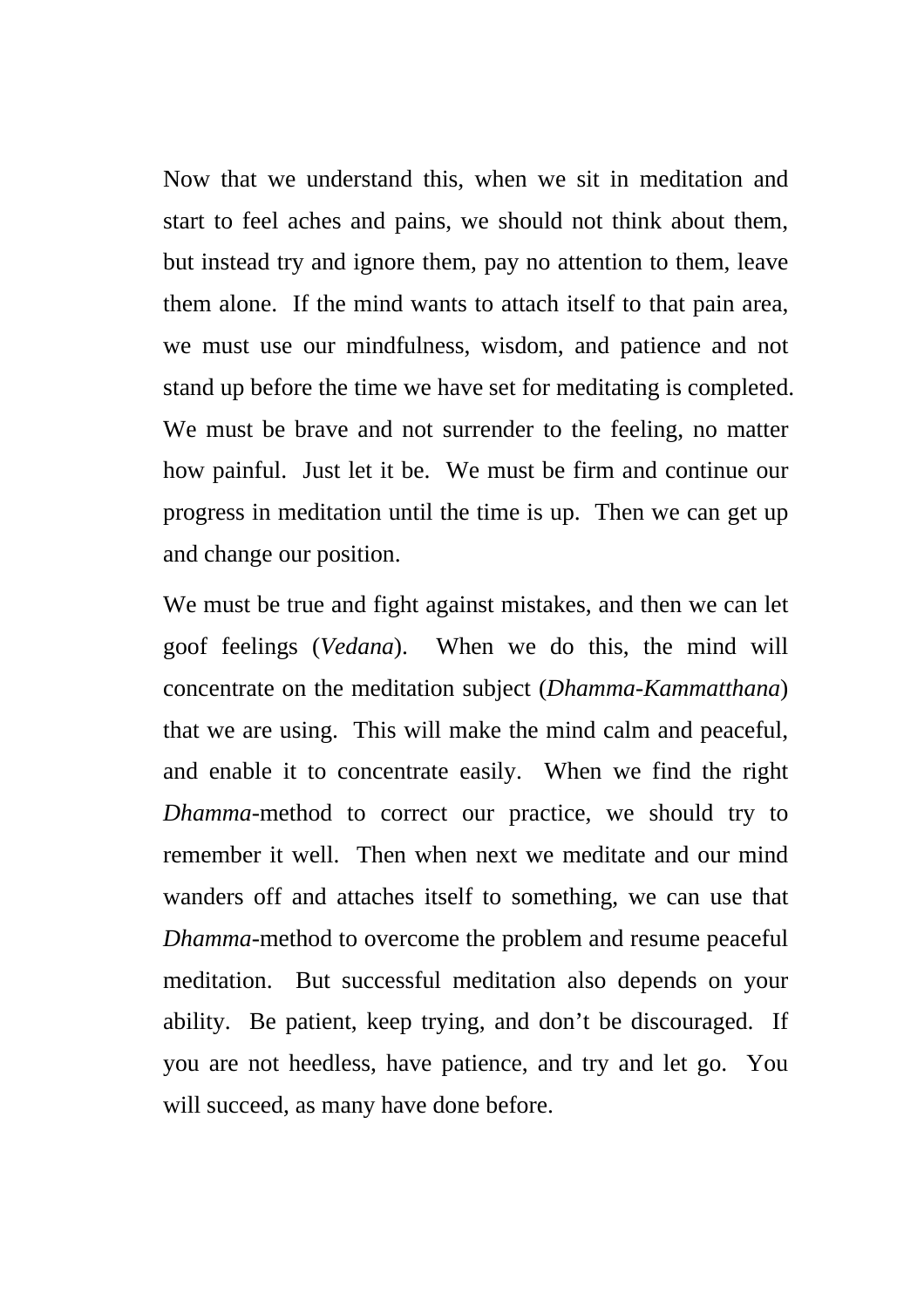2. *Byapada Nivarana* – the ill-will hindrance. A person who has this character has a mind easily irritated, sad, moody, disturbed, and at times angry. Such a person is like a fire burning in a pile of rice husks. It is hard to tell if a pile of husks is burning or not, and to be sure one must poke the pile with a stick and dig into it before the red-hot fire and black smoke appear. One can unwittingly step on a pile of burning husks and burn the feet badly, so that one has to go to see a doctor and if it's bad enough, be treated at a hospital. Thus, a person troubled with the ill-will hindrance meditates without peace. Instead they feel bad-tempered, sad, annoyed, with a perturbed mind, and feels like hurting those whom he does not like. They think that if they could rid the world of their enemy, they would be happier. But this wicked thought destroys peaceful meditation. The ill-will hindrance prevents one from doing the good deed that one wishes to accomplish.

Even though this *Byabada Nivarana* is hard to give up, there is a *Dhamma*-method that can extinguish the fire in the heart. This is Loving Kindness as a Sublime State of Mind (*Metta-Brahmavihara* 4). One must develop loving kindness as patiently as one can.

Here is how to develop benevolence towards our enemies. If a person is angry with us, or curses us, or even wants to kill us,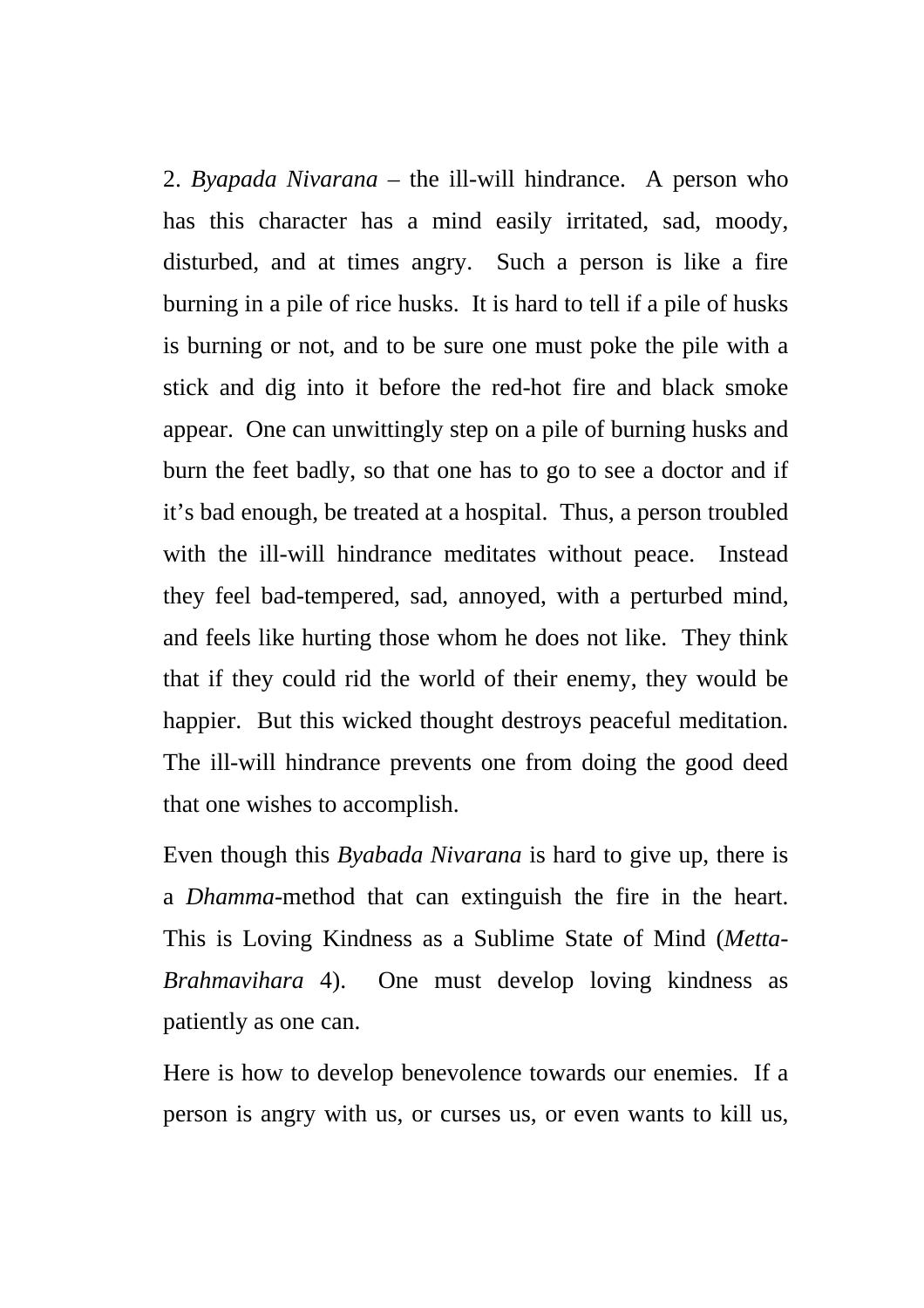we must not react in the same way. Instead, we must be intent on developing thoughts of benevolence and feelings of loving kindness and sorrow towards that person. Tell yourself that all living beings are born in the same world, we all love happiness and hate unhappiness. We are all afraid of death, so don't be angry with me or scold at me, and don't think of killing me. I am not angry or vindictive towards you; on the contrary, I love and feel sorry for you. When you succeed in what you are doing, gain rank and position, become rich and have all you wish for, I shall rejoice with you. I am happy because now I can let go of my anger and ill-will towards you. When our enemies are faced with calamity or destruction, we shall develop thoughts of loving kindness towards them instead of cursing them and wishing calamity upon them. We continue to develop benevolence in our mind, so that if someone is unfortunate enough to die, even though we tried to help, we should not feel despair, but be neutral. We so what we can, but if it does not turn out the way we want, we have to develop equanimity (*Upekkha*).

A person's mind that is occupied be *Byabada Nivarana* is like a pot of boiling water on a hot stove. The water boils vigorously, and there is no coolness or stillness in it until someone extinguishes the fire underneath, or removes the pot from the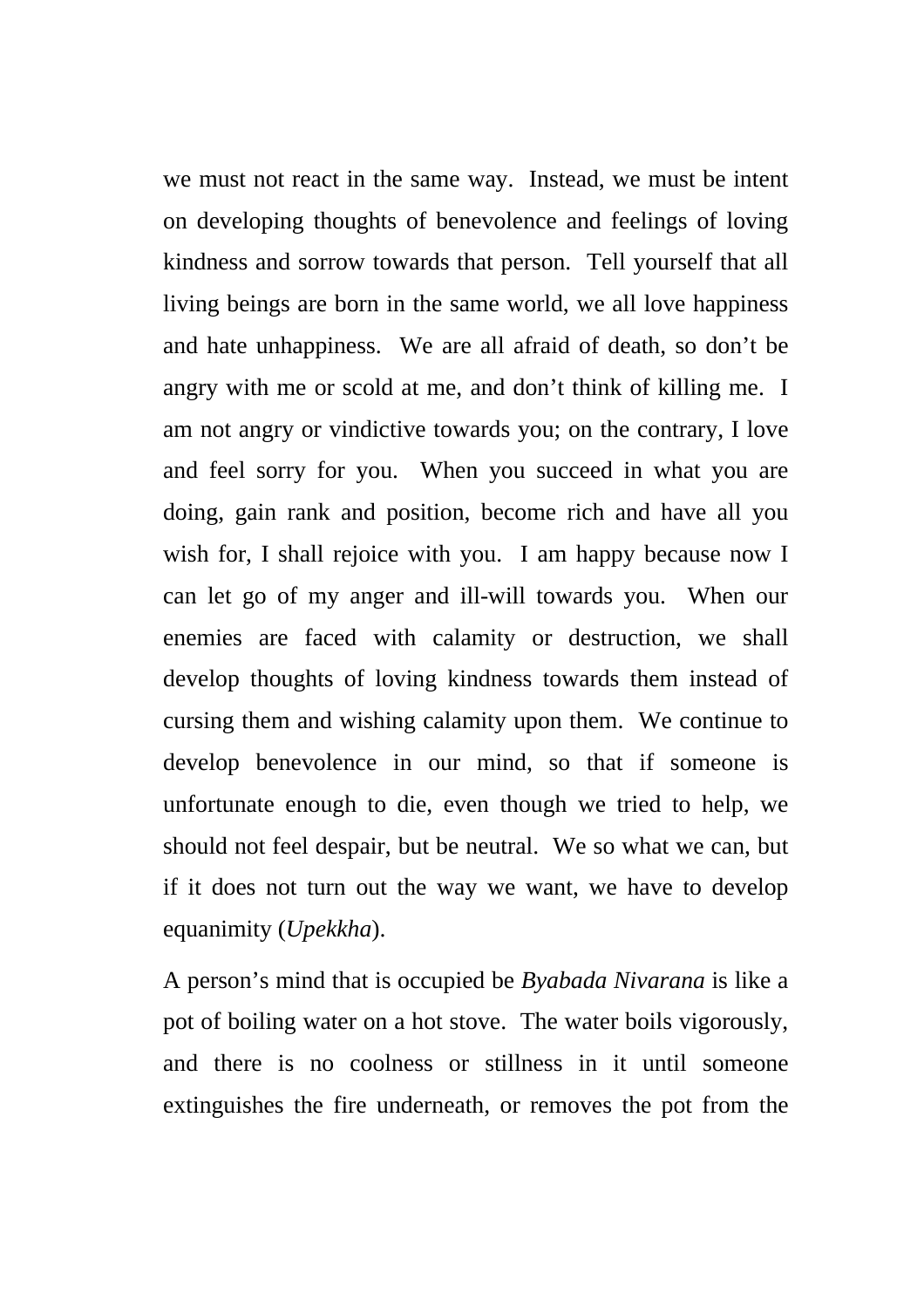fire. The mind of a person occupied by *Byabada Nivarana* is agitated, upset, perturbed, and without peace, like the boiling water in the pot. When we use Loving Kindness as a Sublime State of Mind (*Metta-Brahmavihara*), the angry person will be cured from their ill-will and hatred, and will recover from the suffering caused be their irritation, anger, and confusion. That person becomes, cool, calm, and happy, and finds it easy to sit and meditate. So, if ill-will arises when you are practicing, overcome it with this method each time, until it never occurs in your heart again. This is called Eradication be Cutting Off (*Samuccheda-Pahana*).

3. *Thinamiddha Nivarana Dhamma* (sloth and torpor). This hindrance prevents the mind from doing good. When it affects a person who is sitting in meditation, they become sleepy, drowsy, lethargic, unable to sit straight but lean to the left or right, and can't sit still. Their mind is weary and depressed. One so affected seriously tries to sit straight, but after not very long feels drowsy and sleepy again, discouraged, and wants to go to bed. It would be shameful to fall asleep in front of others meditating quietly, and so they try again and again to sit still and straight. But in the end they don't succeed, and eventually have to get up and go to bed. Even after sleeping for several hours they still can't get up and meditate as they promised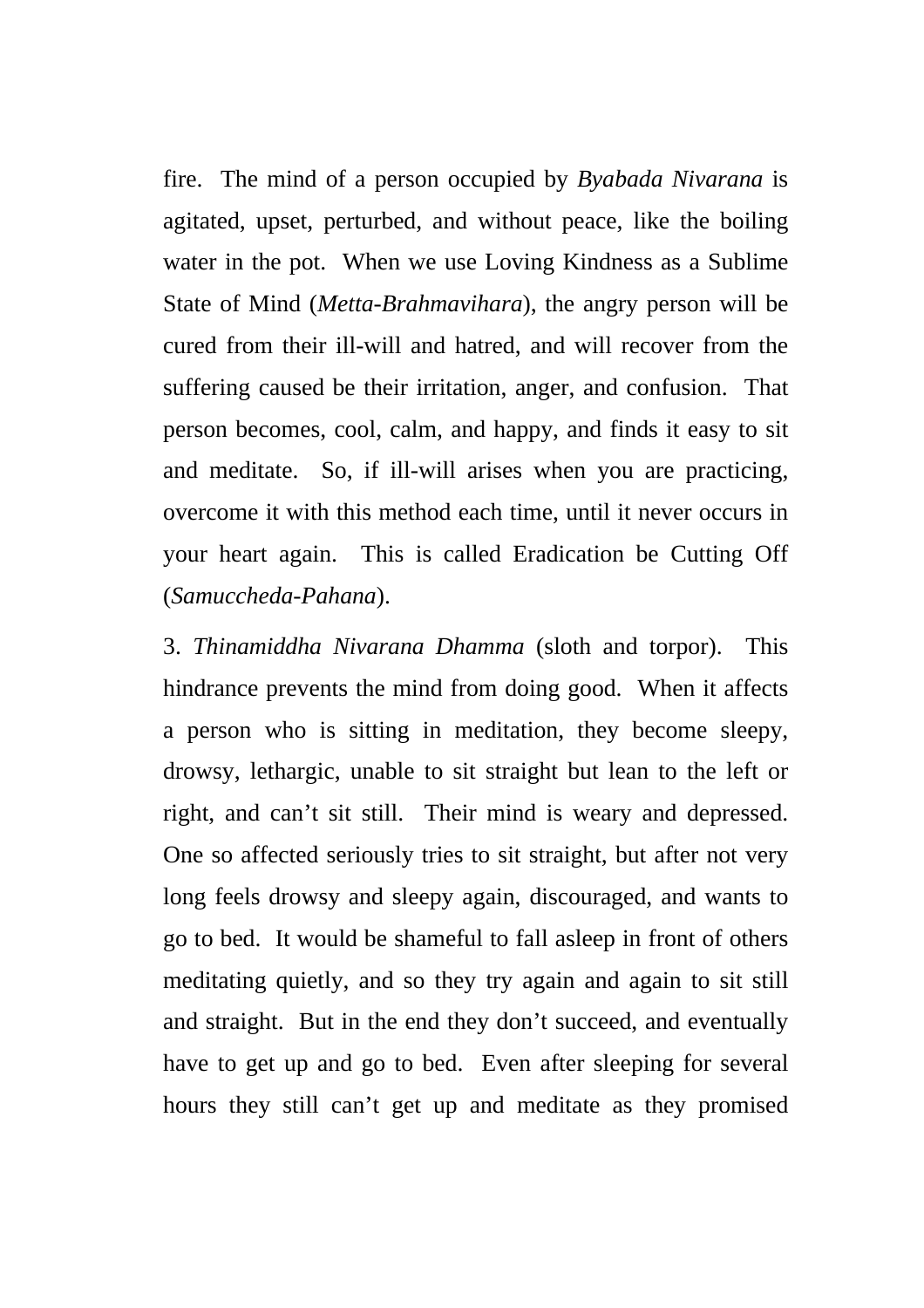themselves. They always feel like this during sitting meditation, and so the Buddha mentioned that this obstacle prevents the mind from doing good. So, let us try to do Samadhi practice again by understanding the character of the *Thinamiddha* hindrance.

We can compare *Thinamiddha Nivarana* to water plants and duck weed that cover a pond of clear water, our mind. When someone walks past, they cannot see the clear clean water in the pond, and if they want a drink, they have to use a stick or their hand to part the weeds before they can see the clear water underneath. Then they can take some out with a vessel to drink or use for washing, as they wish. The weed and water plants return and cover the clear area again. The next person that comes will not be able to see the water. So, *Thinamiddha Nivarana* covers or occupies the mind and prevents it from achieving the good that one wishes to do.

There are several ways to overcome torpor and lethargy during meditation. First, be firm in your intention not to get up, no matter what, before the time you allot for meditation. Will your body fall apart? We shall see. Don't be afraid of anything, but be brave and aim for the happiness from meditation.

If you still feel drowsy and sleepy, and your heart is dull and weary, and no matter how you try and make yourself bright and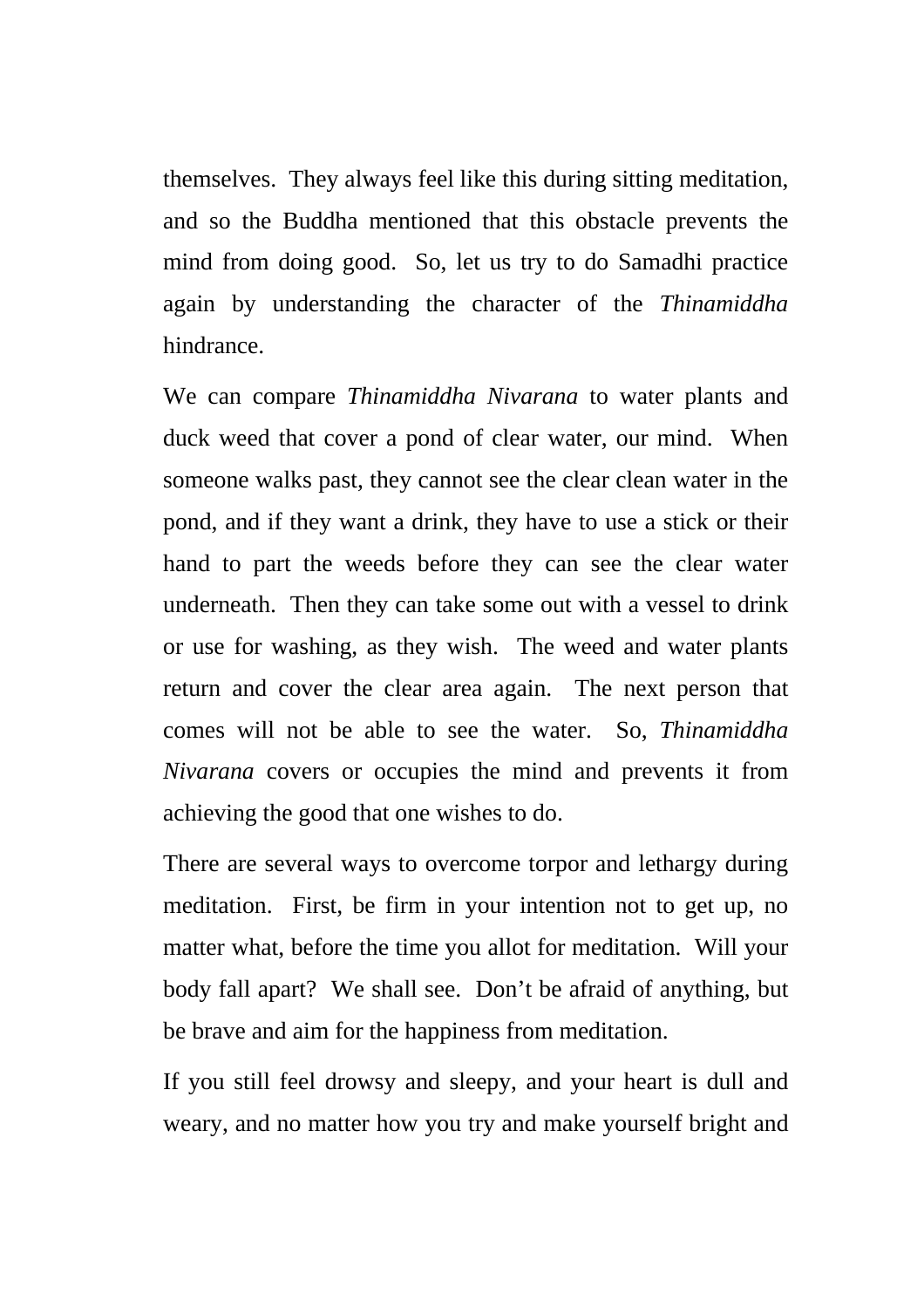clear, the only solution is to change posture – stand up and do walking meditation instead, or go outside into the fresh air and look at the clear sky. Refresh yourself, then go back and try sitting meditation again.

Again, after sitting for a while you may feel sleepy, can't sit any longer but have to get up. This time, wash your face with water, and wipe your legs and arms with a wet towel until you feel nice, cool, and comfortable. Then go back and start sitting meditation again.

This time you must be more serious, patient, and brave. Prepare to fight to the end. Many people have described the calm, peace, and happiness that result from successful meditation. No other happiness compares. But if again sleepiness and lethargy set in, then you must rest, there is no alternative. The body needs rest, and to fight against this need is no use when you are truly tired and sleepy. So we must get up and go to bed. But before we sleep, we must make a firm commitment that as soon as we wake, we will continue our meditation. Make this commitment every time we prepare for sleep. When we are in bed, we should recite the word "Bud-dho, Bud-dho…" until we sleep. When we wake up, we should start with sitting meditation until it is time to do one's daily work.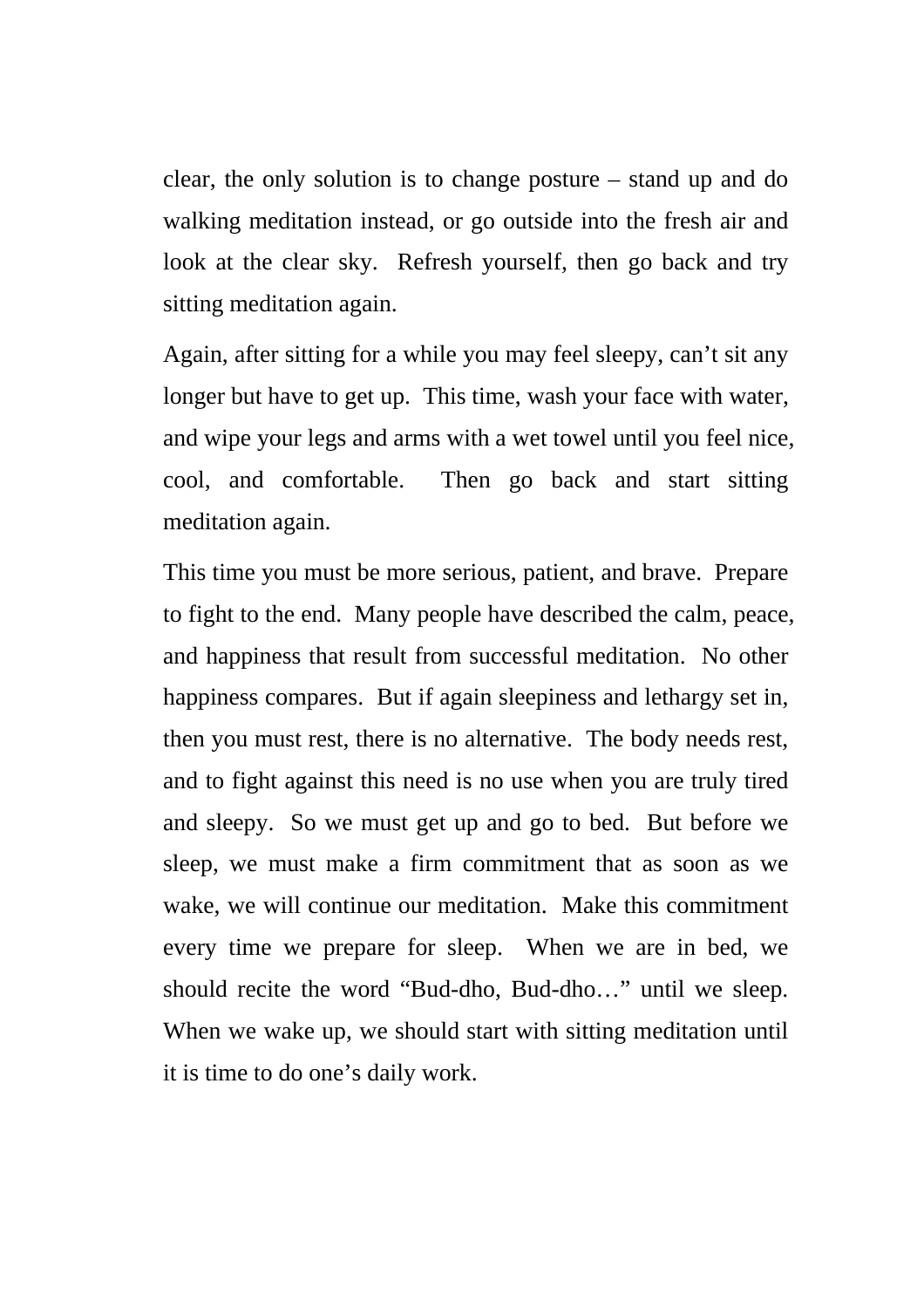If we are patient, we can correct ourselves. We can compare the Thinamiddha *Nivarana* to a clean freshwater pond with duck weed on top. The weed prevents people from seeing the clear water beneath. But the wise person knows there is clean water below, and uses sticks to part the weeds. The clean water appears, so then they can use a bucket to carry some of the clean water to drink or bathe as they wish. We can compare the pond to our body, and the weed to torpor and lethargy (*Thinamiddha*), and the nice clear water to our mind. Our minds are naturally good and clear, but become tainted be defilement such as torpor and lethargy. These cloud the mind and prevent it doing good.

When we let go of this hindrance, we find peace, like the person who parted the weed with a stick and found the clear water below.

Another reason that people tend to feel tired and sleepy during sitting meditation is the eating of fatty food and /or overeating. These make one feel uncomfortable and fat, and it's difficult to move about in the four postures. The way to overcome hindrance is to reduce the amount of food, and to eat less fatty food.

Try and observer why these hindrances arise when sitting in meditation, and when you know how to get rid of them, you will have a peaceful and calm mind during meditation.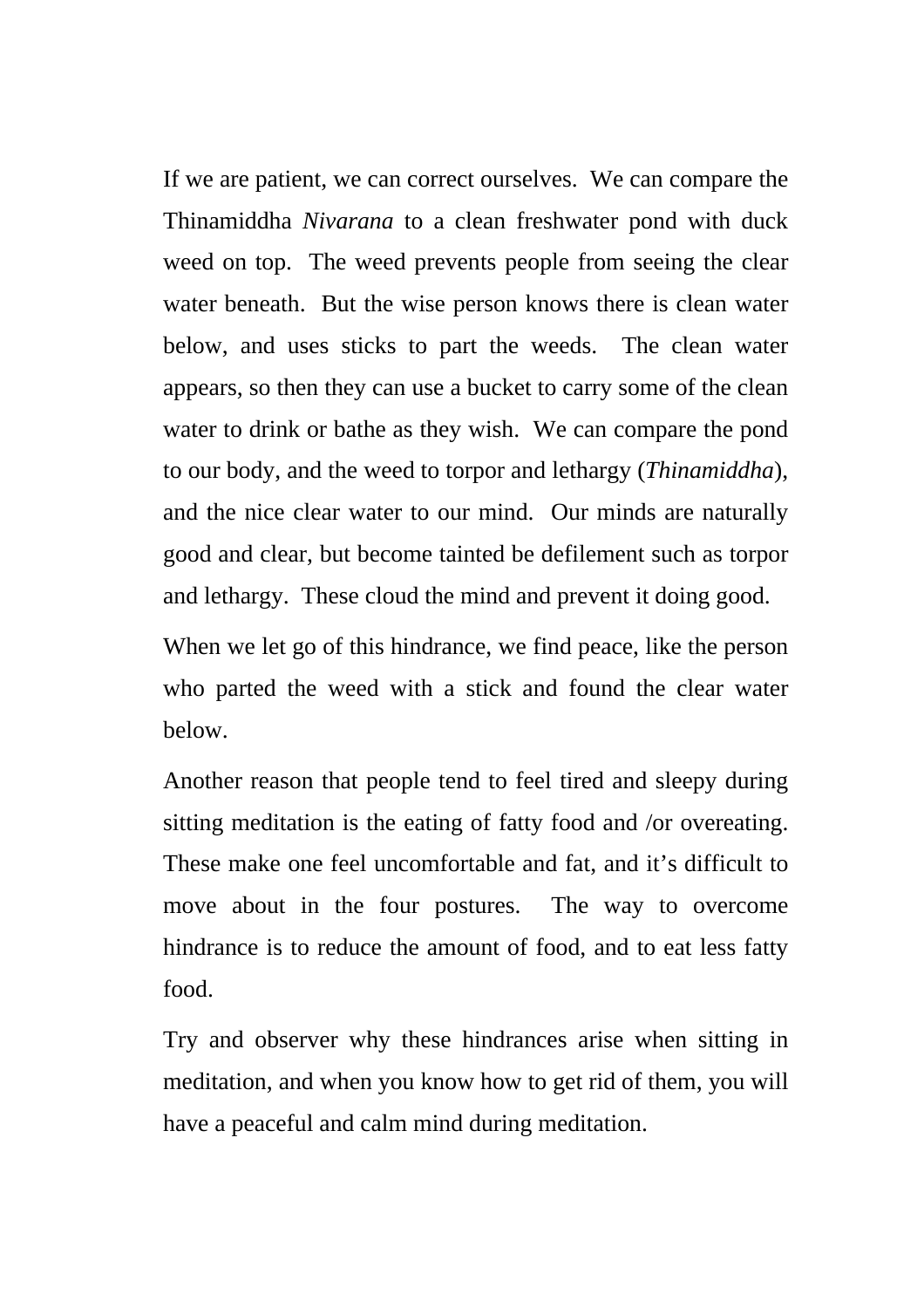4. *Uddhacca-Kukkucca Nivarana* – mental restlessness and anxiety. This is the hindrance experienced by a person whose mind does not stay with the subject of meditation, but lets its attention stream take hold of external objects. The mind naturally likes to think of good things, bad things, making merit, unwholesomeness, the past, the future, its thinking never stops. This is particularly so when one has trouble at work, or with one's family, or with people around you. Then the mind drifts away from meditation subjects that we intended to concentrate on. It is the nature of the mind to think – of getting or not getting, to do good, to do evil, and so on all day and much of the night. Whenever we think of our belongings, we keep on thinking about them, about our property, whether living or not living. We think of this one, then that one, with no end. Things are even worse for one who has a family - one must think how to find the means to look after the family, including children, grandchildren, servants, disciples. When you think too much, you may become moody and sensitive, and yearn to satisfy every bodily craving. Not only lay people, but also monks, nuns, and novices have to obey the rules of conduct. They are supposed to let go of the family, for if they are not careful they will become involved with business or get too close to their disciples, so that they will have no time to rest and have their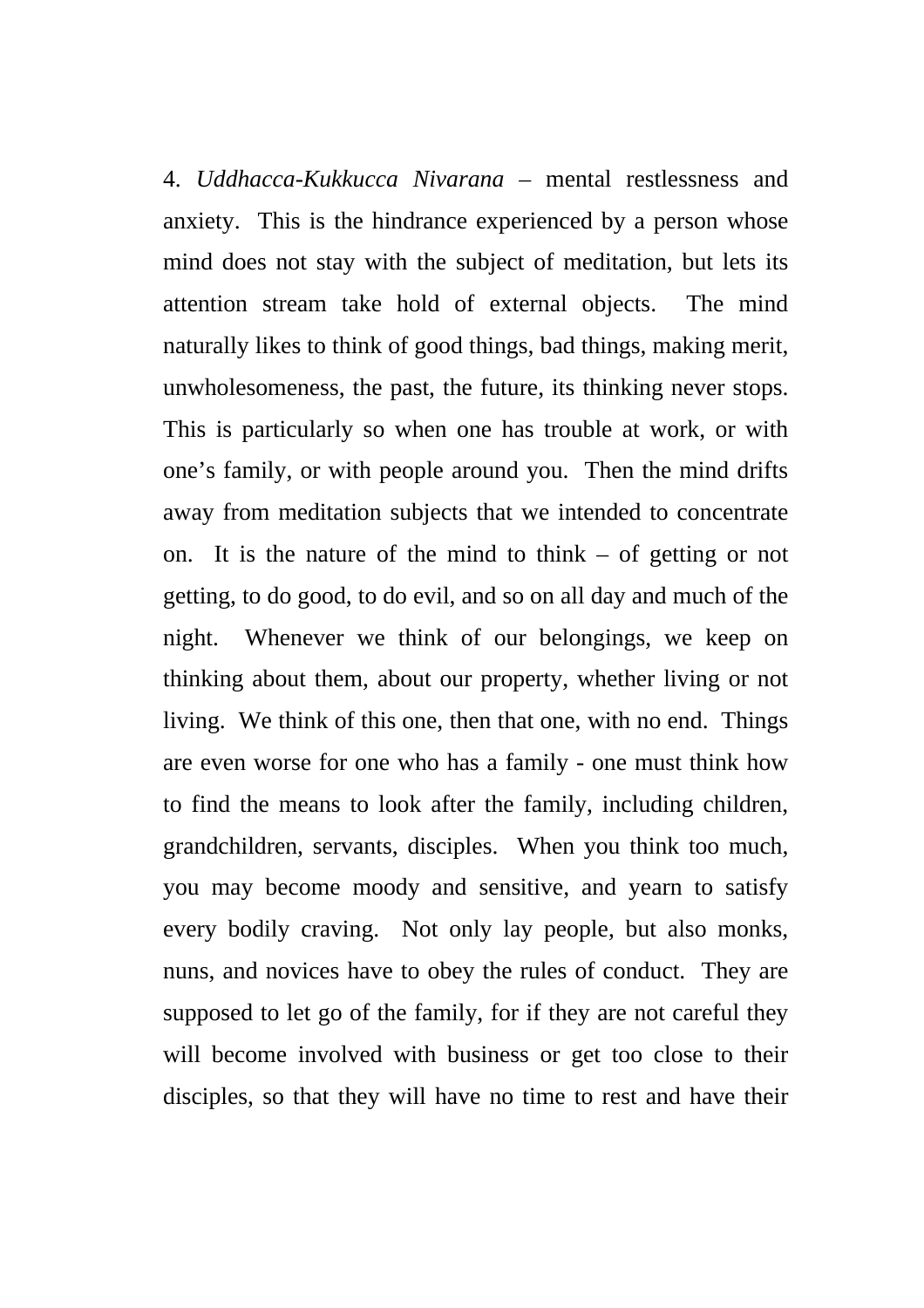own peaceful time. This will lead to mental restlessness and anxiety during meditation.

Those experienced in meditation can let go when this hindrance arises, but lay people find it more difficult. They seem to want everything, and after making an effort to obtain their belongings, they worry about how to protect them from being taken away – both non-living and living things. People want to have a family – husband, wife, and children. After he has married, a man worries that his wife may like someone else, and the wife is also afraid that her husband may have an affair with another woman, and will desert her. When her husband is ill, she worries that he may not recover, may even die, and she would be left alone. Likewise, a married man fears that his wife may have an affair with another man, or that she may sicken and die, and he is afraid to be parted from her. He worries that, even though his children are good now, will they be food in the future? If they turn out bad, how will he solve the problem? If they fall ill, he worries that they may not live, and he would be parted from them. These thoughts can fill some men's minds. If he has many possessions, such as a house, farm animals, jewelry, and money, he worries that they may be stolen, making him poor. He doesn't know where to put them. All these worries make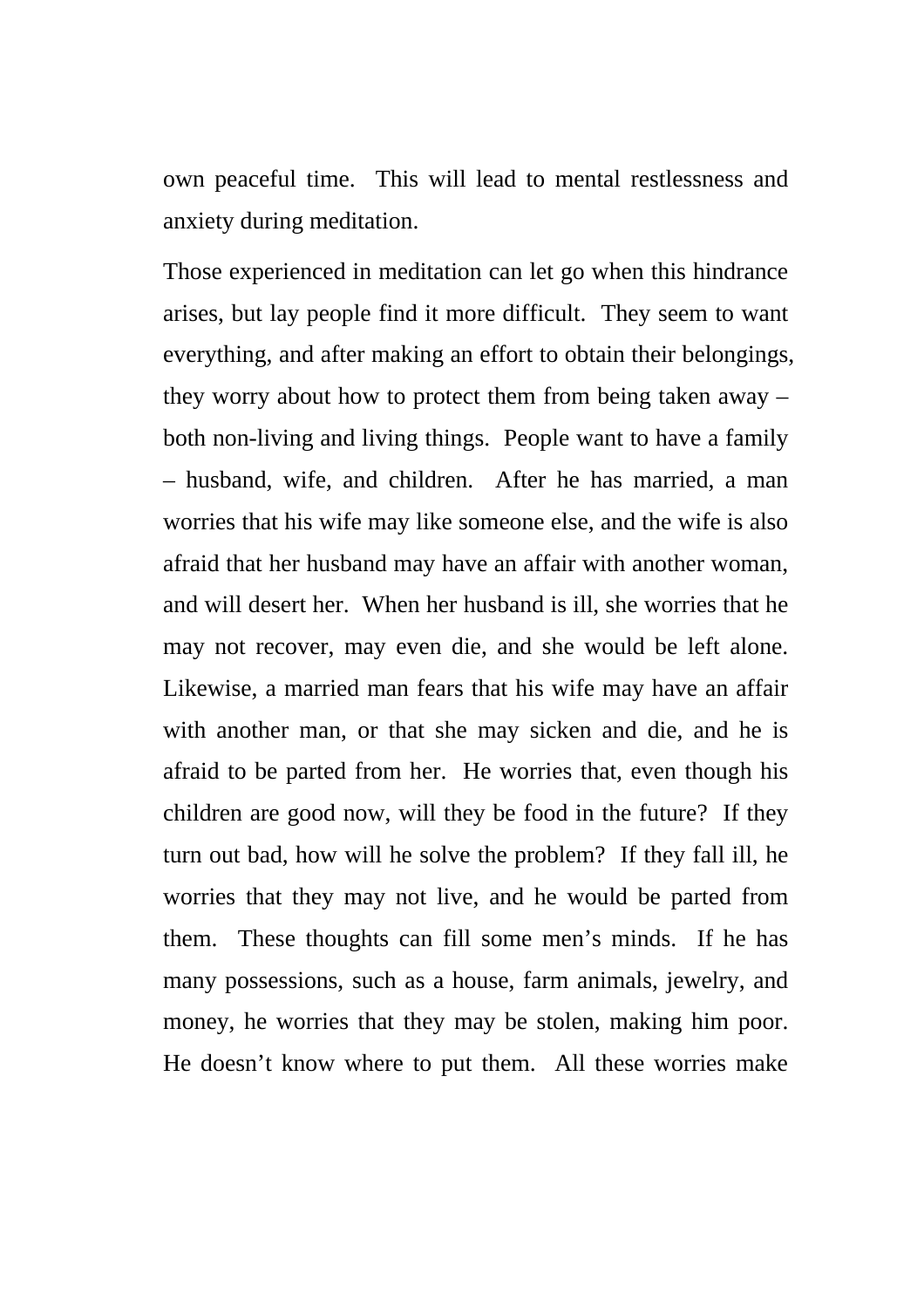him restless, annoyed, and irritated, and prevent his mind from obtaining goodness.

A person with worries like these can be compared to a container filled with water and left out in the open. The breeze ruffles the surface of the water, and when someone tries to look through the water to see into the depths, the ripples block their vision. The water is the mind of a person, and the wind is the *Uddhacca-Kukkucca* hindrance that prevents the mind's wisdom from being accessible.

Now I'll explain how to overcome the *Uddhacca-Kukkucca* hindrances. Before we sit down to meditate, we should check if anything needs to be done, and do it. Most people, however, are busy all the time, their work never ends, so they just have to set aside time for sitting in a quiet place and concentrating on meditation subject. If our mind goes out and takes hold of external objects, becomes restless and anxious, ask ourselves why our mind is attached to those objects, and what do we gain when we think about them? Will we become rich, or happy – or unhappy? If the answer is that the mind becomes unhappy, anxious, and restless, ask ourselves again why we think these things? When the mind receives repeated questions until it cannot answer them, it calms down and surrenders to reason.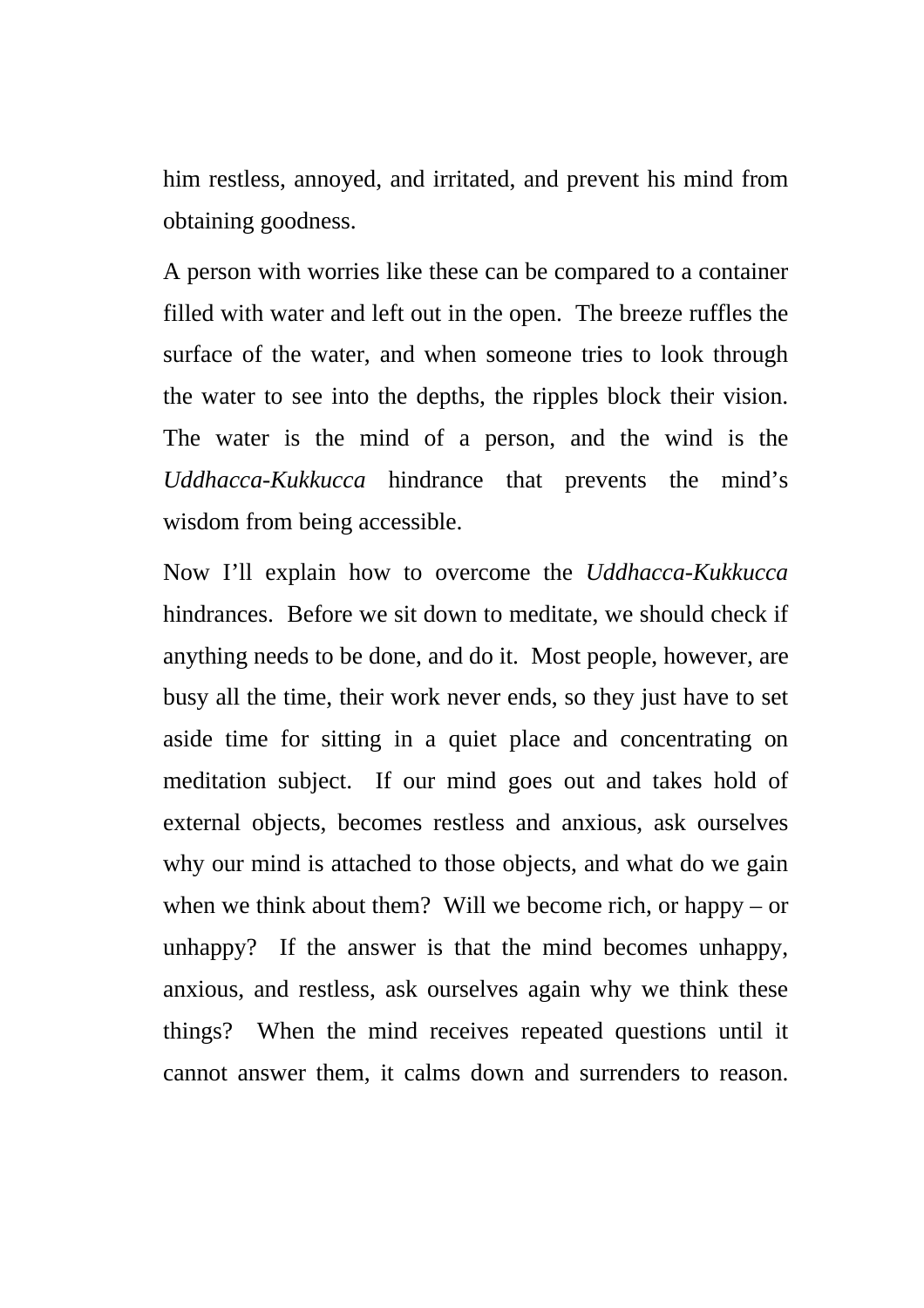Then it will return to the meditation subject that we were trying to concentrate on before. This is a mind-technique.

For those people who have difficulty in meditating, after they sit down they should recite the word "Bud-dho", "Bud-dho". But the word "Bud-dho" may disappear from their concentration, because the mind runs away, perhaps goes around the world. Then they are helpless, lack awareness, they let the mind travel to another world, attach itself to external objects. They do not know how to concentrate on meditation. They sit there soaked with sweat, but the mind is unclear and sad, and they cannot find peace.

Some people know that their minds are anxious, and are annoyed that they cannot find peace, but they don't know why their minds become attached to outside objects. As soon as they let go of one object, their mind attaches to another. It seems hopeless. However, if they try to understand what they are thinking of, i.e., that the mind wants to be calm and peaceful, then, when it goes out and attaches itself to an outside object, they realize that the mind has become involved with those compound objects *(Sankhara Dhamma*), and this causes anxiety and confusion. When they realize that, they'll try to use awareness and wisdom to pull back or draw the mind from those compound objects, both from the past and the future. It does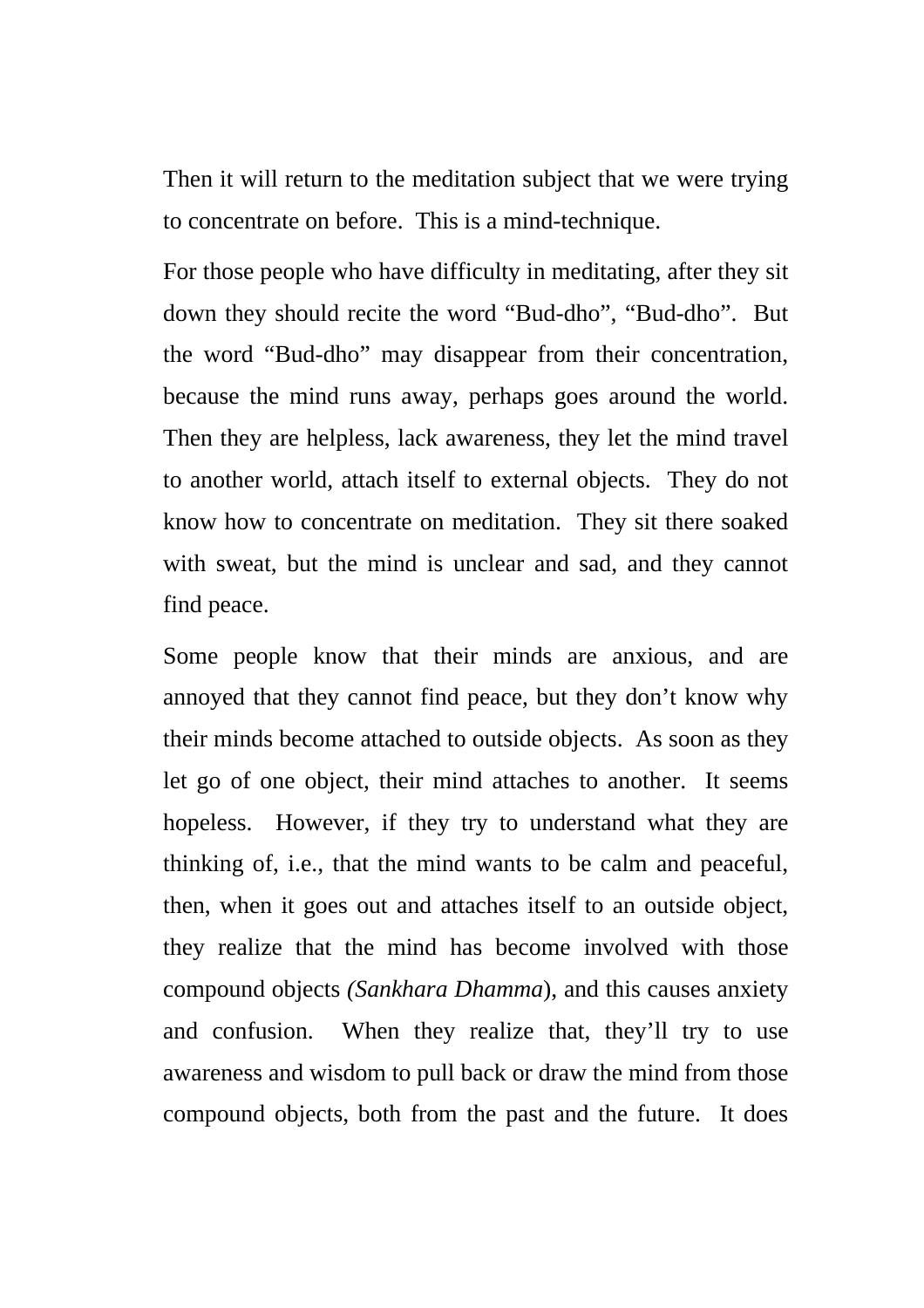not matter what they are, whether beings, such as your spouse, children, ore grandchildren, or non-beings, such as business, travel, study, work or your possessions, when meditating you should leave all those things behind, and not let them bother your concentration. You can think about them after meditating, if you wish.

When you are able to separate your mind from those objects, then concentrate on the meditation subject. The mind will be peaceful and calm. But, after you have been meditating for a while, the mind will renew its wanderings, become restless and anxious and out of your control. Your mind is playing up. When we realize this has happened, we must use wisdom and awareness to observer and study the mind. What is it that the mind is involved with? If the mind is attached to our house, ask the mind, does that house really belong to me, or to somebody else? The mind will answer at once for sure, it is mine. Now ask again, if that house burns down, what will be left for me? If I die, can I take the house with me, or do I have to leave it behind for others to live in? After the mind gets asked so many questions, it eventually won't be able to find an answer, and will surrender to your wisdom and awareness. And these will tie the mind to the object of meditation with more control this time,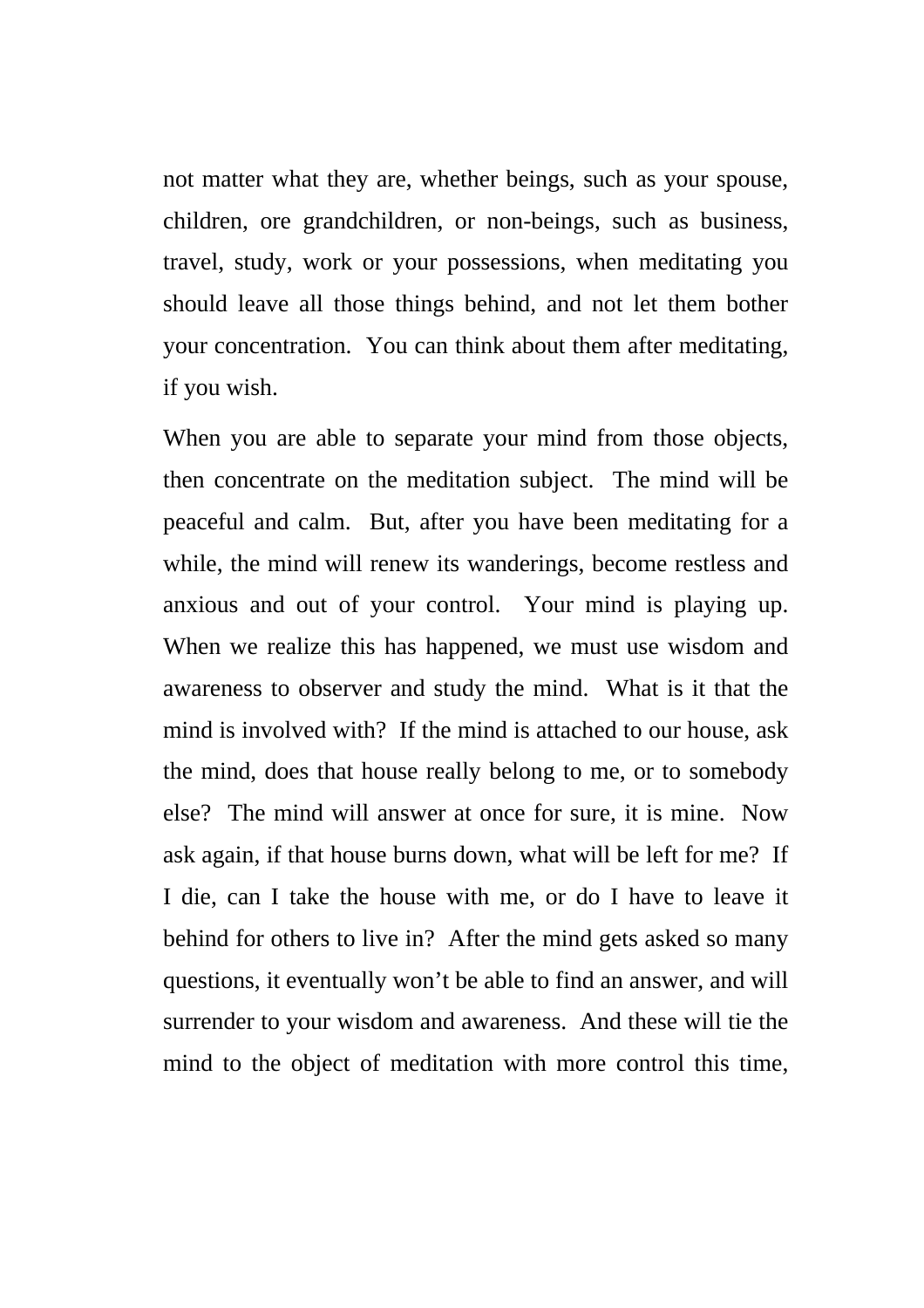until the mind settles down peacefully and concentrates on meditating.

In summary, the mind that is occupied by *Uddhacca-Kukkucca* hindrances cannot accomplish goodness. So we have to use the methods described above to let go of these hindrances. Whatever trick that works, we should remember it and use it again when the need arises. This will minimize delay in achieving peace and stability of mind during your practice.

5. *Vicikiccha Nivarana* – uncertainty, indecision, lack of conviction. When this hindrance occupies someone's mind, their mind has doubts, is unsure of what to do or what it wants, and they cannot "make up their mind". We are afraid to do something wrong, and live in fear and suffering. When meditating with a friend or teacher, they are sometimes willing to meditate, but at other times they are afraid, for there is a rumor that now and then surfaces that some people who meditate become insane. The more they think, the more they feel afraid, and don't know what to do. They listen to their teacher explain and advise how to practice, but dare not do as the teacher says, because they are afraid, and cannot make up their mind.

Some people are reluctant to impose themselves on others in case they hurt the others' feelings, or cause trouble, or get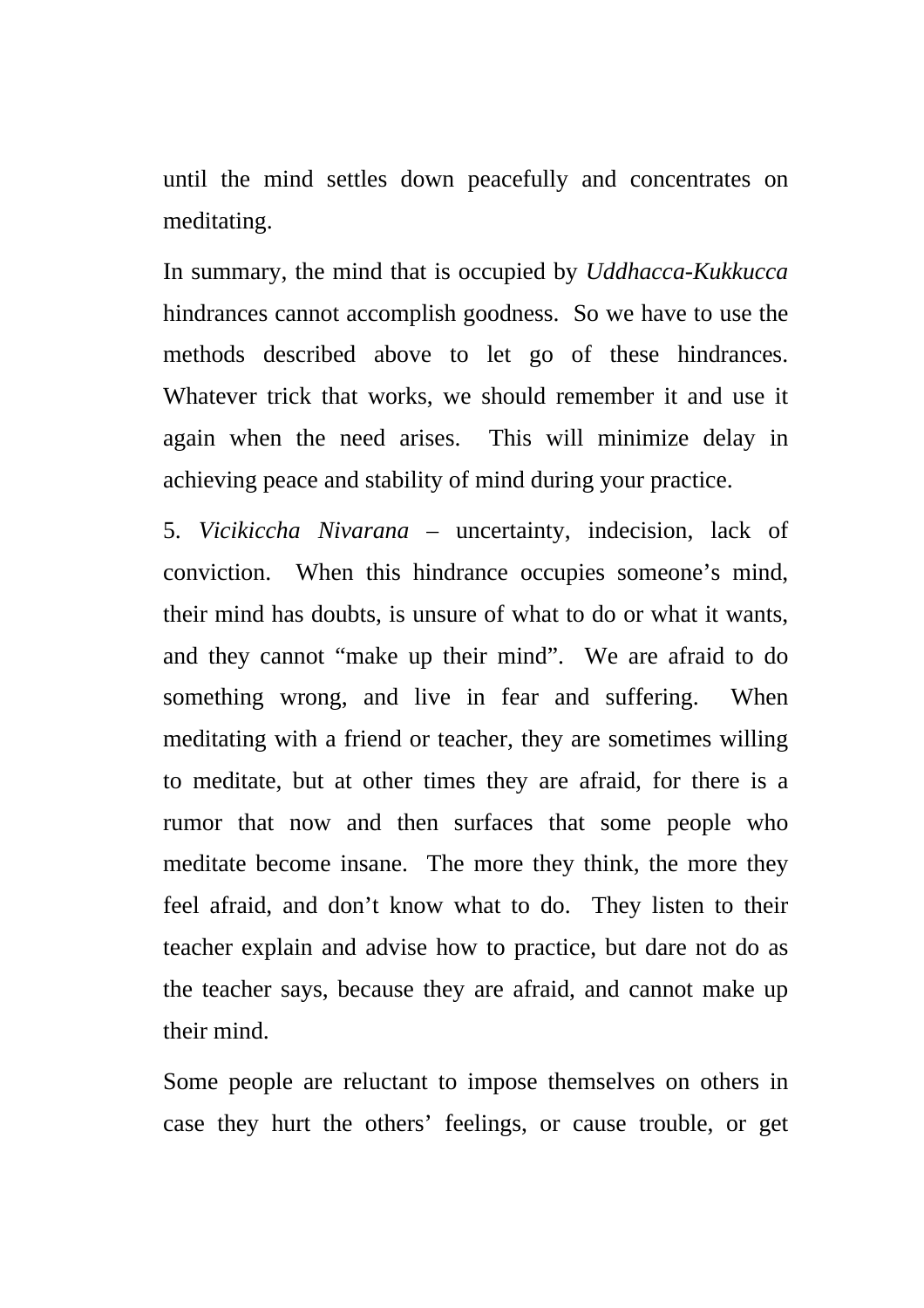blamed for what they say or do. Sometimes after they have talked to their parents, teachers, or friends, they remember and think about it – the words they said, the place, the day, with that person – did I say the right words or not? They think about it constantly, did I say something wrong? They feel bad, unhappy, irritated, and distressed. They are most unsettled when sitting and trying to meditate with this hindrance occupying the mind.

We can compare the *Vicikiccha Nivarana* hindrance to a person who wants to go to a certain place. Lots of people talk about it, it is a large and beautiful park with green trees, ponds full of clear and clean water suitable for drinking and bathing, especially when one is hot. It is so pleasant to stand, sit, walk, or lie down there, it is very comfortable. People who go there feel very happy, and their sadness disappears. Those who hear about the park long to go there. There are several gates by which to enter the park, and those who have not been there, but would like to go and visit the park, hear on the way that when they arrive they should enter by the north or east gate. But while traveling on the way, they meet another passer-by, and, asking again which gate they should use, are told they should use the west or south gate. Now they become confused, and when they arrive at the park they walk round and round past all the gates, unable to make up their mind, until they are so tired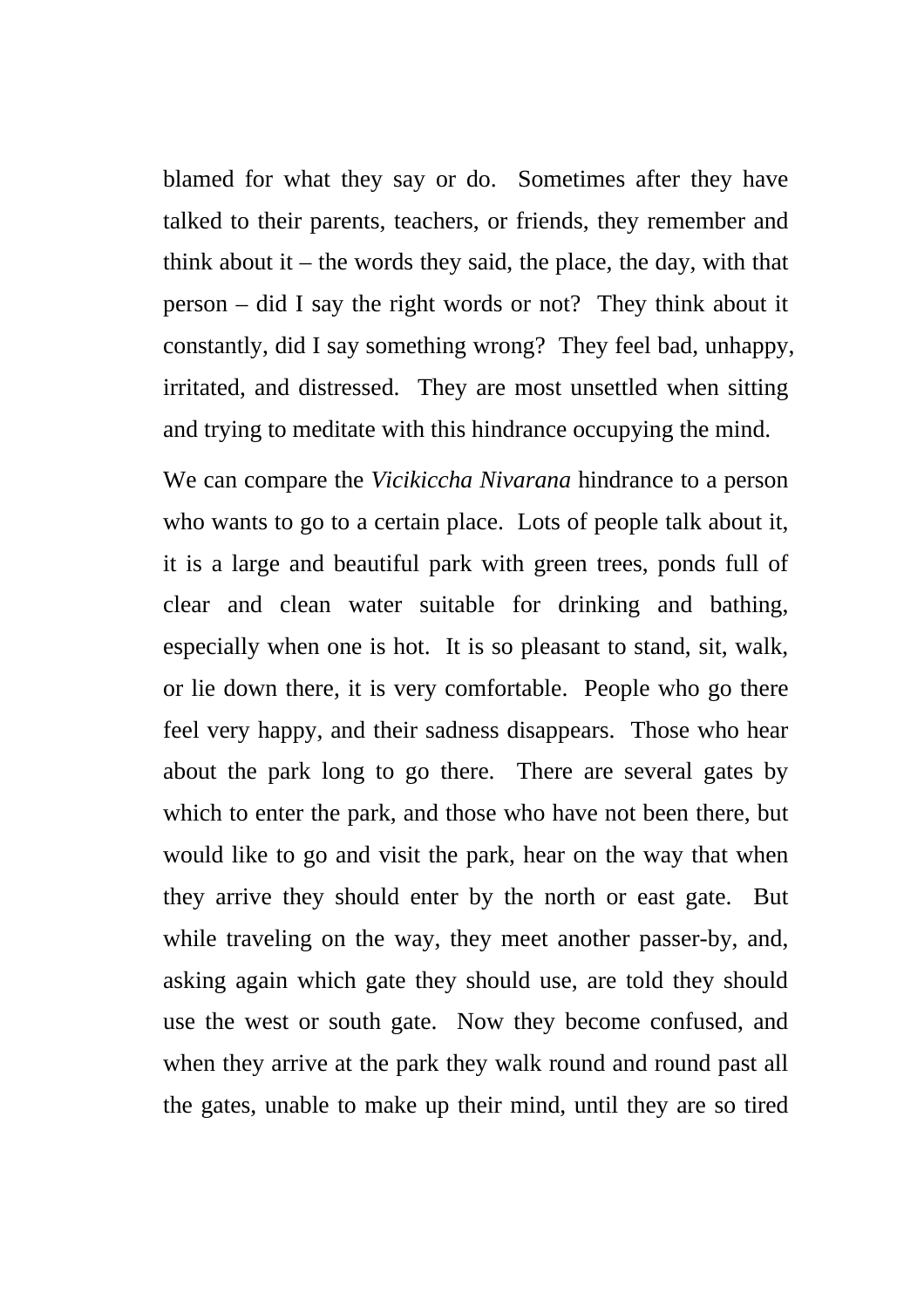they sit down for a rest. They still cannot make up their mind which gate to enter by, they are afraid to choose the wrong gate, and even when they decide on a gate, they worry about which gate to exit by. They simply cannot decide, and eventually stand up and go home without seeing the park that they wanted so much to see. Thus, a person hindered by *Vicikiccha Nivarana* seeks out experienced teachers and learns all the *Dhamma* teachings that would guide them during meditation, but cannot decide which advice to use, and so they miss what they should gain from meditation.

Another comparison for the *Vicikiccha Nivarana* hindrance is a fog covering a forest, mountain, or any beautiful place that people talk about with admiration, but when they go to see such a place, their sight is obscured by the fog, and they are disappointed. People occupied by this hindrance are always in doubt, unclear, and lacking in conviction. *Dhamma* teaching is no use to them, because they can't decide how to use  $it$  – so they gain no peace from meditation.

There is a way to let go of *Vicikiccha Nivarana* hindrance. After you visit an experienced teacher and have learnt how to practice, try to remember what you learned, and put it into practice. Do not hesitate or feel uncertain about the meditation object you are using, whether it is saying "Bud-dho" with your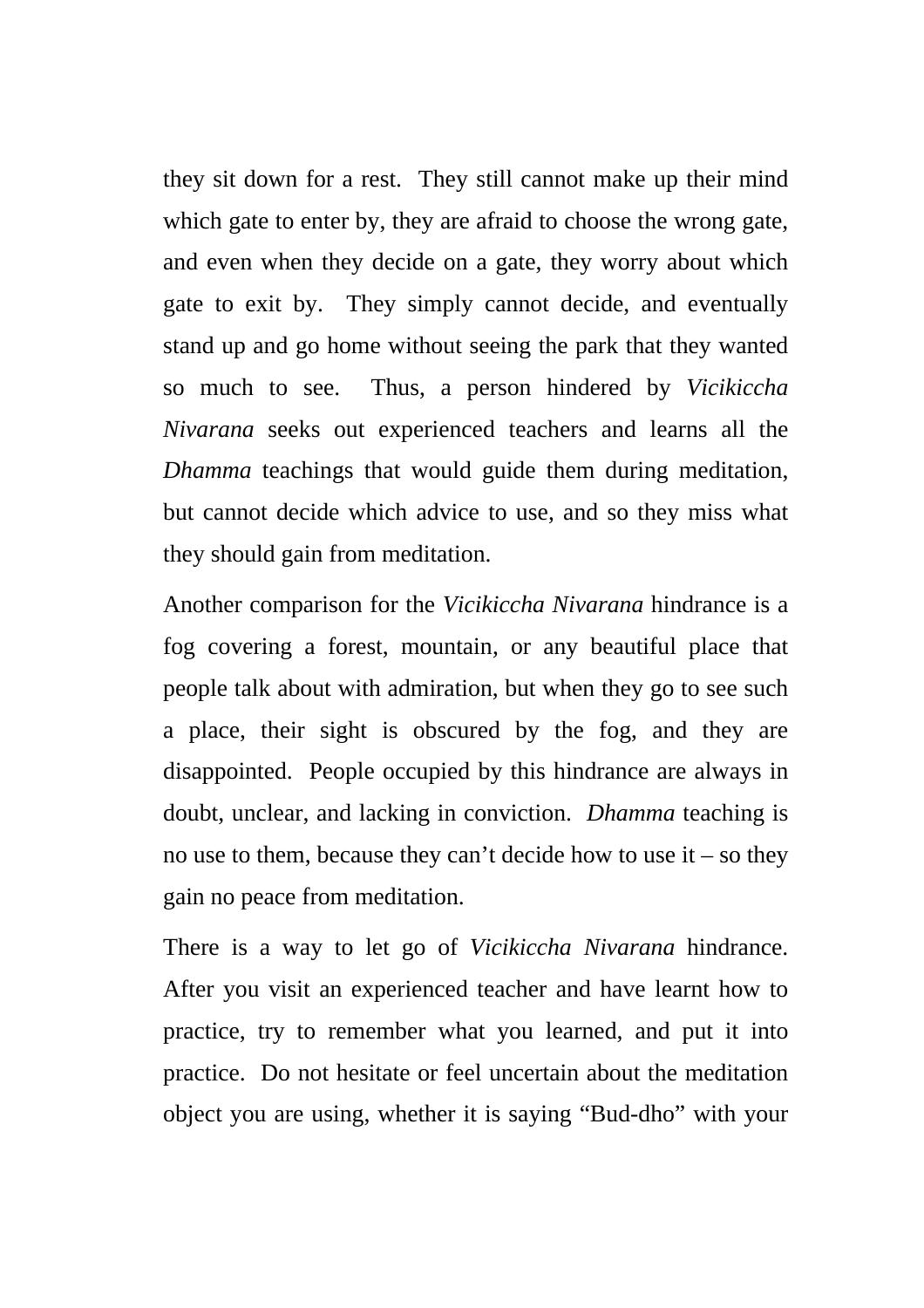breathing in and breathing out, or using Dying as your meditation object, or reciting "Buddho – Dhammo – Sangkho"' or using the Recollection of Morality (*Silanussati*) as your meditation object. Whichever one you use, it will create mindfulness to suit your temperament. Try and do so much as you can. Success will come from constant, earnest practice, with the degree of accomplishment depending on your ability and wisdom.

There are forty mental exercises or objects of meditation (*Kammatthana*) that one can choose to match your *Kammatthana*, try and practice whenever the occasion allows, without delay, discouragement, doubt, or fear. If you succumb to these, you will gain no result from your practice. Keep practicing diligently, and you will achieve the result yourself, and you will be calm, peaceful, and happy. One who has not experienced these cannot know. Although we may ask those who are experienced at practicing and achieve good results, we can never understand their explanation. We have to do it and experience the results ourselves. We can compare it to cooking and eating a meal. We follow a good recipe with correct amounts of ingredients, and after the cooking is finished, we put that well prepared and delicious food on a plate and eat it until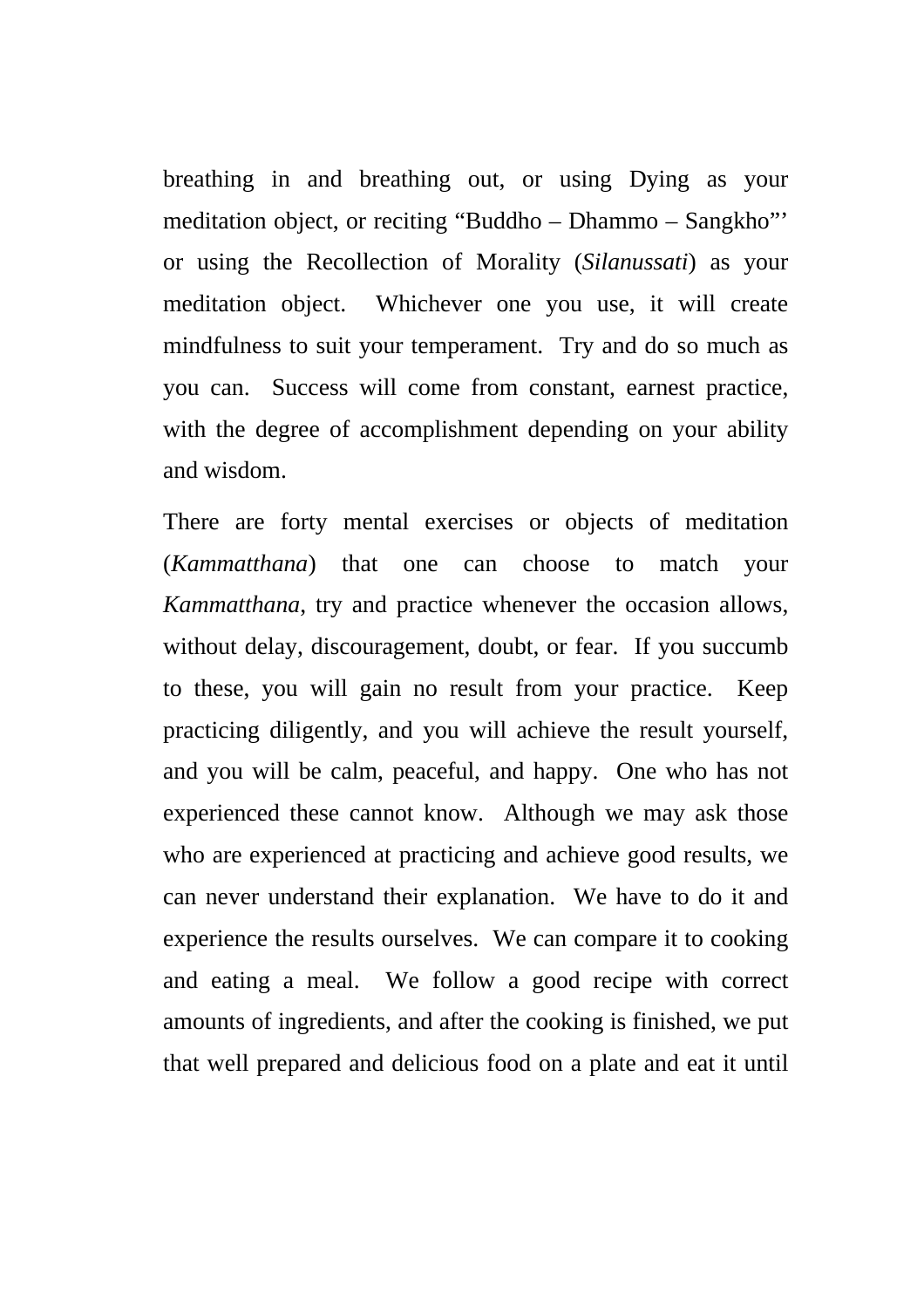we are satisfied. The one who does not cook has no chance to eat, and will not be satisfied.

So, I have explained the six temperaments (*Carita*) and five hindrances (*Nivarana Dhamma*) to guide you to consider and choose the suitable one to suit your individual character during practice.

After you have read what I have explained about temperament and propensities (*Carita*), you can observe yourself and know your own temperament, e.g. Desire and longing (*Raga-carita*) or irritation and anger (*Dosa-carita*). Then you can correct yourself as I explained above, and try and let go of those *Carita* before sitting in meditation.

The other group which is as important as the temperaments or propensities are the Five Hindrances (*Nivarana Dhamma*). They are significant obstacles that interfere with or block our goal of doing good as we would like. The *Nivarana Dhamma* can be compared to a high brick wall coated with cement, very solid and strong and forming barrier that occupies the mind and prevents it from succeeding in meditation. If you can understand them when they arise during meditation, you can find a suitable *Dhamma* to counter them, until you can let go of these hindrances. The more you practice with patience, the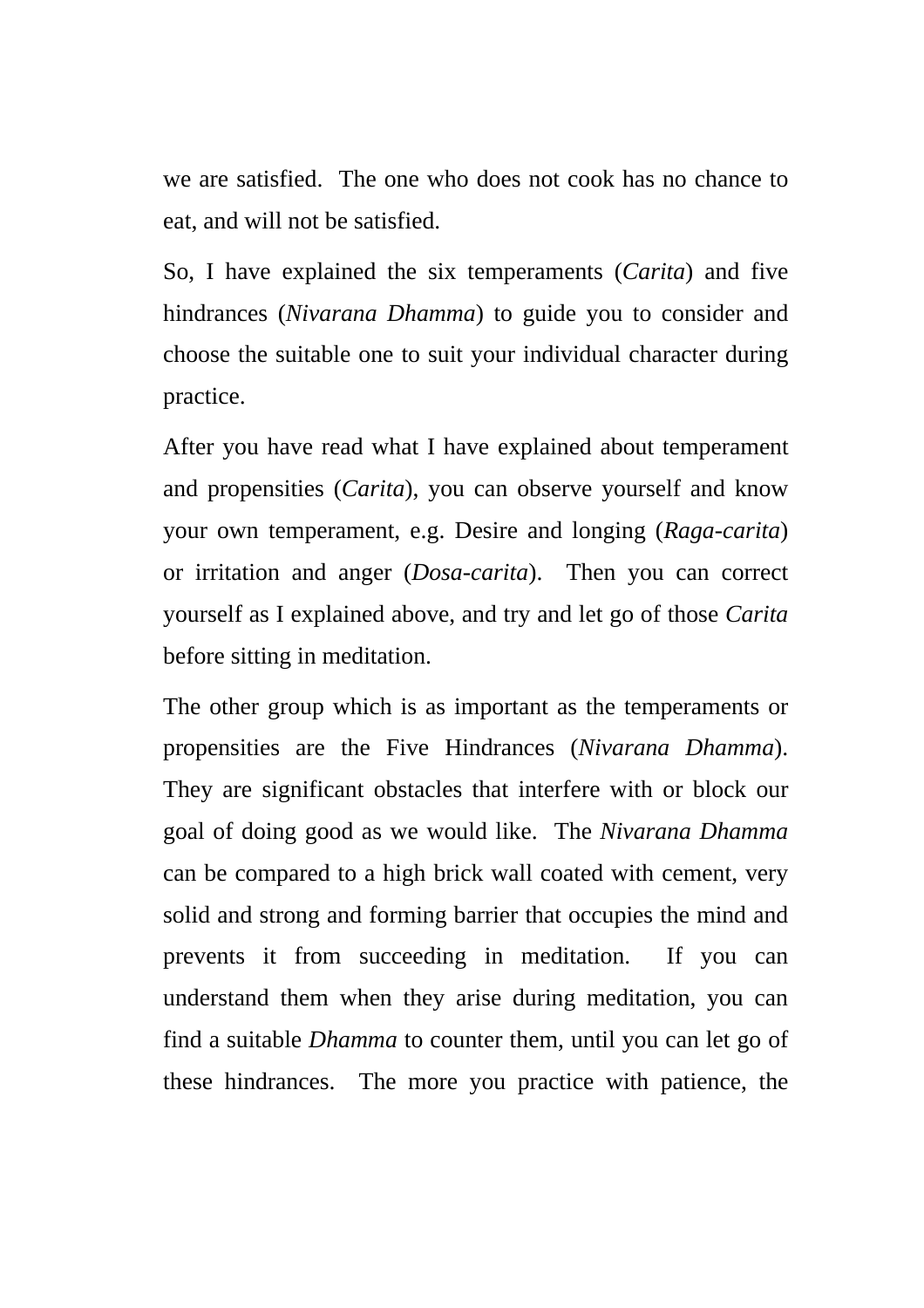more skill you will gain. Finally, you can let go of obstructions very easily, and so gain more peace during meditation.

So, to attain peace of mind during meditation, you must consider, observe, and study the Six Propensities and Five Hindrances, until you understand them.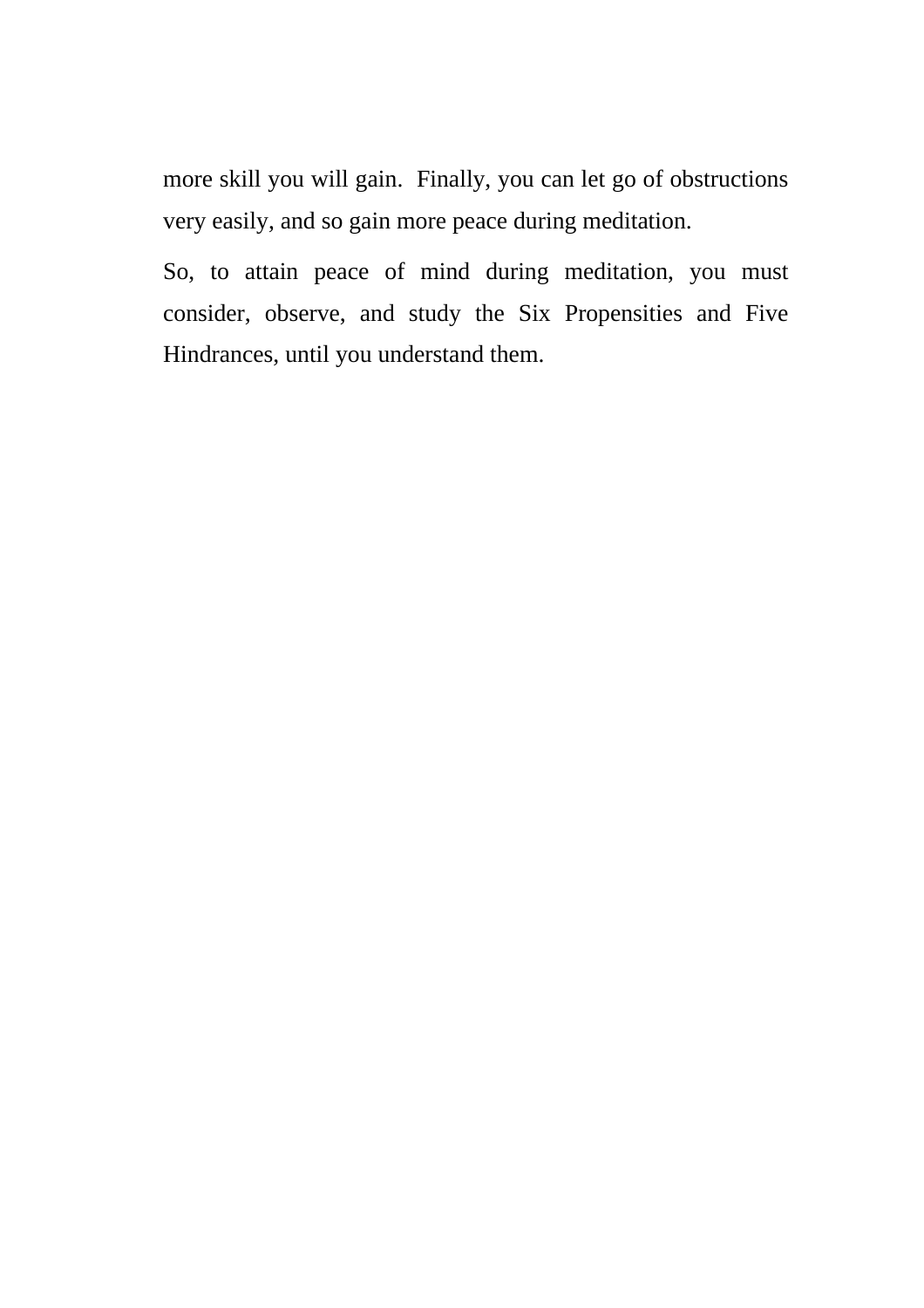## **A Method for Starting a Sitting Meditation**

**\_\_\_\_\_\_\_\_\_\_\_\_\_\_\_\_\_\_\_\_\_\_\_\_\_\_\_\_\_\_\_\_\_\_** 

Let us try to find peace within our minds.

Starting a sitting meditation is not easy. The happiness of peace meditation is a kind of profound happy feeling, that everyone seeks. It is very hard to obtain, except for clever people who have wisdom. It is hard for those without wisdom, or who are occupied by delusion. But with diligent and patient practice, you can develop concentration that brings the happiness of peace. This is why Buddhists try to find that happiness day in and day out. They travel in every direction and in every country looking for happiness and trying to demolish sadness and unsatisfactoriness.

Some people come back with nothing. They never say that when I went to such-and-such a city, I felt happy, and all my sadness disappeared. They say on that some cities are all right, whereas others are miserable and uncomfortable, too cold or too hot, and wearisome. We say that they gain no benefit from traveling, but see more places than those who cannot travel. The wiser ones find some happiness during traveling, but they are not many.

It is difficult to find happiness without wisdom. We cannot see the truth easily. People look for happiness at others' expense, but that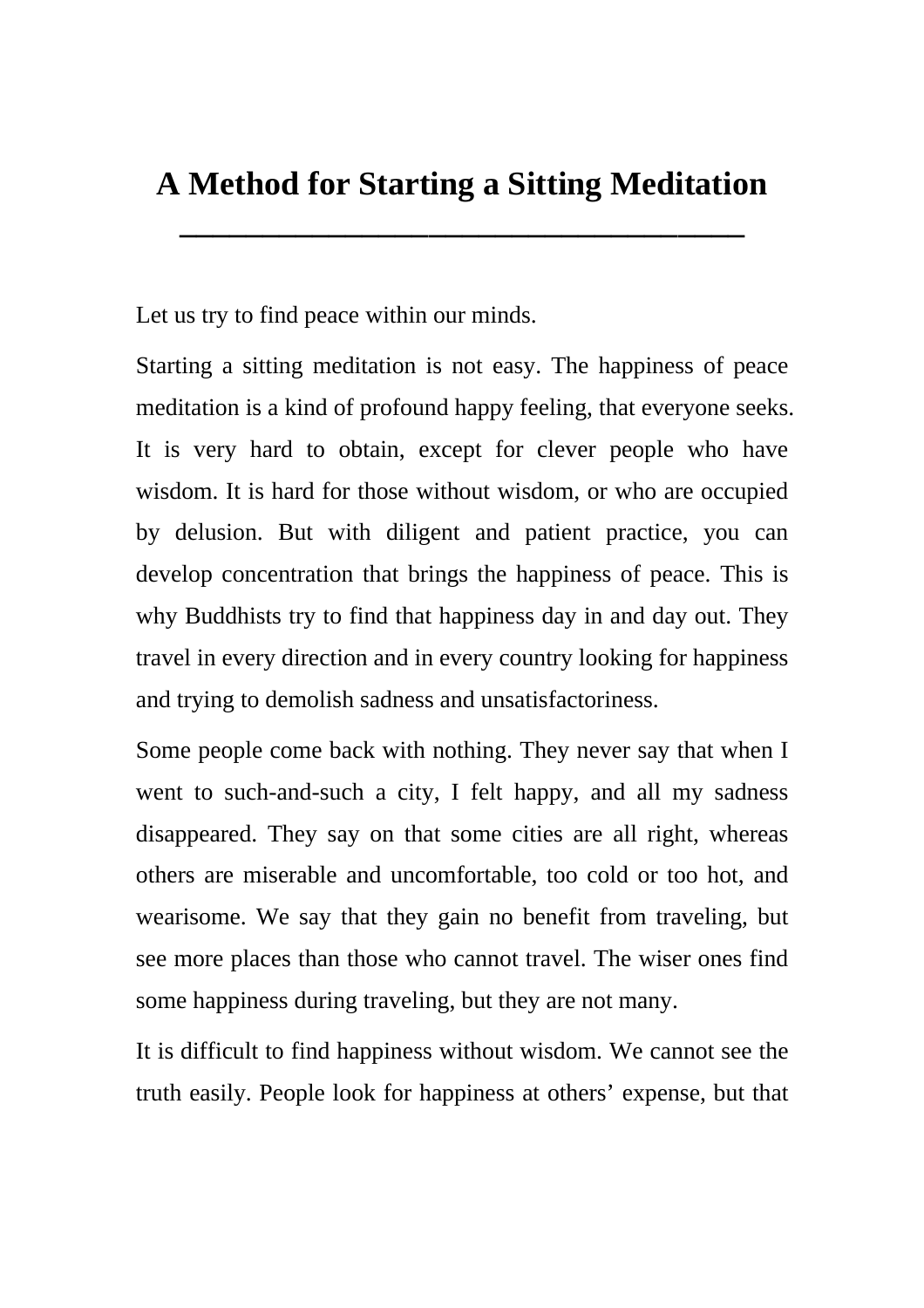creates trouble for themselves and for others. It is a waste of time looking for happiness this way, it is the wrong path. The more that unwise people search in the wrong way, the more trouble they will find.

Suppose there is a group of people who gather together to travel to a distant place. No one in the group knows the way. They set out, travel for some distance, and arrive at a deep forest which has several tracks heading in different directions in front of them, and with no food or drink along the way. They have to decide which track to take. They ask each other if anyone knows which track is the right one, but no one does. So they decide to select a leader, and choose a track to continue their journey. They walk all day, but still do not reach their destination. By now they are very tired, and sit down to rest. They realize that they can go no further, so they decide to return along the track to where the various tracks meet. The leader asks if he can resign and walk behind the group. So another one has to decide which way to go. No one knows for sure if it is the right track or not. They keep going until they are exhausted. All the food and drink that they brought with them has been consumed. They have no strength left, and decide to rest. Some of them fall asleep. There are dangerous animals in the forest – elephants, tigers, and leopards – and some of them come and attack the group. Some are killed, others are hurt, and some escape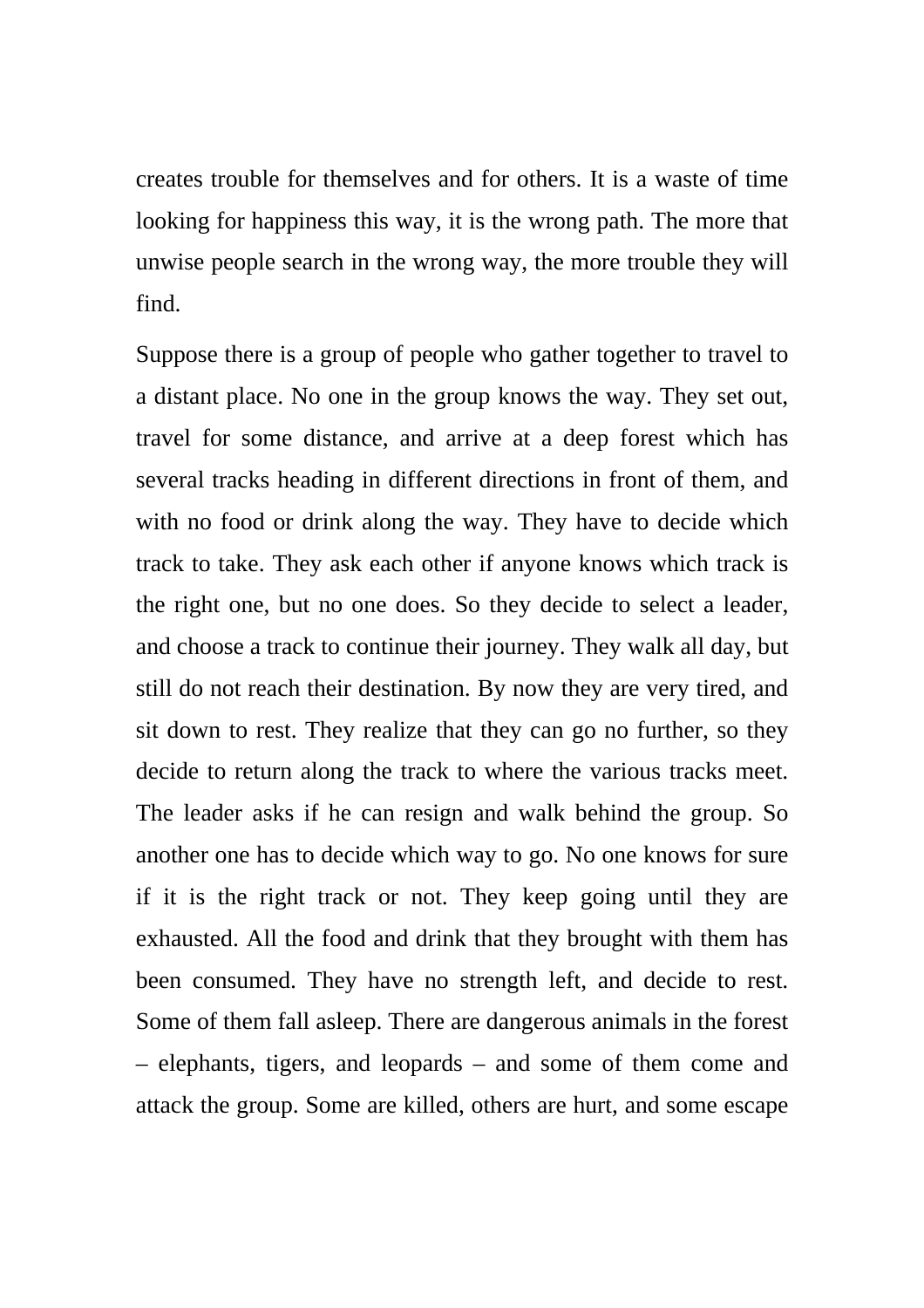and flee back to their homes. So you see, this is the result of not knowing the way. One ends up going the wrong way, suffering, being exposed to danger and even death. No one reaches the place where they wanted to go.

The Buddha used to say that 'The person who has no wisdom, who has the Wrong View (*Micchaditthi*) behaves in the wrong way. Whenever they do this they oppress themselves and others and bring unhappiness and tress to themselves and others. When a person with wrong views realizes this, they should improve themselves to become a Right View person (*Sammaditthi*). They should practice according to the teaching of the Buddha, and then whatever they do with body, words, or mind, that will bring happiness and success.

Now, I'll lead you in meditation. There are two methods:

- 1. 'Concentration (*Samadhi*) develops Wisdom (*Panna*)', and
- 2. 'Wisdom develops Concentration'

The techniques for developing tranquility from meditation by the two methods are a little different. If you use one method and patiently practice for a while, say one month to one year, but gain no calm or peace at all, not even once, then try the other method. Whichever method you use, you must do with firm belief and strong intent, patience, and courage. The true result comes from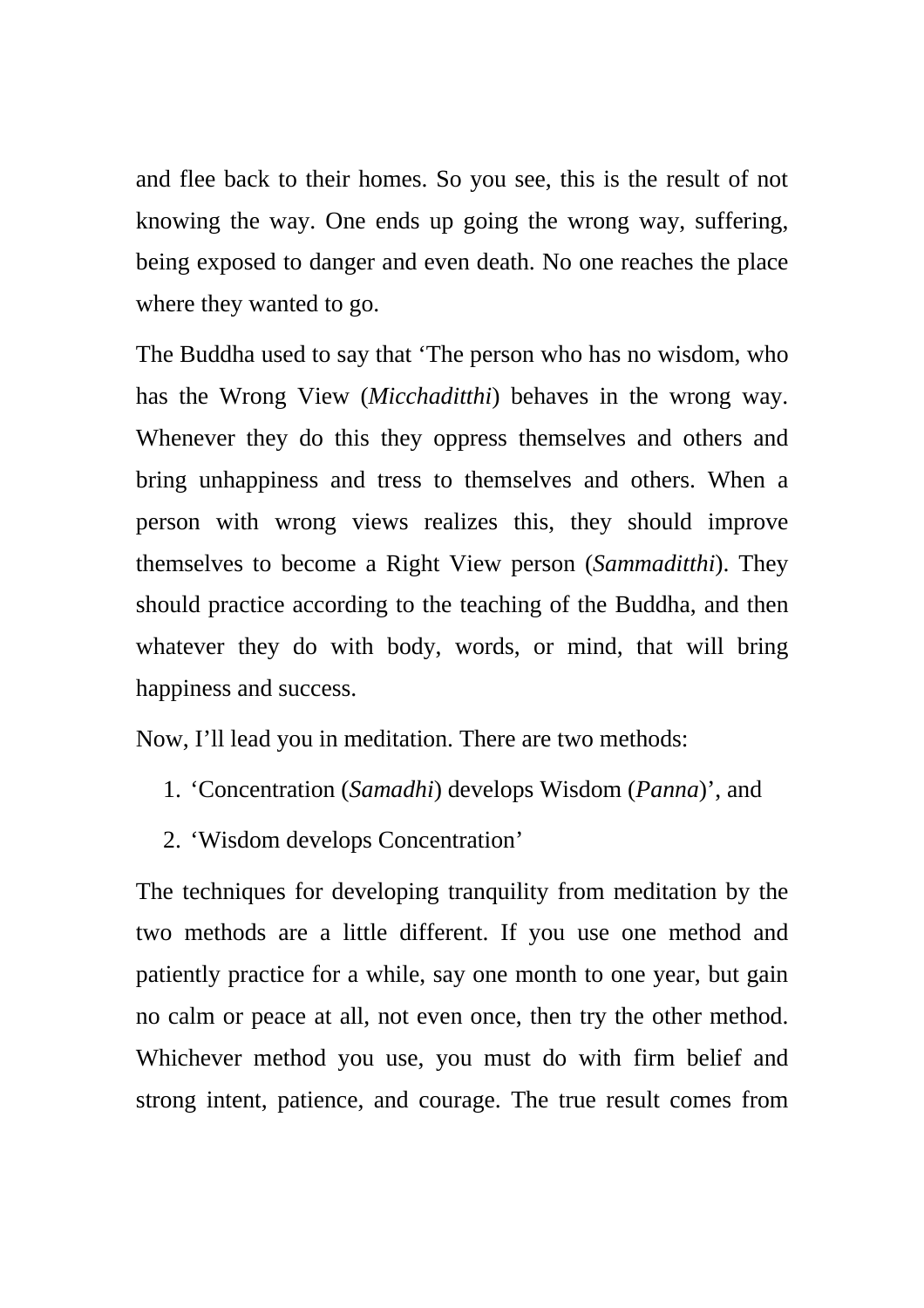earnest practice. The degree of tranquility achieved depends on the individual's wisdom. If you want something whether it be a worldly thing or understanding of the *Dhamma*, you have to work for it.

When you start meditation, leave all your work and worries behind. It is normal to work for a living, and everyone is always busy, sometimes worried, and always pressed for time to rest and find peace. But you should be able to find time to meditate occasionally. It can be during the day or night; do not choose a particular time because *Dhamma* is timeless (*Akaliko*). Whoever practices in the right way will find tranquility and peace.

Now, when busy people get ready for meditation, they should try to finish those things which have to be done immediately, then look around to make sure there is no more urgent thing to do, so that you have nothing to worry about. Then go to your meditation room, it can be your normal bedroom or a room where you keep Buddha images. Sit down, then bow three times with humility and respect. During the first bow, think about the qualities of the Buddha, his purity, wisdom, and loving kindness to all beings. During the second bow, think about the *Dhamma*, the teaching of the Buddha that leads people to freedom from suffering. During the third bow, think about the Noble *Sangha*, the disciples of the Buddha who practise the Buddha's teaching and are already free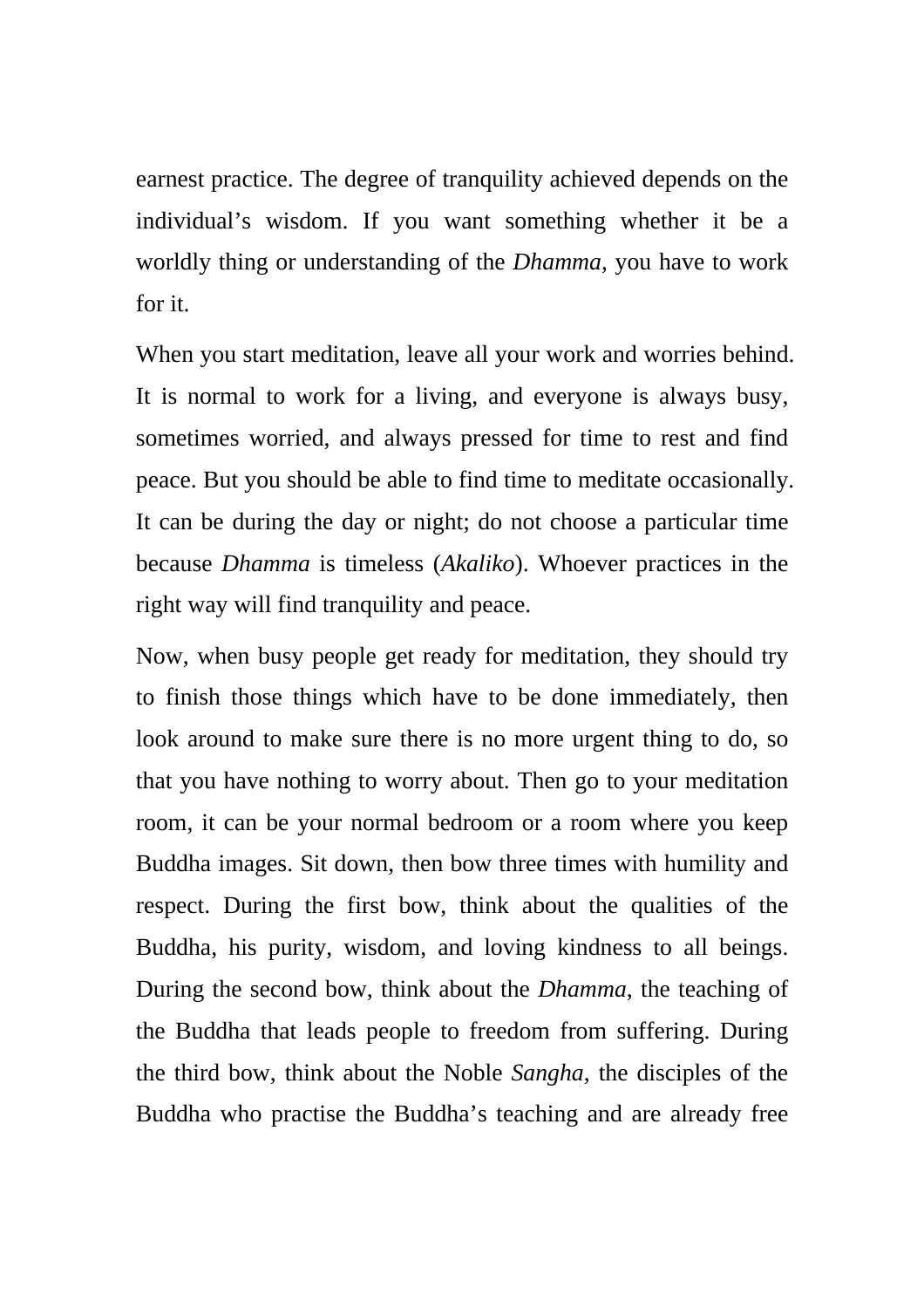from suffering. After paying respect to the Triple Gem (*Buddha, Dhamma, Sangha*), do a brief morning or evening chanting if the place is suitable, i.e., home or temple.

Now, prepare for sitting meditation as laid down by the Noble Teachers, i.e., sit cross-legged on a cushion, or if this is not possible, sit with both legs to one side. Use whichever posture that enables you to sit for a lengthy time comfortably. But if you can, sit cross-legged, for it is a well-balanced position.

Next, put the right leg on top of the left leg, and place your hands on your lap, right on top of left, and keep your back straight. If your clothes are too tight, loosen them so that you are comfortable. If you don't like to sit cross-legged, sit in any position that you find comfortable, but the right hand must be on top of the left – that is the proper posture to control the mind.

After sitting straight for a while with your mind firm and attentive, you can move around to relieve the feelings of weariness, but when you decide to meditate in earnest, you should return to the correct posture. Close your eyes. Breathe naturally, relax, and set your mind firmly on the task before you, i.e., tranquility meditation. Let go of the past, future, business, worries about your belongings such as money, gold, silver, rings, diamonds, gems, your farm or your car; your spouse, children, grandchildren; impending births or deaths; the chaos of international relations; traveling or study. Let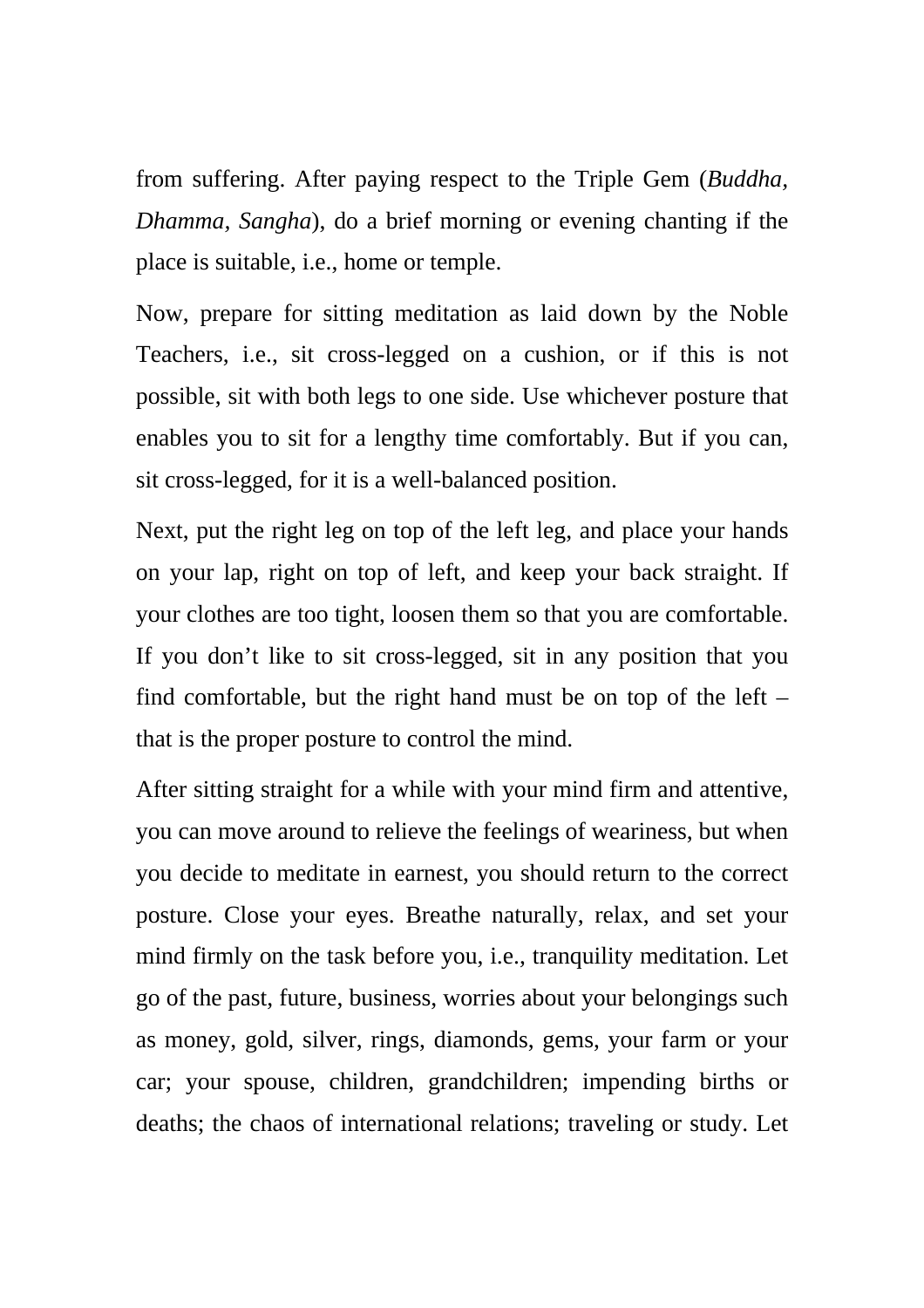go of everything, and take care not to think about them. This applies to ordained people also; monks should let go of everything, and not think about work that has to be done, or *Dhamma* teaching for themselves or others. Let go of thoughts of the past and future, and strengthen and control the mind not to go out of your body.

Now, let us choose the subject for meditation (*Dhamma-Kammatthana*). This is very important. The subject must be in harmony with your temperament or propensity (*Carita*). This can be difficult if you do not know this. Not only lay people have this problem, but also monks and novices. Many people search for peace and happiness. Some go into a forest, or cave, or other solitary place. Indeed, some places are dangerous, where people can be hurt or killed by wild animals. But this does not stop them from seeking calm and peace to extinguish the turmoil in their hearts. The Buddha and other sages praised lonely places, as these are where people most easily develop peace of mind during meditation, for they are least mingled with worldly chaos. Some may prefer one type of meditation place, others another – it depends on the individual's habits and preferences. There is *Dhamma* everywhere, and wise and intelligent people can easily find a suitable place. Those without wisdom find it harder.

Some people practice meditation every day for years, but still cannot find peace. Why is that? One reason is that they do not use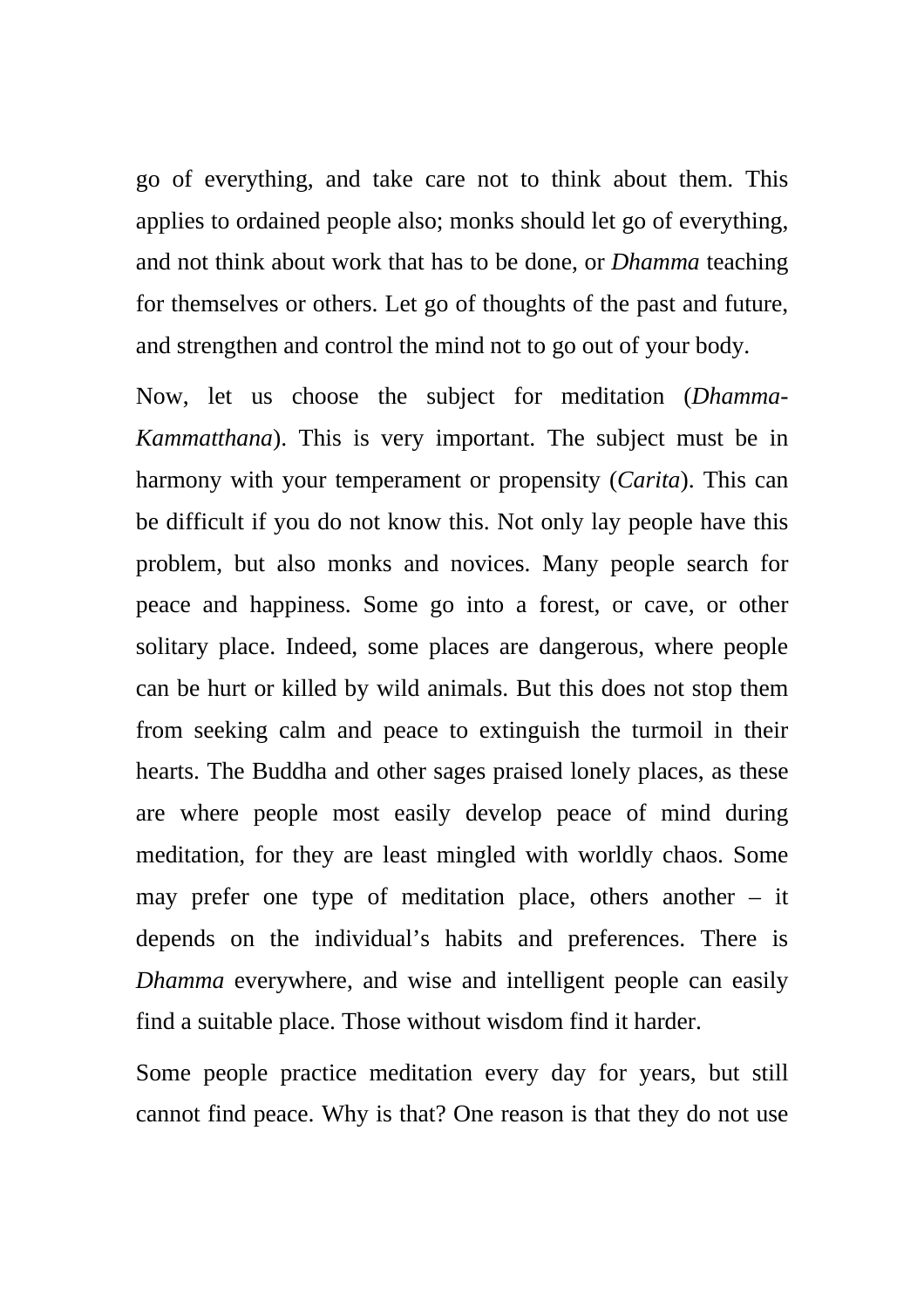the right meditation subject, the one that suits their propensities. And so they waste their time. Most sages and wise people who achieve a good result from meditation use a subject that agrees with their propensity, or temperament.

Now that we are sitting in the right posture, think of the in-and-out breath at the tip of the nose. Silently repeat the word '*Bud-*' as you breathe in, and '*dho*' as you breathe out. Let your breathing be natural. Keep your mind perfectly still, and focus on the breath as it comes in and goes out of the nostrils. Be mindful, and know every moment. We call this 'Practising Mindfulness of Breathing as a Meditation Subject' (*Anapanasati kammatthana*).

When the mind is with the in- and out-breath and coordinated with the word 'Bud-dho', do not let the mind follow the breath while it travels down to the chest or abdomen. Center your mind on the breathing in-and-out at the tip of the nostrils, for this is a short cut to making the mind peaceful and concentrated. When the mind loses focus on the breath at the tip of the nostrils, you will know, and so try to bring your attention back to the breath. Be constantly and fully aware. Don't let your attention wander. Let the breath be relaxed and natural. Do not hypnotise yourself, and do not force your breath for you may get a headache or fever, or break out in a sweat – this can be very uncomfortable, and forces you to stop meditating.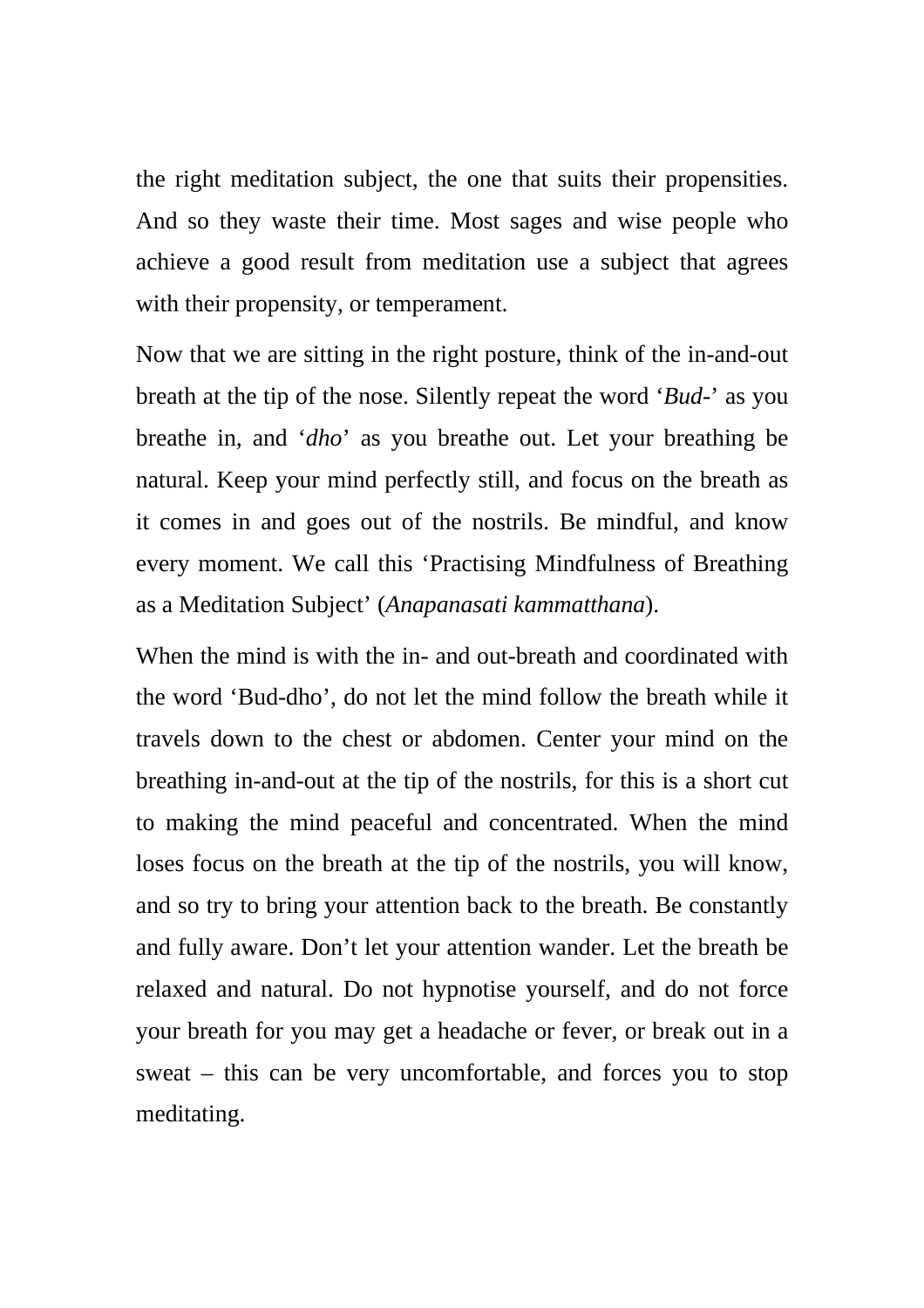While sitting in meditation, do not wish for a vision, and do not force yourself to find peace quickly. Those who wish for these never achieve them. So try and remember not to do them. The right way, which the Buddha pointed out was the way we should use, is called the middle path. It is not too tight and not too slack. The middle path is the right path to make the mind peaceful in meditation. So, remember this.

Continue to pay attention to the breath. Focus your mind on the breath at the tip of the nostrils. Is the breathing in strong, or the breathing out strong? Is the breathing in short, or the breathing out short? Take note, be aware whether the breathing in is long, or whether the breathing out is long. Then pay attention to the mind, to see if it is still focused on the breath. Continue observing carefully, and the breathing will become lighter. Maintain the mind on the breath, and silently recite the word '*Bud-dho*' as before.

At this point, some people who are not used to sitting for very long may feel aches and pains in the legs, arms, or back. Then the mind tends to go to where the pain is, instead of staying with the meditation subject, i.e., the breath at the tip of the nostrils. We must try and pull the mind back from feeling the pain, not let it stay there. Try and let go of the feeling. Just note it. Do this by focusing your mind back on to the meditation subject, as before. But if the more we try, the more we feel the pain, we have to be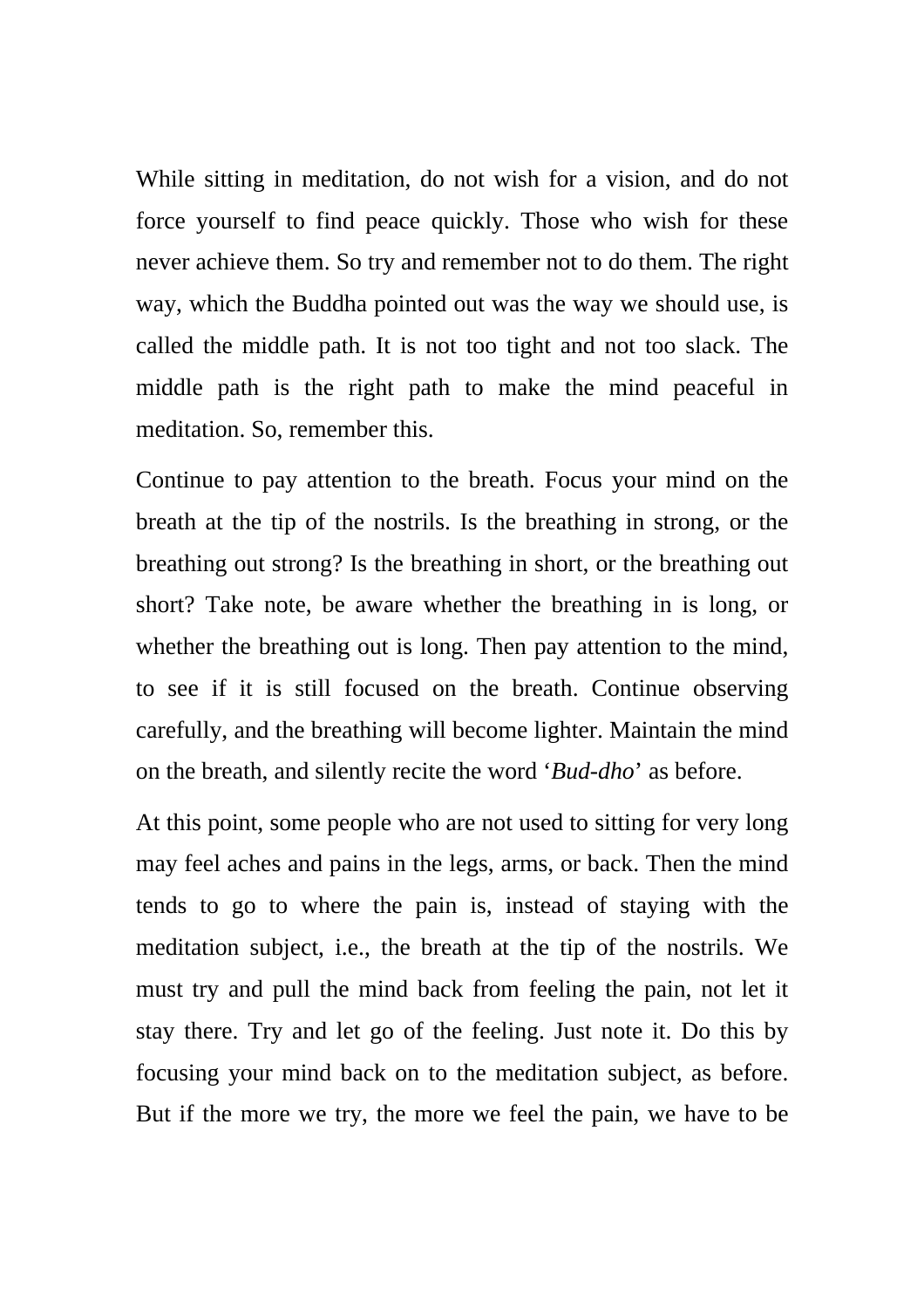firm with our mind, and not be discouraged because of the pain. Be brave and strong, and continue with the practice, even if your legs feel as if they were being torn apart. Your intention is stronger than the pain. Do not worry that the painful feeling will destroy your whole body. If we have strong determination and earnest willpower to practise, your mind will let go of the feeling of pain (*Vedana*). We must be firm, brave, and honest, and then our minds will be at peace in meditation. When most people feel the pain arise during meditation practice, their mind becomes weak and discouraged. They cannot bear the pain, and some fear that they may die. So they cannot withdraw the mind from that painful feeling. Their minds will not find peace and tranquility.

Many people do not find peace during meditation because they do not practise honestly. If they are serious in doing the practice, they will achieve a result according to their ability. The mind will let go of the feeling of pain, and concentrate on the subject of meditation, as before.

When the mind continues with the breathing in-and-out at the tip of the nose, let us observe it. The breath becomes finer and lighter than before. Make a mental note if the breathing is short or long, and how light it is. Try constantly to control your mind to stay with the breathing, don't let it wander away. Now you can let go of the word '*Bud-dho*'. Your breathing will become even lighter and finer.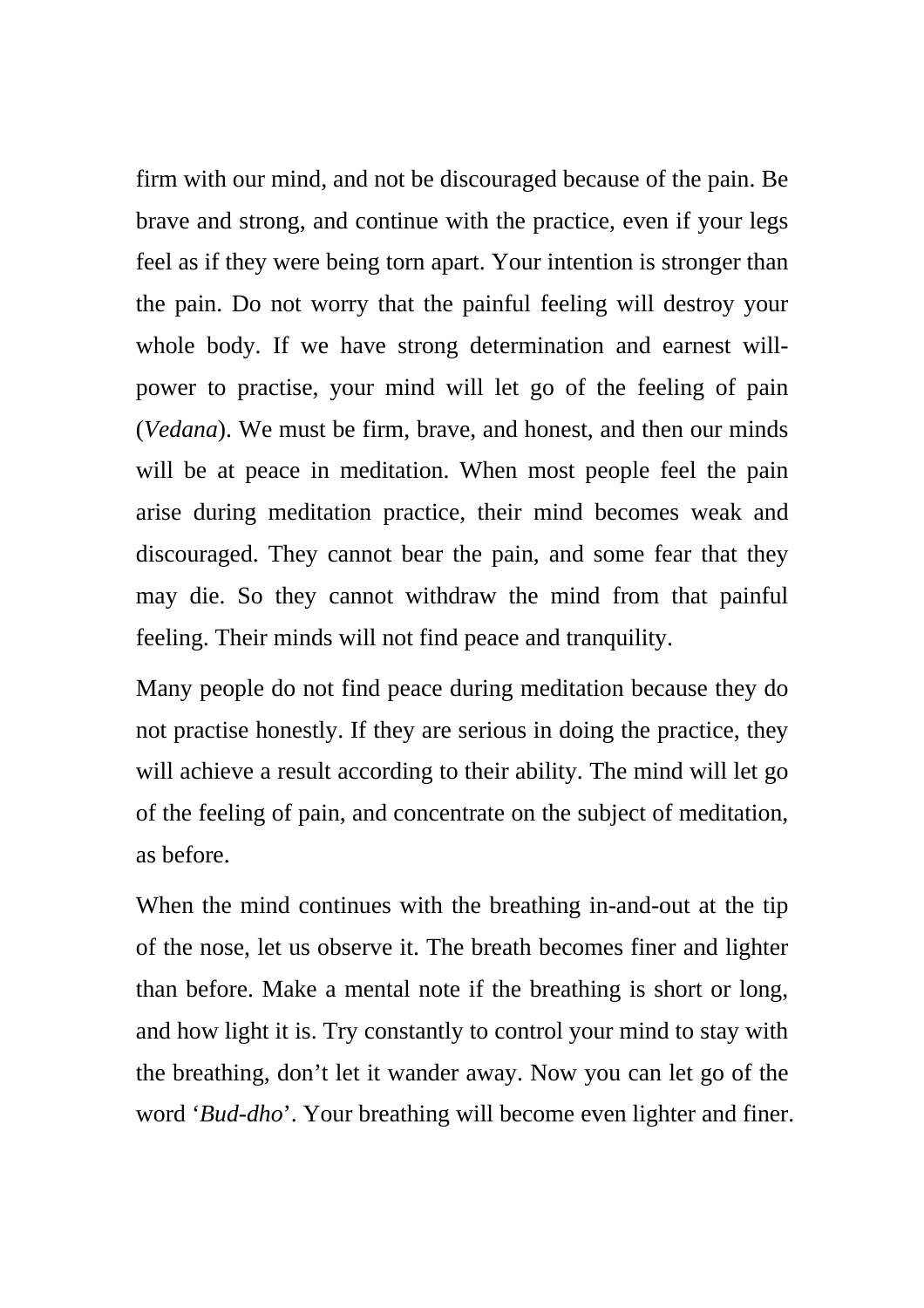Maintain your mind to stay with the breath. The breathing will become finer, and your body will feel very light. Pain will subside. All these happen because of profound breathing.

At this stage, some people experience rapture (*Piti*) in various forms. Some feel their hair stand on end, or tears start to flow. Some feel as if a light wind were blowing through their body, or a feeling of satisfaction appears for a moment in the heart, or feel that their body is very light, as if floating. Later, this rapture disappears and pleasure (*Sukha*) arises. These phenomena, which you will never have experienced before, occur as a result of the peace that we gain by practice.

Let us check if the mind is still managing to maintain its focus on the breath. If you know that your mind has focused exclusively on things connected with the breath for fifteen to twenty five minutes, then if you wish, you can withdraw from the concentration. We call meditation that has reached this stage, Momentary Concentration (*Kanika-Samadhi*).

Don't stay at this stage, but continue to develop your meditation. Be patient. Maintain your mind to stay with the breathing in and out as it becomes very fine and comfortable. Make a note, or just know, if the breathing is fine, and short or long. When the breath is very fine and profound, it seems to disappear. In fact it is still there, but it spreads and coordinates with other breathing sensation in the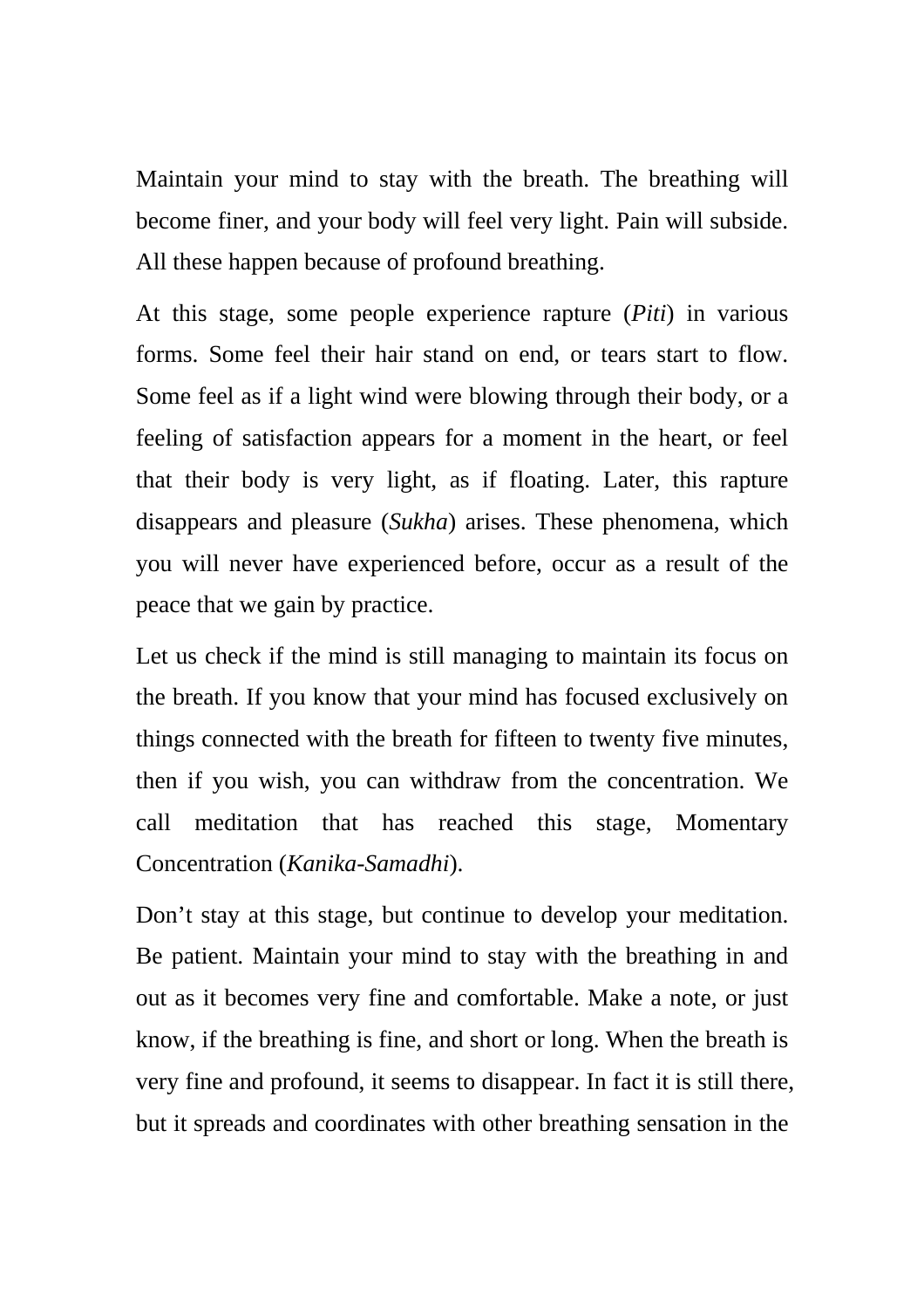body. Our body appears very light, and feelings of pain grow calm. Peace of mind arises, rapture becomes stronger but then disappears. Pleasure (*Sukha*) arises immediately, and the mind stays with that.

After the breath becomes so fine that it seems to disappear from the nose, the body lightens and there is no feeling of pain. Some practitioners fear at this stage that they may die, for they can't feel themselves breathing. They withdraw from concentration, and their mind wanders outside to perception (*Sanna*). So they have to start developing meditation from the beginning again. Then if you fear of dying happens again, you have to go back and start yet again. Then if your fear of dying happens again, you have to go back and start yet again. This delays your meditation development. Practitioners should try and understand and not be afraid, but brave and patient instead.

Next, let our minds focus on the pleasure (*Sukha*), and the lightness will become one with the mind. This fills the body with pleasure and happiness. We shall continue to develop meditation for further peace and happiness yet to come.

At this time, the mind is staying with pleasure and lightness. Be mindful, and keep the mind with those sense-objects (*Arammana*). When the mind stops wandering outside, it settles down into deep concentration. At this stage some people have a vision of white light appearing, some see it as neon light, some see what appears to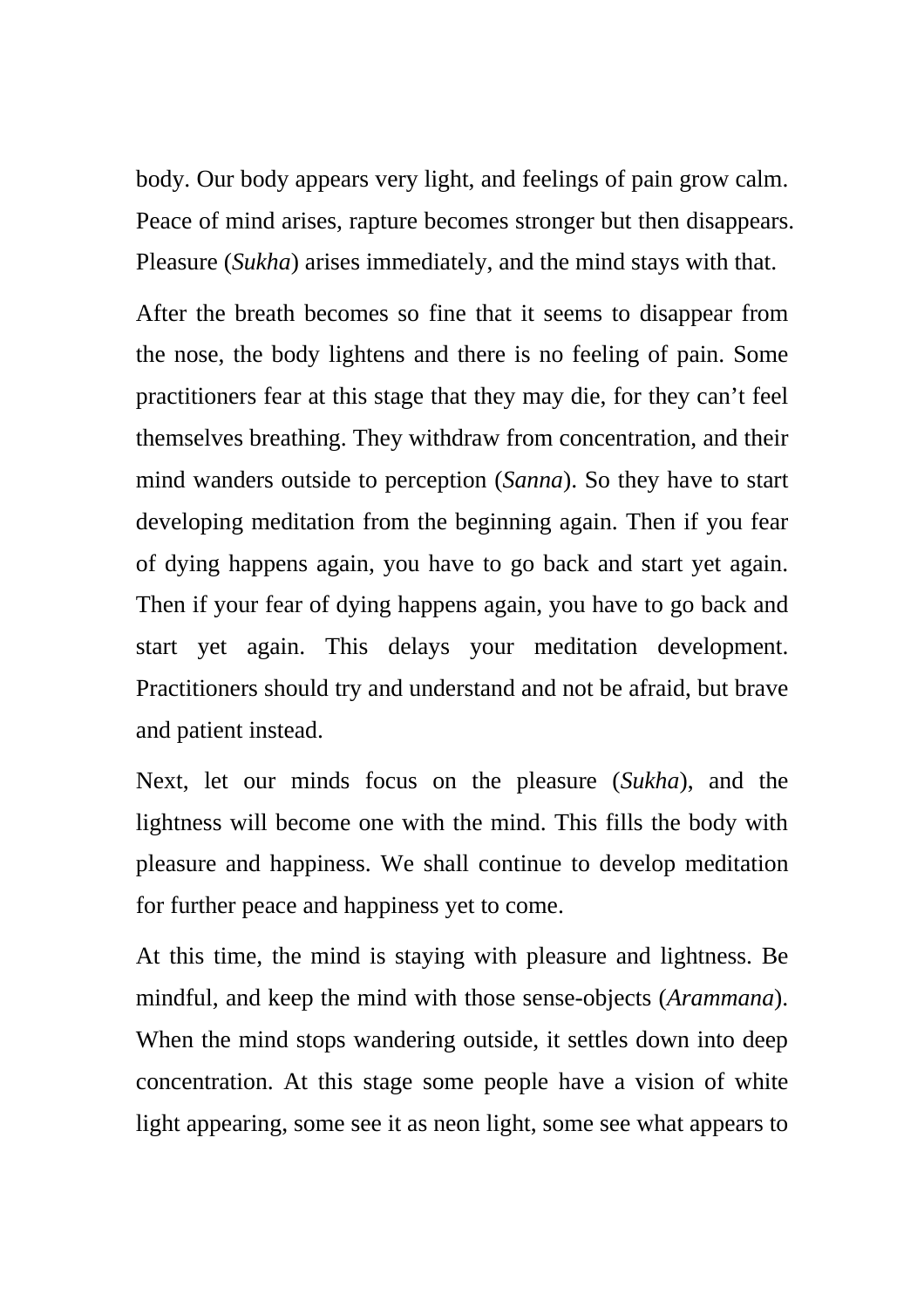be the light from a torch passing in front of their face, and some see a bright light with no source. It appears, disappears, reappears again. Why is this? It is because our mind is still not stable in its concentration.

Now, let us continue to focus the mind on the lightness and pleasure. Focus your mind in your chest. The more you concentrate, the brighter will be the vision of light, like the light from the moon or sun. Some people see a vision of soft white light radiating from the body as far as one kilometer away. Maintain your mind to stay in this white light, and you may see pictures or signs (*Nimit*) appear. They are different for each person, but they are all simply mental images. Here are some examples of these images. Some people see a picture of themselves already dead, decaying, and being carried towards himself. Some see themselves sitting and visibly decaying, leaving only a pile of bones. Some see themselves sitting in front of themselves. Some see their teacher sitting in front of them, teaching the *Dhamma*. Some see the figure of a skeleton walking toward them, or a ghost with harmful intent. Some see a skeleton floating in the air. Some see a car or boat approaching as if to hit them. Some see themselves in the air, or falling into a chasm. Some see someone else approaching them. These images appear and disappear one after the other as if we were watching a movie. All of them are merely mental images.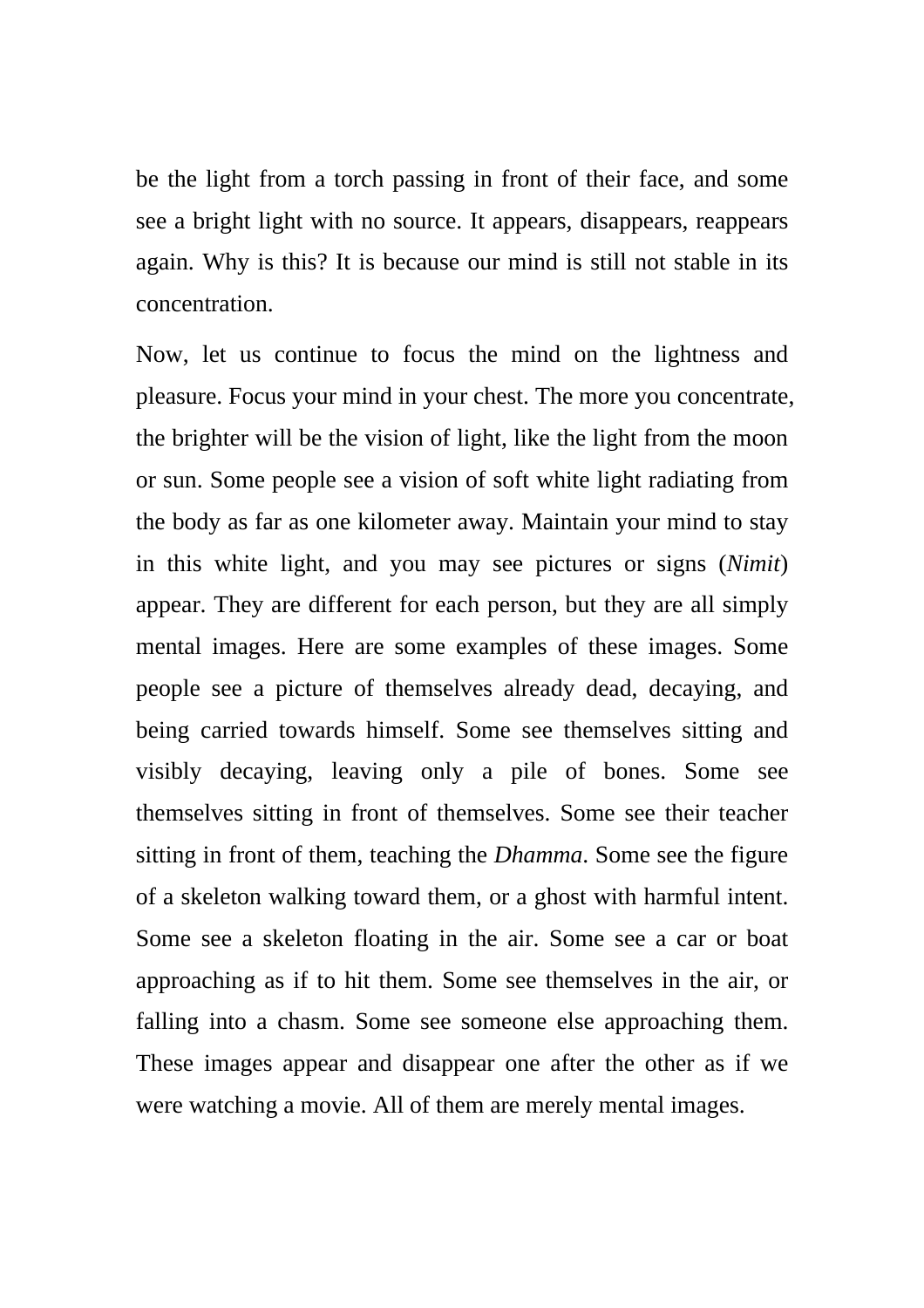Let me give you a word of encouragement about these images. If they appear while you are sitting in meditation, such as a ghost or skeleton or someone who is already dead, do not be afraid. Make your mind brave and strong. If you fear these images, your mind will withdraw from concentration, and will not want to meditate again. So, don't be afraid, the images are one of the *Dhamma*. Later, when the mind is really calm and still, we shall use them for consideration, and wisdom will appear from observing these images.

Many other images appear to people while meditating. Some see themselves growing bigger and bigger, until they fill the room that they are sitting in. If they withdraw their mind from meditation to see how big they have become, then their concentration is disturbed and they have to start from the beginning again. This can take a long time and maybe many times before they can find calm and peace. This wastes much time in developing meditation. We must correct and improve ourselves – if we see ourselves larger, it is just a perception (*Sanna*) which is not real. It is a delusion which deceives us, so just let it go. The image will disappear, and our mind will deepen its concentration.

Now, a word of warning. If you let your mind stay in the condition where you see images (*Nimitta*), some of them appear to foretell future events. You may see *Nimitta* of someone who in your mind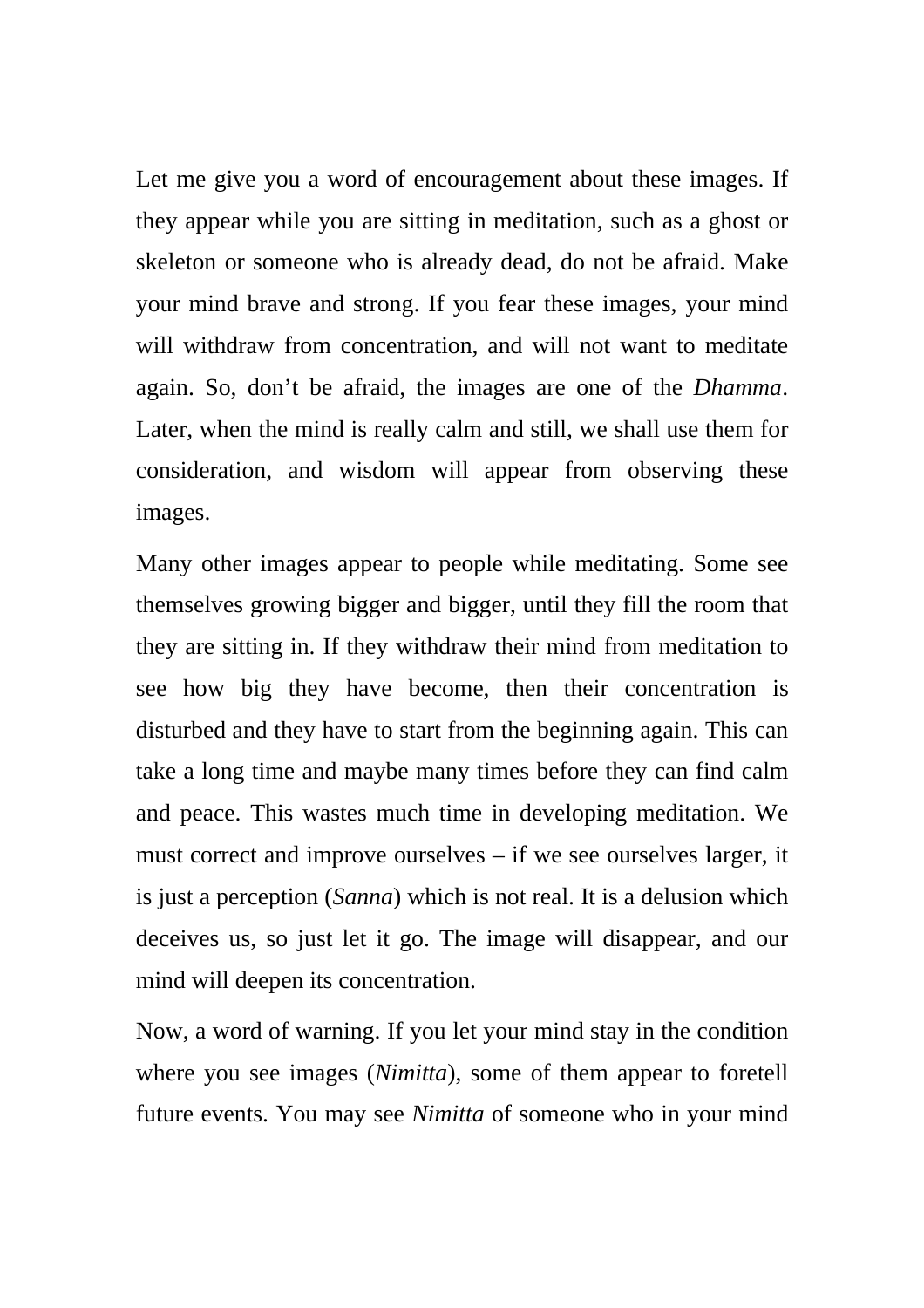is coming to visit you, and that person really does come to visit you a little later. You even see a lottery number, which turns out to win the prize in real life. You should not play with these images, nor become attached or hooked on them, because they are impermanent. Wise ones tell us not worry about or become attached to mental images. If you do, you may become misrepresented as one who has special powers, or who can see with inner eyes. Those who are deluded with *Nimitta* can be retarded in developing their concentration for five to ten years. So, the *Dhamma* practitioner should eventually let go of these *Nimitta*, and developing their concentration until it is firm, strong, and wise. Later, you can carefully consider those *Nimitta*. If you have your wits about you, put the images to work for you. But be worried, at this stage you have not developed strong enough wisdom to play with these images – it could lead you to mistaken assumptions.

Now, when our minds have ceased their concern with *Nimitta*, try and maintain your mind to stay calm and peaceful, with lightness and refined happiness. The longer your mind keeps still, the more the white light that appears will recede to a greater distance, and instead of appearing to emanate from a point source, it will appear as an even white light around you. This will enable you to see images clearly. Pleasure (*Piti*) will become stronger and make you feel excited, for you won't have experienced this before. Those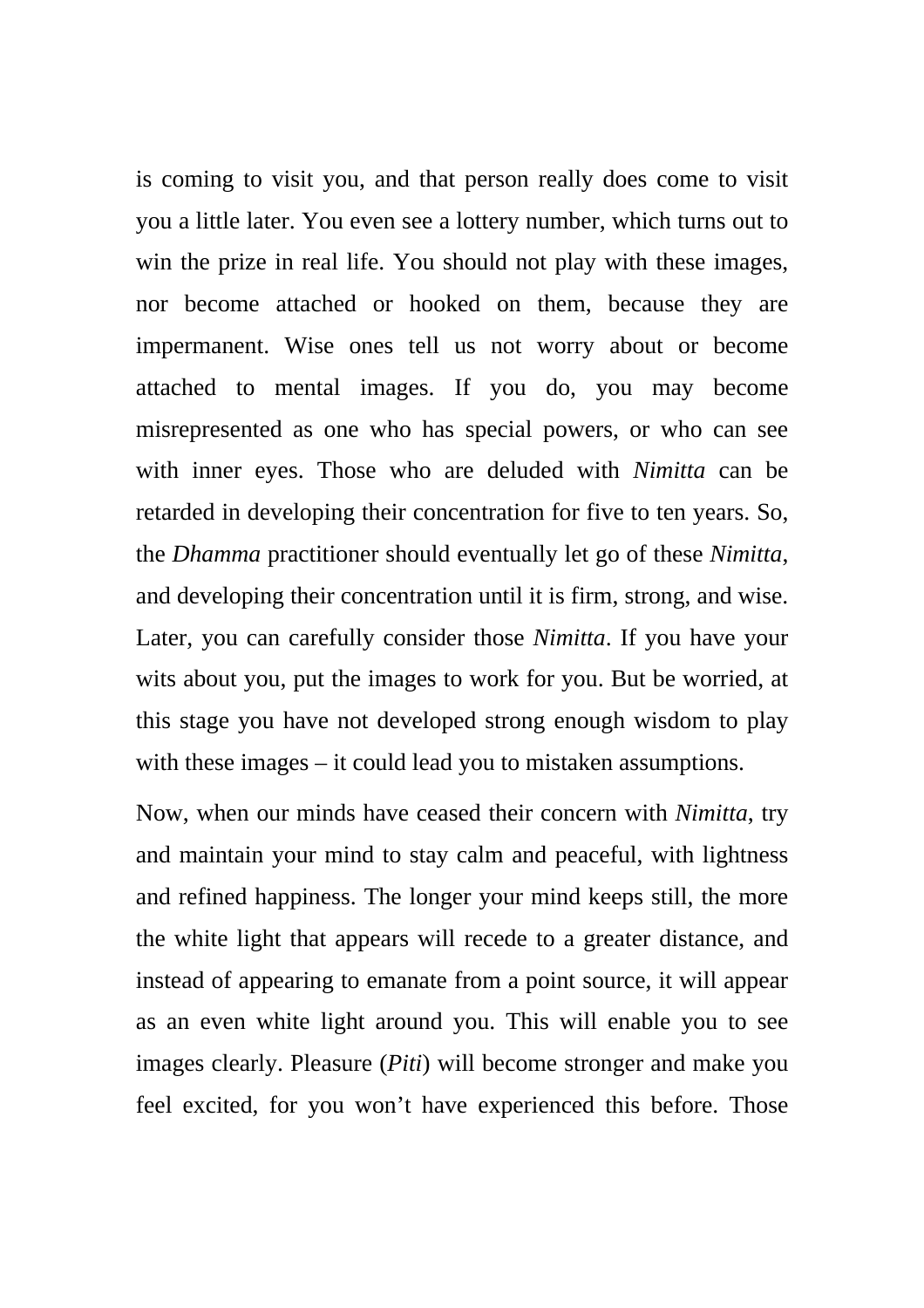that meditate to this stage will find finer pleasure than before (*Sukha*). Try and keep your mind perfectly still and focused on the lightness, fine pleasure, and bright light. This will enable you to see *Nimitta* very clearly.

All these phenomena arise only after peaceful meditation. If you can stay in this peaceful stage for forty-five minutes to an hour, it is likely that your mind will reach threshold concentration level (*Upacara-samadhi*). If we practice further and with patience, we can gain a more subtle peace.

The next stage in development of practice is to let go of the images (*Nimitta*). If your mind is still attached to them, and cannot let go, we must use mindfulness to pull our minds back and focus on the lightness and refined pleasure (*Sukha*) again. If your mind remains stubbornly attached to the *Nimitta*, we have to use knowledge and mindfulness to consider that they are inconstant (*Aniccam*) and soon change and deteriorate. We may wish them to stay constant, but it cannot be, and we shall experience disappointment, suffering, and stress (*Dukkham*). The images are nothing in themselves, nor yourself nor anyone's self, they are empty and void (*Anatta*). When we consider this thoroughly and truly know it, the mind will disengage, let go of the *Nimitta*, and focus on the lightness and refined pleasure, as it did previously.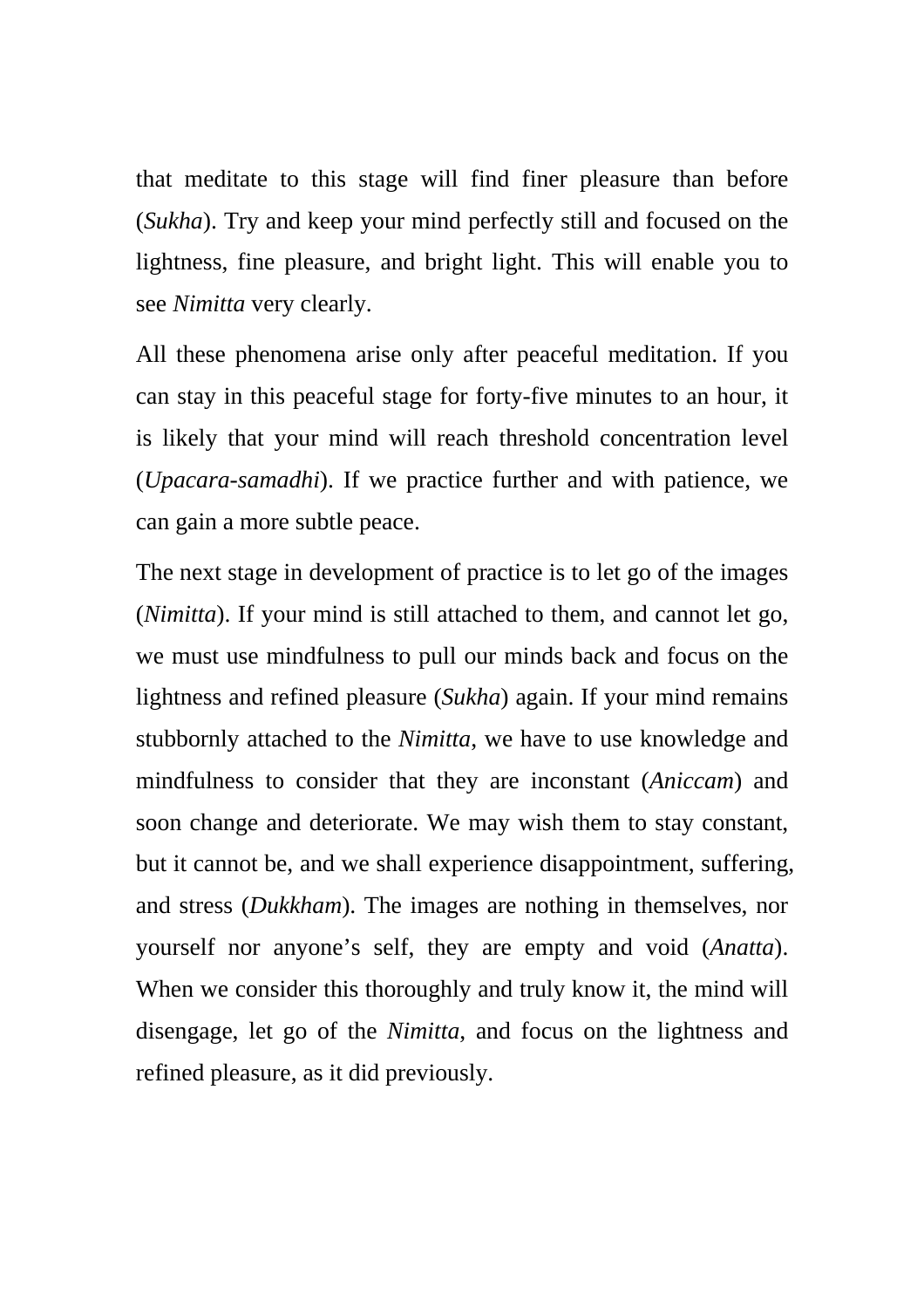But suppose, after we do all the above, our minds still cannot let go of the *Nimitta* images. Then we have to find another method, which is, simply to pay no attention to the images. Focus on the lightness and refined pleasure (*Sukha*) only. Compare yourself to a person standing at a noisy cross-roads where lots of people pass by. We see and hear them, but do not concern ourselves with them, we just let them go.

When we let go of the *Nimitta* this way, try and observe your mind and what it is holding on to and just know it (like taking a note). When our minds focus on the lightness and refined pleasure, just know it. The mind will let go of both images and exterior noise, will focus on the same preoccupations as before, but more subtly, and just know it. This will give rise to more intense rapture and a greater sense of pleasure.

When your mind is still and peaceful, you can barely hear external sounds, but instead you are able to hear far distant sounds, such as people talking about you, or your teacher teaching *Dhamma* to you. He may tell you several *Dhammas* in Pali language, and you'll remember them clearly. Or, you may have been studying the *Dhamma*, or trying to recite some of the Chanting, and suddenly you'll be able to do it very easily and without mistakes. You can suddenly translate Pali *Dhamma* or Chanting. You feel very skillful, and know all the *Dhamma*. You believe that you know the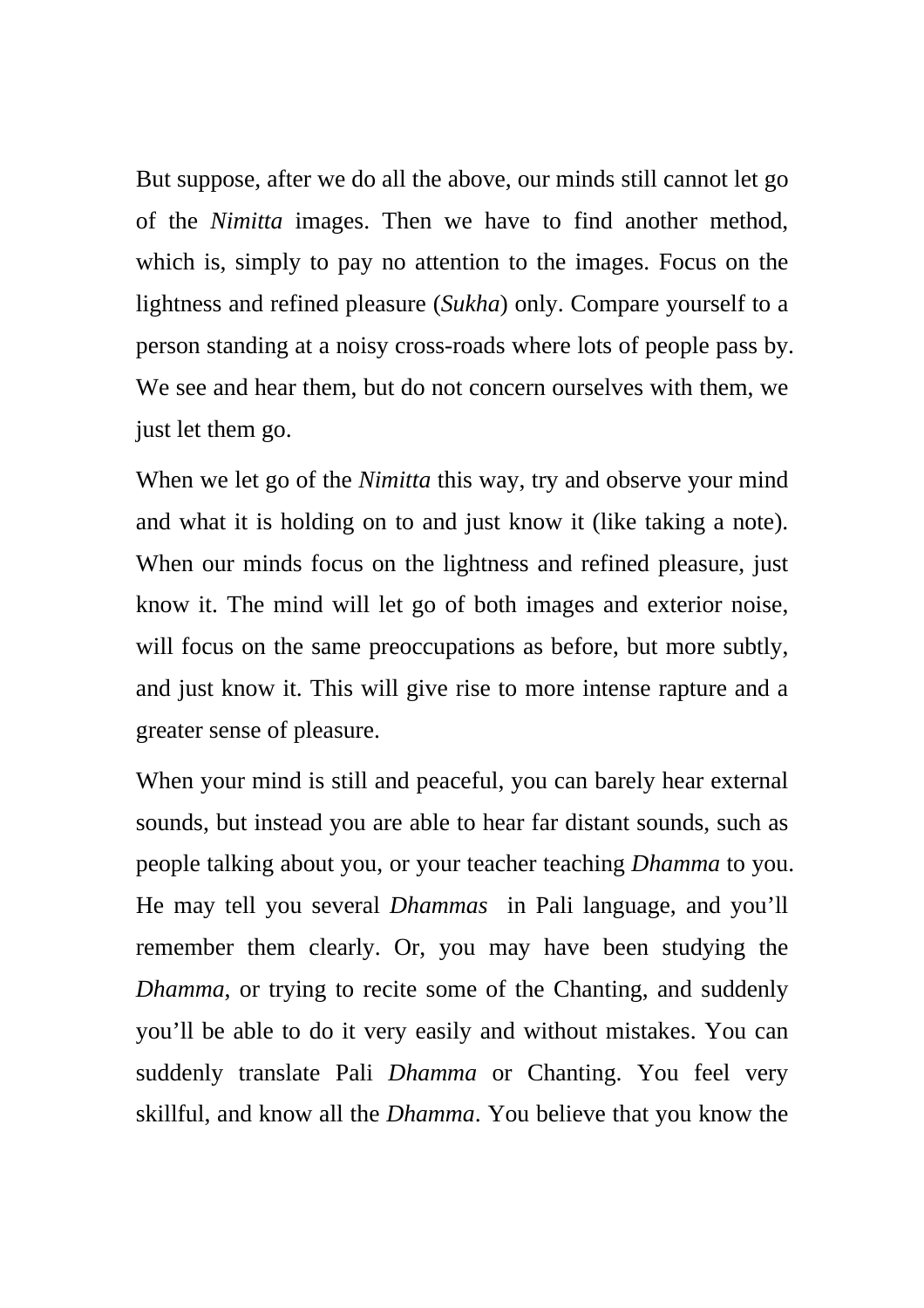teaching of the Buddha, and that no one knows as much as you do. When these ideas arise, your mind will withdraw from the concentration that you are developing. When someone comes to see you, you are keen to give them a *Dhamma* talk, and you keep on like this until people become annoyed and don't want to listen to you anymore. When this happens, you start going to them to give them a *Dhamma* talk, without thinking whether the time, place, or person is suitable or not. Then people become upset and angry and do not want to see you or hear from you – they may want to chase you away, or they go away from you themselves. Be warned, when you practise at this level, wrong belief can arise.

So, when you start to hear inner voices, or can suddenly translate *Dhamma* from the Pali, be watchful and tell yourself that you are not enlightened yet, for you have still not overcome suffering (*Dukka*). If you are not careful, you can go astray. If this happens, it will retard the development of your practice, so that you'll have to start again from the very beginning. You will have wasted your time.

When you have practiced to this stage and not gone astray, the next step is to keep your mind still, and focus on the lightness and refined pleasure (*Sukha*). Let go of noise both inside and outside, whether pleasant or irritating. After you let go of all sound, the mind will be deep, intense, cool, calm, and peaceful. It will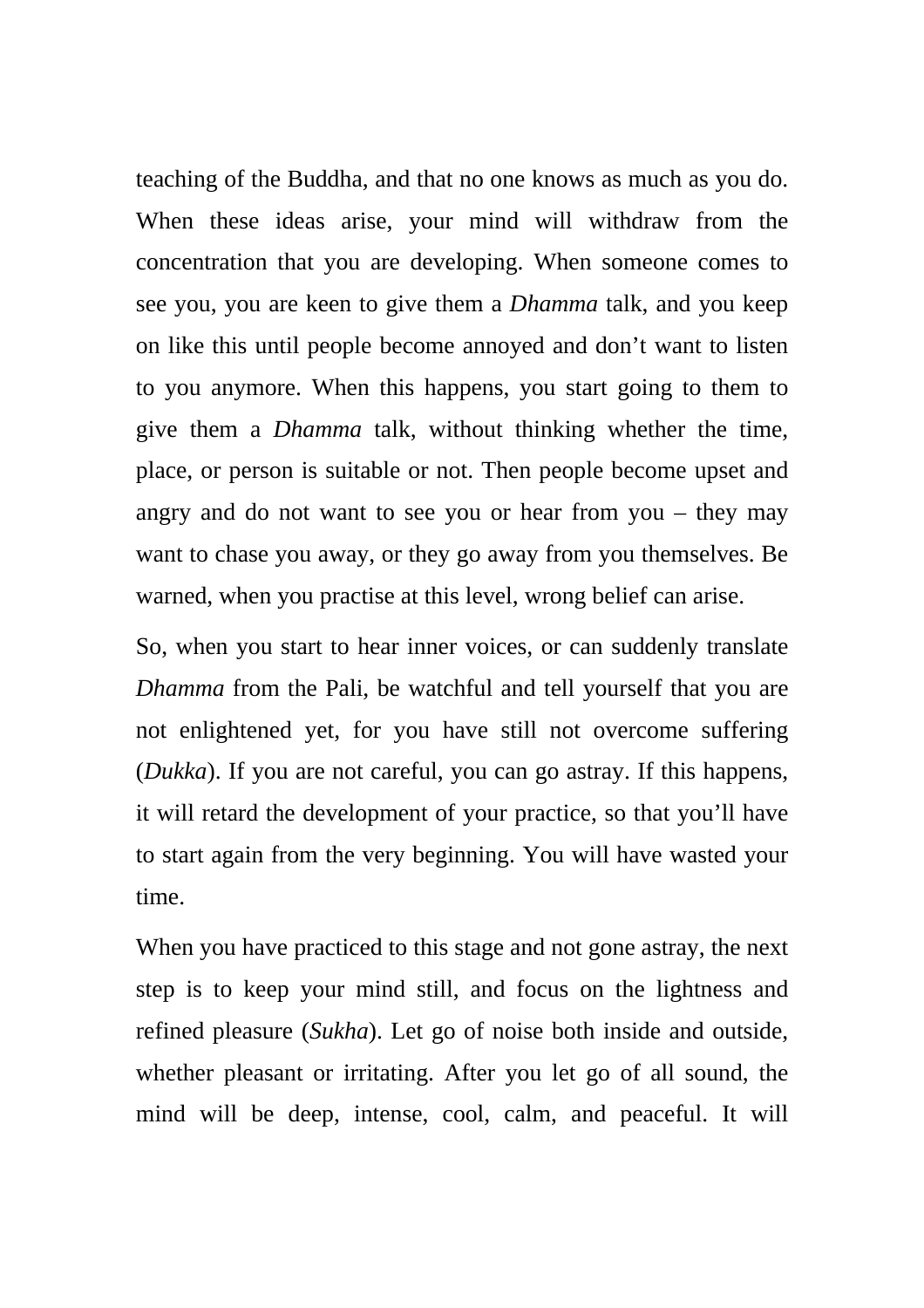become neutral, still, and in a state of equanimity (*Upekkha*). The feeling of refined pleasure is much better defined, the body seems to disappear, and the feeling of pain vanishes. Only the mind stays on the emptiness and happiness just in front of you. The mind has separated from the body, and they can do this because they are different things.

How can we say that we can separate the mind from the body? Suppose we sit here but think of somewhere else, then we know immediately that our mind is not here with our body. Consider also that when we die our mind or soul leaves our body to be born in another state of existence (*Bhava*). So we clearly see that body and mind are separate.

When you meditate to this stage, the stage of empty mind and happiness, the mind is deep, cool, calm, and at peace. You can go on sitting in this state for days, or as long as you like. You feel neither weak nor tired, nor hot nor cold, nor hungry nor thirsty. You don't want to think, and you don't want anything. You feel a great sense of happiness and well-being, and you like this for it is empty and without turmoil and noise. It is devoid of pain, it is a place where you can find refuge from pain if it occurs in your body. What shall we call this empty, happy, delicate, noiseless, solid, stable state of mind? Can it be *Bhavanga Citta* (the passive state of mind, or state of functional subconsciousness)? Is it *Bhava Citta*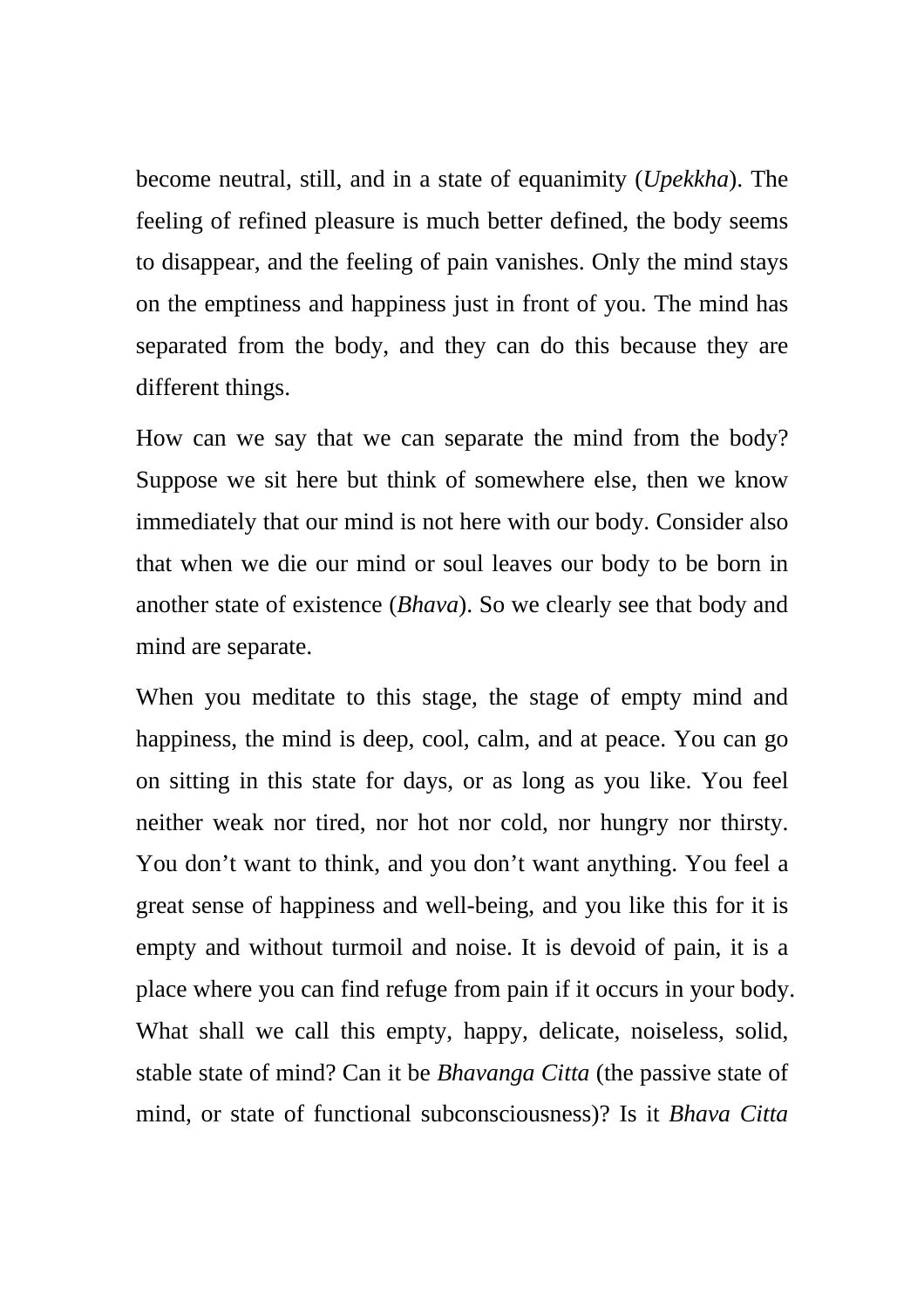(the process of becoming)? Is it *Jhana* (meditative absorption in a single notion or sensation)? Or is it *Appanasamadhi* (fixed concentration)? You can call it any of these.

At this stage, if the mind is still and stable like this, there is no further development. The mind is neutral and still, and does not want to think or observe. Then, discernment cannot arise, nor wisdom appear. We mistakenly believe that we have already attained enlightenment, know all the Buddha's *Dhamma*, and have already overcome suffering and stress (*Dukkha*). This belief will lead us astray, where we will be stuck and unable to progress further, sometimes for a year or more. People feel happy in this condition, as though without defilement. They stop thinking, considering, and observing, and so no wisdom or knowledge arises. We can call it delusion or ignorance concentration (*Mohasamadhi*). But to overcome suffering, we have to consider truth and create clear understanding. Up to this stage, our meditation practice has only brought your mind to calm and peaceful tranquility. We have not considered the *Dhamma*, and so we shall do that next.

Insight or development (*Vipassana Kammatthana*) gives rise to knowledge and insight via the mind. Practise meditation from the beginning until our mind is firm and stable in peace and happiness unaware of noise inside or out. Now carefully or mindfully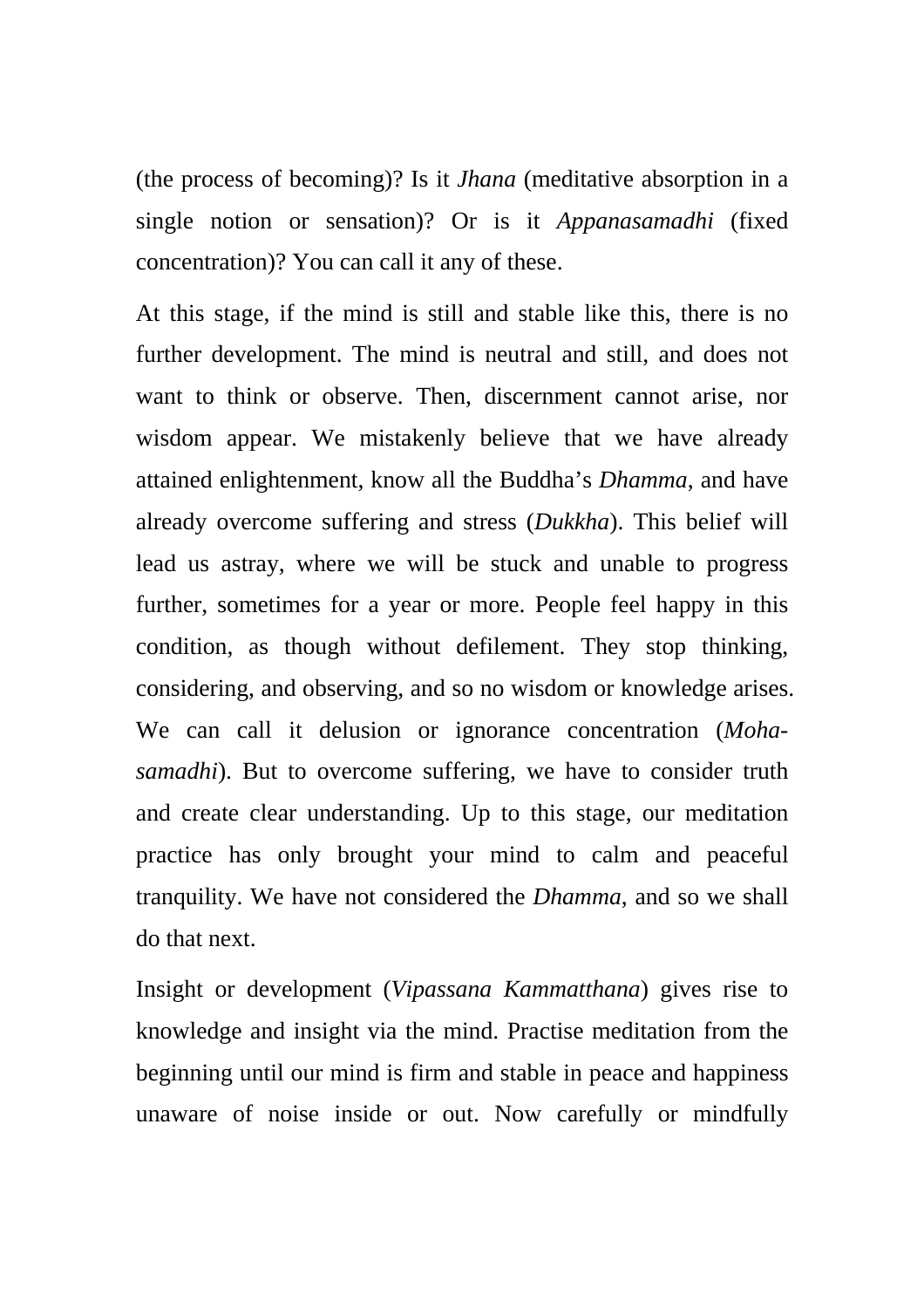withdraw the mind to the stage of threshold concentration (*Upacara-samadhi*), i.e., the stage with bright light and clear images (*Nimitta*). Now try and control the mind to stay here.

Now we refer to matter or form (*Rupa Dhamma*) and mental factors (*Nama Dhamma*), i.e., physical and mental phenomena as expressed in terms of the Five Aggregates or elements of existence<sup>1</sup>. The body and mind are the origin of these Aggregates. Why do we use our bodies for consideration or observation? Because the body is the cause of all goodness – when we do a good deed, we use the body to do it. The body is our world. When we offer *dana*, or give charity with material things, we use the body to do it. When we want to develop concentration so as to acquire knowledge and wisdom and so overcome suffering, we use the body. The body is the base where we plant all wholesomeness, and so it is indispensable. For this reason, use your body in the right way to bring yourself happiness. The Buddha pointed out ways to use our body for good for oneself and for others. At the very least, it can be a refuge for ourselves.

Let us not waste the time we spend as a human, and even more so if we are lucky enough to find Buddhism. This teaches us to

<sup>1</sup> Five Aggregates – visible form or corporeality (*Rupa*); Feelings of pleasure, pain, or indifference (*Vedana*); names allusions, or perceptions (*Sanna*); causes, processes, and results (such as our body) of mental formulations and conditioning (*Sankhara*); and cognizance, consciousness, or awareness (*Vinnana*).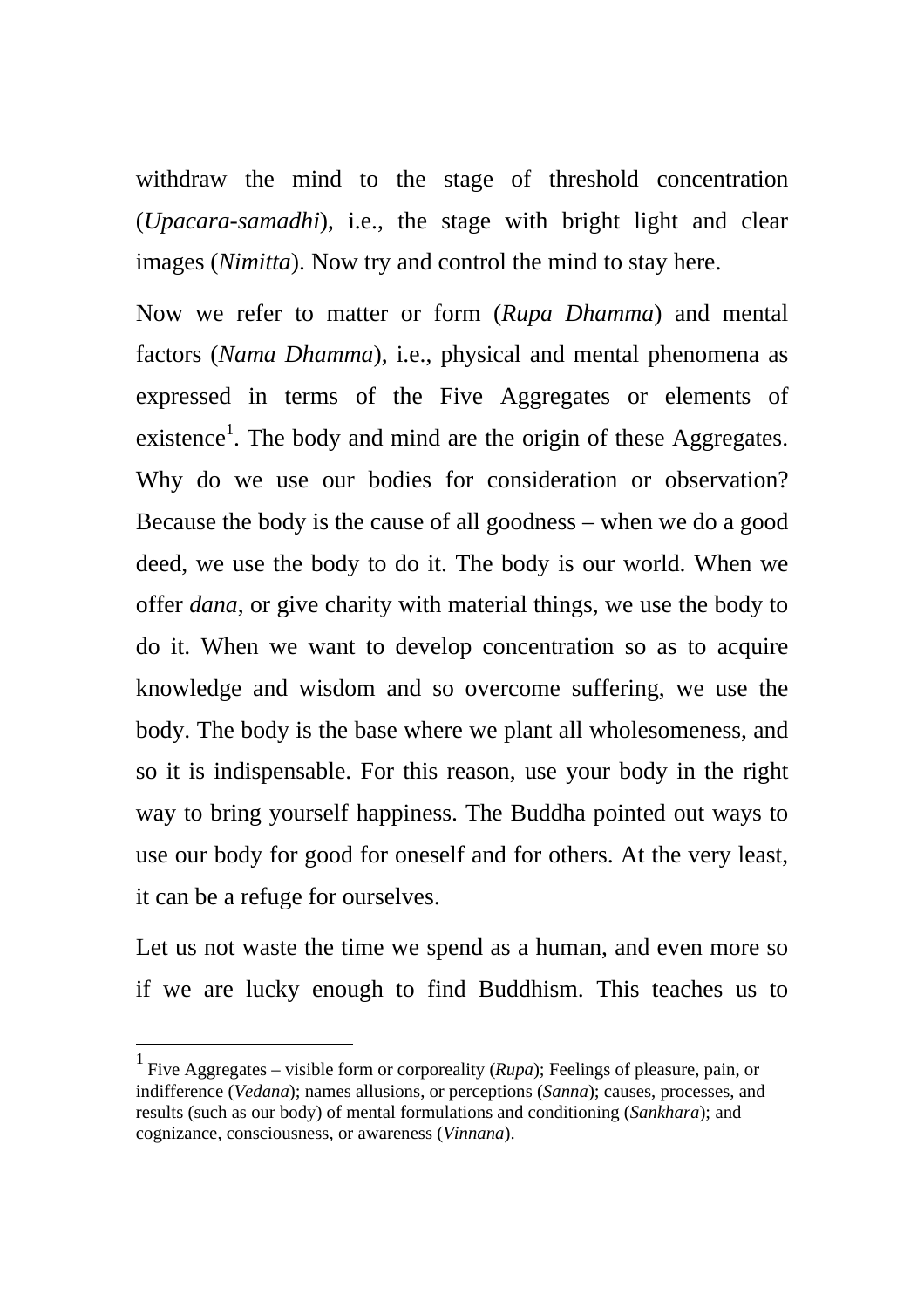understand cause and the effect, that when one does good, one will receive good in return, and that when one does evil, one will receive evil in return. Sin earns misery, goodness earns wholesomeness and happiness. When one realizes all these, one should not hesitate to do the right thing.

Now let us consider the Foundation of Mindfulness, or Four Frames of Reference (*Satipatthana*):

- 1. Contemplation of the Body, or Mindfulness of the Body as a Frame of Reference (*Kayanupassana Satipatthana*);
- 2. Contemplation or Mindfulness of Feelings as a Frame of Reference (*Vedananupassana Satipatthana*);
- 3. Contemplation of Mind, or Mindfulness of Thoughts as a Frame of Reference (*Cittanupassana Satipatthana*);
- 4. Contemplation of Mind-Objects, or Mindfulness of Mental Phenomena or Ideas as a Frame of Reference (*Dhammanupassana Satipatthana*).

First, I explain Contemplation of the Body, or Mindfulness of the Body as a Frame of Reference. When our mind is at peace, at the stage when the white light has arisen, we focus on and contemplate the figure of the body, which, by common convention we call 'animal', or a 'person', or 'I', 'we', 'he', 'she', or 'it'. These are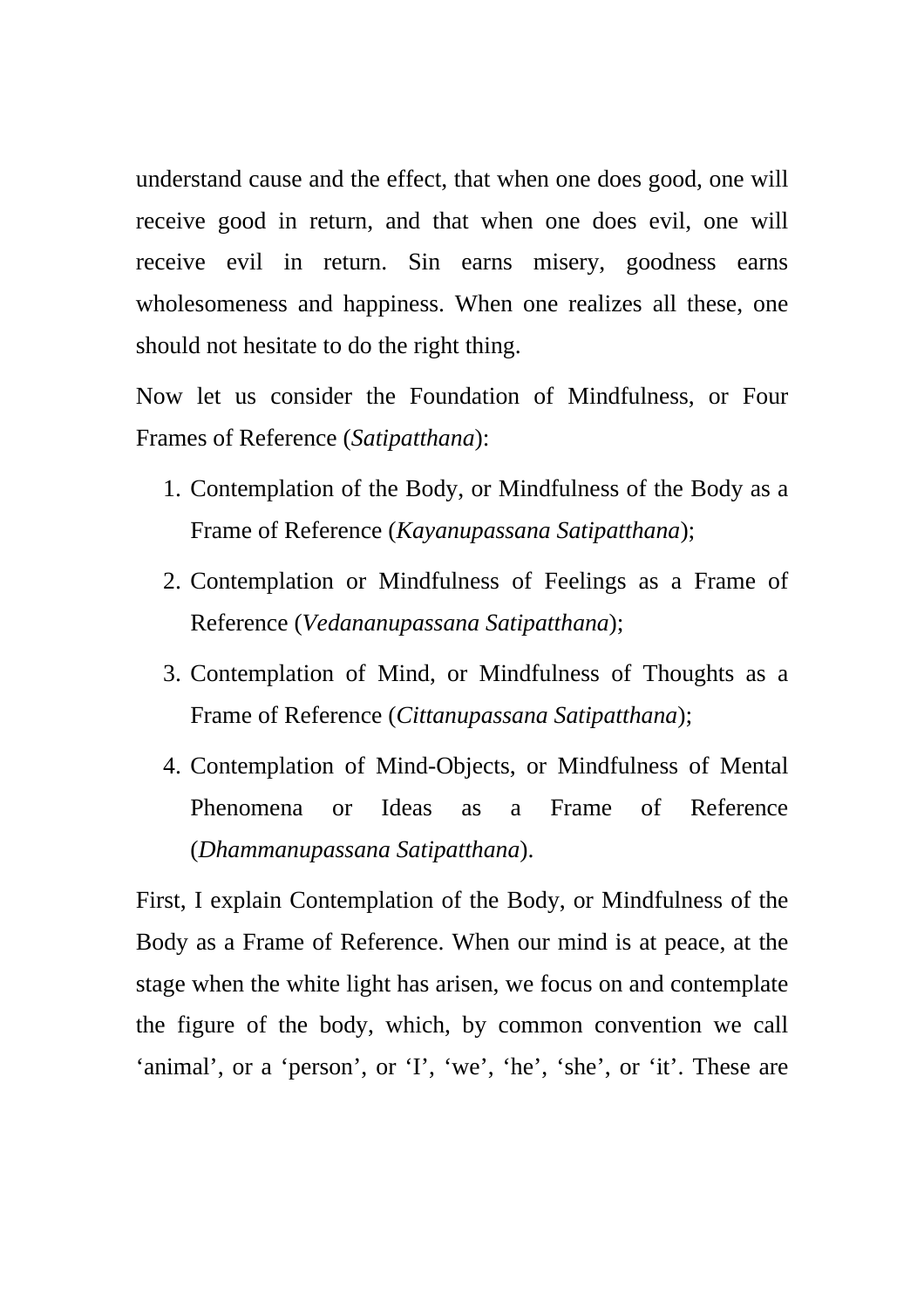just the names we use to recognize them. Let us consider also the four elements making up the body, i.e., earth, water, fire, and wind. Now, when people who are unstable in their concentration start to investigate the body, their mind withdraws from concentration and wanders to the external sense-object. Their mind can neither focus on nor contemplate the body, and feels restless, annoyed, and irritated. If this happens to you, you have to go back and develop meditation from the very beginning again, until your mind is firm, stable, and peaceful. Then you withdraw your mind into the stage with bright light and clear images (*Nimitta*). Now you can start to contemplate the body again. If your mind wanders outside again, you have to start and develop meditation from the very beginning again, until your mind is cool, calm, stable, and peaceful. Then withdraw your mind back to stay at the stage of threshold concentration (*Upacara Samadhi*).

The reason for doing this is as follows. When you develop your concentration until you feel calm and empty, the mind is so subtle and profound that it does not want to investigate or concern itself with anything. The mind is in a state of deep absorption, emptiness, and happiness. It wants to stay like that, and so wisdom can never arise. If there is no wisdom, there is no way to go beyond suffering (*Dukkha*). For this reason, after your mind reaches peace and happiness, you must withdraw it back to threshold concentration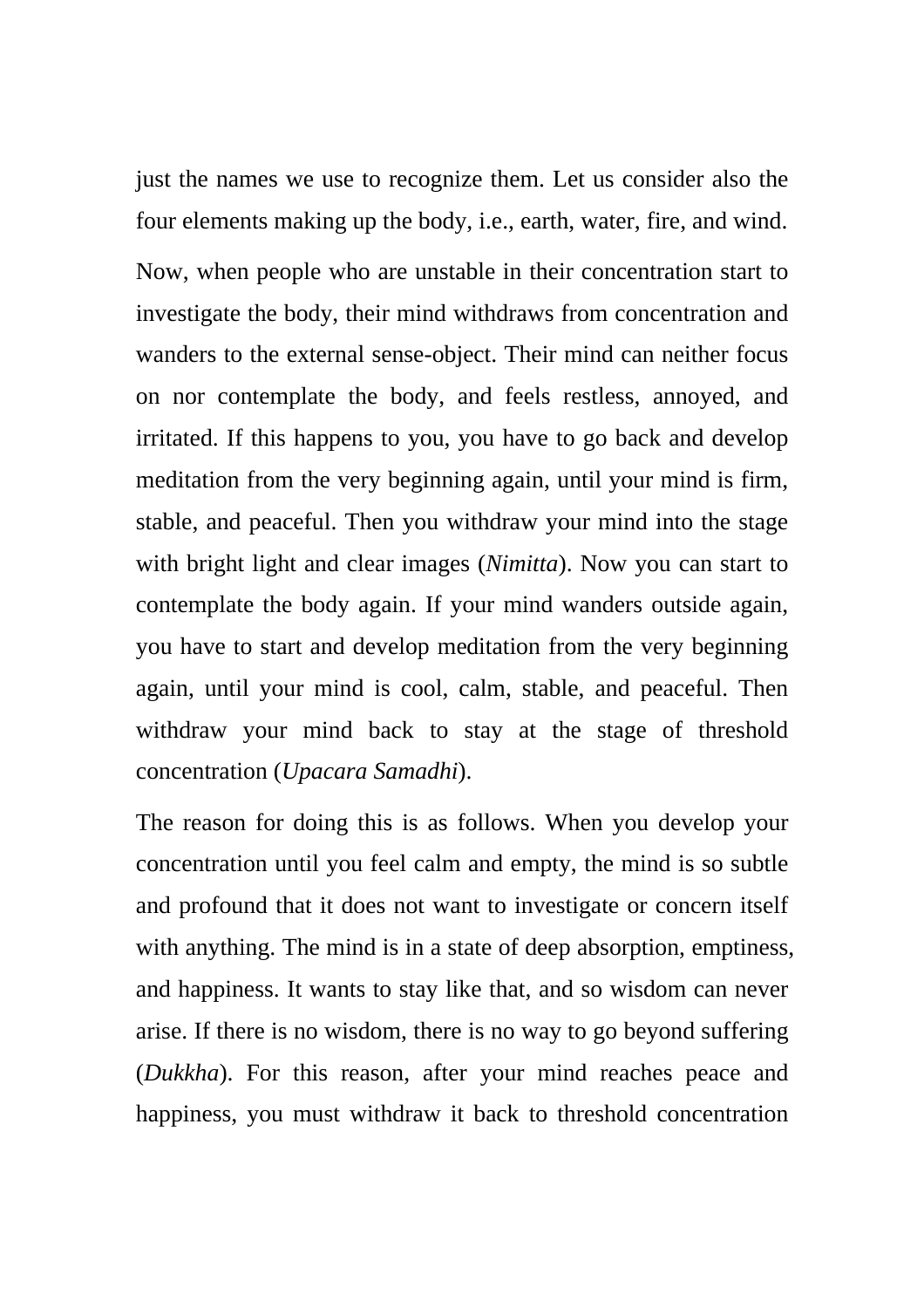(*Upacara Samadhi*), because this is where the light (*Nimitta*) appears. Now you will be able to see the body, make inner contact with the body, contemplate the body, and focus the mind on the body (*Kaya*), which is a conglomeration of four elements.

Let us observe the earth element. The solid parts of the body, such as hair, nails, skin, flesh, tendons, and bones are the earth element. Contemplate and scrutinize them again and again. After we die, all these parts decay and return to the earth whence they came. We know this from our own wisdom.

After you understand the earth element, consider the water element. Its characteristic is its liquidity and permeation throughout our bodies. Consider it with mindfulness and wisdom. Substances such as bile, phlegm, lymph, sweat, oil, tears, blood, saliva, pus, and nose drops are called the water element. Contemplate and scrutinize them again and again. After we die, the body will decay, and the water in our bodies will seep back to the place whence it came. With experience and meditation, one can see all these facts.

Now let us consider the fire element. The fire element gives the heat that keeps the body warm and prevents it from dying. There are four aspects to fire:

1. Heat which keeps the body warm.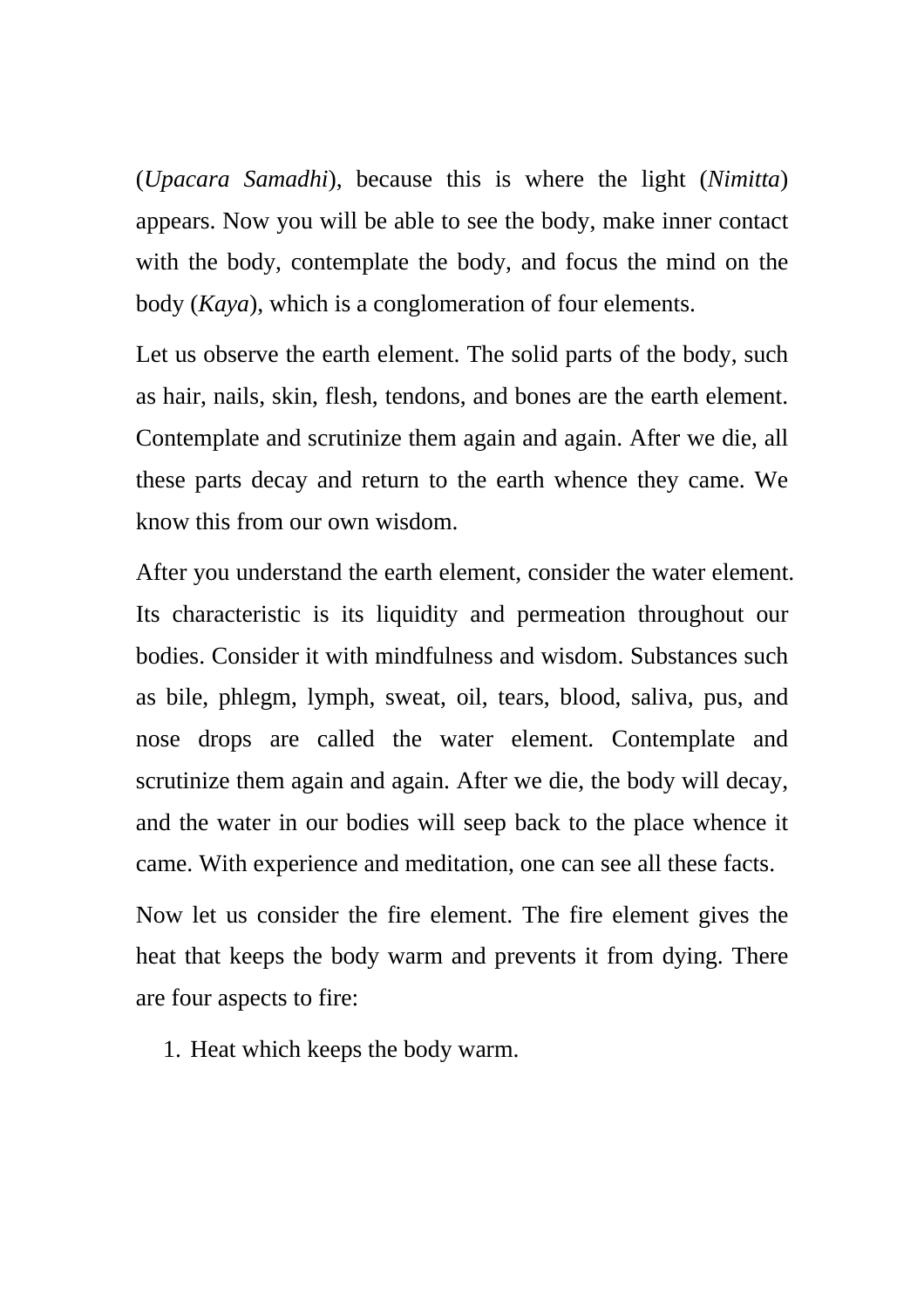- 2. Heat which ages the body and wastes it away, blurring the eyes, wrinkling the skin, whitening the hair.
- 3. Heat which inflames the body, making it feverish and restless, unhappy and wilted.
- 4. Heat which digests food and distils its nutritive essence so as to send it throughout the body.

Consider these four aspects of the fire element until you see the truth. After the body has been destroyed, the fire element will return to the surroundings where it originated. Consider mindfully until wisdom arises.

Consider the wind element. It flows throughout the body. What is its character? We can observe this wind moving back and forth as it goes in and out of our nostrils. It has six manifestations:

- 1. The upgoing wind
- 2. The downgoing wind
- 3. The wind flowing throughout the entire body
- 4. The wind in the intestine
- 5. The wind-flow in the space of the body
- 6. The in-and out-breath

These six aspects of the movement f the wind give all beings their shape and their ability to move, stand, walk, and speak. The wind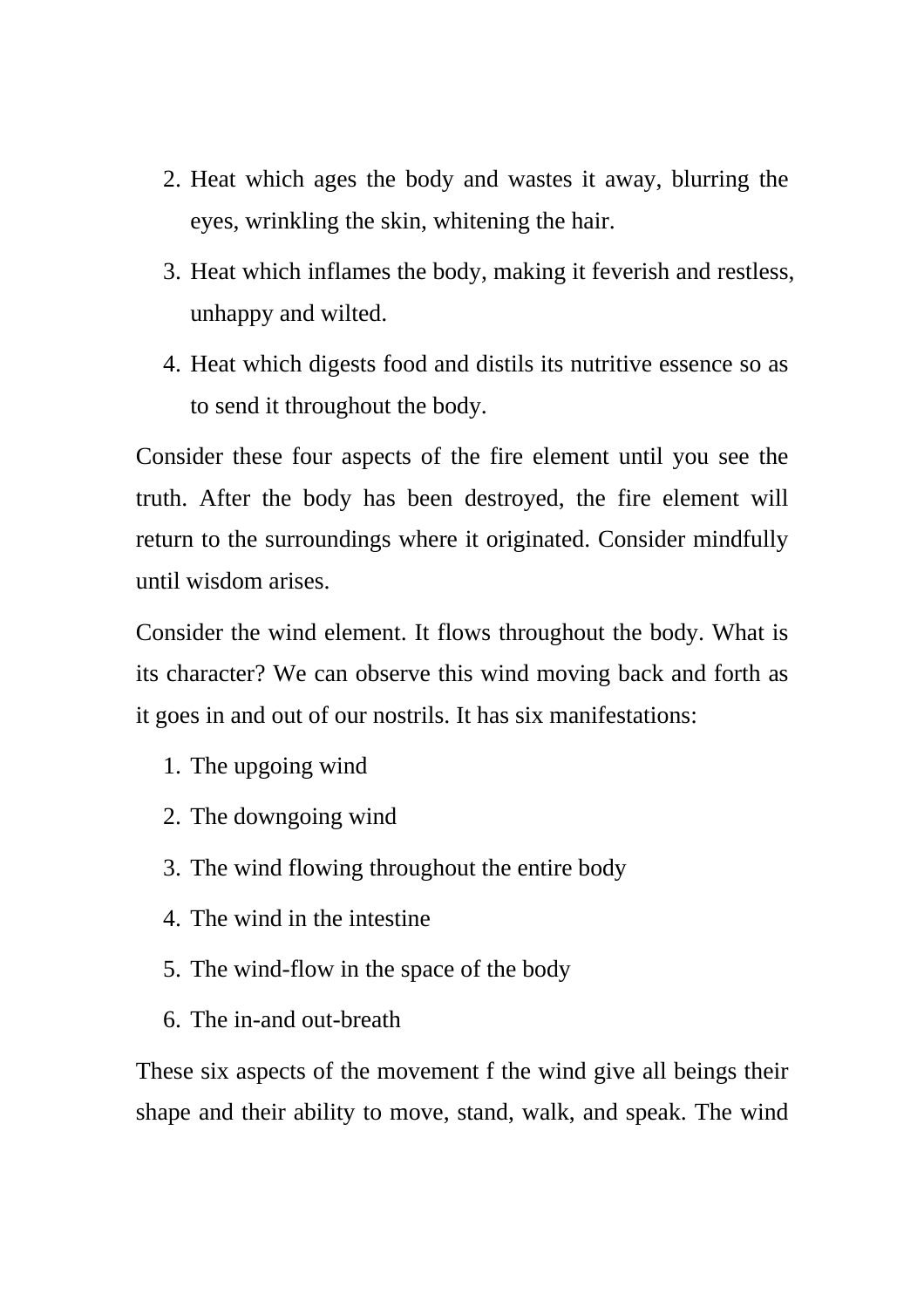is very important because it helps us to remain alive, for we die if we do not breathe. Consider carefully and understand the significance of the wind. When we die, the wind returns to the surrounding air.

We use mindfulness and wisdom to consider the body in order to understand that our bodies and those of other animals are a conglomeration of these four elements. By convention, we assume it is human, or animal, or 'we' or 'them', and we call that person, or this person, the conventional or agreed name for convenience. Something else we must realize is that when all these elements come together to become a body, they must be in the right proportions to create a happy and well balanced body. If one or more element is out of proportion, the body will be sick and unhappy. So, we should understand our body and the bodies of others, for they are all the same in principle.

Once we know enough about our body (*Kaya*), we go on to consider feelings and sensations (*Vedana-Khanda*), which are mental factors (*Nama Dhamma*) lodged in the body. There are three kinds of feelings: suffering or depression (*Dukkha*), good or happy feelings (*Sukha*), and neutral feelings (niether *Dhukkha* nor *Sukha*).

Let us consider sensations of suffering or depression (*Dukkha-Vedana*). All beings, whether human or animal, suffer. Since we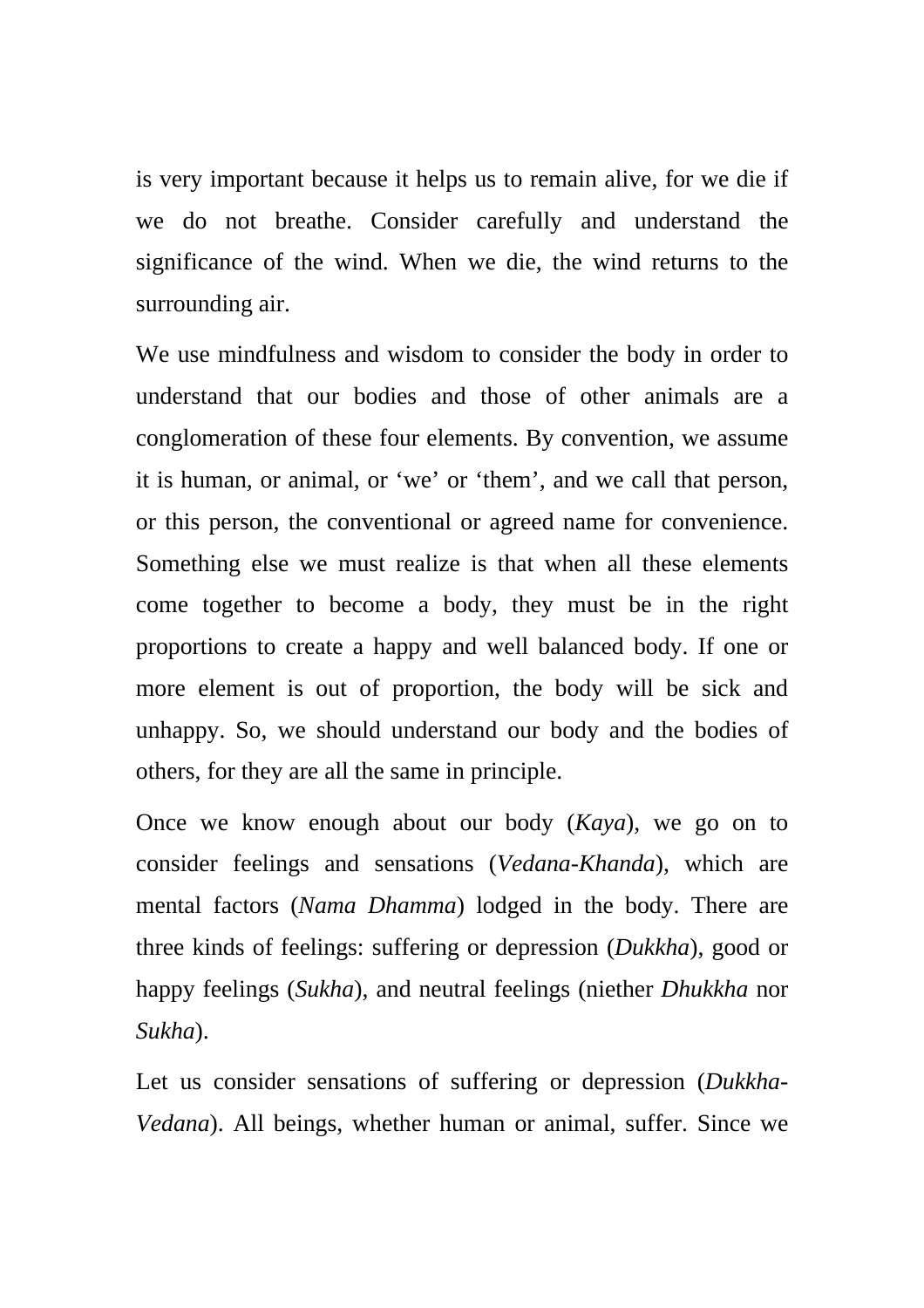were born, we have experienced heat or cold, hunger or thirst, sickness, aches and pains, or sadness. Sometimes we are unjustly blamed or accused, or become separated from our loved ones. All these things make us suffer.

Good or happy feelings, or a sense of ease or well-being in the mind (*Sukkha-Vedana*) arise when we get what we want, or when we receive praise. These make us happy.

When the mind feels neutral or indifferent, neither pleasurable nor painful, we say the mind is neither *Dukkha* nor *Sukha*. This is also a kind of feeling (*Vedana*).

When we consider *Vedananu-passana-satipatthana*, the mind must be still, must concentrate and carefully observe until it clearly understands the character of feelings. Try and keep your mind neutral, or in the middle. Like bodies, the words we use to describe feelings (*Vedana*) are agreed conventions; they are not really the animal, person, self, we or them.

Let us consider feelings from another point of view. Whence do they arise? They arise from the body (*Kaya*), and from the four elements making up the body. The four elements make up a corporeality (*Rupa-khandha*). Their counterparts are feelings (*Vedana*), perceptions (*Sanna*), mental formulations (*Sankhara*), and consciousness (*Vinnana*), collectively called the aggregate of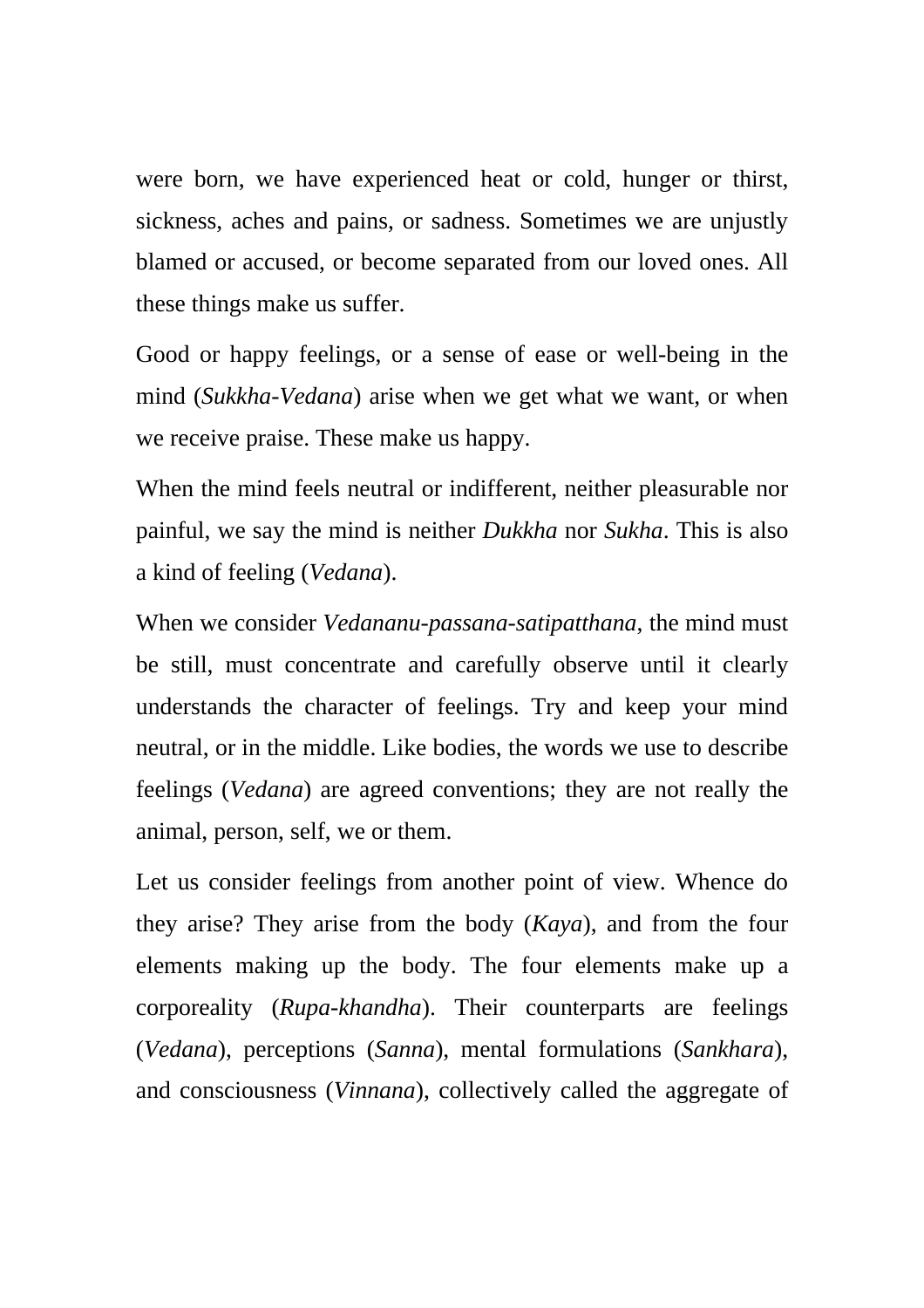mental factors (*Nama-khandha*). When we combine the two groups they are called the Five Aggregates (*Panca-Khandha*). These give rise to six internal sense-fields (*Ajjhattikayatana*) – the eye, ear, nose, tongue, body, and mind. The corresponding six external stimuli (*Bahirayatana*) are sights, sounds, smells, tastes, touch, and thoughts or moods. All these are present in normal people, and there are nerves that connect the sensors so that they can do their duties when they detect the external stimuli, i.e., the eye with forms, the ear with sounds, nose with smell, tongue with taste, body with touch, and the mind with thoughts. But we are not mindful enough to realize the very moment when these phenomena arise.

When the eye sees a form, if it is pretty you feel desire arise, or at least are very pleased to see something you like. When the ear hears beautiful sounds, or some one praises you with nice words, you feel happy. When the nose smells a pleasant smell, or the tongue tastes something delicious, or you touch nice soft objects, the mind experiences the emotion of happiness. These feelings are called *Sukha-Vedana* – good or happy moods. They produce a sense of carefree well-being in the mind.

If you see an ugly or deformed shape or figure, you don't like it. Similarly with discordant sounds or insults, you don't want to hear them again. When you smell a bad smell, taste unpleasant food,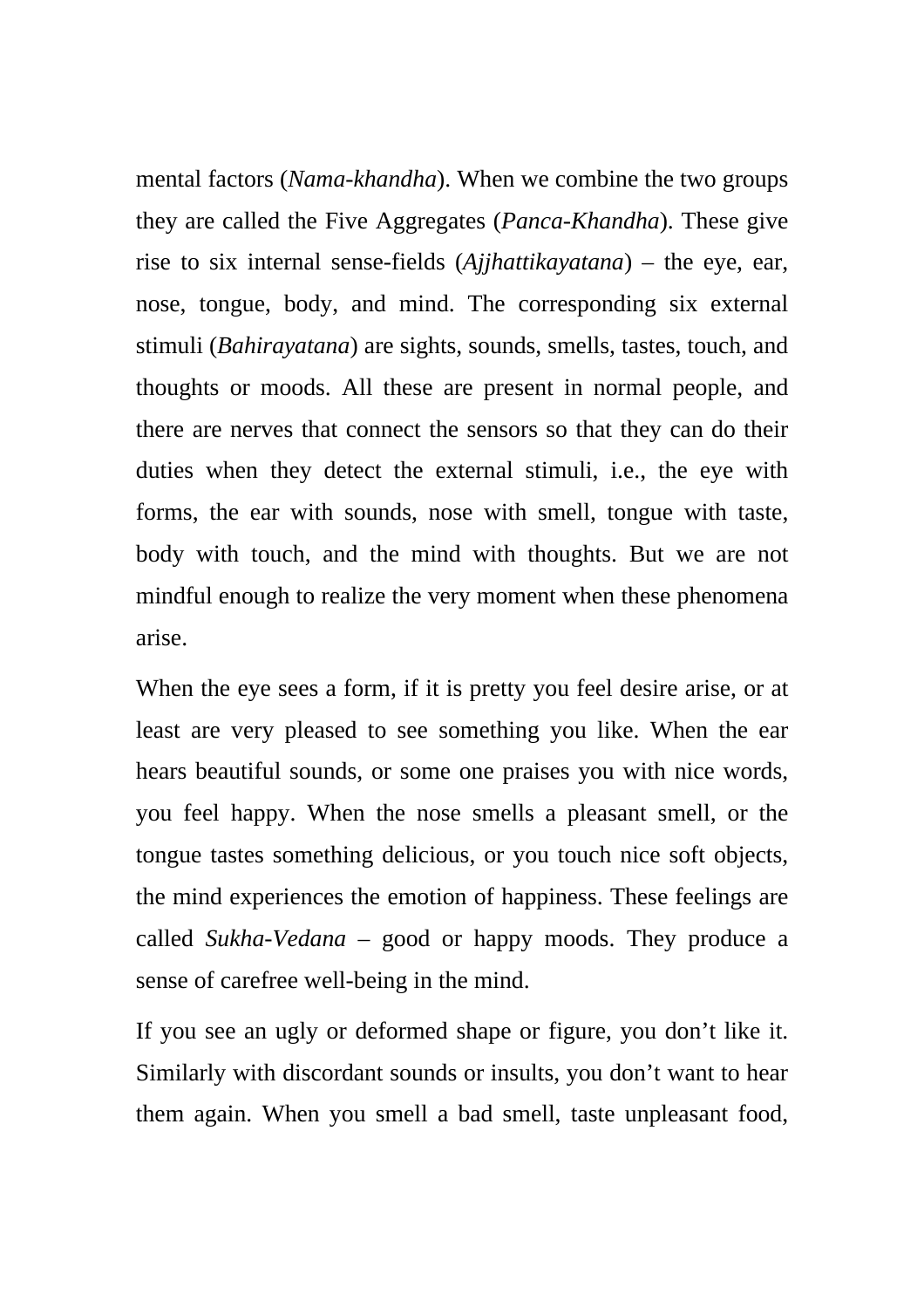touch hard or uncomfortable objects, or you experience unpleasant thoughts or moods, then you feel unsatisfied and unhappy. The emotions that arise from those phenomena called *Dukkha-Vedana*  – depression, sorrow, unhappiness.

When the eye sees form and feels indifferent, the ear hears sound but pays no attention, the nose smells either a good or bad smell but is not interested in that smell, the tongue may taste something delicious or nasty but pays no attention, the body touches hard or soft objects but pays no attention, or the mind may connect with good or bad thoughts but remain undisturbed, then we experience neither pleasure nor pain, but indifference from our mind's interaction with all these, and this is another kind of emotional feeling (*Vedana*).

These three kinds of *Vedana* occur in everyone, they are not limited to pay particular class or ethnic group. The feelings of pleasure, pain, or indifference appear and disappear continually, according to their contact with sense-objects. That is why they are called *Vedana-Khanda.* 

Now I wish to discuss perception (*Sanna-Khanda*). The characteristic feature of perception is the process of labeling or memorization when the mind detects external stimuli (*Arommana*  – sense-objects). For instance, when the eye sees a form, whether beautiful or ugly, coarse or delicate, then the mind labels are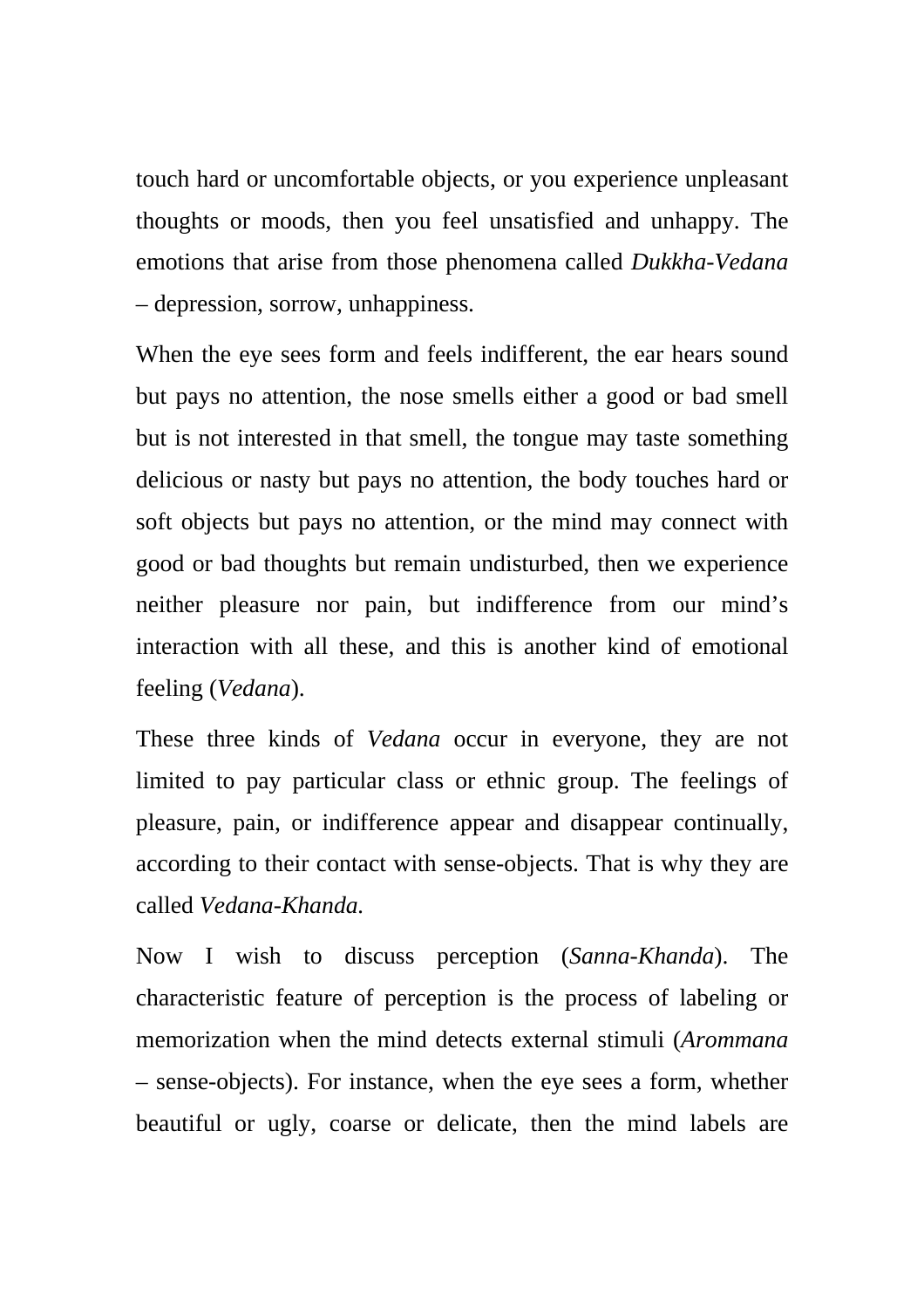remembers that form. Similarly the mind labels and remembers sounds, smells, tastes, and the touch of things. The mind also remembers the associated feelings of pleasure, pain, or indifference. But all these are only memories, not the real thing. They are categorized as *Sanna-Khanda*.

Next, we consider mental formulations – *Sankhara-Khanda*. These can be characterized as the thoughts you formulate at the moment when you think about form, sound, smell, taste, touch, and thoughts of the mind. Use your awareness to consider about *Sankhara*, which can be useful thoughts or useless thoughts, good thoughts or bad thoughts. They fashion the thoughts which arise and which fade away. New thoughts soon appear again, it is a natural characteristic of *Sankhara*. We have to understand and realize that the *Sankhara* are mental formulations. What are you thinking at the moment when *Sankhara* arise, when there is contact with the issues outside or inside the body and mind, and which cause the memory of perceptions (*Sanna*) to appear, which leads to the act of mental formulation? What cause *Sankhara* to arise? They arise because of the continuous contact with perception (*Sanna*). This is called *Sankhara-khandha*.

Next we consider consciousness or self-awareness (*Vinnana-Khanda*). This denotes the noticing of the mind at the moment that you make inner or outer contact with anything. An example is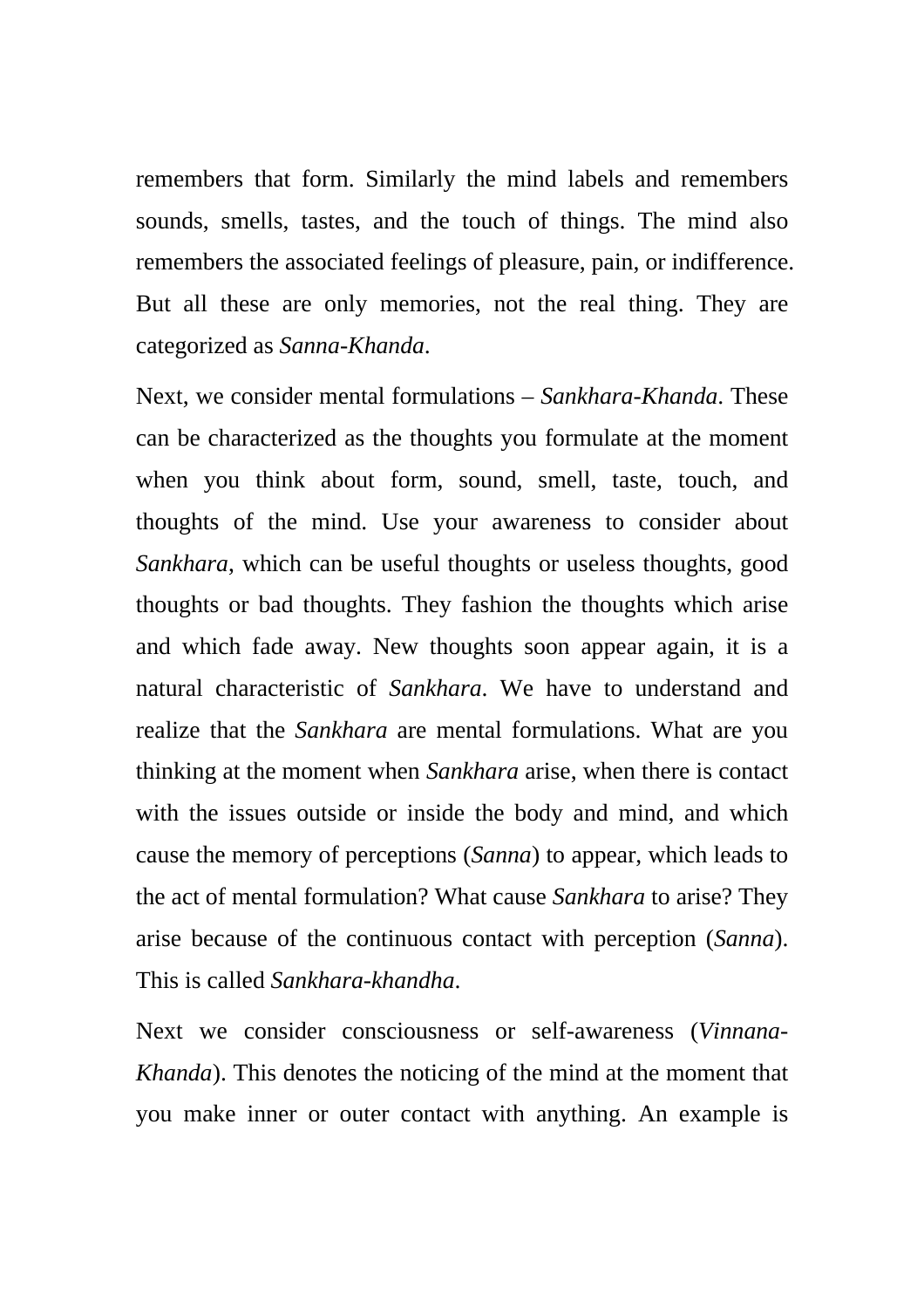when the eye sees a form or object. The optic nerve carries the message to the brain, and we notice that the object is good or bad, coarse or fine, beautiful or ugly. The noticing is called *Vinnana*. It occurs in humans and animals. The noticing of seeing is called eye-consciousness (*Cakkhu Nivarana*).

Ear –consciousness (*Sota Vinnana*) arises when sound contacts the nerve of the ear, and we notice if the sound is pleasant or not.

Nose-consciousness (*Ghana-Vinnana*) arises when an odour contacts the nerve of the nose, and we notice if the smell is pleasant or horrible.

Tongue-consciousness (*Jivha-Vinnana*) arises when we eat or drink. The taste stimulates the nerves in the tongue, which transmits the impulses to the brain, and we notice if the taste is sweet, sour, salty, or bitter.

Body-consciousness (*Kaya-Vinnana*) arises when the nerves that are spread all over the body are stimulated by temperature changes or by contact with soft or hard objects. We notice whether we feel hot or cold or just comfortable, or whether the object is pleasant or unpleasant to touch.

Mind-consciousness (*Mano-Vinnana*) arises at the moment when our mind notices anything at all, or recognizes a sense-object (*Arammana*), either within or without. So when the eye sees a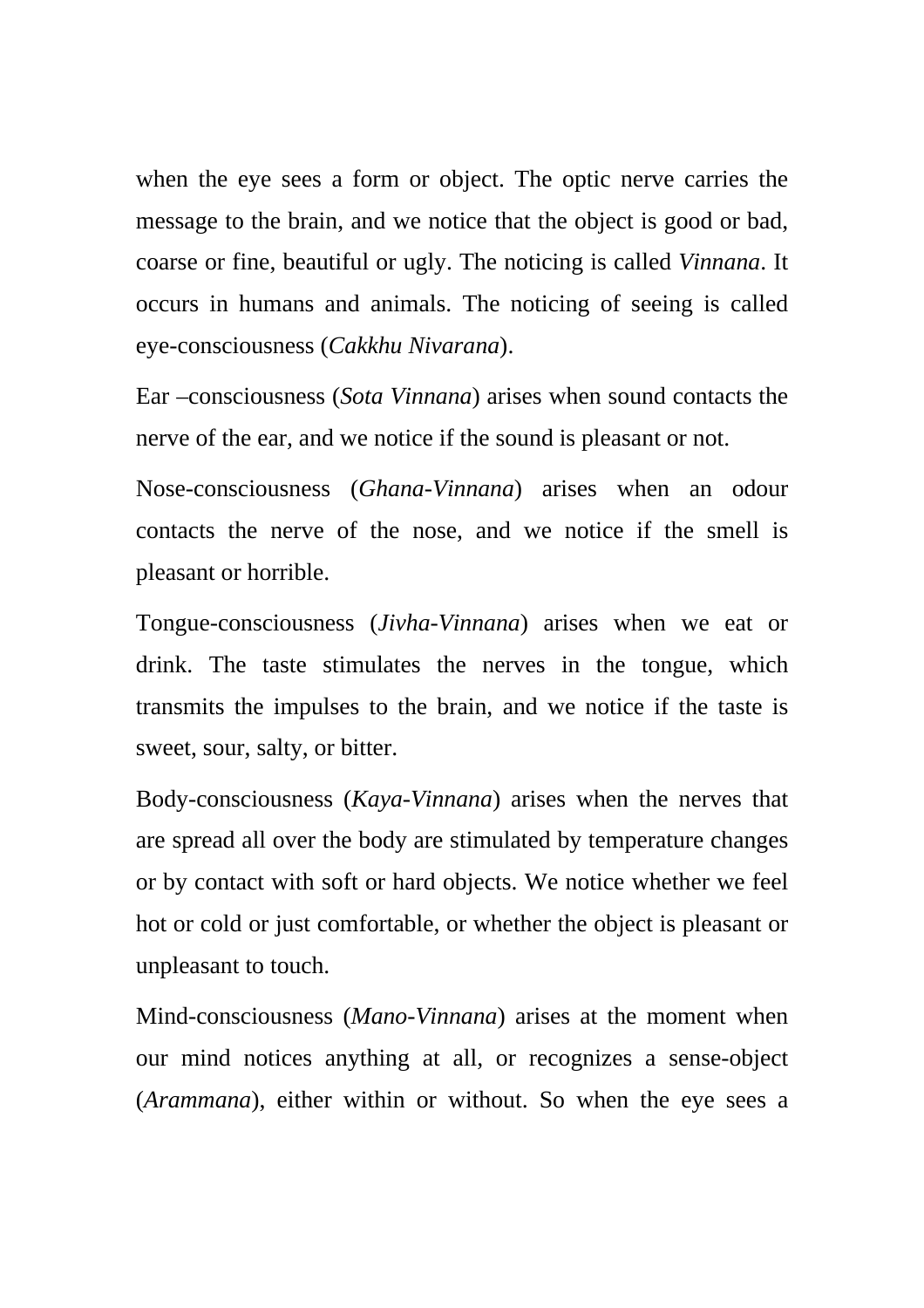beautiful or ugly object, or the ear hears a beautiful or ugly sound, or the tongue tastes a delicious of horrible taste, or the body touches soft or hard or dirty or prickly objects, the mind experience of knowing all these knowings we call *Vinnana-Khandha*. The act of noticing and knowing the consciousness of the mind depends on the specific organ of the body doing its duty, i.e., that the eye sees clearly, the ear hears properly, the nose smells well, the tongue tastes accurately, the body feels sensitivity, and the mind thinks clearly. All these depend on the living body. When we die, there is no self-awareness (*Vinnana*).

Let us consider the character of consciousness or self-awareness. This is important for the act of knowing and noticing. Knowing may not really get at the truth, if it is not discerning knowing. One may be conscious and self-aware but still have very fine defilement (*Kilesa*), or ignorance or delusion (*Avijja*). The latter is present in the minds of most people, and this causes endless rebirth. Defilement is the main cause, however, which is why the knowing of self-awareness is not the knowing of truth (Enlightenment).

Consciousness or self-awareness can be defiled when we react emotionally. For example, the eye may see a beautiful person or object, and become infatuated with craving or desire (*Raga*). If the eye sees and ugly person, and feels dislike or revulsion, this is another defilement called hatred or ill-will (*Dosa*). If the ear hears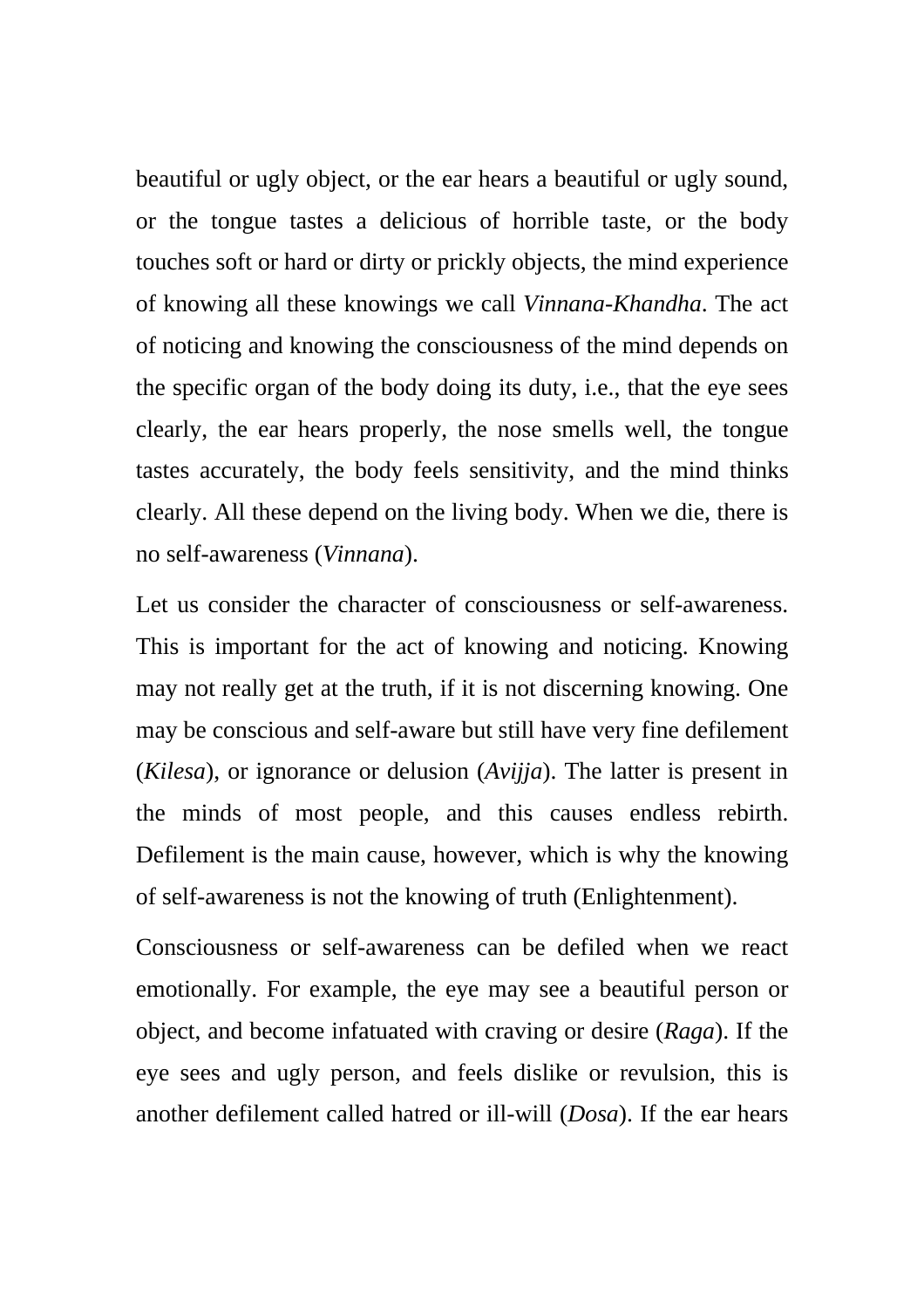a lovely sound and feels satisfied, *Raga* arises; if it hears an unpleasant sound, *Dosa* arises. If the nose smells a nice smell, *Raga* arises; if a bad smell, *Dosa* arises. If the tongue tastes a delicious taste, *Raga* arises; if a horrible taste, *Dosa* arises. If the body touches a soft and pleasing object, *Raga* arises; If a hard and angular object, *Dosa* arises. The mind contacts both pleasant and unpleasant consciousness (*Arammana*), and attaches to both without knowing the truth, such as when we fall in love or grow to hate someone. In fact, the eyes' only duty is to see forms, whether nice or ugly. The ear is the same, its main duty is to listen to pleasant and unpleasant sounds; the nose's main duty is to smell, both nice smells and unpleasant smells; and likewise the tongue's main job is to taste sweet, sour, bitter, or salty tastes. The whole body is one large sensor for soft or hard objects, and for heat and cold. In this regard, the mind's duty is to make contact with cognizable objects (*Dhammaramana*). It doesn't matter if these are good or bad, the mind does it own duty of sensation.

The sense organs are just the first stage in sensing. The person does not realize the natural duties of these organs. When the eye sees form, the ear hears sound, the nose smells a smell, the tongue tastes a taste, the body touches something, then if the person likes the sensation they will be pleased, and if not, not. We are deluded by feelings of love and hate, and they are all defilement (*Kilesa*). If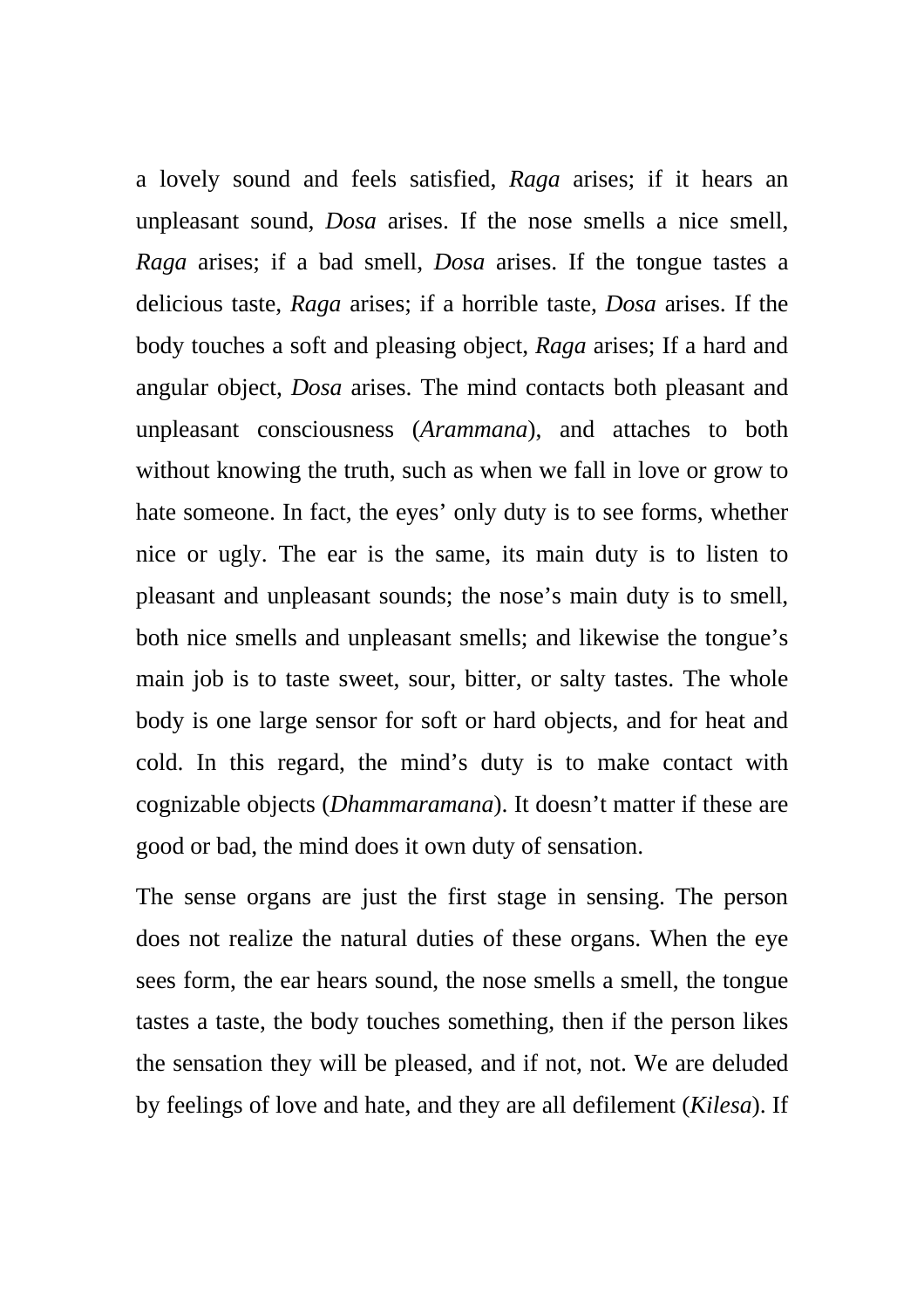it is passion, lust, or greed we call it *Raga*, if hatred, anger, or illwill, we call it *Dosa*.

Because of this, *Vinnana-khanda* is not the truth of knowing, it is the knowing of delusion. Delusion deceives us, for sometimes it makes us feel passionately in love, at other times angry or hateful. Some people become attached to form, sound, smell, taste, and touch – these sensual pleasures or sensual objects we call the Five *Kamaguna*. These Five *Kamaguna* are dangerous and harmful, for they deceive us into becoming attached to those pleasurable sensations. They can be compared to a string sewn through the heart of an animal like a garland of flowers, which causes the animal to be trapped in the endless round of rebirth (*Samsara*), because of defilement (*Kilesa*), ignorance (*Avijja*), craving (*Tanha*), attachment (*Upadana*), and deeds (*Kamma*). These lead beings into delusion, because they don't know the truth. That's why we consider that knowledge is not truth.

Next, we consider the contemplation of feelings, or mindfulness with regard to feelings (*Vedananupassana Satipatthana*). We contemplate these to see how the following three categories arise:

1. Feelings of pleasure, good mood, or a carefree sense of ease or well-being in the mind (*Sukha-Vedana*). When an external object contacts you, such as the wind blowing on your body, and we feel happy by knowing that through our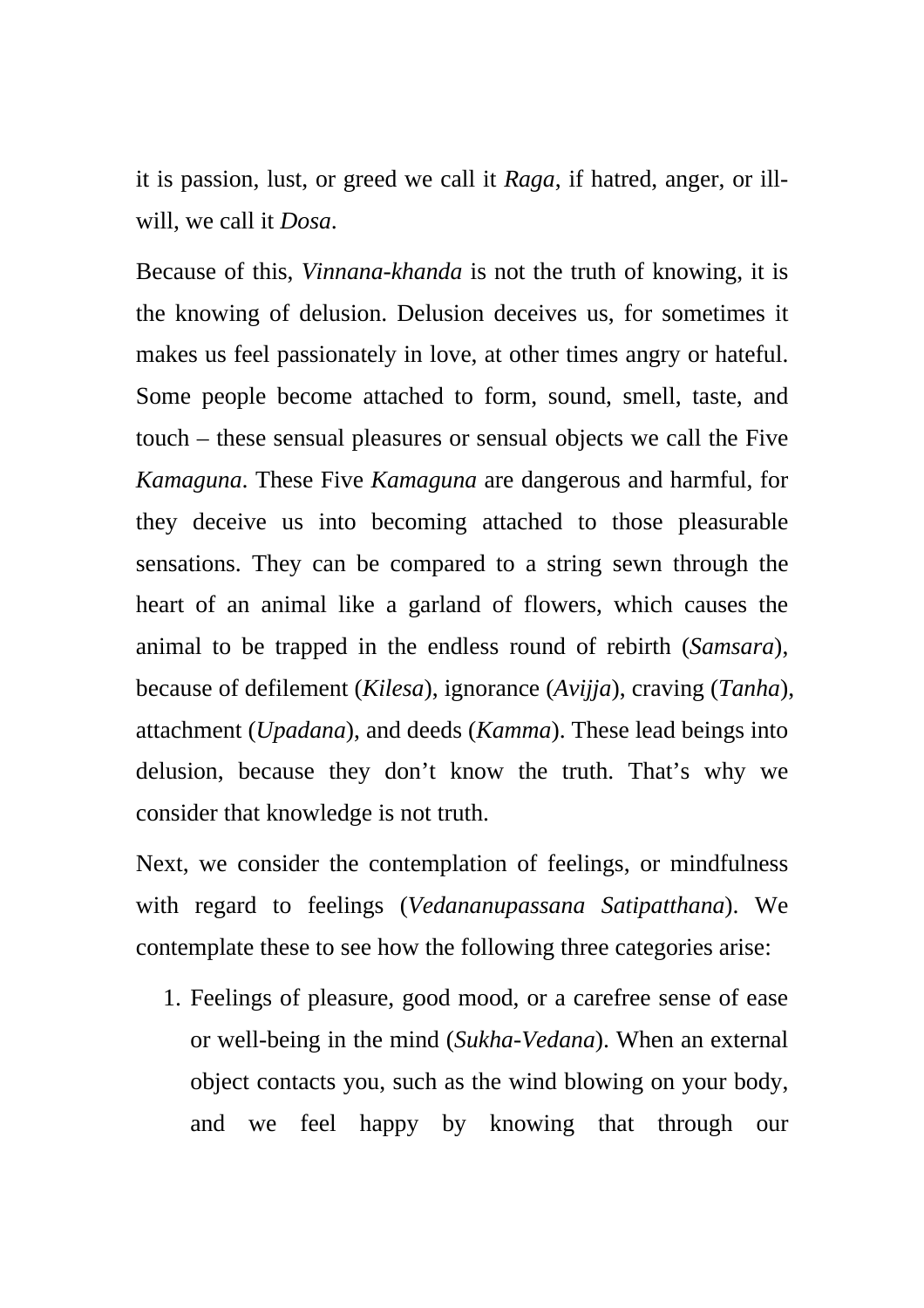consciousness (*Vinnana*), we call this external *Sukha-Vedana*. But the feeling of happiness that arises when the mind contacts an object of consciousness (*Arammana*), such as when the mind becomes calm and peaceful while meditating, we call internal *Sukha-vedana*.

- 2. Feelings of displeasure or depression (*Dukka-vedana*). When our body comes in contact with such things as hot weather, a hard object, or insect bites, which make us feel unhappy or displeased (but through our consciousness – *Vinnana*), we call this external *Dukha-vedana.* But the feeling of displeasure or pain that arises when the mind contacts an unpleasant object of consciousness (*Arammana*), we call internal *Dukha-vedana*.
- 3. If the mind is neither pleased nor displeased, but indifferent, we call this *Adukkhamasukha-vedana*.

So, be careful and consider with mindfulness until you understand clearly how our emotional responses (*Vedana*) arises. How do they stay? How do thy pass away? This is how to practice contemplation of feeling (*Vedananupassana Satipatthana*).

Next, we consider contemplation of mind, or mindfulness regarding thoughts (*Cittanupassana Satipatthana*). To contemplate your own mind is difficult, especially if you have not previously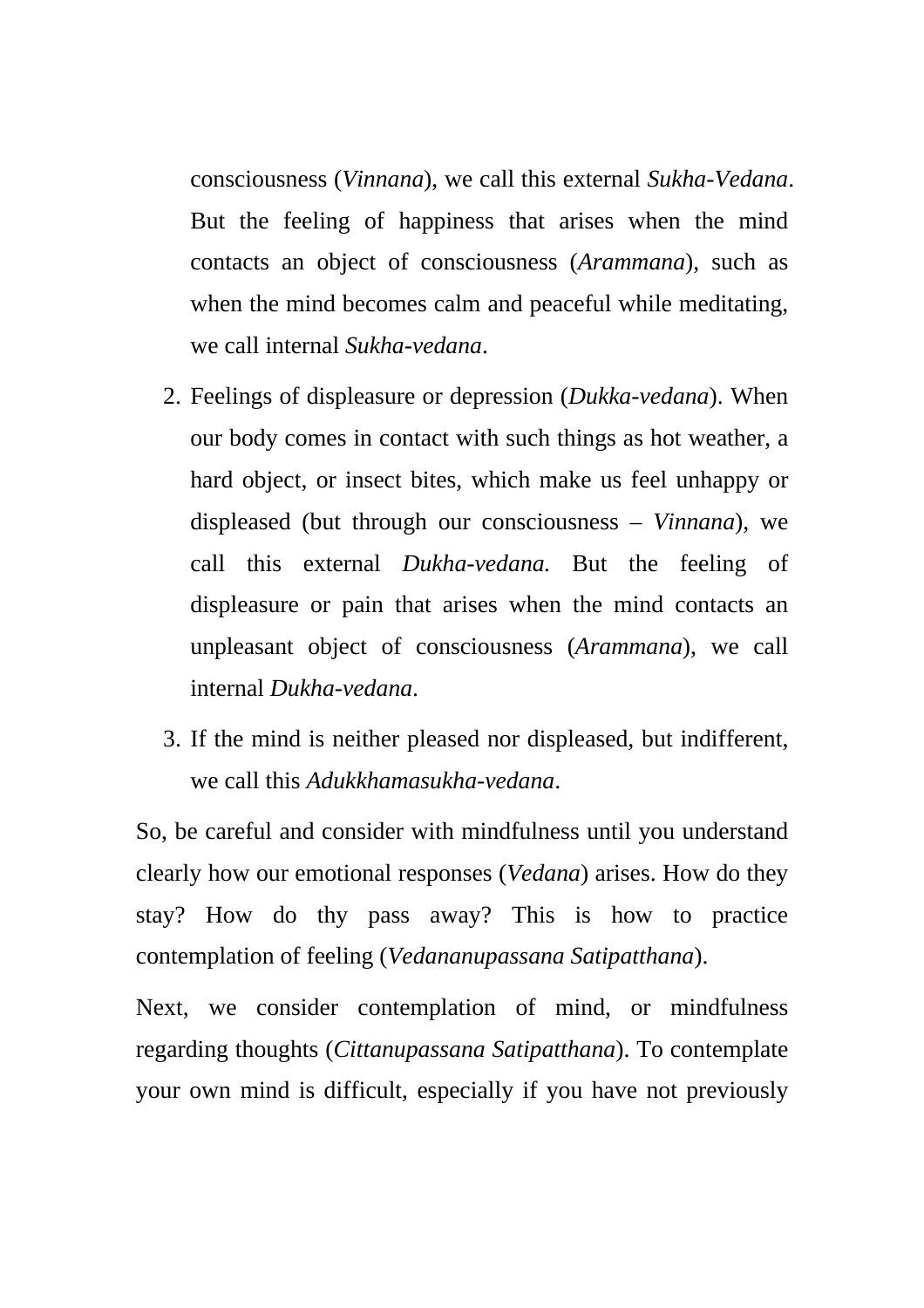meditated. So we should first meditate until the mind is still, calm, and peaceful. You will have to be diligent, patient, mindful, and practice in the four postures: standing, walking sitting, and lying. While contemplating your mind, keep your mindfulness and presence of mind firmly in place, and then make a focused investigation of the mind. What is the mind thinking at that moment? What is concerning the mind? What is it attached to? Is it in the past or the future? We must watch closely and understand the mind. Is the mind thinking about goodness or badness? We need to know. Wholesomeness or evil? We must know what our minds are thinking at the present moment.

The mind's nature is to think. It starts doing this since we are born, and does it day and night. Some thoughts are useless, but the mind still keeps thinking, sometimes until it is tired and weary. Sometimes it thinks of evil and other worries, which irritate both mind and body. At other times it thinks wholesome thoughts, or about making merit, which bring happiness to the mind. The more we think meritorious thoughts, the more the mind is happy and delighted. If we must think, we should think of good things.

Another profitable line of thought is: How can we find a way to let go of suffering, pain, and dissatisfaction (*Dukkha*)? The method is to eliminate defilement (*Kilesa*) and craving or desire (*Tanha*) from our minds. Only then will we find true happiness. How do we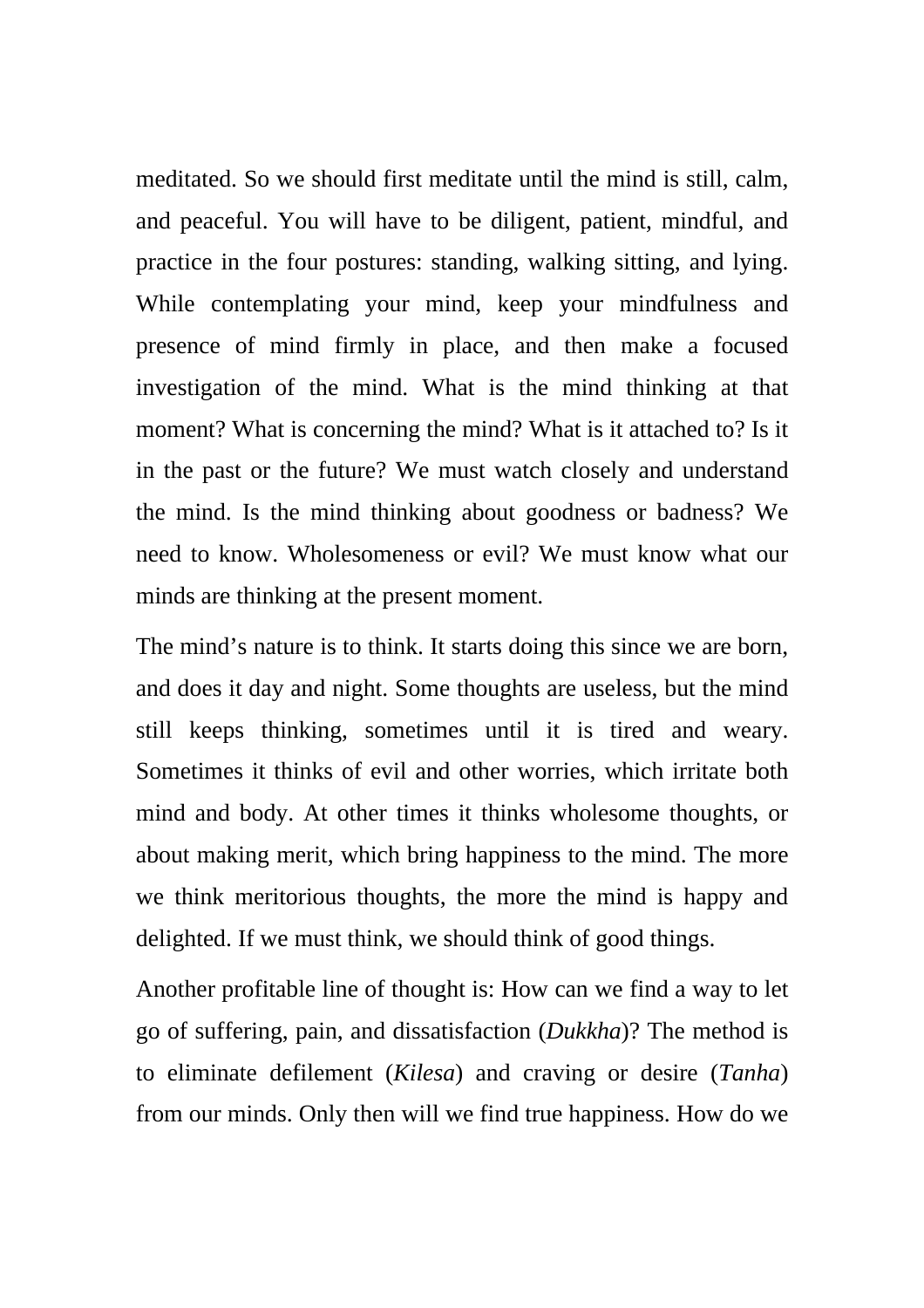eliminate defilement, craving and desire? By using mindfulness and wisdom to control the mind, one who thinks this way, the right way, the way that brings happiness, is called a Right Thought User. One who is unmindful, does not know what their mind is thinking, can't control their mind, lets their mind think in the wrong or bad way, thinks unwholesome, evil thoughts, thinks hurtful, oppressive, or vengeful thoughts which bring suffering to them and unhappiness and anxiety to others, is called a Wrong Thought User or Wrong Way Thinker.

Another line of thinking is concerned with longing for something, such as money, jewellery, silver, gold, gems, buildings, or land, or someone such as your spouse, parents, children, or relatives. These thoughts are all about one's belongings, which we are attached to and worry about. The more we concern ourselves with these, the more we worry about them. We become sad, anxious, and unhappy about them. This is a wrong way of thinking. We have to mindfully look into our mind and notice what the mind is thinking at the present moment. This is how to contemplate the mind – mindfulness regarding thoughts.

Next let us consider the *Dhamma* within *Dhamma* contemplation of mind-objects, or mindfulness regarding ideas (*Dhammanupassana-Satipatthana*). *Dhamma* contemplation is to consider nature or ultimate truth, such as doing good or evil,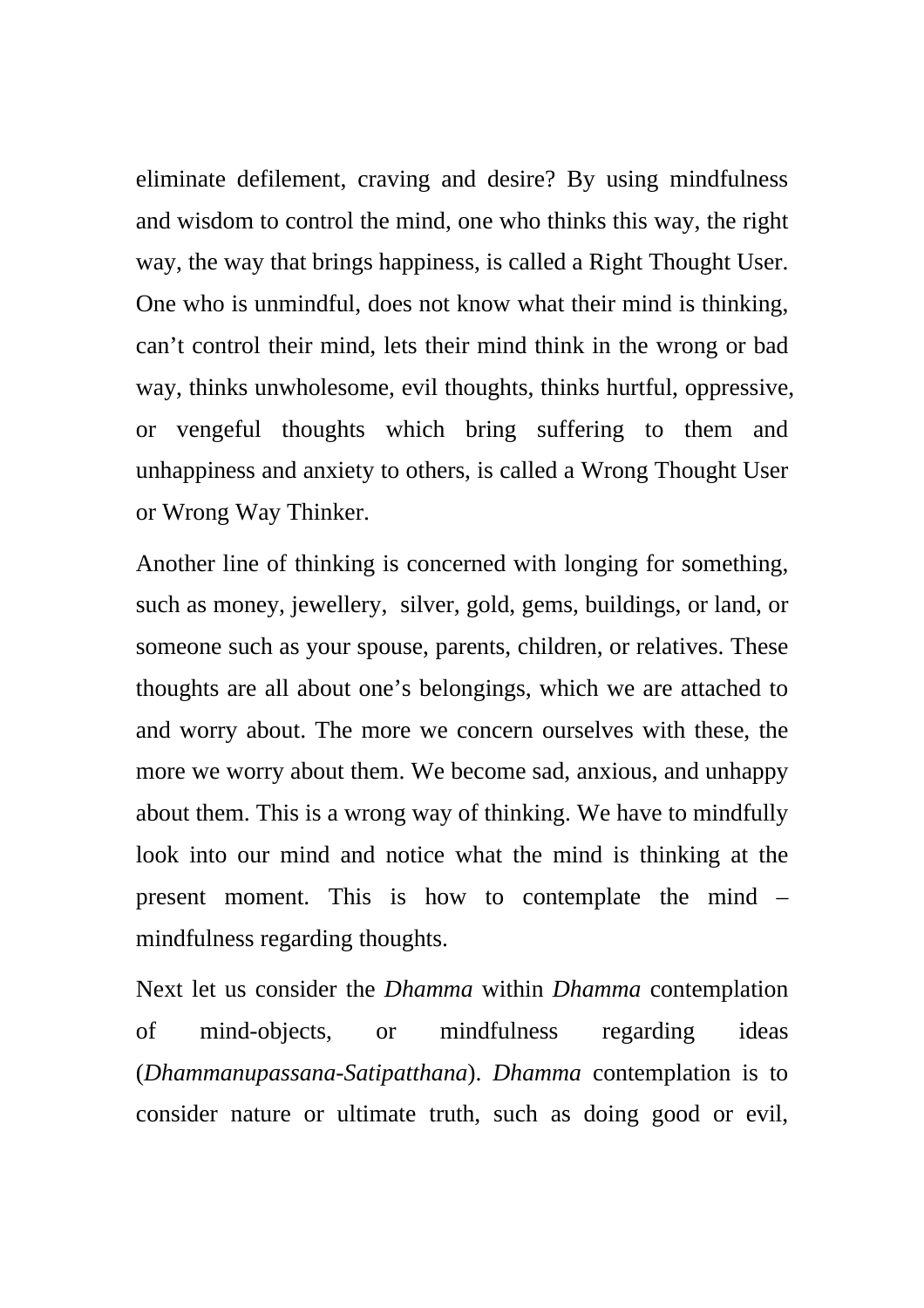thinking good or evil, assuming good or evil either inside or outside compound things (*Sankhara*). Some of these have souls, such as human beings or animals, whether they are large or small, black or white, tall or short, with two legs or four legs or many legs or no legs, mobile or immobile. They are all *Dhamma*. An object that has no soul, such as a building, house, tree, mountain, pond, swamp, car, boat, anything that cannot move by itself, we also call *Dhamma*.

When we want to contemplate *Dhamma* within *Dhamma*, we can choose any of these things to consider. If we decide to use an external *Sankhara* or object, such as a building to contemplate, we ask ourselves, how did this building arise? How does it deteriorate? We consider all these carefully until we realize the truth. We call this *Dhamma* contemplation in *Dhamma*.

Alternatively, we can contemplate an internal *Sankhara,* eg., a part of the body, such as a bone, as a subject of meditation. We mindfully consider and investigate the bone with our wisdom. Is the bone an earth element? Carefully focus the mind on that piece of bone until one realizes the truth, which we call *Dhamma*  contemplation in *Dhamma*.

Or we can contemplate goodness and badness as the world assumes them to be. Consider carefully whether they are true.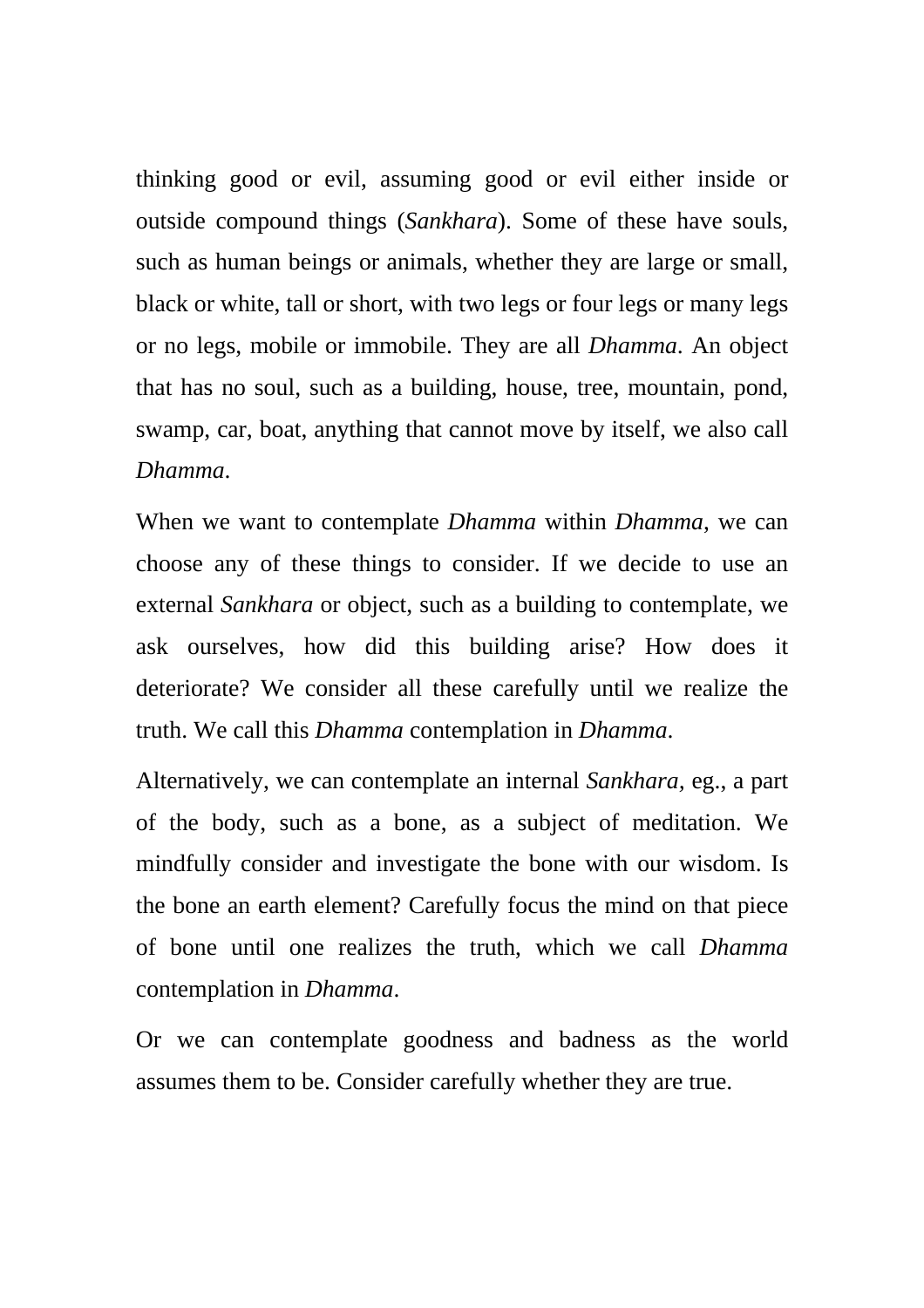If we consider any of the *Dhamma* listed above, but still cannot see the truth, we are still attached to worldly convention (*Sammati*) which prevents us from being free of suffering.

Why are we deluded by worldly convention? Because we are infused with ignorance (*Avijja*), craving (*Tanha*), and attachment (*Upadana*). And because of good and bad deeds (*Kamma*) performed with good or bad volition and our attachment to the consequences of those deeds.

What is it in our mind that realizes the significance of our *Kamma*? It is our consciousness. It does not realize the truth, and holds tightly to attachment and makes us perform both good and bad deeds. This causes us to be born again. We are endlessly born and die in the Round of Rebirth (*Samsaravatta*).

When we contemplate the *Dhamma* within *Dhamma*, we realize that we are deluded. But we would like to be free from suffering (*Dukkha*), and not be born again. The Noble One (*Ariyapuggala*), who had enlightened Phra Ariya before he himself was enlightened, was a human being just like us. He broke free from suffering and entered Nibbana. How did he do it? Was he full of wisdom (*Panna*) and ripe perfection (*Parami*) so that he was able to achieve enlightenment? Although we think that we neither have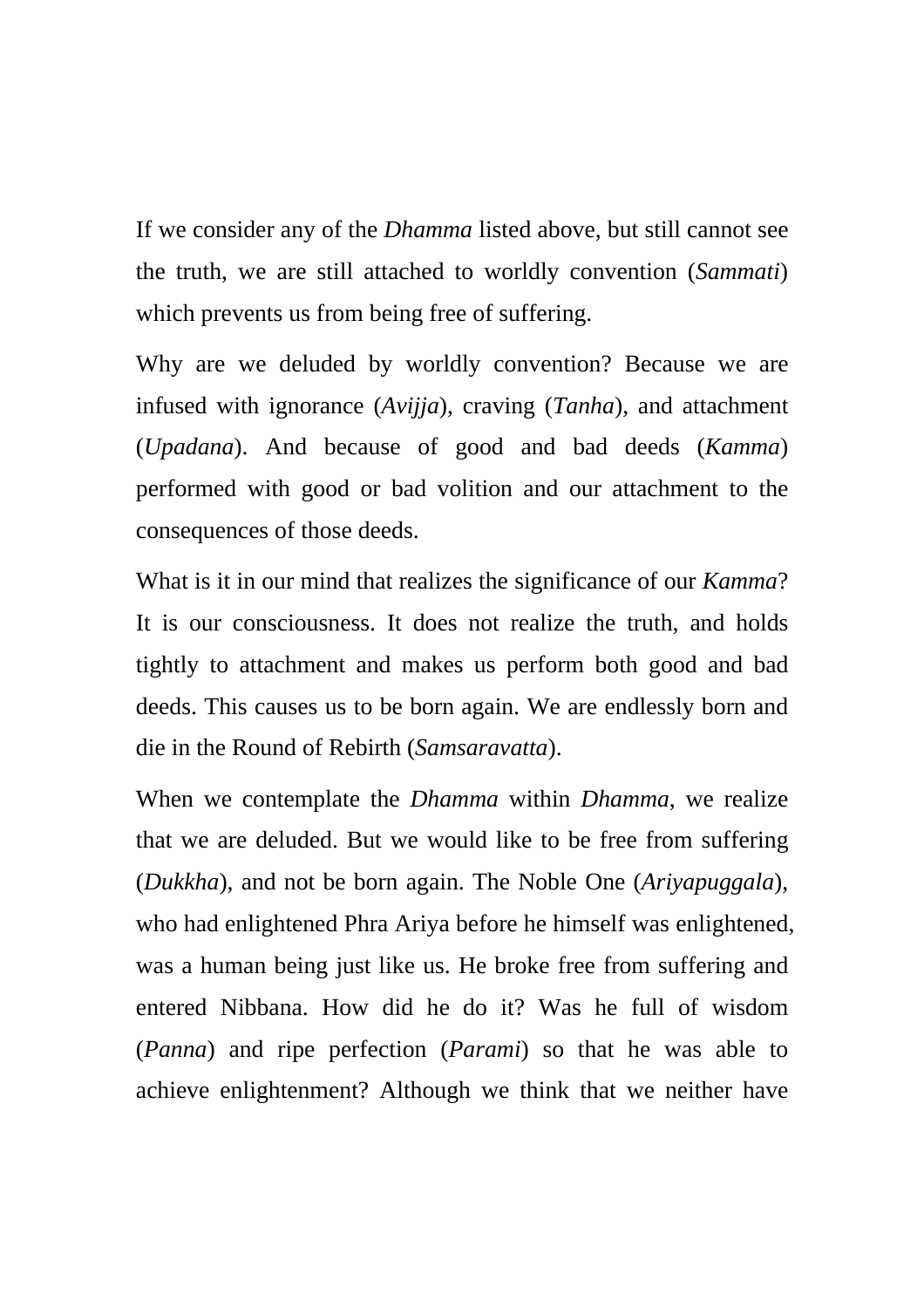ripe perfection nor strong wisdom to realize the truth of the *Dhamma*, If we are patient, diligent, and brave in our practice, and do not become discouraged, we will achieve the supporting or helpful condition called *Paccaya* which will follow us through the next life. With this support, we may then become enlightened. But it is better to enter nibbana in this lifetime, and with patient and diligent practice we can hope to do so.

Now, consider worldly, or common, agreed convention (*Sammati*) and realize that we are deluded by it. We are deluded in various thoughts, ideas, and fantasies (*Sankhara*), both internal and external. We are attached to corporeal objects (*Rupa Dhamma*), mental factors (*Nama Dhamma*), and the Five Aggregates body, sensations, perceptions, volitional mental activities, and consciousness; *Pancakkhandha*), all making up body and mind. We think in terms of 'I', or 'we', or 'them', 'this', or 'that', animal or person. This is understandable, but based on mistaken assumptions. It is natural that we love ourselves, because of our delusion, so we cannot see things as they really are.

Let us consider mindfully the Five Aggregates, and contemplate them until you can see the truth that they have three characteristics (*Tilakkhana*) – they are impermanent, stressful, and non-self. This is a truth that applies to thoughts and ideas – they are not under our control, they are not of our selves (*Anatta*).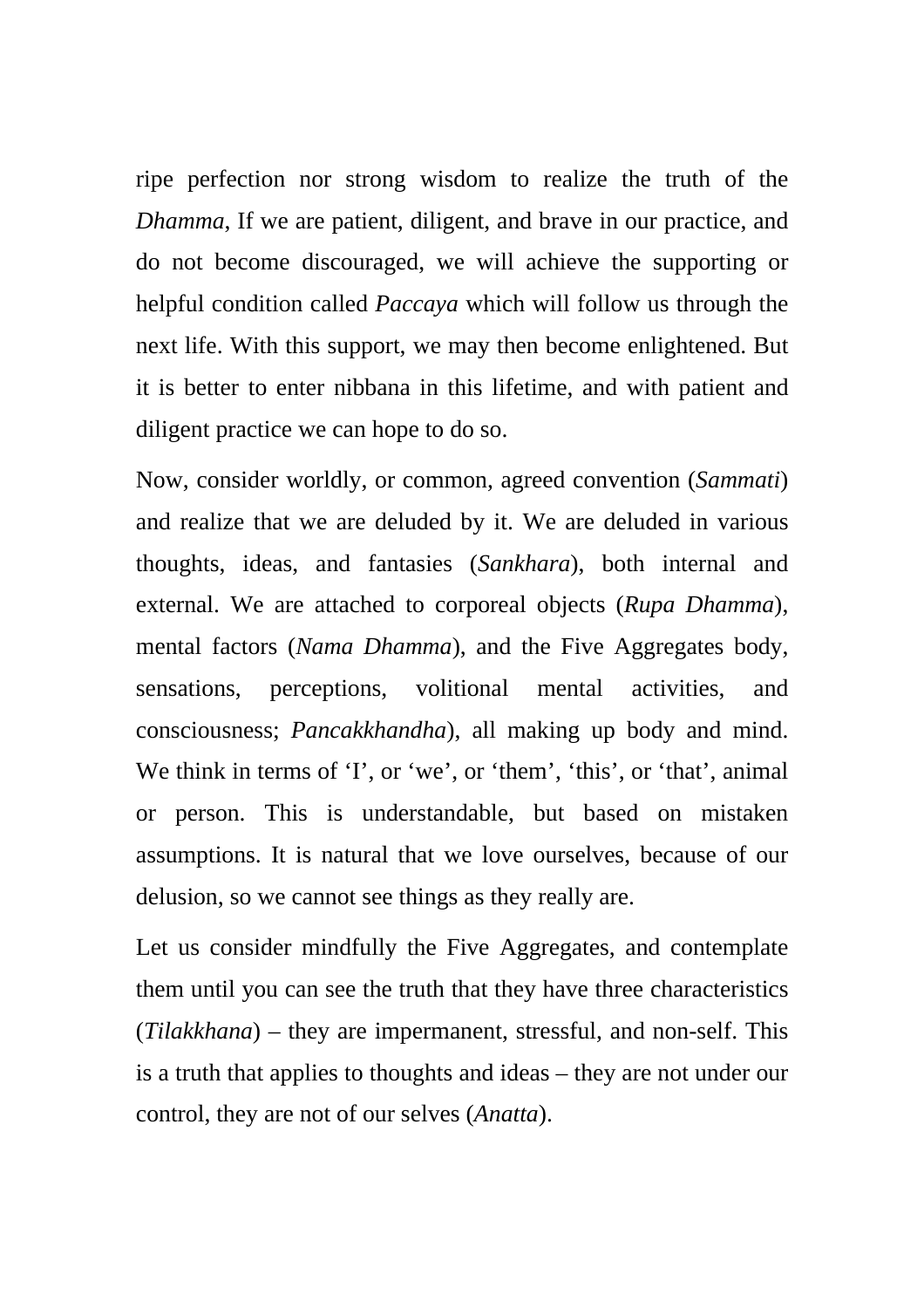Why do we have to contemplate the body again? Because the body is the centre of the world. Wholesomeness arises from the body. When we want to do something meritorious for the benefit of our next life, we depend on the body. We take precepts by using our body. When we wish to practice meditation and to free ourselves from suffering, we depend on this body. The body is the foundation from which we do goodness. The Buddha teaches us to use the body as a subject of contemplation. Meditation reveals that suffering clearly arises from the body.

For this reason, the Buddha taught the *Dhammacakkappvattanasutta* sermon to his first five disciples (*Pancavaggiya*): 'Bhikkus: contemplate suffering in your body with your own wisdom'. The Buddha intended to teach us that suffering is to be faced and known fully, if you are to live happily. The body is the source of suffering and sickness. When you are finally fed up with suffering, try and free yourself by means of your own wisdom. The Noble Path (*Magga*) and its Result (*Phala*) also arise from suffering, and lead us to develop insight by contemplation of the body to achieve freedom from suffering.

Now, consider mindfully the body. It is inconstant. How? The body begins as a tiny speck in the mother's womb, and gradually grows bigger and bigger until it is born. After it is born, it continues to grow and develop, learns to walk and run. This clearly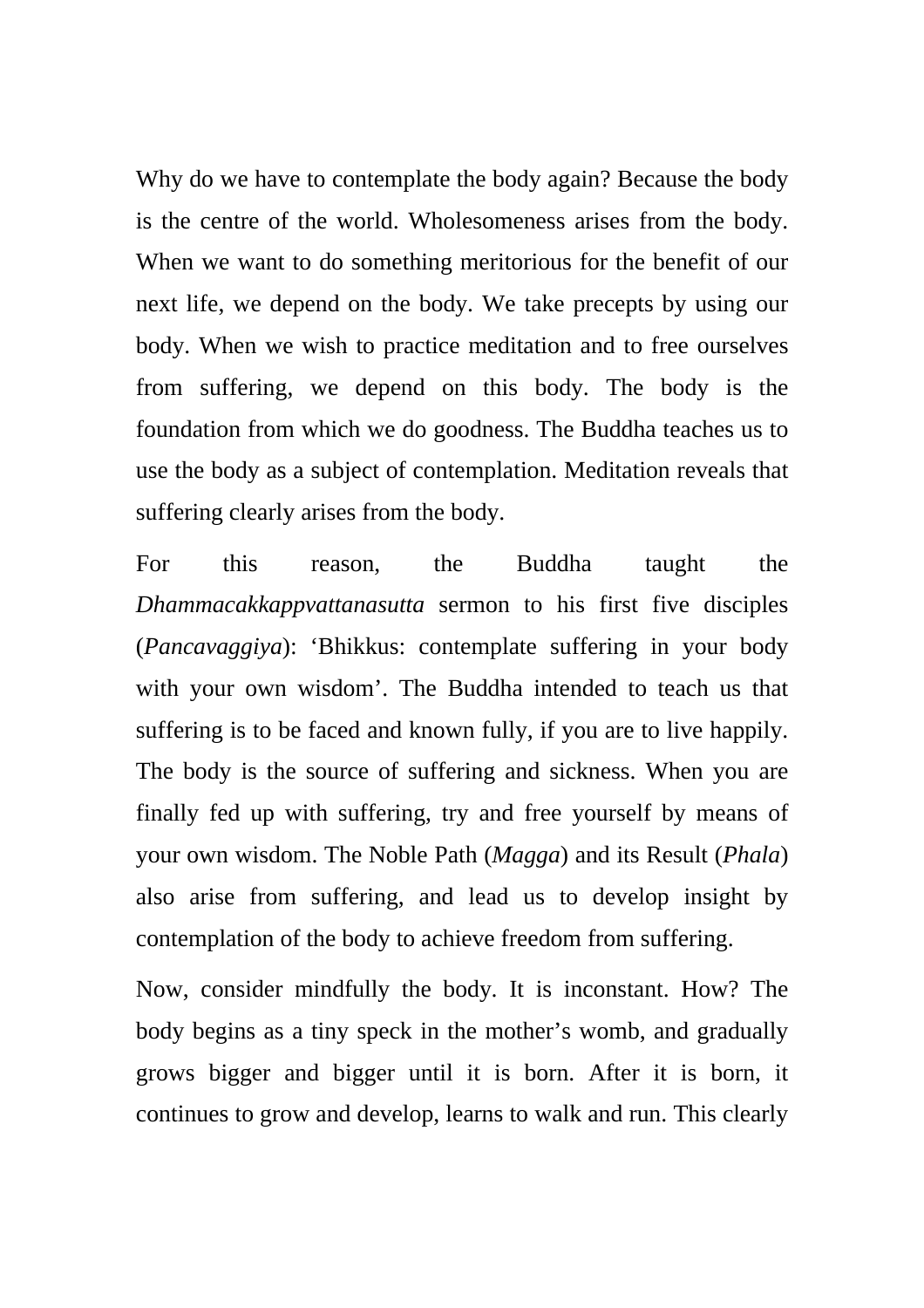shows that the body is not a constant thing. When we reach the age of about 20 years old, we are full grown men and women – active, skillful, proficient, healthy, and strong. The body keeps on developing until 50 or 60 years old, when it is fully mature and wise. But consider how inconstant the body is  $-$  if it were not, we should stay as young and small as when we were babies. But babies grow up, reach puberty, become fully grown men and women, and then start to age – the skin becomes wrinkled, the eyes foggy, the ears deaf, hair turns white, the cheeks become hollow, and our teeth start to fall out. Walking and sitting and generally changing position become difficult, and eventually we die. After death, the body decays, falls apart, and returns whence it came. All this shows how impermanent the body is, but most people see it as permanent and become very attached to it.

If the body were permanent, we should remain as tiny babies all our lives and never grow. But the body is not constant  $-$  it grows and ages. So, let us see the truth – the body is inconstant.

After we understand compound mental formulations (*Inner Sankhara*), consider next compound things (*Outer Sankhara*). They are non-beings such as a tree, mountain, car, boat, building, house, and generally useful objects. Take a tree as an example. It starts as a tiny plant, then grows, becomes old, dies and falls, decays and finally disappears into the ground. This shows how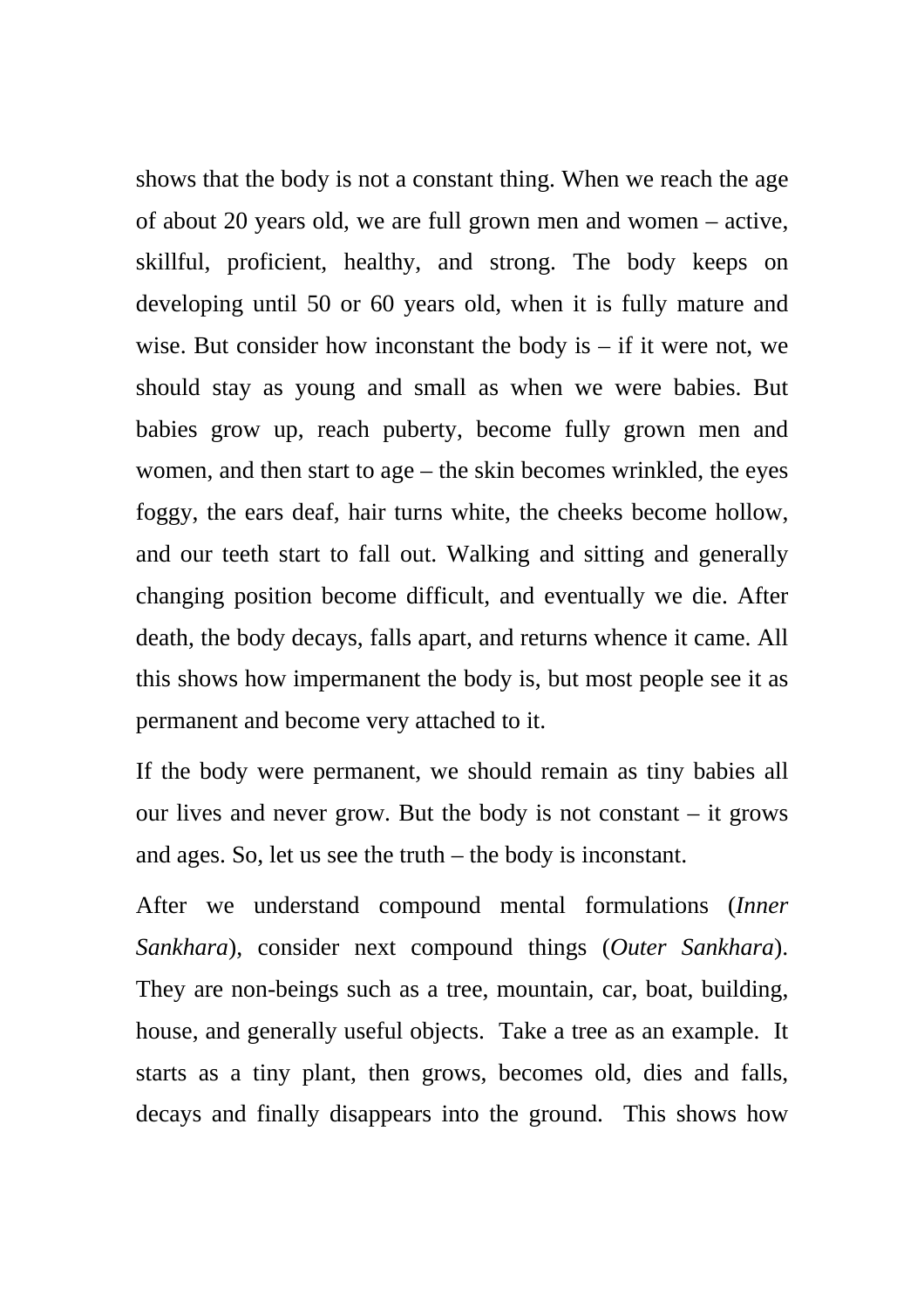inconstant it is. Other things show the same process. When we first buy a car or clothes, they look very new and beautiful, but after we use them for a while they start to become torn and shabby, and at the end are old and broken and disappear back into the ground. A building or house or utensil shows the same inconstancy – they look beautiful and new at the beginning, but crumble to pieces at the end and disappear to where they came from. So, we can see that both inner and outer *Sankhara* are inconstant, and we must contemplate them until we really know this with our wisdom and insight.

Next, we use our mindfulness and wisdom to consider how the body suffers. When we are in our mother's womb, we have to lie in that small place like a prison. If the mother ears hot and spicy food, this irritates the baby, but it has no way to escape. It has to put up with whatever conditions exist. When the baby is born, it starts life by crying. It spends its early life lying down, unable to sit or stand or walk. The skin of the baby is very sensitive to heat or cold. Babies easily fall ill, with much pain and suffering. Even after they're grown, sickness and disease attack the body at times. No one can escape these sufferings. It is as if we were born in a fire, with heat and danger all around. Life is replete with suffering. There is danger all around the body, and we have to be careful and protect our bodies all the time. We have to protect them from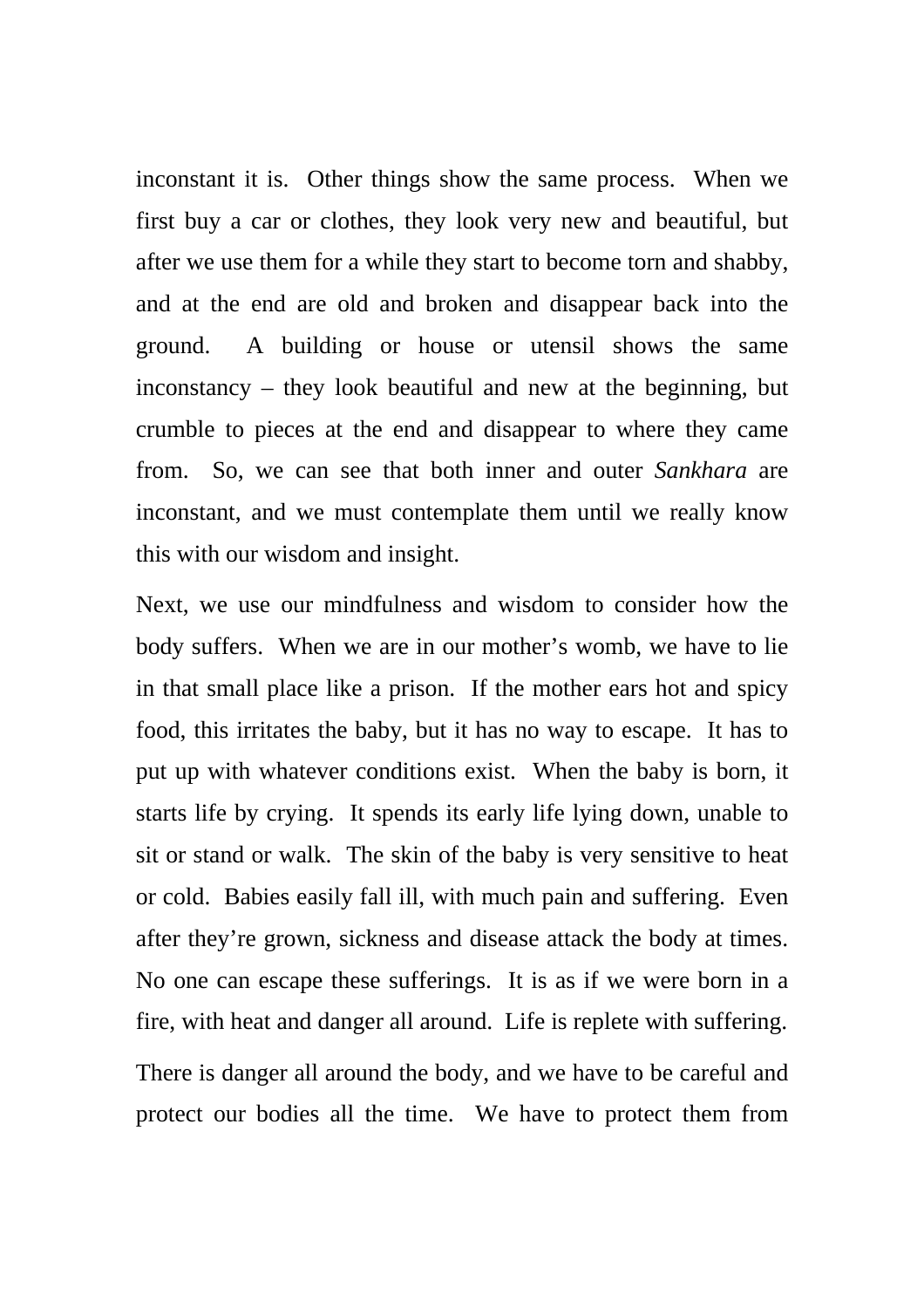disease, poisonous animals, and from accidents such as plane crashes, car smashes, and boat sinking. Even in your house, an intruder may enter and harm you. There are dangers everywhere , and we must consider them.

After that, we can contemplate the suffering we get from having a body. When we are born we come into contact with external heat and cold. When the body feels hot, we yearn for a cold bath or a stream of cold air, and if we feel cold, we have to cover it with a blanket or put a heater on. When we feel hungry we have to eat, and when thirsty, drink. All this suffering arises because we have a body.

Consider the body when attacked by disease. Every organ in the body can be attacked - the eyes can become infected or blurred, ears can get an abscess, the nose can become inflamed, the teeth can decay and abscess, and the tongue can become ulcerated. Likewise with our internal organs – the liver can become enlarged or cancerous, the kidneys infected, the heart enlarged or weakened, the lungs can be attacked by pneumonia or tuberculosis, and the intestines and stomach can become ulcerated or cancerous. The bones can become dematerialized and brittle, and the skin can become psoriatic or cancerous. It seems every organ has its own disease – there are too many to describe. Our legs and arms acquire aches and pains, and our heads have headaches until we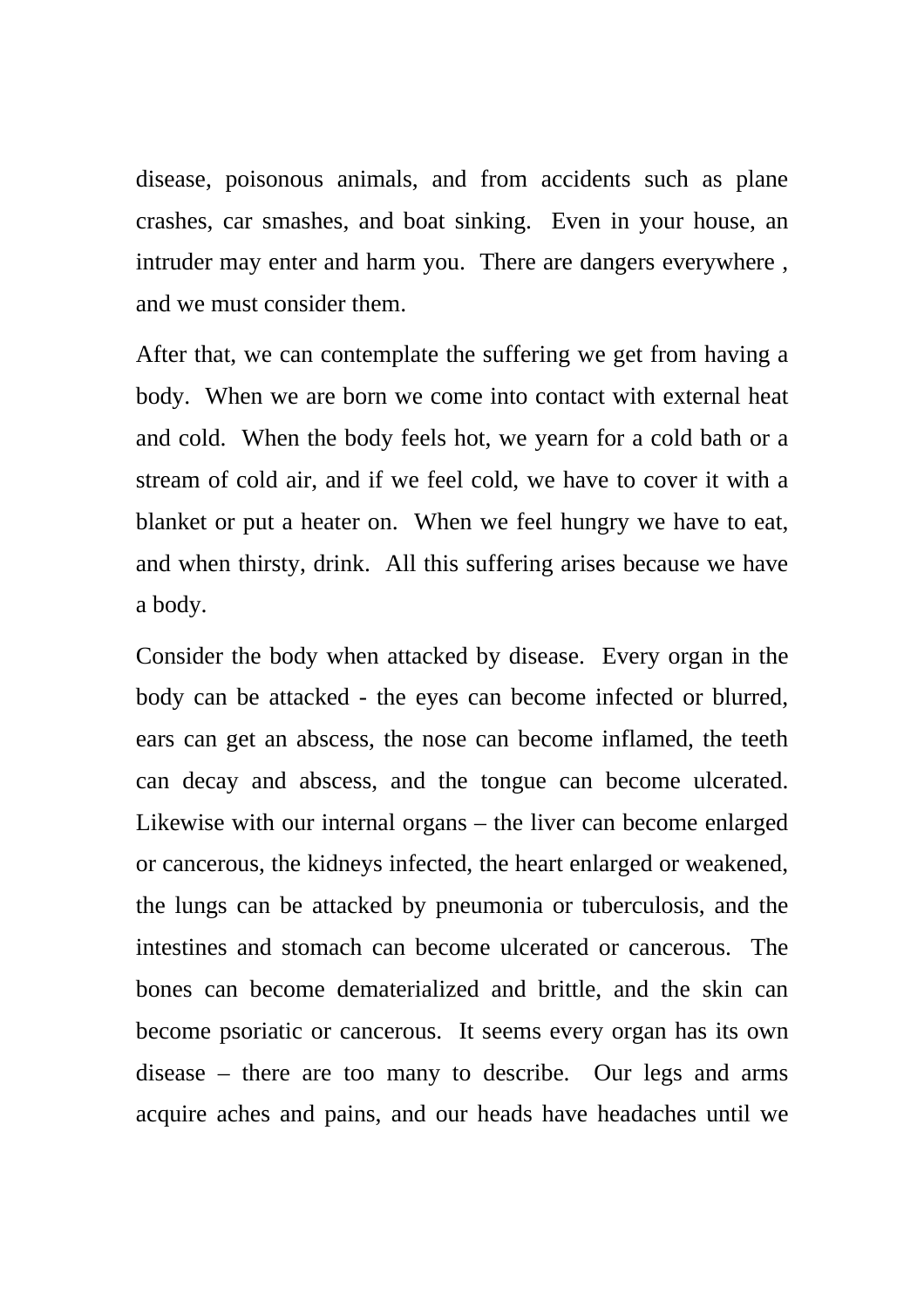moan and struggle with pain. Then, when we age, we can end up crying out with pain, our lives a misery with disease and suffering.

When we are separated from our loved ones – husband, wife, children, grandchildren – we become depressed and unhappy, and suffer.

When we encounter some thing we do not like, we feel unhappy. When we want to be other than what we are, or cannot get what we want, we suffer.

In conclusion, what is the cause of suffering? The cause is our thoughts, ideas, and fantasies that we formulate in our minds – our *Sankhara* - together with visible objects (*Rupa-Dhamma*), mental factors (*Nama-Dhamma*), and the Five Aggregates – body, sensations, perception, volitional mental activities, and consciousness. All these cause no end of suffering, even after we are dead. We should carefully contemplate this until we see clearly that these *Sankhara* (*Rupa-Dhamma* and *Nama-Dhamma*, the Five Aggregates) of ourselves, of others, and of animals, contribute to our great load of suffering. Even non-beings are impermanent, which can cause our suffering also. When we realize this, our mind will perceive the truth and we can let go of *Sankhara*.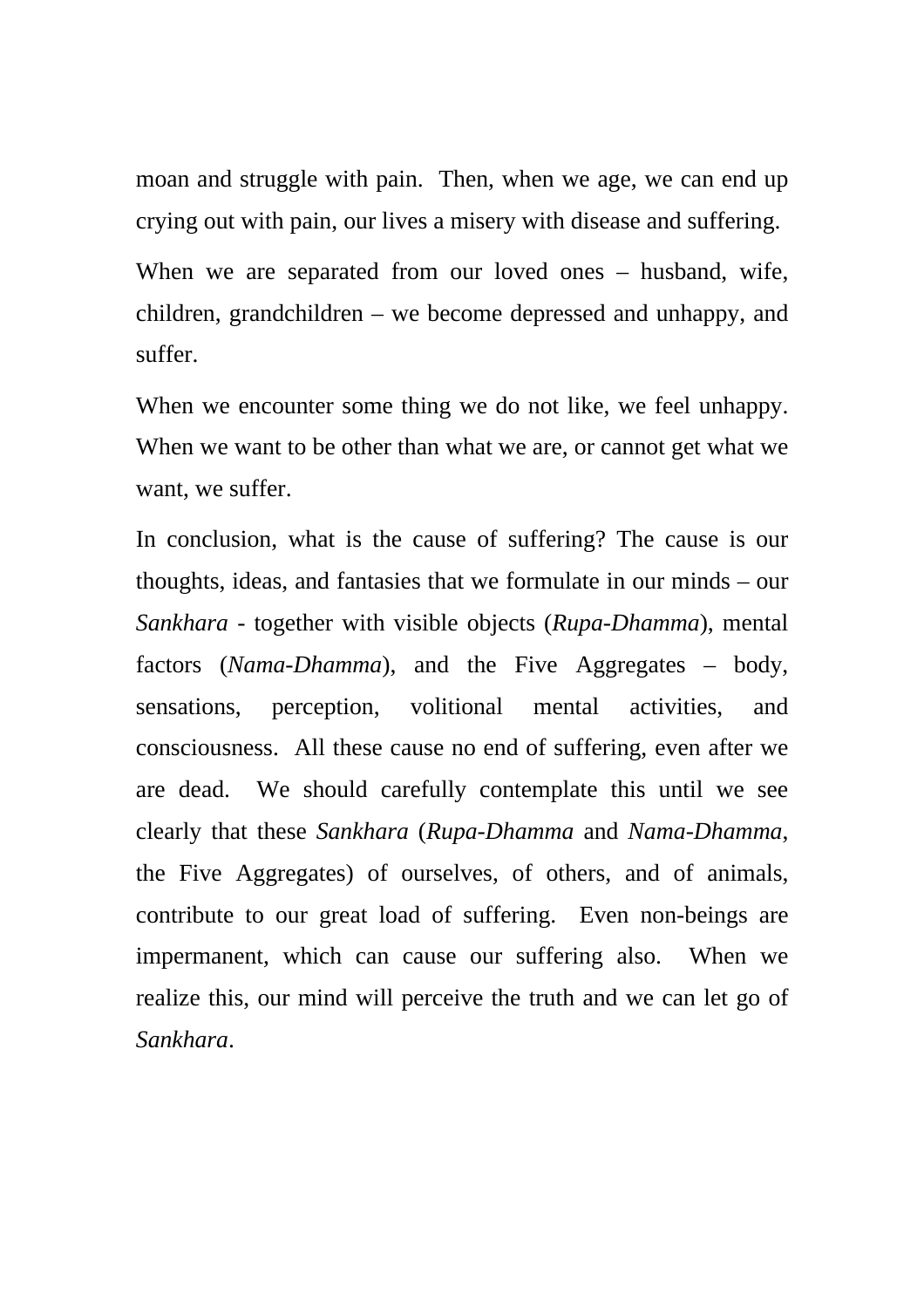Next, we try and see if these *Sankhara* are non-self (*Anatta*). Consider this. Since we were young and small, we wished to stay that way, but the body kept on growing and never listened to what we were trying to tell it. We have no power to control the body because it does not belong to us. It is non-self - *Anatta*. We reach puberty, look very strong and beautiful, and we wish we could stay like that, but our body does not listen. It just keeps aging. The skin becomes wrinkled, the eyesight blurred, the ears deaf, hair turns white, the cheeks become sunken, and our teeth start to fall out. We feel tired and fatigued. This is normal for all *Sankhara*, because they are non-self (*Anatta*).

We try to tell the eyes to be bright and clear as they were when we were young, but they do not obey, instead they become foggy and blurred. The ears used to hear very well, and we tell them to stay the same, but they do not, and they become deaf. We tell our hair not to turn white, but it ignores our wish. If these things belong to us, they should do as we tell them. They are like another person, not us. The teeth likewise, we tell them no to fall out, but they do. When our legs are in pain, we tell them not to be so, but pain persists even after we take some medicine or have injection. The logs do not do what we want them to, so how can we say they belong to us?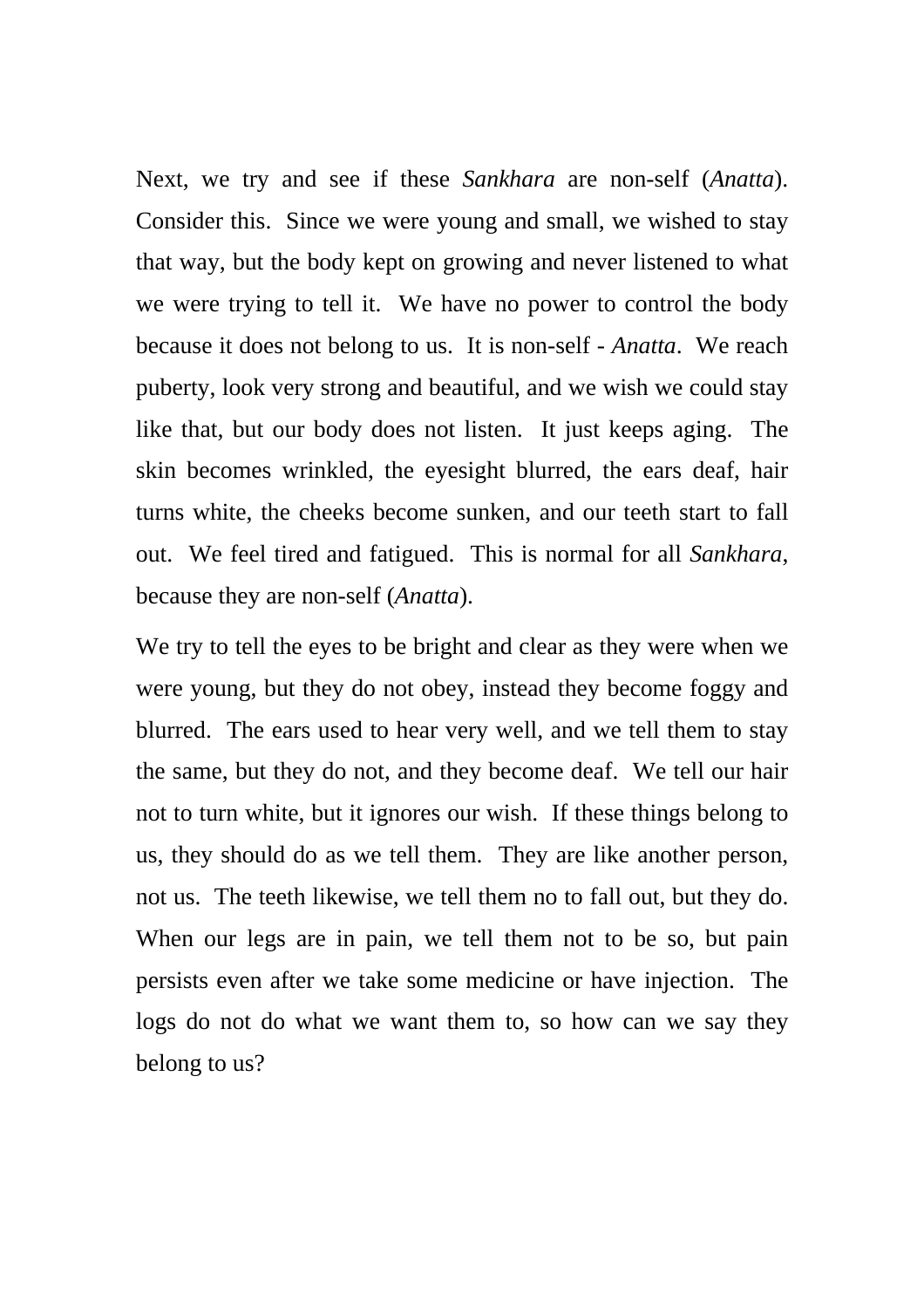When we are sick, we tell the body not to be sick. If it belonged to us, it should listen and obey, but no, it remains sick. If it cannot be cured, it may die. We don't want to die, and animals don't want to die, but at the end we all do. Death is not under the control of anybody.

So, you can see that *Sankhara*, both internal – mental formulation – and external – compound things – obey the Law of Three Characteristics (*Tilakkhana*) – they are inconstant (*Aniccata*), constitute suffering (*Dukkha*), and are non-self (*Anatta*). We cannot control them, they do not belong to us, so let us try and understand this with our wisdom and knowledge.

Next, we consider feelings (*Vedana*) – the sensations or moods that the mind experiences. Feelings can be pleasant, painful, or indifferent. These are the three kinks of feelings, and we encounter them day and night and during meditation, whether standing, sitting, walking, or lying down. The three feelings also come under the Law of Three Characteristics – impermanence, stress and not-self. An example of impermanence of feeling (*Aniccata*) is feeling of happiness or pleasure. These feelings do not last very long, and quite commonly change to feelings of unhappiness. Or if we are under stress, they'll change again, perhaps to feelings of indifference. The feelings of the mind shift from one state to another. This is their inconstancy, which we can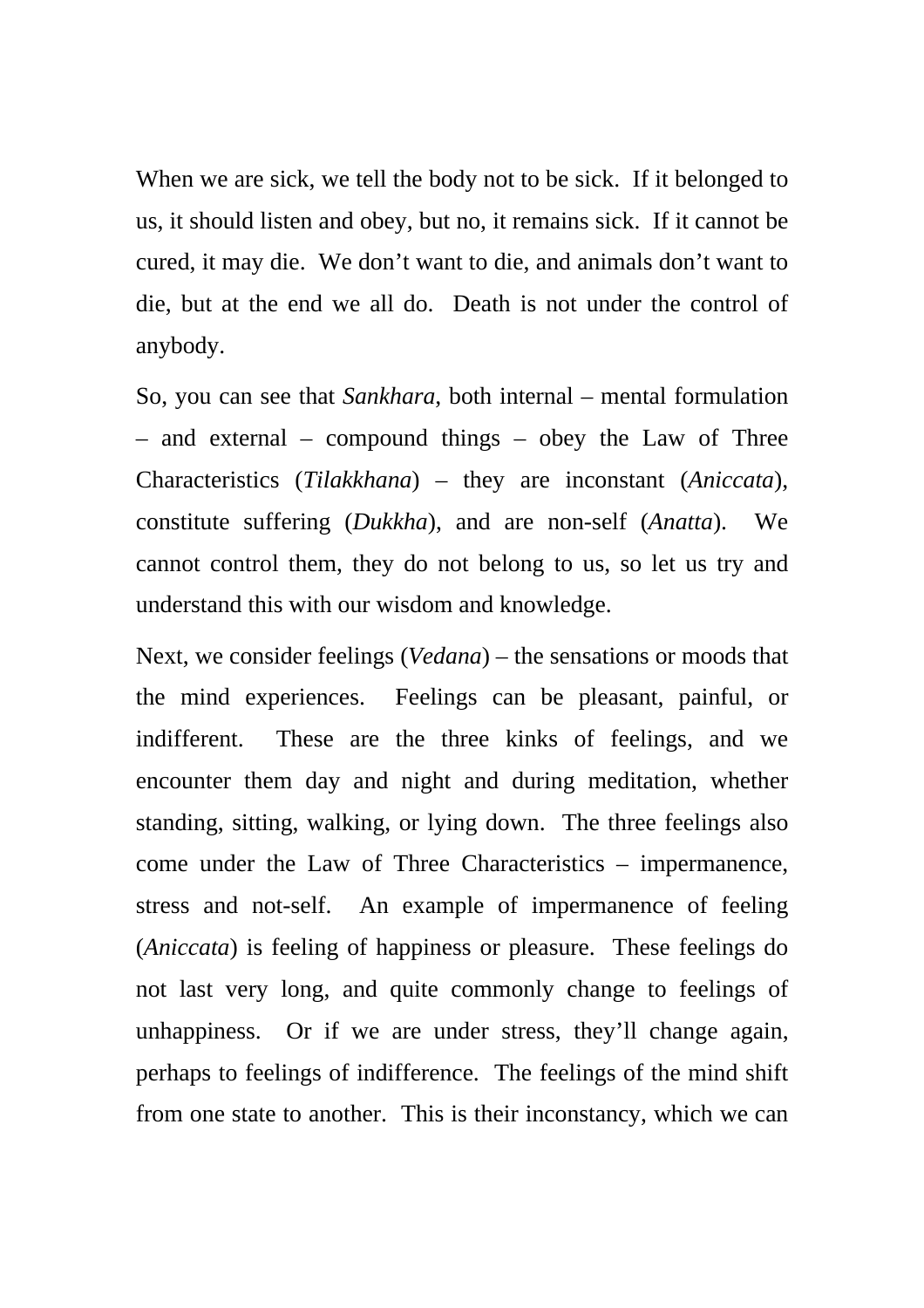see with our wisdom and experience if we watch mindfully and carefully.

Next, how do feelings become suffering (*Dukkha*)? When our mind experiences happiness or pleasure, we wish for that feeling to continue. But it doesn't, we feel disappointed, and so we suffer. Or maybe our mind feels neither pleasant nor painful and we would like to maintain it like that. But it doesn't stay as we wish, and we feel stressed or suffering, again. This is how feelings bring suffering.

Next, we look at how feelings qualify as non-self (*Anatta*). While we are feeling pleasure, we wish that that feeling would last but it does not, even though we tell it to do so. The feeling neither listens nor obeys, so it is not ourself, but rather, like someone else, and stubborn too. So, feelings are "non-self", and obey the Law of Three Characteristics (*Tilakkhana*) – they are inconstant (*Aniccata*), constitute suffering (*Dukkha*), and are non-self (*Anatta*). Feelings belong to no-one. Try and understand this.

Next, let us consider perception (*Sanna*). How does perception qualify as inconstant, stressful, and non-self? We already know that perception is impermanent, for it is the memory or labeling of form, sound, smell, taste, and touch. For a time you remember what you read or say, but after a while those memories are forgotten. This shows the impermanence of perception. Moreover,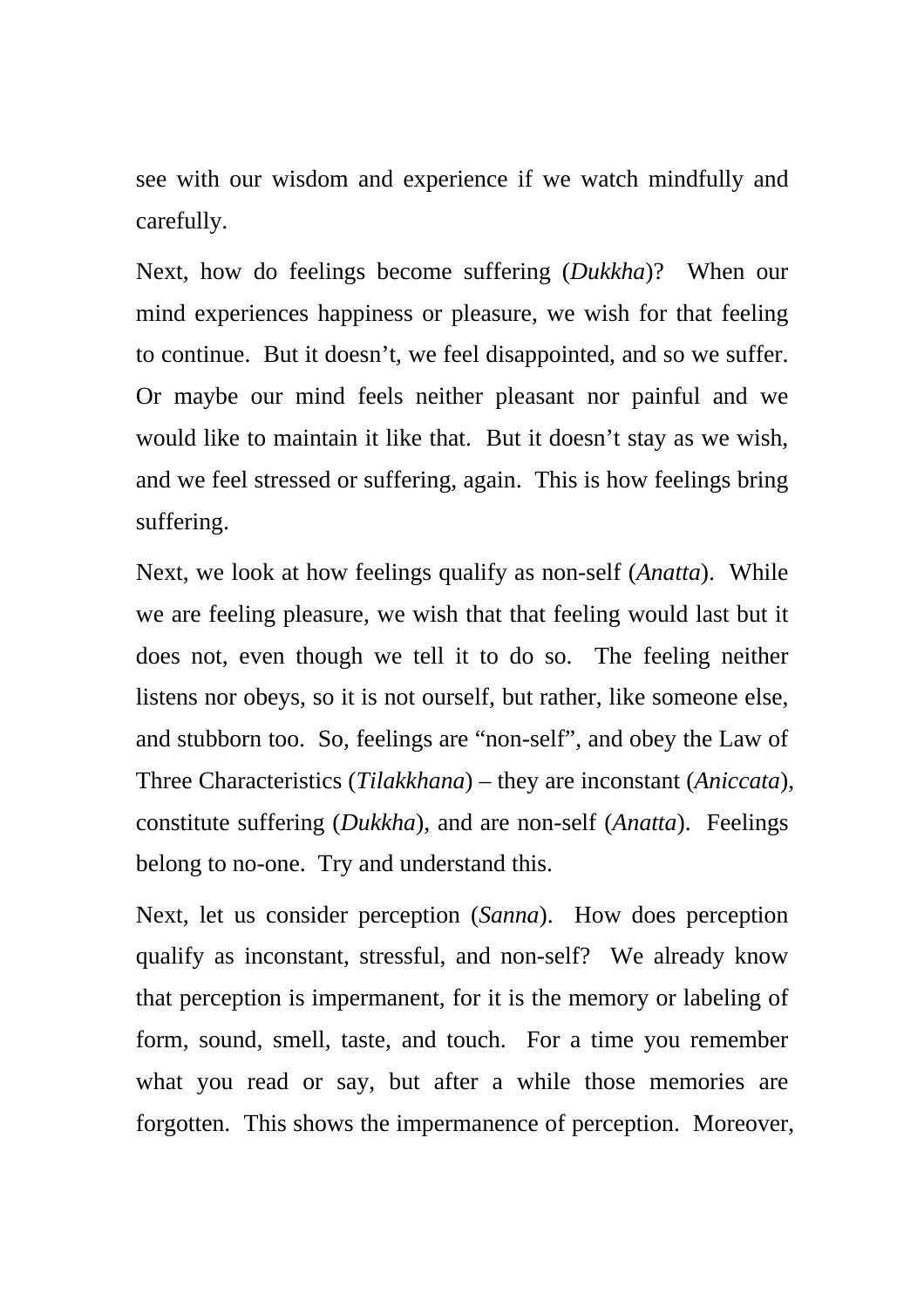when we realize that we've forgotten these perceptions, we wish that we could remember them, and this makes up upset and feel stressed. Furthermore, the fact that we cannot remember these things even when we tell ourselves that we must do so, shows that they do not belong to us and are not under our control. So they are "non-self". So now you can understand that perceptions do follow the Law of Three Characteristics – impermanence (*Aniccata*), suffering (*Dukkha*), and non-self (*Anatta*).

Now let us consider how mental formulation (*Sankhara*) also obeys the Law of Three Characteristics. *Sankhara* is the force or mental activity in us which formulates ideas and judgments about forms that we see, sounds we hear, smells we smell, tastes we taste, or things we touch – are they beautiful or ugly, pleasant or unpleasant? But after we think about these things for a while, be it short or long, the thought disappears, and we go on to the next one. But our thoughts about that also eventually disappear. Clearly, the thoughts, ideas, and judgments of our minds are impermanent. Try and understand this.

Next, we examine how *Sankhara* make us feel stressed or suffer. When we think about all sorts of things such as forms, sounds, smells, tastes, touch, mind-objects, the past or future, ones' possessions, money, family, or business, the more we think of them the more we suffer. Thinking too much of these can stop us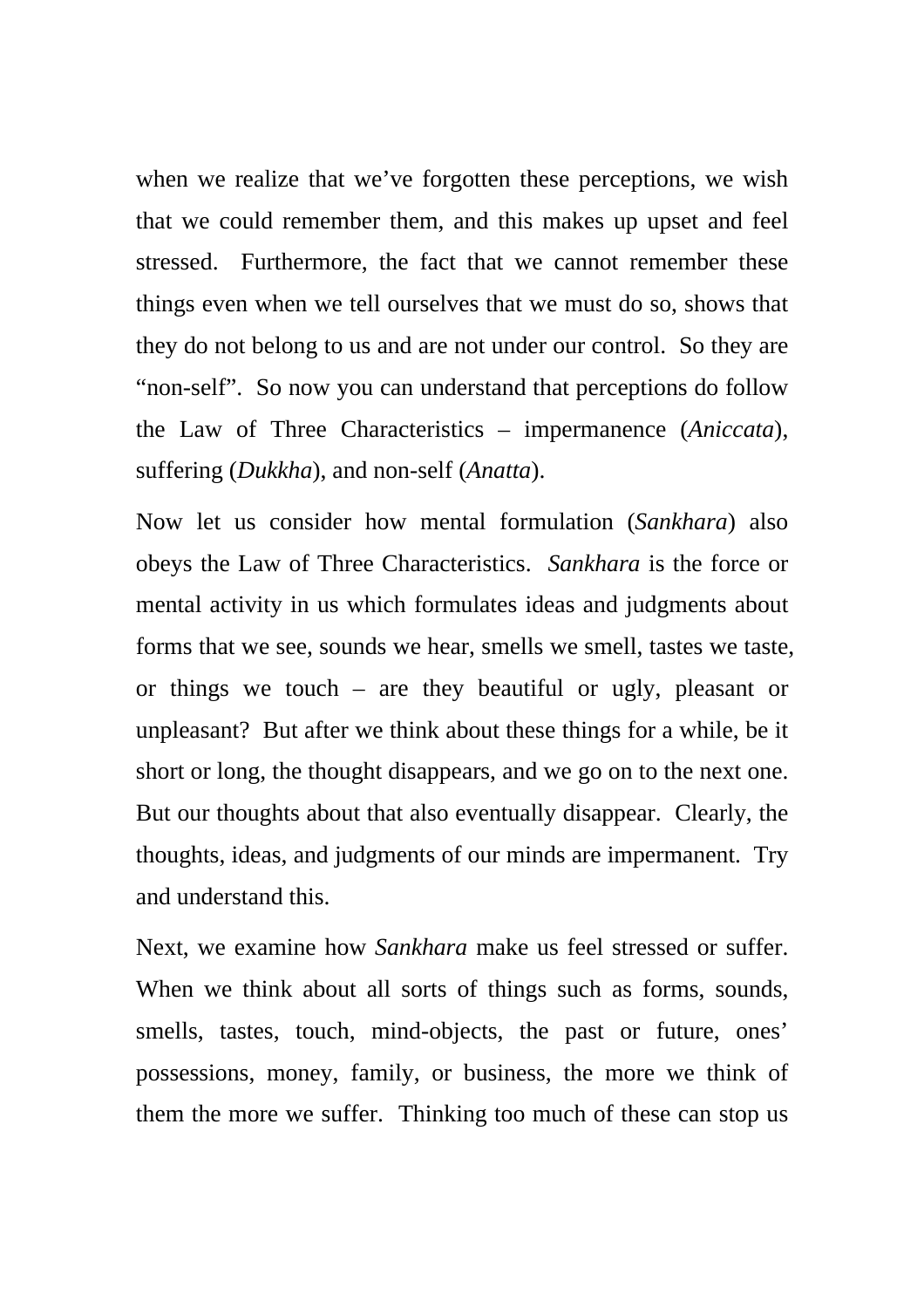sleeping, take away our appetite, and make us tired and wilted. Yes, *Sankhara* can make us suffer.

How can *Sankhara* partake of non-selfness? When we think of something nice, we want to maintain that pleasure, but the thoughts eventually disappear. We can formulate ideas, but they don't stay where we want them to, they don't do what they are told. They are not under out control, and so are not of our self.

So we can see that all *Sankhara* obey the Law of Three Characteristics – impermanence (*Aniccata*), suffering (*Dukkha*), and non-self (*Anatta*). Contemplate this.

Now let us look at consciousness (*Vinnana*), how it is impermanent, causes suffering, and is not of our self.

How is consciousness impermanent? Consciousness arises from stimulation of nerves by form, sound, smell, taste, and touch – the act of noticing these sense-objects is consciousness. Some make us happy – positive consciousness, and some unhappy – negative consciousness. You hope that the positive consciousness will stay, but no, it disappears, and another noticing arises whether you like it or not. So consciousness is not permanent. Further evidence comes when we grow old. Then, the nerves in the eye do not work very well and we cannot see clearly, and so with the ears, nose, and tongue. When people have a heart attack or stroke, some become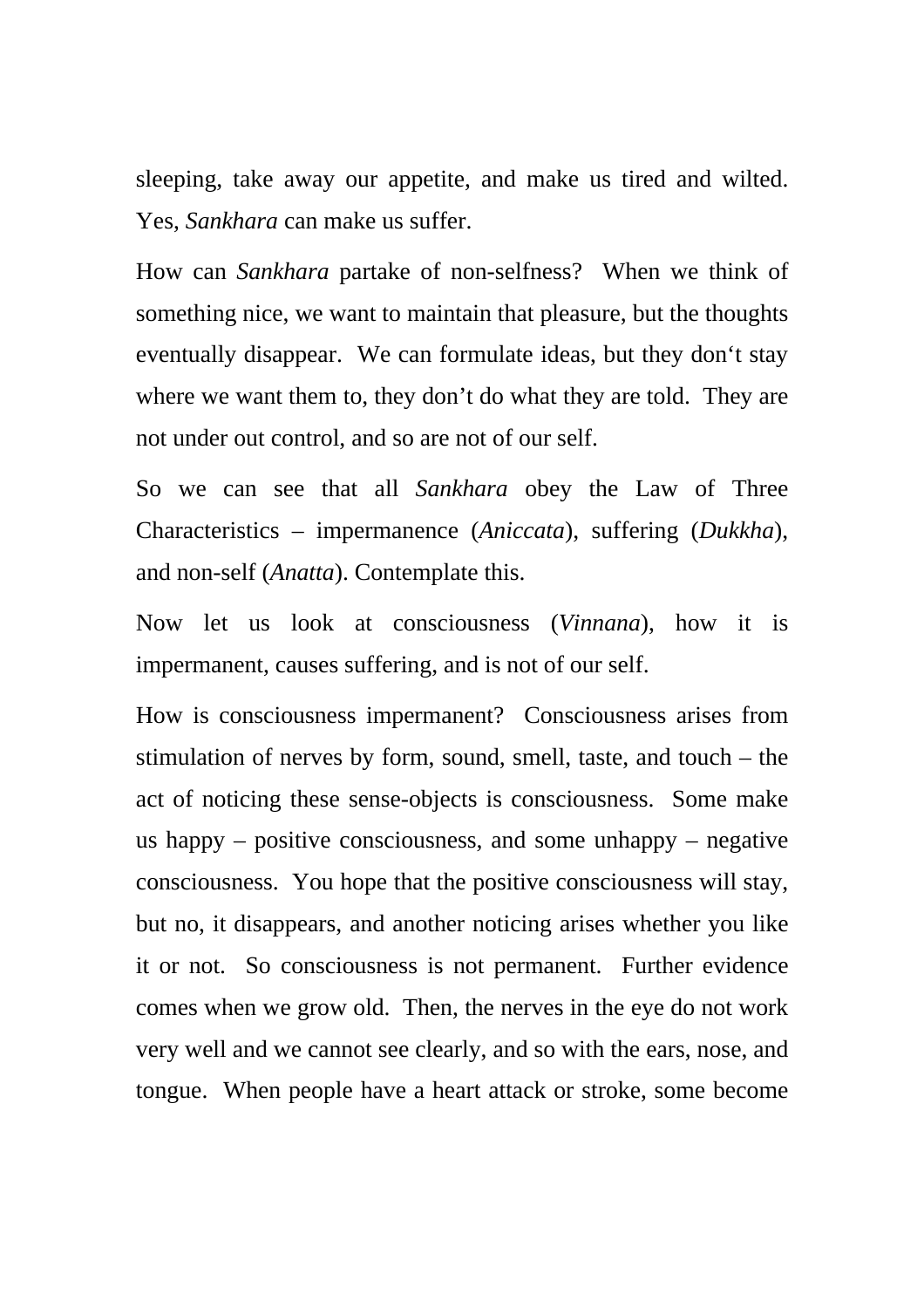paralyzed because the nervous system in the body fails, which affects consciousness. So, consciousness is impermanent (*Aniccata*).

Next, we consider how consciousness causes suffering. We normally notice, or are conscious of, form, sound, smell, taste, touch, and mood very well, but as we grow older this ability starts to decline and deteriorate. This makes us disappointed, and we suffer (*Dukkha*).

 Next, how is consciousness not part of our self? When we are conscious of form, we notice if it is beautiful or ugly, coarse or neat; or sound, whether it is pleasant or unpleasant; smell, good or bad; taste, sour bitter, sweet, or salty; touch, soft or hard; and mood good or bad. When the experience is pleasant, we wish for it to last, and we tell the eye, ear, nose, tongue, body, or mind to stay with the pleasantness. But they do not do so, and so they are not of us nor of ourselves. If we contemplate this we shall understand it clearly. When the nerve impulses of these organs decline with age of illness and cannot function properly, consciousness and noticing also become poor. So we can say consciousness is not of our self – it is non-self (*Anatta*).

We can conclude from the discussion above that consciousness obeys the Law of Three Characteristics – inconstancy, suffering, and non-self.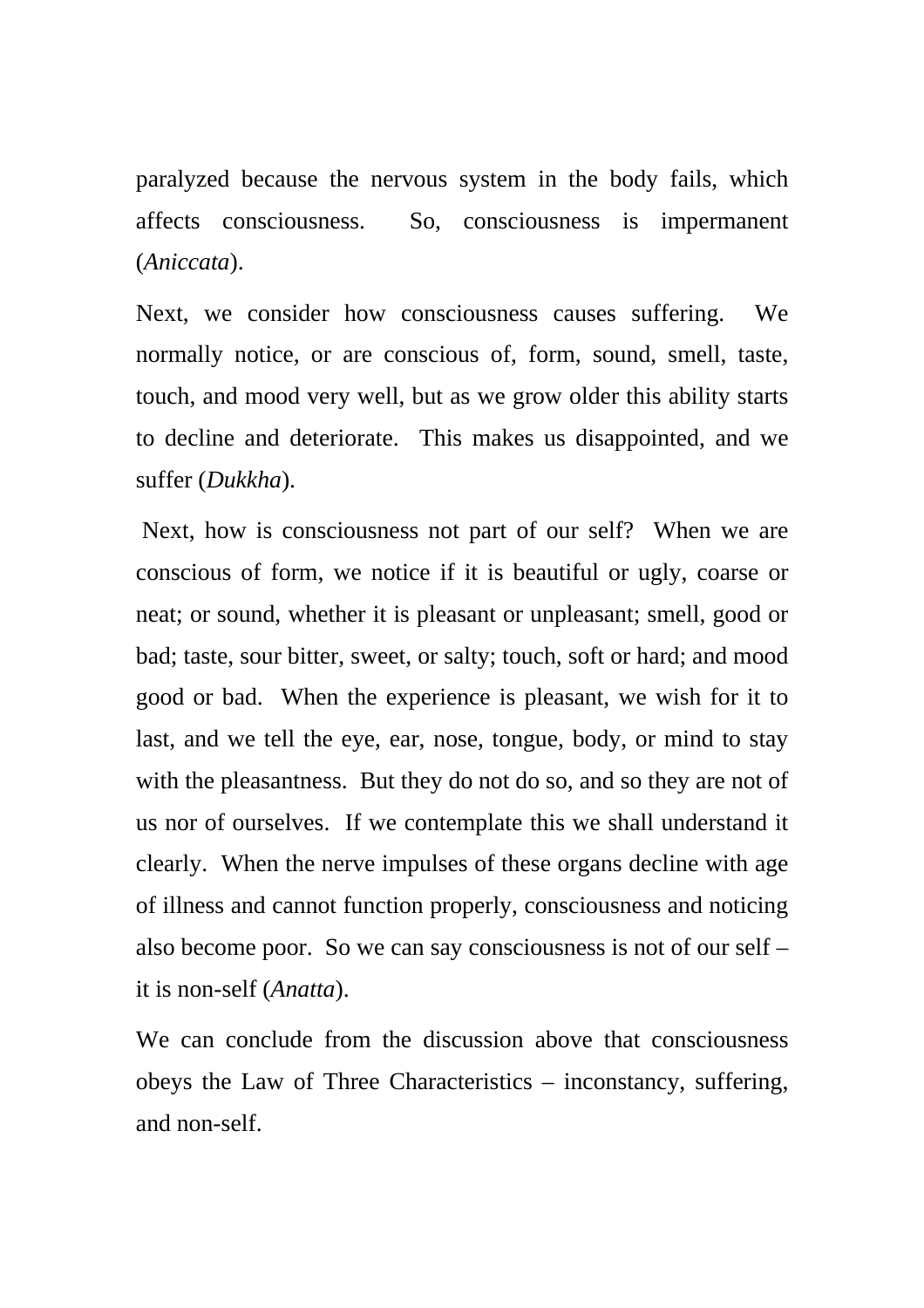Now we can combine all these – corporeality (*Rupa-khandha*), feelings or mood (*Vedana*), perception (*Sanna*), mental formulations (*Sankhara*), and consciousness (*Vinna*) – into Five Aggregates (*Pancha-khandah*). After we contemplate all these, we see that they all obey the Law of Three Characteristics – inconstancy, suffering, and non-self.

The Five Aggregates, those internal and those external, whether coarse or delicate, good or bad, neat or untidy, here or there near or far, are all inconstant.

The Five Aggregates are also a source of danger, disease, and sickness. This is hard to bear. They bring trouble and suffering, distress, melancholy, grief, tears, unhappy days and nights. We should contemplate this.

Next, look into the Five Aggregates and how they are not of our self. They are not under our control as we wish they were. They change constantly from when we are young until we are old. They arise and disappear. We all wish for happiness, and want the Five Aggregates to stay still while we are happy, but they do not do so. They continually change from happiness to suffering or to indifference. They never do what we want them to – they have their own will, and are not of us.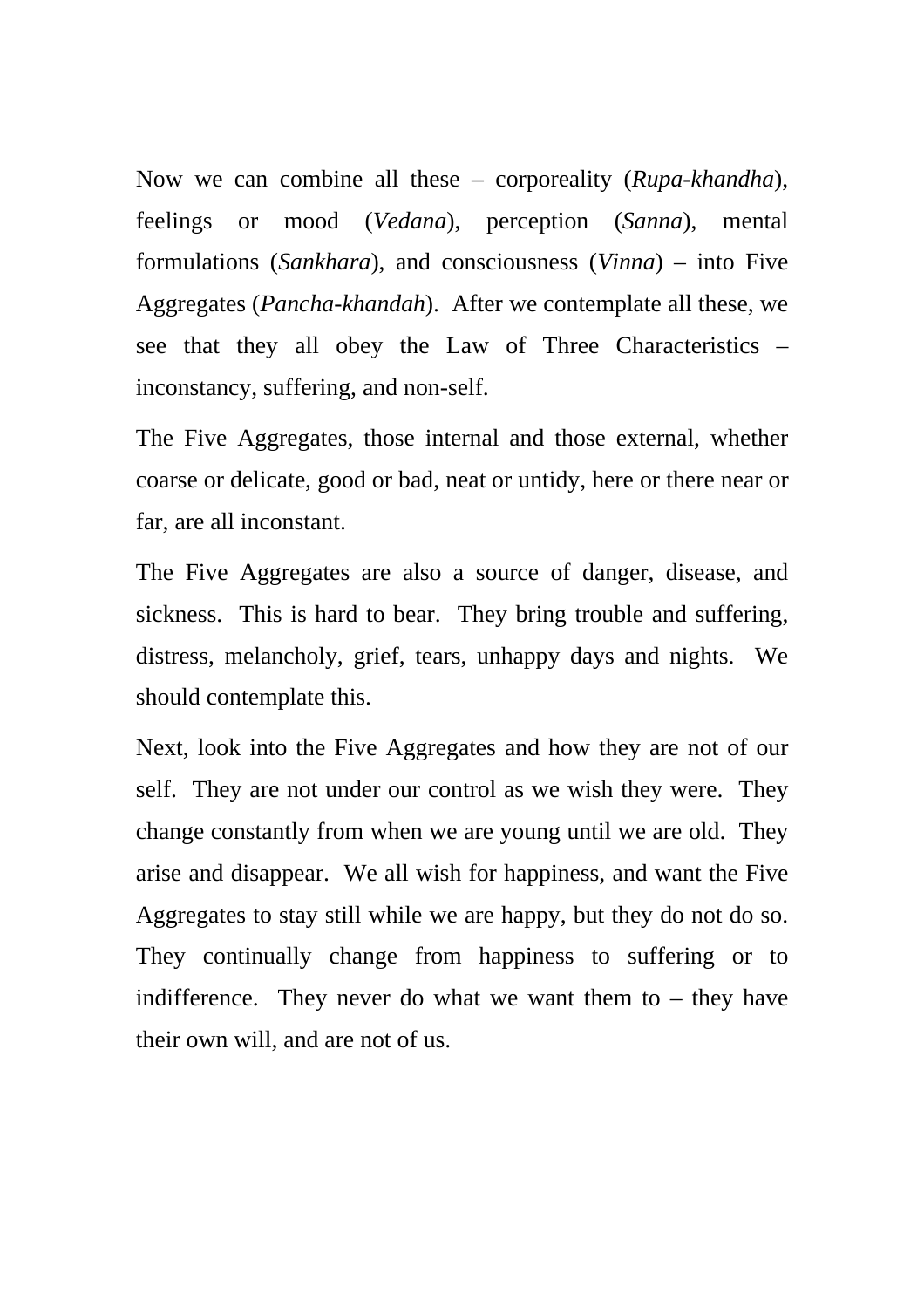When we consider carefully, we sill understand that the Five Aggregates, which make up your own *Sankhara* body, other people, and animal bodies all obey the Law of Three Characteristics.

Even inanimate Sankhara, such as tree, buildings, cars, ships, are the same. After they were planted or built, they are inconstant, and change from new at the beginning to old, shabby, decrepit, and ruined at the end. When a house is first built it looks very new and beautiful, but as the years go by it ages, deteriorates, and eventually returns to the earth – its entropy increases. The same thing happens to things such as cars and boats. They are impermanent – they arise and then disappear. They do not belong to anyone, but are objects that serve us in this world, and they stay in this world.

Consider all *Sankhara*, both animate and inanimate. The bodily ones (*Rupa-Dhamma*) and mental ones (*Nama-Dhamma*) together make up the Five Aggregates (bodily objects – *Rupa*, feelings or moods – *Vedana*, perception - *Sanna*, mental formulations – *Sankhara*, and consciousness - *Vinnana*). External *Sankhara*, such as trees, mountains, cars, yachts, buildings, and houses, have no soul. All *Sankhara*, both animate and inanimate, appear in the past and disappear back into the past. They do not continue into the future. *Sankhara* that will appear in the future have not yet arisen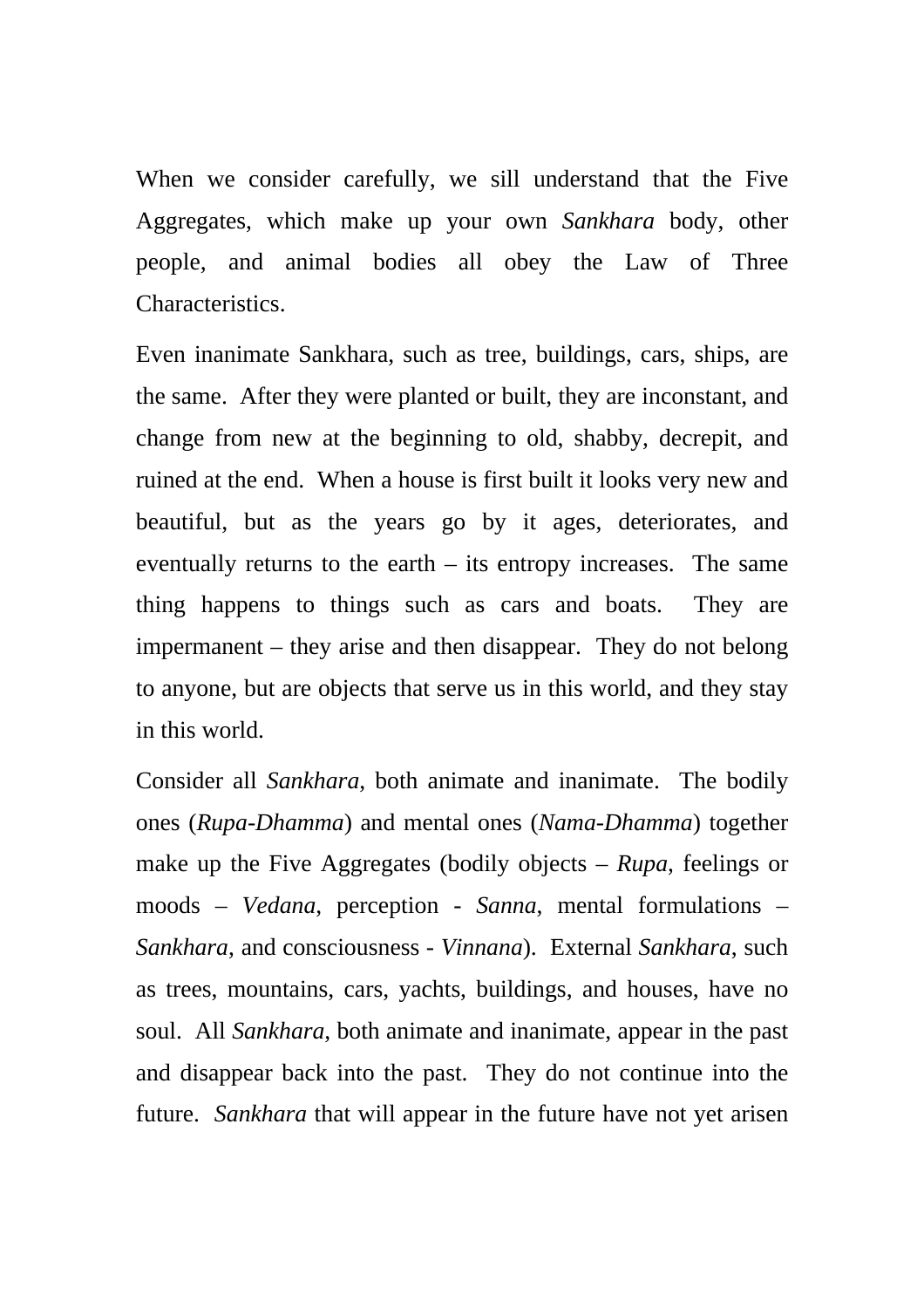yet, but when the do they will disappear back into the past. The present *Sankhara* we are experiencing at this moment will be destroyed in time; they are impermanent, and do not continue into the future.

For those reasons, the Buddha established the notions of duration of *Dhamma* (*Dhammathiti*), the general law of cause and effect (*Dhammaniyama*), and natural phenomena (*Sabhavadhama*). The first two apply to all *Sankhara*. *Sankhara* arise and disappear – they are impermanent (*Dhammathiti*). *Sankhara* prefer to be born, but they eventually have to die – the law of cause and effect (*Dhammaniyama*). All *Sankhara* arise as a form and later vanish. It doesn't matter how often they are born, it doesn't matter how much they are fashioned, all *Sankhara* finally disappear. Some may notice this, some may not, but all *Sankhara* continually appear and disappear. It is their usual way.

When we consider compound things, either internal or external (*Sankhara*), wherever they arise, in whichever district or country, they will fall apart and vanish there. When we contemplate *Sankhara* with knowledge and insight, we realize how much of a burden our *Sankhara* are. When we are born, we have a body comprising, legs, arms, head, eyes, ears, nose, etc. All these are prone to sickness, which brings us suffering. If we are born a hundred times, we suffer a hundred births. If we are born a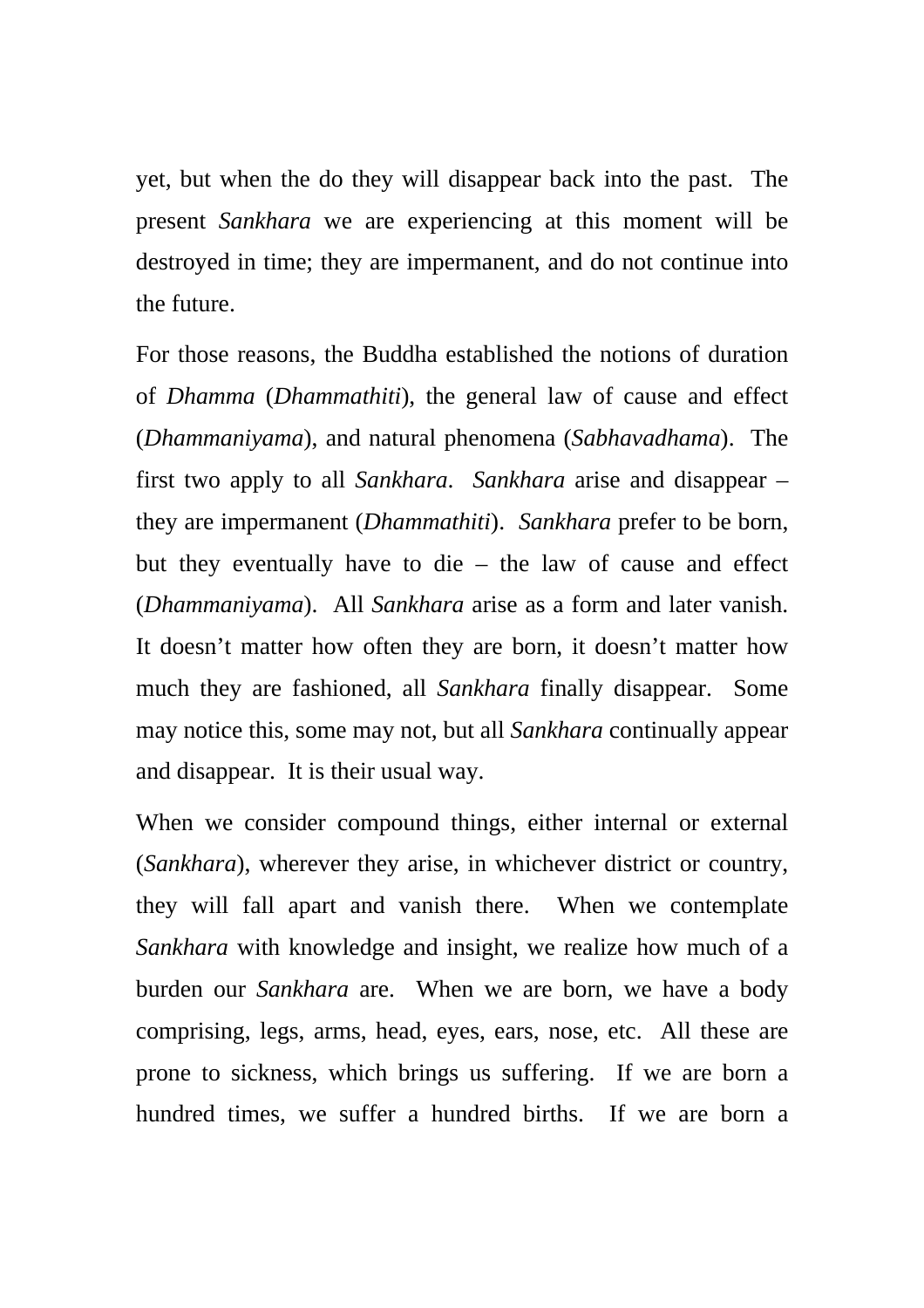thousand times, we suffer a thousand births (*Jati*). If you really understand suffering, you would not like to be born. You would only want to escape from suffering (*Dukkha*).

Why, when we are born, are we burdened with suffering? It is because we have bodies, which feel too hot or too cold, sometimes hungry, sometimes thirsty, sometimes diseased. Sometimes we feel hurt be the cursing or scolding by others. All this suffering arises because we have bodies. It would be good to find a way to free ourselves from suffering.

Let us investigate if it is the body that causes suffering, or the mind. In fact, suffering or stress is the feeling in the mind, not in the body, because the mind has the faculty of consciousness, of noticing. This attaches the mind to the body. The body suffers, and this travels into our mind. The body is the ultimate cause of suffering.

To be free of suffering, we have to find out why we have a body. What are the conditions that cause us to be born? We are born because we are subject to ignorance or delusion (*Avijja*), desire (*Tanha*), attachment (*Upadana*), and our actions (*Kamma*). Ignorance causes our craving to be born in this world, in the mistaken belief that it is a beautiful, happy, and enjoyable place. When we are born and find it pleasing, we become attached to it and cling to it. And then we start to do actions or deeds from good or bad volition. Our actions are very important. When you do a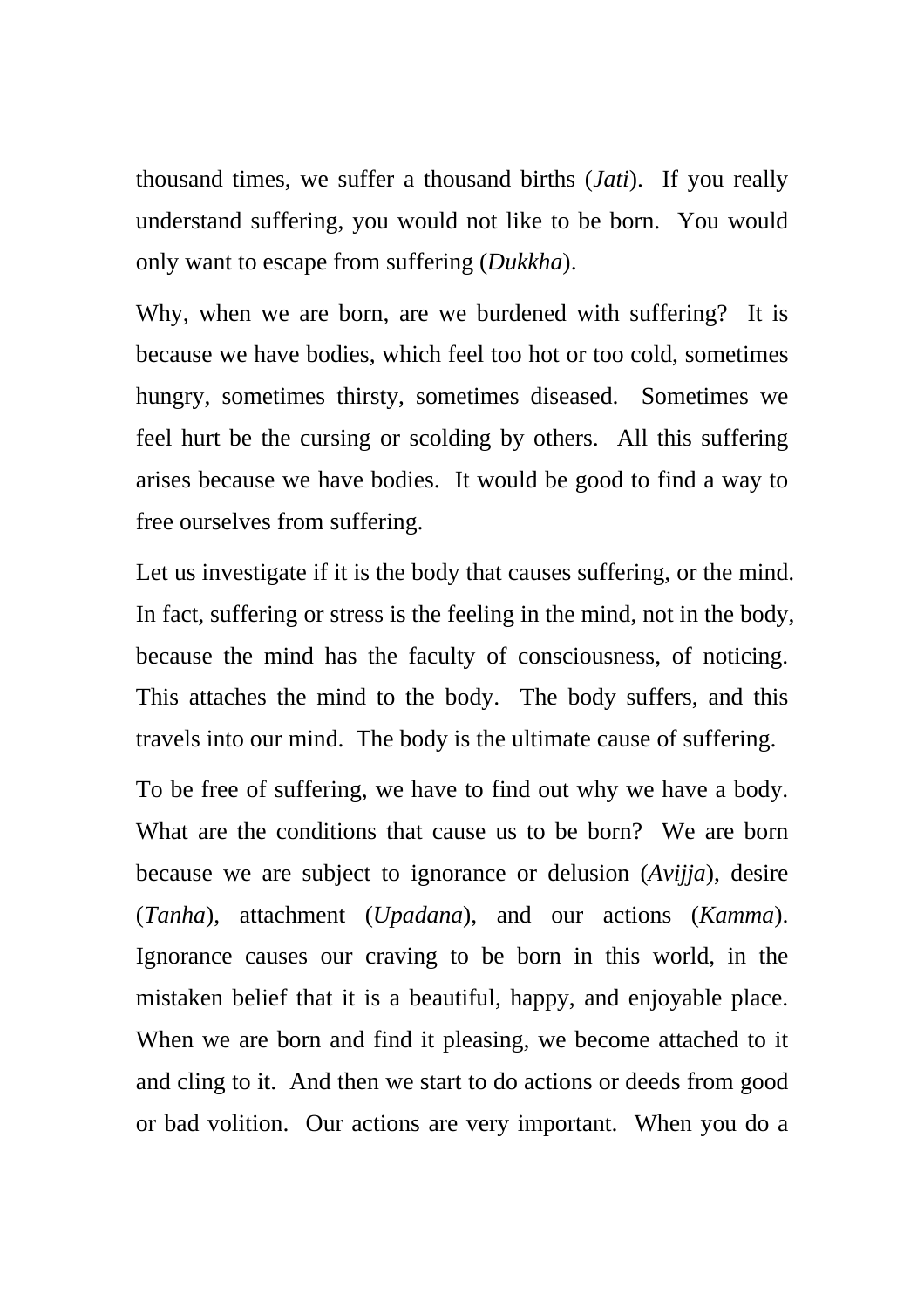good and wholesome deed, the result will be that you will be born into a pleasant state or existence. But if you do bad or unwholesome deeds, you will be born into a lower, less pleasant state or existence. You are born into an existence governed by your previous actions.

So, when we still have ignorance or delusion, desire, attachment, and our actions occupying our minds, we are deluded into being pleased at being born. We should find out more, such as who built our body? Where did it come from? It comes from our parents, when we are conceived by the love of our parents. At an early stage, the soul enters the new body in the mother's womb. The body gradually grows bigger until it is born from the mother. This body continues to carry suffering from its previous life. When we consider carefully, we see that the body arises or appears because of the delusion of pleasure, of attachment to pleasure. From this, good or bad deeds will have good or bad consequences (*Kamma*). This causes all beings to travel endlessly around the Round of Rebirth (*Samsara*). When we realize that it is the craving for pleasure and our attachment to pleasure that causes us to be born again, let us ask ourselves if we wish to be born again, with all the suffering that that entails. The wise person will say no. After that the mind will be disgusted by sensual pleasure. Also, it will withdraw from attachment when it sees that all compound things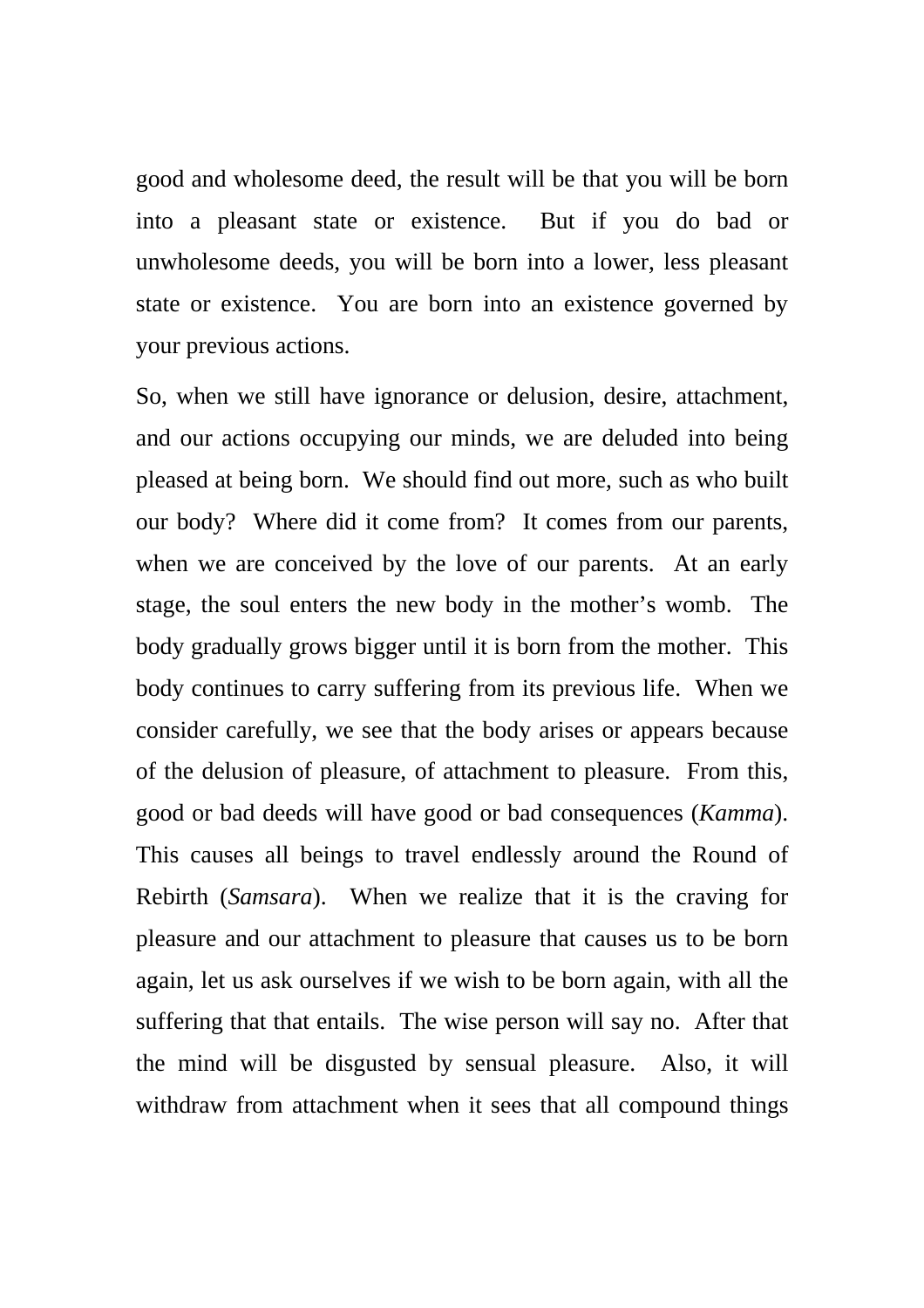(Sankhara Dhamma) are good or bad, whether they are external or internal, living or not.

If you look further, you will see that human beings come from four elements that come together – earth, water, fire, and wind. When we die, the earth elements, such as hair, nails, teeth, skin, flesh, tendons, bones, etc., decay and eventually pass back into the ground. They combine with what, for convenience, we call the earth. The water element is the same. Normally it permeates the whole body, but when we die the water flows away and, as we say, soaks into the ground or evaporates. The fire element is the same. It keeps the body warm and prevents it from decaying. When we die, the body gradually becomes cold – the fire element leaves the body and combines with what we call the fire element outside. The wind element is the same – when it comes out of the nose but does not return, the person dies, as we say. When the wind goes out of the body, it combines with what we call the wind element outside. Even our names are just agreed or common convention that we find convenient to use.

External *Sankhara* of non-being are only conventions (*Sammati*), such as buildings, houses, cars, boats. They are made of the earth element e.g. rock, cement, iron, rubber. When a building, house, car or boat is old, shabby, worn out, and deteriorates and vanishes into the earth, we regard it as belonging to the earth element. If we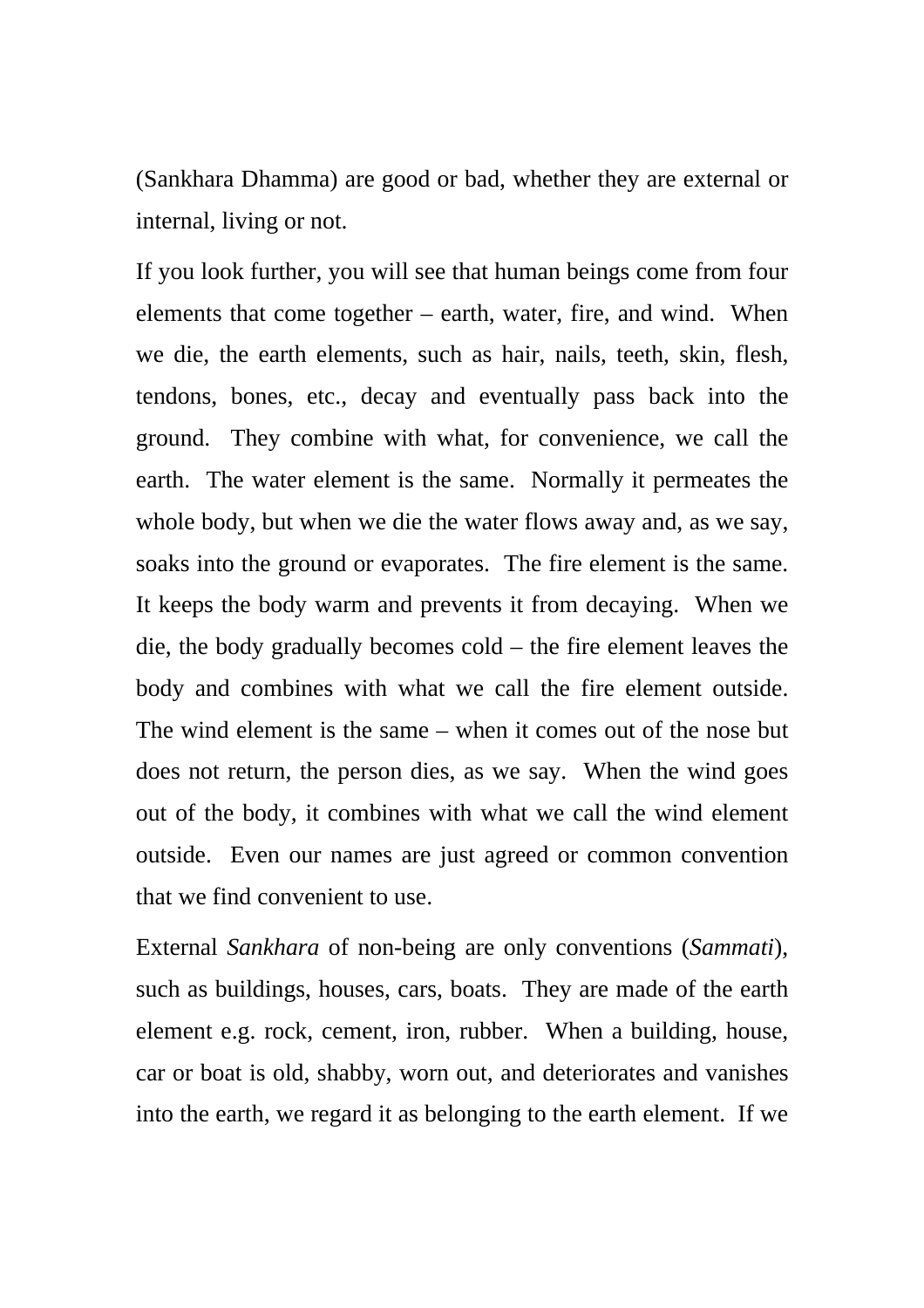do not call it the earth element, what will we call it? We do not have anything else to call it. We all agree, by common convention, that things – buildings, houses, cars, boats, utensils that we use – are just names that we use to refer to them. All internal and external *Sankhara* (compound things) are just agreed conventions. If we do not call them something, then there will be nothing to say.

But when we name all these *Sankhara* in this world, we delude ourselves. We believe that they are real, and attach ourselves to them. We are all deluded by the necessity to agree on a name for each *Sankhara*. Even I, while explaining about the *Dhamma*, am still deluded by the use of these conventions. That is why I wan born again. If I were not so deluded, I would not to be born again, for sure. Even the worldly notions of good and bad are only conventions. The conventions, or suppositions (*Sammati*), of all *Dhamma* arise and disappear. One must consider carefully with mindfulness and wisdom these suppositions. The mind that does not attach or cling to conventions will not attach to the suppositions of the *Dhamma*. The mind will be free from conventions, suppositions, and assumptions. After we realize this, we will understand well these conventions. Wisdom (*Panna*) knowledge (*Vijja*), and insight (*Vipassana*) are called the "knowing elements" of the *Dhamma*. When we do not call them insight, wisdom, and knowledge, then there is nothing left to call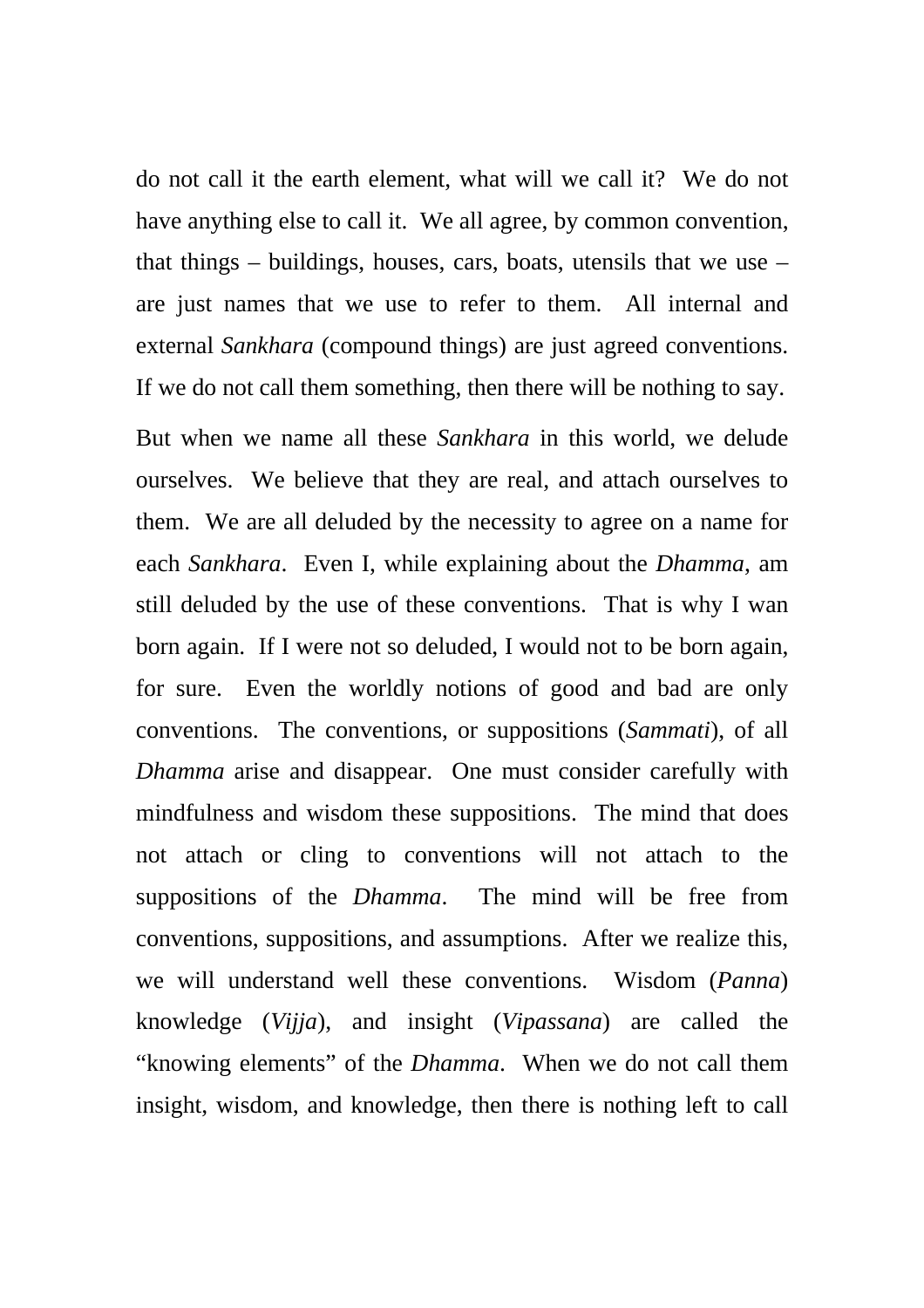them – and we have gone beyond conventions and assumptions. But do not show that you are enlightened and capable of understanding all the Buddha's Dhamma. Just the learning is enough.

For these reason, we should all study carefully until we understand the conventions and suppositions of the *Dhamma*, as mentioned before. Let our wisdom know the true facts of conventions and assumptions. When we see an object with our eyes, hear a sound with our ears, smell with our nose, taste with our tongue, or touch with our bodies, we are seeing *Sankhara Dhamma* arise, stay, and eventually disappear. But our mind is in neutral, and not disturbed with what happens to those *Sankhara* (compound things). Be mindful always of knowing the present moment.

Carefully watch your own mind with awareness and wisdom, and know every moment of the present. How is the mind? What is the sensation or feeling in the mind? What is the mind focused on? Just watching and knowing, or is the mind attached to something in this world? If our mind is free, we shall know that from our own wisdom and insight. But when we do realize this, do not think that you are enlightened and free from the world. Never assume that. Just keep watching your own mind at the present moment. If you can do just that much, you will not be deluded, sleepy, worried, hungry, or craving for something, but instead you will be satisfied